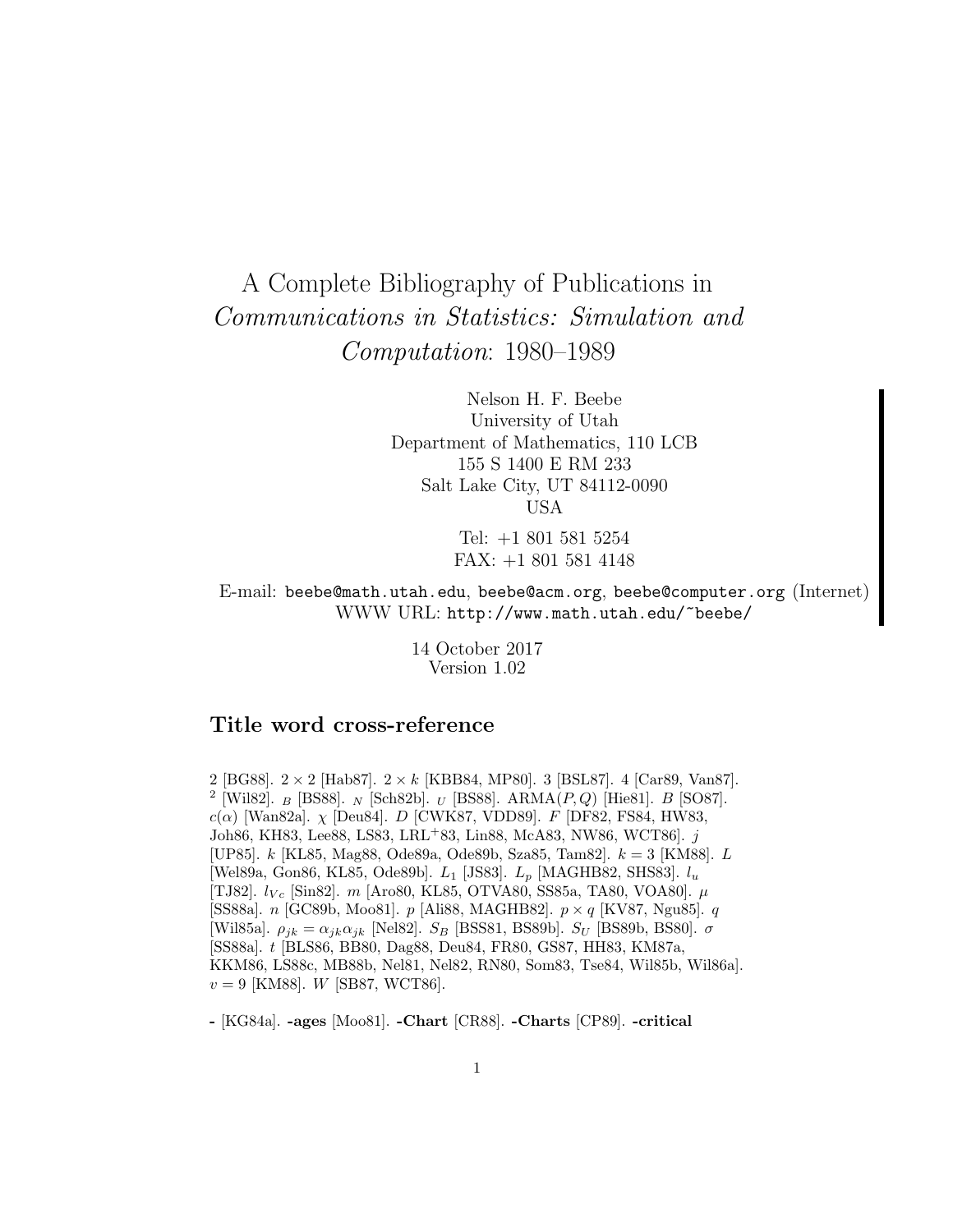[DF82]. **-cumulative** [Lee88]. **-designs** [HH83, KM87a]. **-dimensions** [Aro80, VOA80]. **-distribution** [Deu84, LRL+83, Lin88, NW86]. **-estimators** [SS85a]. **-expectation** [SO87]. **-factor** [BG88]. **-norm** [Gon86]. **-optimal** [CWK87, VDD89]. **-Parameter** [Car89, BSL87]. **-population** [Sza85]. **-ratio** [LS83]. **-ratios** [Tse84]. **-statistic** [Wel89a]. **-tail** [Som83]. **-test** [Wil86a, SB87].

**1** [EG87].

**2SLS** [Tse84]. **2x2** [OWJL88].

**abscissa** [Neu84]. **Absolute**

[RSE89, Cau86, DP88, HN89, LS81, Ode82b, TLF88, WN81, Wes81]. **abstract** [NNS86]. **accuracy** [DK83]. **adaptive** [Hüs87]. **additional** [STS88]. **Additions** [Cho81]. **adequacy** [War82]. **adjusted** [AW88]. **admissibility** [Par88]. **after** [SH81]. **against** [KG88, Mag88, War84, YB87]. **ages** [Moo81]. **aging** [KG88]. **agreement** [CW85]. **Akaike** [Kit84]. **Alam** [BG85a]. **algebraic** [CBR80, KM87a]. **Algorithm** [KG89a, KG89b, BW84a, BF85, Bol86, Bol87, BO88, Eng82, Gon86, HH83, Joh86, KM87a, LH88, Lin81, MP80, Mon84a, Mon84b, SW88a, SH83, SA84, TO85, WN84, Wes81]. **algorithmic** [DM84]. **Algorithms** [DHL89, KG80, KG82, KG83a, KG83b, KG83c, KG83d, KG84a, KG84b, KG84c, KG84d, KG84e, KG85, Yan88, Gon86, Kem88, PF86a]. **alias** [Gre81]. **Almon** [TB85]. **almost** [Nom88b]. **alternative** [ELS87, LS84, Mag88, MYT87, Sch87, YB87]. **alternatives** [Ber82, War84]. **among** [IC82]. **analogue** [Eva87]. **Analyses** [HA89a]. **Analysis** [Bak89, EW86, LF89, SC89b, SS89b, BR86, BJ85, Bir83, BCL81, CL83, Gna83, HN89, HH86, Kit84, Lev87, NM88, Pai88, Pal83, RSV80, RBL88, SHHR83, SFM81, Sch87, Sho86, Smi84, Sta82, SJ88, Swa88, TF87]. **analytic** [Hap88]. **Analyzing** [Chu87]. **Andrews** [EHA86]. **animal** [RBL88]. **Announcement** [Ano86a]. **annuity** [Moo81]. **ANOVA** [Ano87d, EW86, Mac81, Ski83, TT85b, WCT86]. **application** [DP88, Koe81, Smi84]. **Applications** [SWP89, HF89, Kle81, KL85]. **Approach** [Sam89, BHP84, CW85, DM84, FM83, FG83, IC82, LB88, MD85, Qui80, SA84, Van87, Wan82b]. **approaches** [Ski83]. **Approximate** [AJG86, BM87, CJG86, IS81, LS88a, PN89, BM83, BM85, BSS81, BB86, IBM83]. **Approximating** [LRW89b, Old85, SC89c, TG82, Wil82]. **Approximation** [Pep89, Woo89, Bia81, Boi85, DK83, Fra89, GS87, MG84, MM83, MT89, Ump83, Van87, War82, vdLvP87]. **Approximations** [BB80, Tse84, Wal84]. **arbitrary** [SD86]. **area** [AS86, OA86, Som83]. **argument** [Klo88]. **ARL** [CP89]. **ARMA** [OTVA80, PD80b, Qui80, SMF89, dGS88]. **assessing** [TK88]. **associated** [BSL87, Zac80]. **association** [Gro86, OWJL88]. **assumed** [Tik87]. **assuming** [Moo81]. **asymmetric** [KKM86, Lev81]. **asymmetry** [FB87]. **Asymptotic** [Har84, Hen88, SS85a, FK86, Koe81,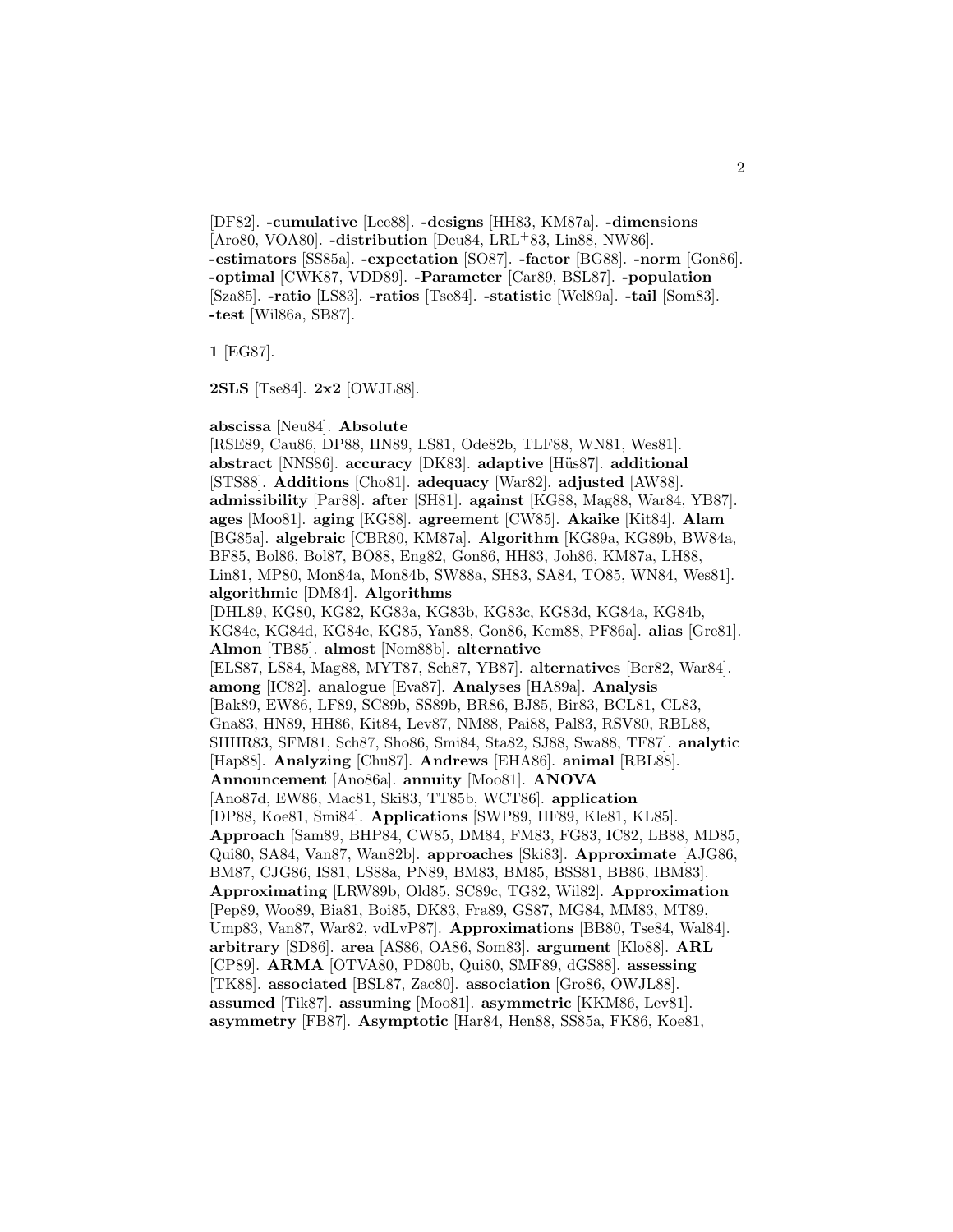Mar87b, NK84, Nor85, SQ83b, Wel89a, Win80]. **asymptotically** [KG88, Mar87a]. **Attributes** [SK89]. **Autocorrelated** [Fir89, AR86, GP85, Ind87, WF82]. **autocorrelation** [AD88, JP86, Qui80]. **autocorrelations** [Puk84]. **autocovariance** [AD88, NT82]. **Automatic** [JP86]. **autoregression** [PT84]. **Autoregressive** [HA89b, Sha89a, TA80, BA84, LH88, Sim86]. **auxiliary** [HI88]. **Average** [HA89b, Sha89a, LH88, NT82, VOA80]. **B** [Smi82]. **B-spline** [Smi82]. **backgrounds** [SMF89]. **balanced** [BHP84, Fei82, HD88, LG86, SF85]. **Based** [Som89, TBA89, BF84, BF85, Bol87, BB86, Cau85, Eme81, FS84, KMK86, MM83, Sta82, TC88, WQ85, YF87]. **basis** [HH83, KM87a, MG82]. **Basu** [Wel89b]. **Bayes** [Ali88, MD85]. **Bayesian** [BZ87, FM83, Kit84, NI85, RSV80, RBL88, Sha89a, SC89b, Smi84, SG84, Tan80]. **be** [Oht87]. **Bechhofer** [BG85b, BG86, BG87, BG88, BG89, SG89]. **behavior** [Kle81, MG84]. **behaviour** [Hie81, Qui80]. **Bernoulli** [Cau85, Gia87, San87, Smi84]. **best** [AB86, KL85, MB88b, SD86, SS89a, ZH84]. **Beta** [Car89, Klo88, UP85]. **better** [CCS85, Kle86]. **Between** [Far89, Som89, ATAGD89, AP83, CW85, DF82, Nor85, OTVA80, Puk84, TF87]. **Bias** [Ind87, AA88, BF81, Mcl82, OH88, SD88]. **bias-reducing** [SD88]. **biased** [LB88]. **BIB** [KM88]. **Bingham** [Woo87]. **Binomial** [GC89b, Ali88, BS87, CCS85, LfH85, LS83, LK86, Wal84]. **bioassay** [FM83]. **birthday** [MTNY82]. **Bivariate** [Fuj89, LS89b, BBK84, Joh86, LK86, MLH81, McA83, MT89, Nel87a, Ode82a, RN80, Win80]. **block** [AHS84, All86, Ber82, BO88, FS84, Fei82, Gro87, HS86, IBM83, SF85]. **blocks** [YF87]. **BLU** [Bug89]. **BLUE** [BL88a]. **Board** [Ano80a, Ano80b, Ano80c, Ano80d, Ano80e, Ano80f, Ano81b, Ano81c, Ano81d, Ano81e, Ano82a, Ano82b, Ano82c, Ano82d, Ano82e, Ano82f, Ano83a, Ano83b, Ano83c, Ano83d, Ano83e, Ano83f, Ano84a, Ano84b, Ano84c, Ano84d, Ano84e, Ano84f, Ano85a, Ano85b, Ano85c, Ano85d, Ano87a, Ano87b, Ano87c, Ano88a, Ano88b, Ano88c, Ano88d, Ano89a, Ano89b]. **Bootstrap** [SC89a, SS88b, AA88, CC83, FB87, PT86, RD81, SC89c].

**Bootstrapped** [SK88]. **Bootstrapping** [Ale88, DP88, Old85]. **bordering** [KMK86]. **Borges** [Kle86]. **bounded** [Bia81, LfH85, MT89]. **Bounds** [Bia81, Sch82a, Som83, BS81a, KRS86, MB88b, NNS86, SS88b]. **bridge** [Kli80].

**calculating** [Joh86]. **Calculation** [BHW83, Sim84]. **calculations** [Cau85, EB89]. **calibration** [CyD88, THT82]. **cancer** [SS88b]. **capture** [RBL88]. **Carlo** [ATAGD89, BZ87, EG87, FS84, GP85, Gro87, Ham80, HW85, JRW82, Ket82, KG88, Koe81, Krä84, MMW85, OWJL88, OT85, Old85, SFM81, Sch82b, Sta82, SG84, Swa88, SS89b, TG82, WR87, WCT86, YF87]. **Case**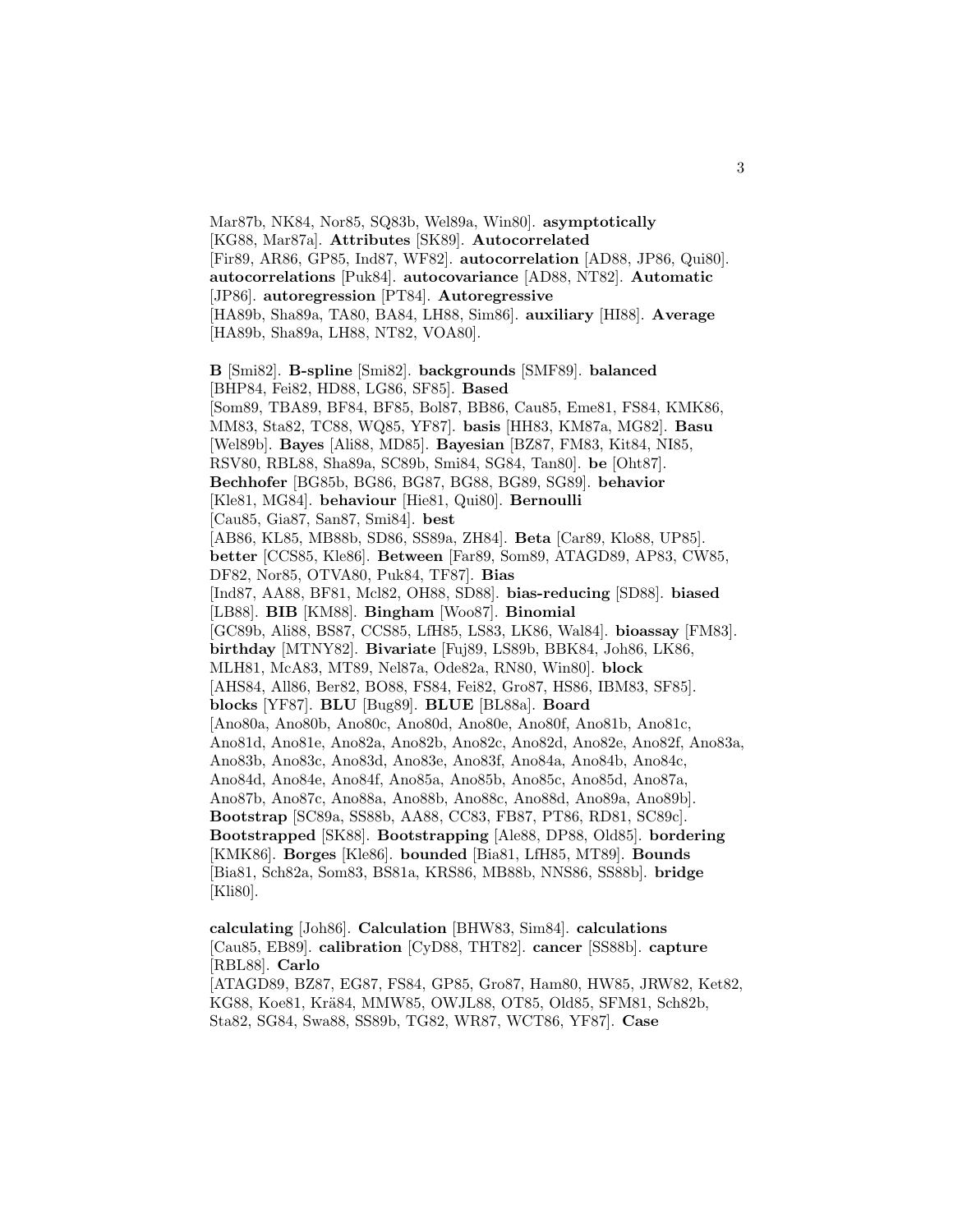[Hol89, Bar85, HD84, Sin82, Wil82, dWN88]. **cases** [SC89c]. **categorical** [Chu87]. **Cauchy** [Win83]. **cell** [Che88]. **Censored** [KM89, LS89a, GL88, HL86, HSV87, MMW85, Pal83, SAU83, Slu83, vdLvP87]. **censoring** [EG87, Eme81, Hom89, PT86]. **Censorship** [Bug89, Mag88]. **centers** [OA86]. **central** [BLS86, NW86, Nel81, RN80, TG82]. **centrality** [NW86]. **Certain** [Haw89, Ale88, AP83, MK82]. **Chain** [Hol80]. **Change** [LS89b, HGF86, SW88a, SW85, TO85]. **change-points** [SW88a]. **changepoints** [SW85]. **characteristic** [MK82, Qui80]. **Characteristics** [BG89, Rub85, SG89, WC81]. **Characterizations** [Fro88]. **Characterizing** [BB87]. **Chart** [CR88]. **Charts** [CP89]. **Chebychev** [SA84]. **Chebyshev** [HS80]. **Chi** [Woo89, BB80, Cau86, DF82, NK81, War82]. **chi-square** [BB80, Cau86, DF82, NK81]. **Chi-squared** [Woo89, War82]. **choice** [MAGHB82]. **choosing** [ATAGD89]. **circle** [Qui80]. **Clarification** [Que82]. **Class** [DHL89, Cha88, Par88]. **classical** [BDH89, Lon81a]. **Classification** [TBA89, SD80, SK88]. **classifier** [MYT87]. **classify** [BBK84]. **clinical** [EB89, Smi84]. **Closed** [Che88, PN89, RBL88, Lyo80]. **clustering** [CL83, FG83, RF83]. **Coeditor** [KG85]. **Coeditors** [KG83b, KG83c, KG83d, KG84b, KG84c, KG84d, KG84e, KG89b, KG85]. **Coefficient** [LS89b, AP83, Hen88, MM83, Neu82, NK84, Ode82a, TB86, Tik87, Ump83, War82, Win80]. **Coefficients** [CDY89, BS87, DD83, HHF83a, HHF83b, Joh86, KPR89, SS86, Tan86]. **collinearity** [MH87]. **color** [BS86]. **Combination** [Woo89, Wan88]. **combined** [LHH80, Que82]. **combining** [AJ83, Fei82, Lem87]. **Comment** [HA89a, Ump83, Wil82]. **Comments** [AA84, Kle86, KV87, MR89, BLS86]. **Common** [Ped89, KS81, Oht87]. **communication** [Ano82g]. **Communications** [KG84a, KG83a]. **Comparative** [Bug89, SHHR83, Tan80, ASD85, AS87, BDH89, TT85a]. **Comparing** [HD84, Mar87a, CD88, Gan81, KDG87, TT86]. **Comparison** [ABS87, Hom89, MST89, NM85, SD88, TM89, TK89, BI84, Cam88, CMC88, Cha84, Die87, Hab87, HS83, HHF83a, HHF83b, KW87, LS81, LHS81, LS84, MS84, PD80a, SCJ86, SW80, SL84, SC89c, Sta82, SJ88, SG84, ZH84, vdLvP87]. **Comparisons** [FP85, RD82, Ano87d, Ski83]. **compartment** [FY80]. **compensation** [HG85]. **competing** [KM87b]. **Competitions** [Ano86a]. **Complete** [HL86, AHS84, Ang88, YF87]. **completely** [BG81a]. **complex** [LHH80, Sin82]. **component** [FK86]. **Components** [Amm89, Bre89, Cha84, Fel87, KDG87, LB88, LG86]. **Computation** [BM83, BM84, BM85, Bow84, HW83, Huh86, HSV80, IBM83, MLH81, NW86, SHA80, CB85, KG84a, Kli80, Lee88, Wan82a, KG83a]. **Computational** [PF86a, AJ83]. **computations** [Lon81b]. **Computer** [Dag88, Gna83, LK86, WQ85]. **Computing** [CP89, EMR89, BF85, Eng82, LRL<sup>+</sup>83, Mar86, McA83, SW88a, SH83, Sun88, Wel89a]. **concentrated** [McA87]. **concentration** [BF81]. **concerning** [BZ87]. **concordant** [KV87, Ngu85]. **condition** [Lon81b]. **Conditional** [CyD88, Lev87, Hab87, HH86]. **conditioned** [Gon86]. **Confidence**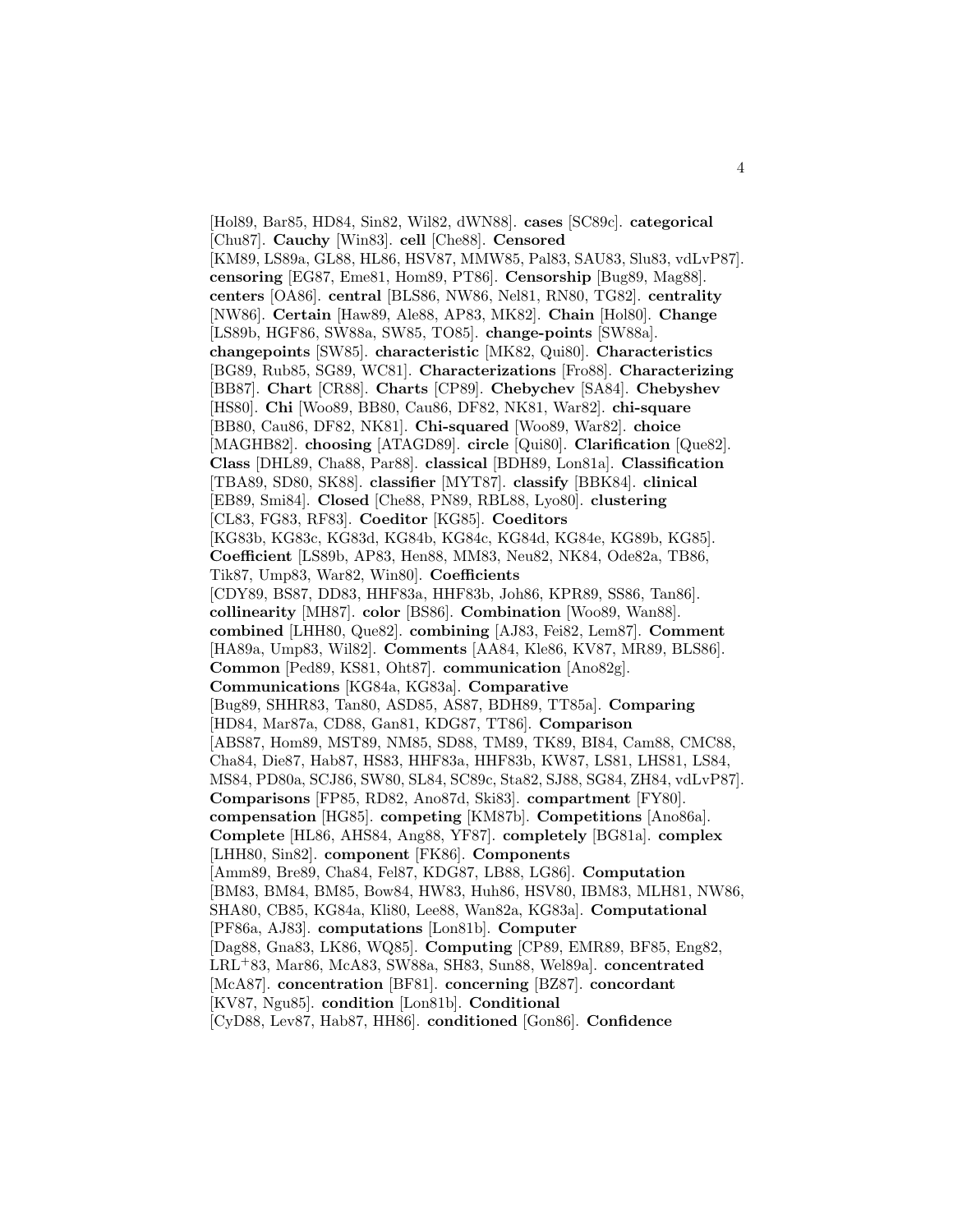[LG86, MB88b, Som89, AJG86, BI84, CJG86, Eme81, KRS86, LKK81, LRL<sup>+</sup>83, OL88, TC88, Thu85, Wan88, Wil86b]. **connection** [AP83]. **consequences** [NNS86]. **Considerations** [HA89a, LF89, BR86, OTVA80]. **consistency** [Dex86]. **consistent** [McC86]. **constraints** [Lee84, TB85]. **Contain** [Ode89a, Ode89b]. **Containing** [LS89a, KL85]. **contaminated** [TSF83]. **contamination** [AO87, BCL81]. **contemporaneous** [Bol87]. **context** [Mat82]. **contingency** [Gro86, Hab87, KW87, KV87, MP80, Ngu85, Van87]. **contingency-table** [Van87]. **Continuous** [TBA89, Bia81, HHF83a, SHHR83]. **contrast** [SH81]. **contrasts** [Wil85a, Wil86b]. **Control** [SWP89, Swa88, SS89b, CD88, CCS85, HD84, HD88, KP86, SCJ86]. **controlling** [Gil84, K¨am88]. **Controls** [LRW89a]. **convergence** [Hen88, Jef80, Neu84, SW88b]. **convex** [BCC80]. **convolution** [Bax81, Joh86, MP81]. **CORFIS** [Dav80a]. **Cornish** [Deu84, GS87, MM89]. **Cornish-Fisher** [MM89]. **correct** [MD85]. **correction** [Fom87, Fra89]. **Corrections** [Ano81h]. **correlated** [GPS85, ID82, Ode82b, SW80, Wil85b, Wil86a]. **Correlation** [CDY89, Hol89, LS89b, MST89, AP83, Bec88, Fom87, Hen88, IC82, ID82, KPR89, MM83, Nel87a, NK84, Ode82a, Sca85, TB86, Tik87, TK88, Win80]. **correlationa** [DK83]. **correlations** [Cam81]. **Cost** [Old85]. **countries** [Ano86a]. **covariance** [AW88, Bir83, CWK87, Eng82, HH86, Hie81, KDG87, SJ88, Sza85, Wan82b]. **covariance-adjusted** [AW88]. **covariances** [BL88a, Bol87]. **covariate** [BS89a, Chu87]. **covariates** [LT88]. **coverage** [Kab80]. **coverages** [OYO87]. **covered** [OA86]. **Cox** [WR87]. **Cramer** [NNS86]. **Cramer-rao** [NNS86]. **Criterion** [Sam89, BS89b, Lis82, Sin80, Sin82, WN81]. **Critical** [Ode82a, PF86b, Wil86a, CF80, DF82, Har84, JY88, KH83, Wil85a, vdLvP87]. **criticisms** [Sil85]. **cross** [BLWY87, PG88]. **cross-validated** [PG88]. **crossover** [SQ83a]. **cubic** [Jar88, PG88]. **Cumulants** [MM89, Deu84, Wit89]. **cumulative** [CCW83, HP84, Kem88, Lee88, LS88c]. **curtailment** [EB89]. **curvatures** [BHW83]. **curve** [RD81, SFM81, SHA80, SA84]. **Curves** [Don89, Lis85, RM88]. **cusum** [AA84].

**Data** [BC89, Fuj89, KM89, LS89a, MST89, AJ83, AW88, BSHA85, BK85, CD87, Chu87, EHA86, Eng82, HL86, HSV87, HSV80, IS81, KGC86, Krä84, Lis85, MM88, MG82, MMW85, NM85, OWJL88, Pai88, Pal83, PG88, RM88, SFM81, Slu83, Sta82, Sza85, TF87, Wan82b]. **Deal** [Oht87]. **decision** [BZ87]. **decomposition** [Col87]. **definition** [Aro80, BG81b]. **degree** [SCJ86]. **degrees** [HW83]. **denominator** [HW83]. **densities** [MP81]. **density** [BSL87, ESP88, LKH82, OA86, RSG88, TFH86]. **departure** [Cau86, Tan86]. **Dependent** [Fuj89, Fom87, KM87b]. **Derivatives** [Moo81, Lin81]. **deriving** [Thu85]. **descent** [Wes81]. **design**

[Ano87d, BSHA85, Bec88, Ber82, HI88, Kle81, KCV85, VDD89, Wil85a].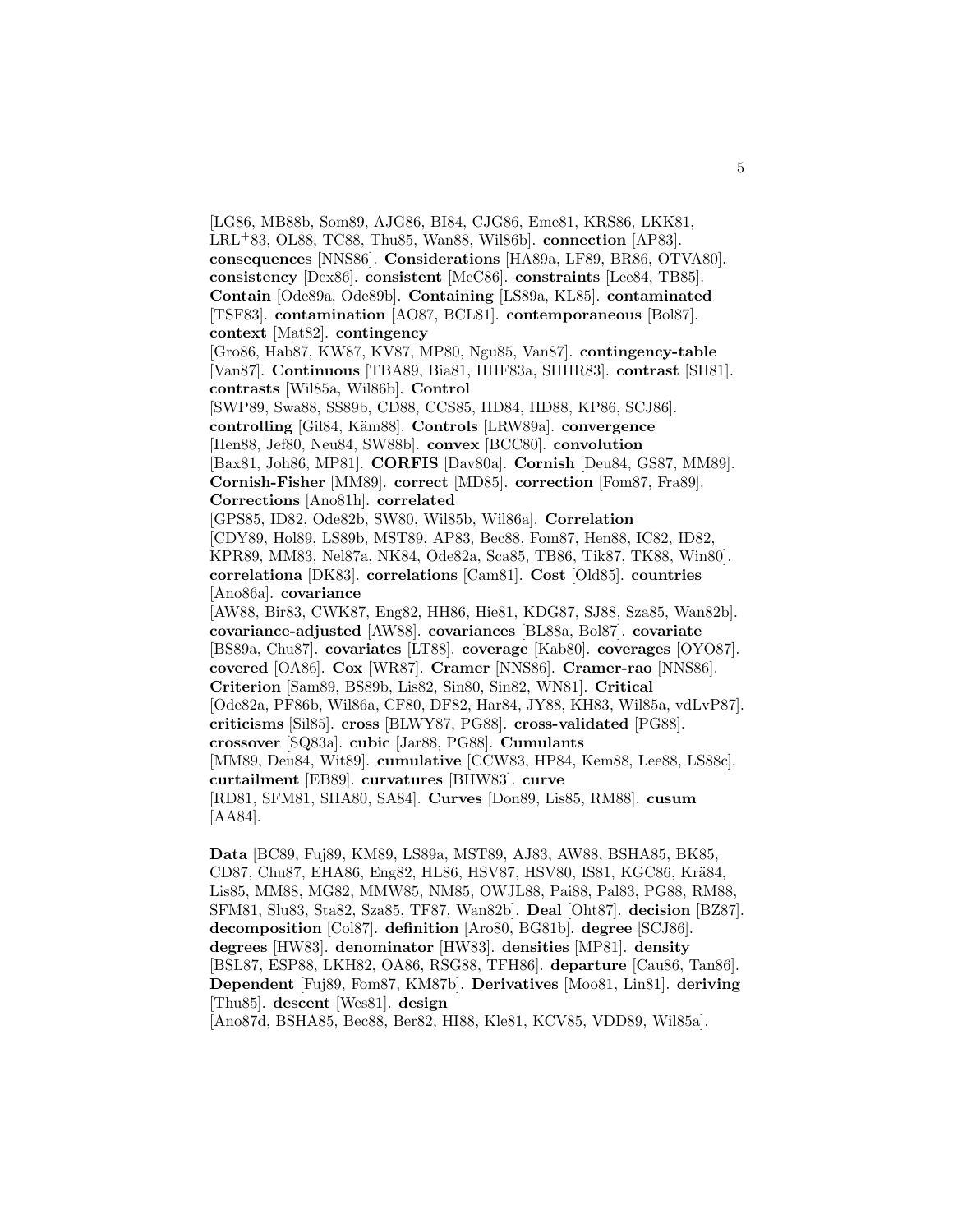**Designing** [BG81a, Gia87]. **Designs**

[KL89, TM89, AP86, AHS84, All86, Bec88, BO88, BI84, Cha88, CWK87, FS84, Fei82, Gro87, HH83, KM87a, KM88, McA87, SF85, VDD89]. **detect** [BG81a, EHA86]. **Detecting** [LS89b, Cam88, CF80, JY88, TSF83, Zac80]. **detection** [FP85, Sim84]. **determinants** [Hie81]. **Determination** [PG89, LHS81, Nor82, Zac80, dGS88]. **Determining** [DM89, Rhi89, DT80, Sch87]. **developing** [Ano86a]. **deviate** [CF80, JY88]. **deviation** [Bar83, LS81]. **diagnostic** [MH87]. **Dichotomous** [TBA89]. **Difference** [Som89, Bar83, KM87b, SS85b]. **differences** [Cam88, Con86, DS80, Puk84, Sch82a]. **Different** [DM89, BZ87, HD88]. **digits** [KR81, UP85]. **dilution** [SD88]. **dimension** [Van87]. **dimensional** [SMF89]. **Dimensionality** [Sam89]. **dimensions** [Aro80, OTVA80, Sun88, TA80, VOA80]. **Direct** [MK82]. **directions** [Thu85]. **Discrete** [Nel87a, BZ87, Gre81, HHF83a, SHHR83, SA84, Zac80]. **discriminant** [BBK84, BR86, BCL81, HHF83a, KRS86, MYT87, MG82, SHHR83, SM80]. **disease** [LHS81, Lev87, RF83]. **disks** [OA86]. **dispersion** [Gbu81, HSV80]. **Distance** [SWP89, MYT87]. **distinguishing** [TF87]. **distributed** [Mar87b, OA86]. **Distribution** [Bug89, Car89, De 89, DHL89, GC89b, Ode89a, Ode89b, SC89b, Woo89, Ada89, ABS87, BS81a, BS81b, BL88b, Bia81, Boi85, BS83, BS85, BS82, CM86, CCW83, CCW84, CMC88, CCS85, CG86, CW82, CS85, CS86, Dav80a, Deu84, DS80, ELS87, EMR89, FK86, Fra89, FP85, Gil84, GPS85, Hen88, HP84, HF89, HS86, Hüs87, IC82, Joh86, Kap87, KR81, KK82a, KSK87, kL80, LfH85, LRL<sup>+</sup>83, Lin88, Mac81, MK83, MLH81, McA83, McC86, MD87, MM83, NW86, Nel81, Neu84, NI85, NK84, Nor85, Ode82a, Ode82b, OK88, PM89, Par81, ¨ SAU83, SB87, SO86, SO87, Sin80, Sin82, SC89c, SS89a, TG82, UP85, USM80, Wal84, WS88, Wel89a, WC81, Wil82, Win83, Wit89, WYMD86, YM88, YF87]. **distribution-free** [H¨us87, IC82, Mac81]. **distributional** [TJ85]. **Distributions** [Dan89, Fuj89, GS81, AHA84, BB87, BS89b, Dag88, Gre81, Gue82, HW83, HSV87, Lev81, MT85, MP81, Nel87a, Nel82, Neu82, Nor85, PF86b, Puk84, Swa88, TJ82, Woo87, Zac80]. **disturbances** [Ind87]. **diversity** [Jai86]. **divisive** [CL83]. **Dixon** [PF86b]. **does** [KM87b]. **Dose** [PN89, KK82b, SS88b]. **Dose-Response** [PN89, SS88b]. **doses** [SS88b]. **double** [SO86, SO87, SS85b]. **doubly** [MD87]. **drawn** [Rub85]. **dual** [SA84]. **Duality** [Far89]. **due** [BLS86]. **Dunnett** [HD88]. **Durbin** [Eva87]. **dynamic** [Bol88, Bol86, HG85, Ind87, Nel87b, Tse84].

**Early** [Far89]. **Easily** [Dag89]. **easy** [Mac81]. **ED50** [Ham80]. **Edgeworth** [Fra89, MM89, SC89c, Tse84]. **Editorial**

[Ano81a, Ano81f, Owe85, Qwe81, Ano80a, Ano80b, Ano80c, Ano80d, Ano80e, Ano80f, Ano81b, Ano81c, Ano81d, Ano81e, Ano82a, Ano82b, Ano82c, Ano82d, Ano82e, Ano82f, Ano83a, Ano83b, Ano83c, Ano83d, Ano83e, Ano83f, Ano84a, Ano84b, Ano84c, Ano84d, Ano84e, Ano84f, Ano85a, Ano85b, Ano85c, Ano85d,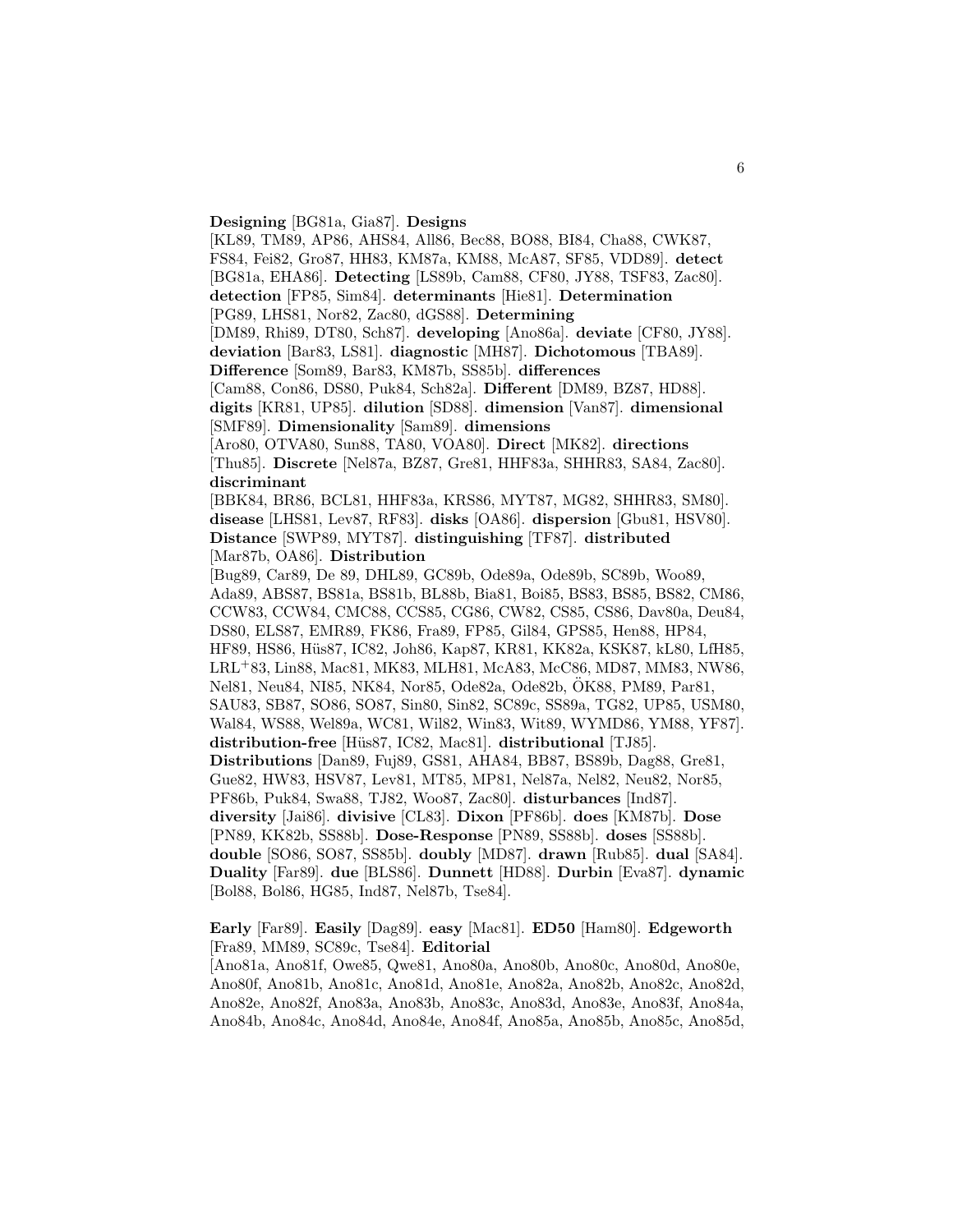Ano87a, Ano87b, Ano87c, Ano88a, Ano88b, Ano88c, Ano88d, Ano89a, Ano89b]. **Effect** [HA89b, KMH87, AW88, LHH80, WR87]. **Effective** [HA89a, LF89]. **Effects** [Bir80, BB83, Eme81, BHW83, BG81a, FS84, GWR88, Hol80, Mac81, Pal83, SF85]. **Efficiency**

[CD87, AO87, Fom87, GL88, MT85, SR83, SQ83b, SS85a, SHS83]. **efficient** [Bol86, Bol87, Eng82, Mar87a]. **elliptical** [BB87]. **emphasis** [PD85]. **empirical** [Ali88, BG81a, BF84, BF85, Hap88, KH89, MD85]. **endogenous** [WF82]. **endpoint** [TB85]. **epochs** [Zac80]. **equal** [PM87, SM80]. **Equality** [CDY89, Fuj89, CJ85, DW81, DD83, Lee84, Mag88, Sat82, SS86]. **equally** [GPS85, Mar87a, Ode82b]. **equation** [Qui80, WF82]. **equations** [Xie89]. **equicorrelated** [Nel81]. **Equioverlapping** [KW89]. **equiprobable** [Wil82]. **Error**

[SC89a, SH81, TBA89, ARG85, Arm85, Bia81, CL83, DRM83, KH89, KMK86, KMH87, Lis82, MT89, OM87, PD84, PD85, SK88, SG84, Swa88, TC89]. **error-bounded** [MT89]. **error-free** [KMK86]. **Errors** [Fir89, AR86, BCL81, GP85, HN89, Hap88, Ket82, Krä84, Mar87b, OP85, PM87, WF82, WN81. **errors-in-variables** [Ket82, Kr¨a84]. **estimate** [Ali88, LHH80]. **estimated** [ATAGD89, KRS86, KCV85, Noz84, Puk84, SHA80]. **estimates** [Bir80, BA84, Coo83, Fei82, HK80, JS83, MG84, Mar87b, OL88, Tse84]. **Estimating**

[BS81b, MD87, Oma80, RD81, SC89a, Sca85, SQ83b, Win83, BG81b, CD87, HGF86, HHF83b, LS81, LHH80, LS84, McA87, MD85, Pep89, SD88]. **Estimation** [BS81a, Cam81, Car89, CC83, DRM83, DS80, DHL89, GC89a, GL88, GC89b, HA89b, KW89, Lee86, LS89a, Lis85, Liu84, Lju89, PM89, Win80, ARG85, ABS87, AA88, Bol87, BSL87, BHP84, BCC80, BK85, BI84, CMC88, EG87, Fel87, FY80, GG87, Gon86, GP85, GWR88, HS80, HL86, Hom89, HI88, Kap87, KS81, Kou81, Krä84, KSK87, LfH85, LS88a, LS88b, LS84, Mat82, MAGHB82, PT86, PD85, PD80a, RSV80, SAU83, SD86, SW85, STS88, SL84, Sza85, Tan80, TFH86, TO85, TC89, THT82]. **Estimator** [Haw89, Hut89, Rhi89, AO87, BS85, Fom87, HS80, Ind87, KK82a, KYR<sup>+</sup>86, Maz83, Nom88b, Oht87, Old85, PM84, SS85b]. **Estimators** [Bre89, Bug89, Fir89, Hor89, KM89, KGC86, Pat89, Ped89, WF82, Bar85, BSHA85, BF81, BB83, BS83, BS82, BB86, CCW84, Cha84, CW82, CB85, Die87, ELS87, HC83, HSV87, HHF83a, HS86, Ket82, LB88, Lis82, McC86, Mcl82, Nom88a, OWJL88, Par88, PD84, RD81, RSG88, SW88a, SCJ86, SS88a, SD80, SW88b, SS85a, SK88, Spa87, SHS83, SG84]. **Euclidean** [MYT87]. **Evaluation** [BS80, OH88, BSHA85, Lin81, McA87, Nel81, Sta82]. **even** [HW83]. **event** [BG85a, BG85b, BG86]. **evidence** [ATAGD89, Krä84]. **Exact** [Cau85, Sin82, Som89, BM84, BM85, EMR89, Hab87, KV87, LH88, MP80, Ngu85, Nom88a, Sin80, YF87, vdLvP87]. **exactly** [Old85]. **examination** [Sil85]. **exchangeable** [Pep89]. **executive** [HG85]. **expansion** [Deu84, SC89c, Wel89a]. **Expansions** [MM89, NK84, Win80]. **expectation** [SO87]. **expectation1** [Kle86]. **Expected** [Cau86, Sch82a]. **experiment** [SQ83a]. **experimental** [BSHA85, Bec88, HD84, HD88, Kle81, KCV85].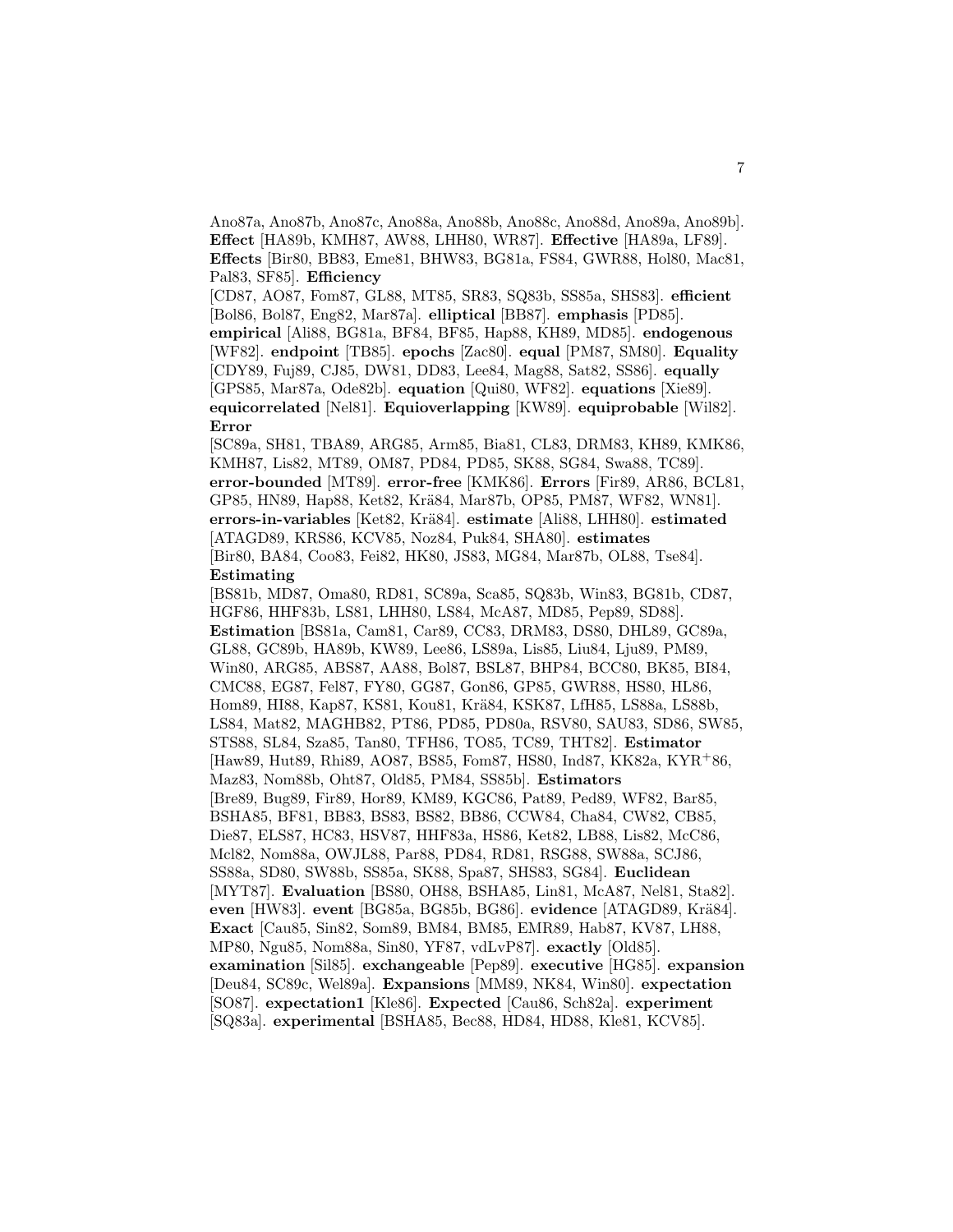**experiments** [BG88, BGJ89, BG81a, Gia87, Hol80, Nel87b, RBL88]. **Explicit** [BSS81]. **Exponential** [LS89a, BLS86, Eme81, HL86, KSK87, kL80, MT85, NI85, SAU83, SO86, SO87, YB87]. **exponential-based** [Eme81]. **exponentiality** [KG88]. **Exposure** [Dan89]. **expressions** [Lyo80]. **Extended** [CF80, JY88, WS88, BG86, Wil85a]. **Extension** [Pat89, HD88]. **Extensive** [vdLvP87]. **extrapolating** [BS81a]. **extrapolation** [KK82b]. **Extreme** [Bug89, CF80, FP85, HS86, JY88, MK82, OK88, PF86b]. ¨ **extreme-value** [FP85, HS86].

**F** [MLH81, SH81, Woo89]. **facilitate** [TJ82]. **factor**

[AJG86, BG88, BGJ89, CJG86, Mac81, PF86a]. **Factorial** [Bre89, Hol80]. **factors** [EMR89, HW84]. **failures** [San87]. **families** [Slu83]. **Family** [MST89, Pat89, LS83, Nor85, Woo87]. **Faults** [SH83]. **Finding** [RSE89]. **Finite** [Bol88, DM89, BM83, CyD88, IBM83, SR83, VDD89]. **firms** [HG85]. **first** [BA84, Fom87, Gon86, KR81, Lin81, NT82, UP85]. **first-order** [Gon86]. **Fisher**

[KV87, BF81, Deu84, DK83, GS87, KBB84, MM89, Ngu85, Que82, Woo87]. **Fisher-Bingham** [Woo87]. **Fisher-Cornish** [GS87]. **Fisher-expansion** [Deu84]. **Fit** [Wel89b, HKL84, WYMD86, YM88]. **fitted** [BS89b]. **Fitting** [PG88, MM88, SA84, TJ82]. **fixed** [Hol80]. **Flack** [MR89]. **fold** [TC89]. **Forecasting** [HA89b, Bol86]. **Forecasts** [Sha89a]. **Form** [PN89]. **forms** [DC81]. **formulas** [Gue82, Har84]. **formulation** [Gre81]. **Fortran** [Sun88, TFH86]. **four** [OWJL88, SHHR83, WC81]. **four-parameter** [WC81]. **Fourier** [TFH86]. **Fourth** [DH85]. **Fractional** [Fed87, LB88, And88]. **fractions** [BS80]. **free** [BO88, H¨us87, IC82, KMK86, Mac81]. **freedom** [HW83]. **full** [Col87]. **full-period** [Col87]. **Function** [GC89a, Haw89, KM89, BS81a, BS81b, Boi85, BCHJ88, Cam81, CCW83, HHF83a, JP86, KRS86, Lin81, Liu84, MYT87, MG82, Moo81, NT82, OA86, Qui80, SM80]. **functional** [Kr¨a84]. **functionals** [And88]. **Functions** [De 89, BBK84, Bow84, HP84]. **Further**

[BK85, Dav80b, USM80, HG85, Que82]. **Future** [Ode89a, Ode89b, ASD85].

**gains** [Fom87]. **Gamma** [And88, DHL89, Ada89, BS83, BSL87, BS82, CW82, Kim88, LKH82, Lin81, Pep89, Sim86, SS89a, WS88, WC81, YB87]. **Gauss** [Bai88, BW84a]. **Gaussian** [AHA84, BM87, CCW83, CCW84, Dag89, ESP88, Haw89, Kro89, NT82, PM89]. **GCVPACK** [BLWY87]. **General** [OTVA80, BSHA85, BS89b, LB88]. **Generalised** [Dag89, Arm85]. **generalization** [KV87, Neu86, Ngu85, RN80]. **Generalizations** [CD88]. **Generalized** [Noz84, SC89b, SWP89, BL88a, BL88b, BLWY87, Bol88, BS85, CS85, Con86, CS86, CB85, Dav80b, HC83, KMK86, Nom88a, SHA80, WC81]. **generate** [KM87a]. **Generating**

[GC89a, Jon85, Rub84, BO88, HH83, MK82]. **Generation** [VDD89, CWK87, Dag88, Dav80a, LK86]. **Generator** [Dag89]. **geometric** [ASD85, Coo83]. **Gini** [Bar83, Jai86]. **given** [Nel87a]. **Givens** [BW84b].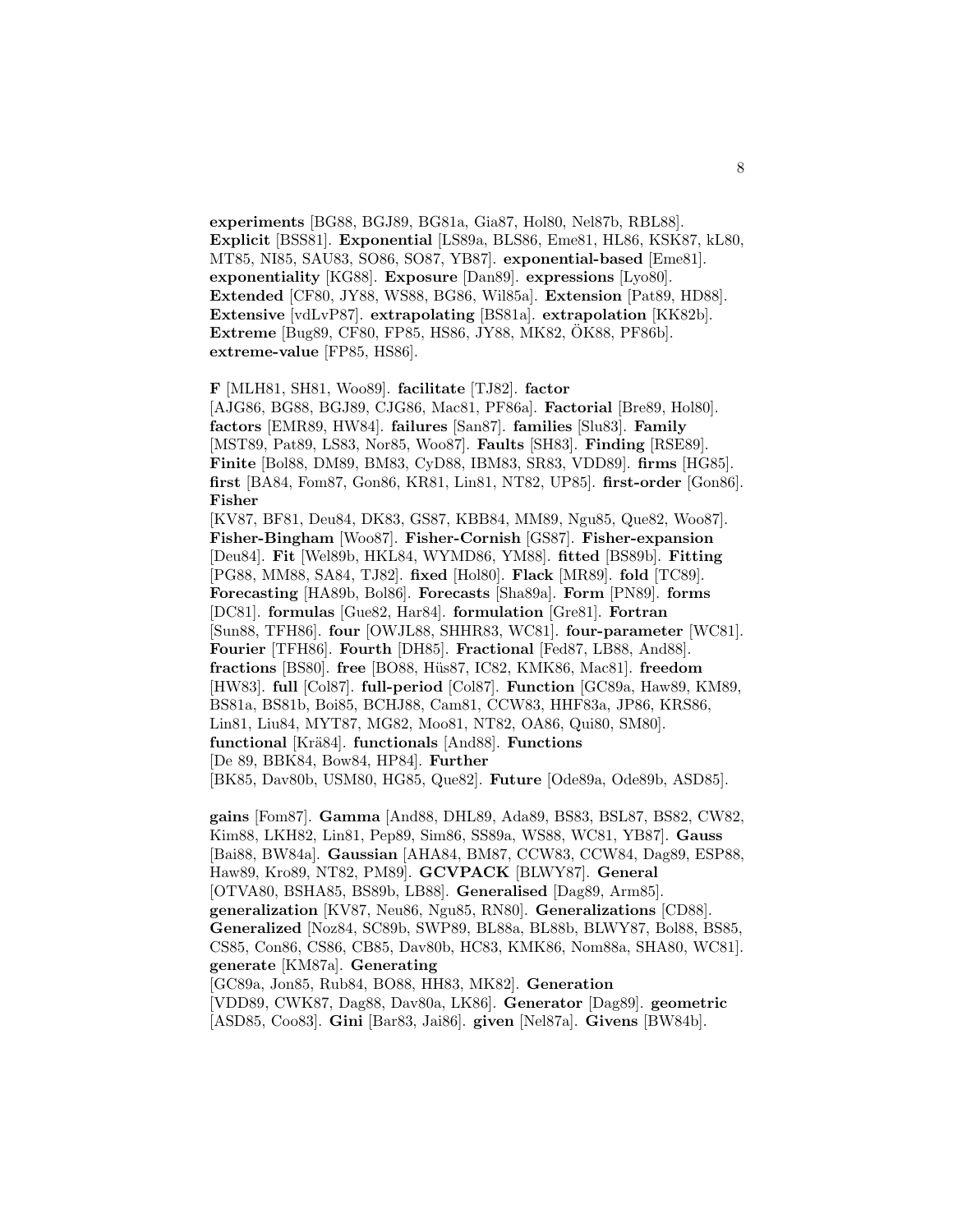**GLM** [Yan88]. **global** [Win83]. **Gompertz** [Moo81]. **good** [Nor82]. **Goodness** [Wel89b, HKL84, WYMD86, YM88]. **Goodness-of-Fit** [Wel89b, WYMD86, YM88]. **gradient** [Gon86]. **Gram** [Lon81a]. **graphical** [KDG87, KP86, TF87]. **Graybill** [Oht87]. **group** [HD88, LHS81, OP85, PM87, SM80]. **grouped** [CD87, GL88, IS81, SS88a]. **grouping** [CL83, WR87]. **groups** [CW85, HD84, HD88]. **growth** [Lis85, SFM81, SHA80]. **Grubbs** [BB86]. **guidelines** [WQ85].

**H.** [BLS86]. **half** [MT85]. **half-normal** [MT85]. **Halperin** [vdLvP87]. **Harrison** [Bol86]. **Hatanaka** [Fom87]. **having** [De 89, MP81]. **hazard** [CD87, Jar88]. **heterogeneity** [ZH84]. **heteroscedastic** [MM88, OT85, SG84, TT85a]. **heteroscedasticity** [BB83, TT85b, Tan86, TT86]. **heteroskedasticity** [Ken85]. **hierarchical** [Pep89]. **Higher** [NK84]. **homogeneity** [BB86, KW87]. **homogeneous** [And88, DM84]. **homoscedastic** [DT80]. **Hotelling** [Dav80b]. **Hyper** [DHL89]. **Hyper-Gamma** [DHL89]. **hypergeometric** [Lyo80]. **hypotheses** [IS81, JM83, Slu83]. **Hypothesis** [BC89, Smi82, DRM83, DP88].

#### **Identification** [TJ85, JP86]. **identify** [Lee89]. **ii**

[BG88, BG86, Sam89, dWN88]. **III** [BG89]. **ILM0001** [CP89]. **imperfect** [TH85]. **implementation** [TFH86]. **Implemented** [Dag89]. **Implementing** [Haw89]. **Improved** [Kap87, Rhi89, Wal84, Wil86b, BG86, KP86, Lam88, Mon84a, Mon84b, Wil85a]. **improvement** [Koe81]. **incomplete** [All86, Fei82, HSV80, Klo88, Lin81, Lis85, SF85, SFM81]. **Independence** [PD80b, AS87, KH89]. **Independent** [KM87b, Fri88, KL85]. **index** [Gbu81]. **inducing** [IC82]. **inequality** [Lee84]. **Inference** [Ham80, CyD88]. **Inferences** [Ang88, Sha89a, Tan86]. **Influence** [Hut89, RD81]. **Information** [AHA84, Sam89, AJ83, All86, HI88]. **Inner** [Gil84]. **input** [IC82, ID82]. **insect** [SCJ86]. **Inspection** [SK89]. **inspections** [TH85]. **integer** [CS86, FG83]. **Integral** [Ano81g, RN80, Xie89]. **integrals** [Ano81h, Cho81, MP81, Owe80]. **integrated** [NT82, PD84]. **intensity** [Lee86]. **inter** [Fei82]. **inter-block** [Fei82]. **interaction** [BG88, LG86, Mar86]. **interactions** [BSH87]. **interblock** [All86]. **internal** [Dex86]. **Interpenetrating** [GG87]. **interrelated** [Smi84]. **interrelationships** [OTVA80]. **intersection** [Sca85]. **Interval** [Hor89, KS81, KS80, TC88]. **Intervals** [Ode89a, Ode89b, Som89, AJG86, ASD85, CJG86, CR88, Eme81, LKK81, LG86, LT88, LRL<sup>+</sup>83, OYO87, OL88, SO86, SO87, Wan88, Wil86b]. **intra** [Fei82]. **intra-** [Fei82]. **Intraclass** [MST89, DK83, KPR89]. **intrinsic** [BHW83]. **invariant** [SS89a]. **Inverse** [Dag89, AHA84, CCW83, CCW84, Che88, ESP88, Jon85, PM89, THT82, Wal84]. **inversion** [KMK86]. **invertibility** [PD80c]. **inverting** [Wan82b]. **investigation** [EHA86, Ham80, Hap88]. **involve** [HW84]. **involving** [LRL<sup>+</sup>83, Lin88, MP81, TO85]. **IR** [SMF89]. **isotonic** [OH88]. **isotropic**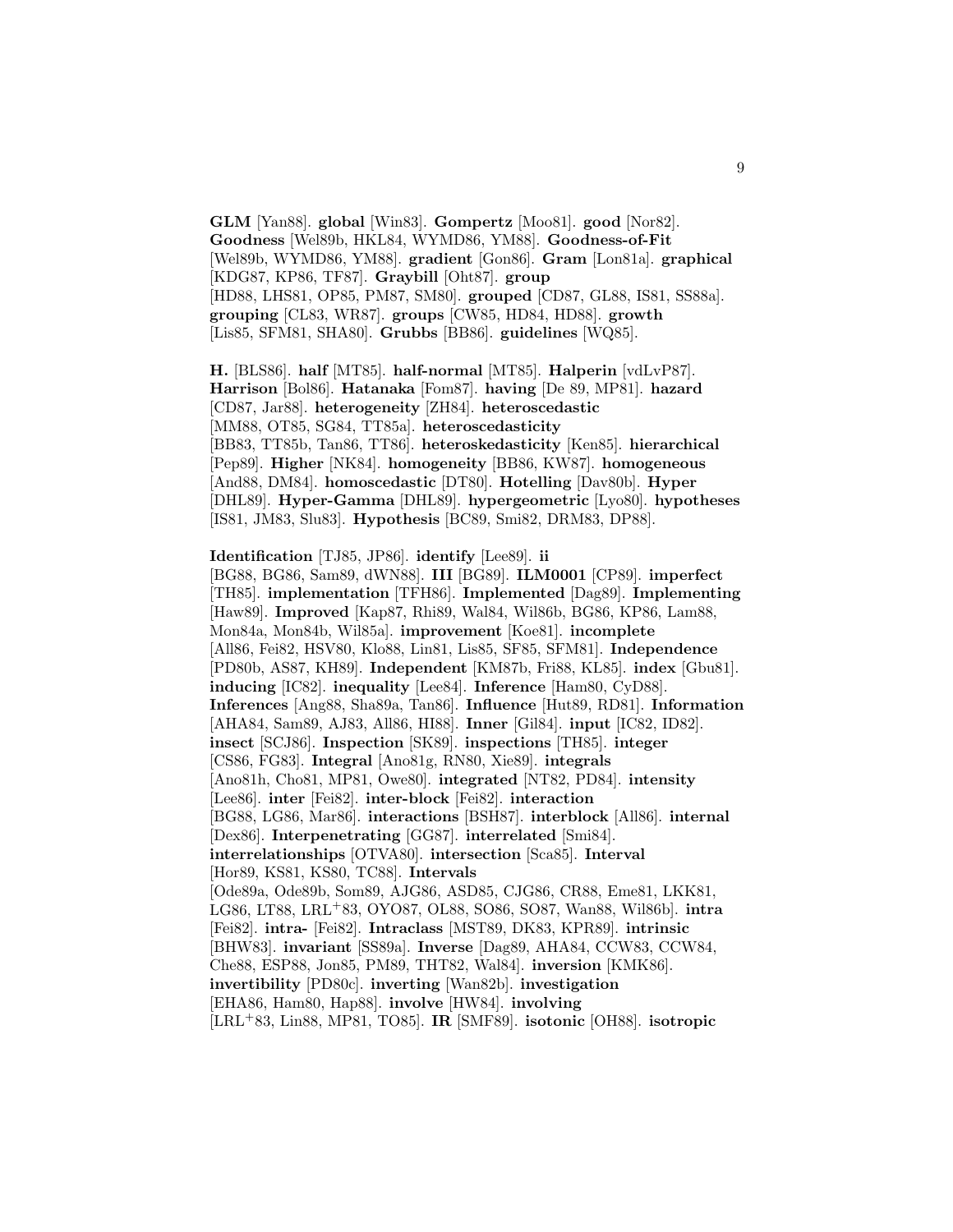[FK86]. **iterated** [Bir80, Jef80, MG84]. **iterative** [Kou81, MM88]. **IV** [Swa88].

**jackknife** [RD85, RD81]. **Jackknifing** [PM84, GG87]. **James** [Mat82]. **Jensen** [Joh86, MLH81, McA83]. **jn** [IF86]. **Johnson** [BS88, JRW82, KKM86, Sha89b]. **Joint** [De 89, McA83]. **judged** [Mar87a]. **judges** [CW85].

**K38** [Ano81h]. **Kaplan** [AO87]. **Karber** [Ham80]. **Kiefer** [BG85b, BG86, BG87, BG88, BG89, SG89]. **known** [CWK87, SD86]. **Kolmogorov** [ESP88, Har84, HKL84, Wil89]. **Kruskal** [Lev81]. **kurtosis** [MB88a, MK83, SHS83].

**l** [Klo88, Sch82b]. **l-x** [Klo88]. **L1** [Hom89]. **L2** [Hom89]. **Labeling** [RSE89]. **Lachenbruch** [MR89]. **Lack** [RF83]. **Lad** [Osb89]. **lag** [Puk84]. **lagged** [Fom87, WF82]. **Laplace** [Neu84, YM88]. **Laplacian** [Hut89]. **Lar** [RSE89]. **Large** [ASD85, TLF88, DK83, HG85, Ket82]. **larger** [CS85]. **Largest** [BG89, BG85a, BG85b, BG86, BG87, BG88, Che88, SG89]. **latent** [Ale88]. **laws** [Kou81, PD84, PD85]. **Least** [KS80, Lon81b, Ode89b, RSE89, Bir80, DP88, HS80, HGF86, HS83, Hel88, HK80, Ind87, IF86, Jef80, JM83, KMK86, Kle81, KCV85, Krä84, LS81, MG84, Noz84, PM84, San87, Wes81, KS80]. **least-failures** [San87]. **Left** [LS89a]. **Lemma** [Wel89b]. **Level** [LRW89b, Dav80a, Hol80]. **life** [HSV87, NI85]. **lifetime** [Eme81, GL88]. **Likelihood** [Car89, KW89, BF81, BS83, CCW84, CW82, ELS87, EG87, Fel87, HHF83a, Kit84, Koe81, Lev87, LH88, LS83, MM83, SS88a, Sin80, Tan80]. **likelihood-ratio-based** [MM83]. **Limitations** [BSH87]. **Limiting** [Qui80]. **limits** [EMR89, Gil84]. **Line** [RSE89]. **Linear** [BC89, De 89, Woo89, ARG85, Ali88, AA88, AD88, Arm85, AB86, BSHA85, Bol88, Bol86, BO88, Die87, Ind87, JM83, KMK86, KM87a, LS88a, LS84, MYT87, MAGHB82, Nor82, OT85, Raz87, SD86, STS88, SM80, SH83, SA84, TC89, Wan88, WN81, Wil85a, Wil86b]. **Lines** [Far89, MM88, Sca85, TT85a]. **linkage** [Tan80]. **LM** [OT85]. **Locally** [SS89a, McA87]. **Location** [Bug89, Don89, BCL81, Jef80, KMH87, MG84, ND81, RD81, Win83, WYMD86]. **log** [KK82a]. **log-zero-Poisson** [KK82a]. **Logistic** [BS89a, Sam89, BL88a, BL88b, BCHJ88, HHF83a, HHF83b, LS88b, ME86, WYMD86]. **lognormal** [Ang88, ELS87]. **lognormality** [BM87]. **logrank** [CG86, MMW85]. **long** [EB89]. **long-term** [EB89]. **look** [HG85]. **Low** [KK82b, PD80c]. **lower** [BS81a, Kim88]. **LR** [OT85].

**M** [Hor89]. **M.D.I.** [BCC80]. **M28** [Qui80]. **M29** [Lyo80]. **M30** [HK80]. **M31** [KS80]. **M32** [KR81]. **M34** [BG81b]. **M42** [Sat82]. **M498** [FM83]. **MA** [OTVA80]. **main** [Mac81]. **make** [KM87b]. **Makeham** [Moo81]. **management** [HG85]. **Mandel** [Mar86]. **Marginal** [Fuj89]. **marginals**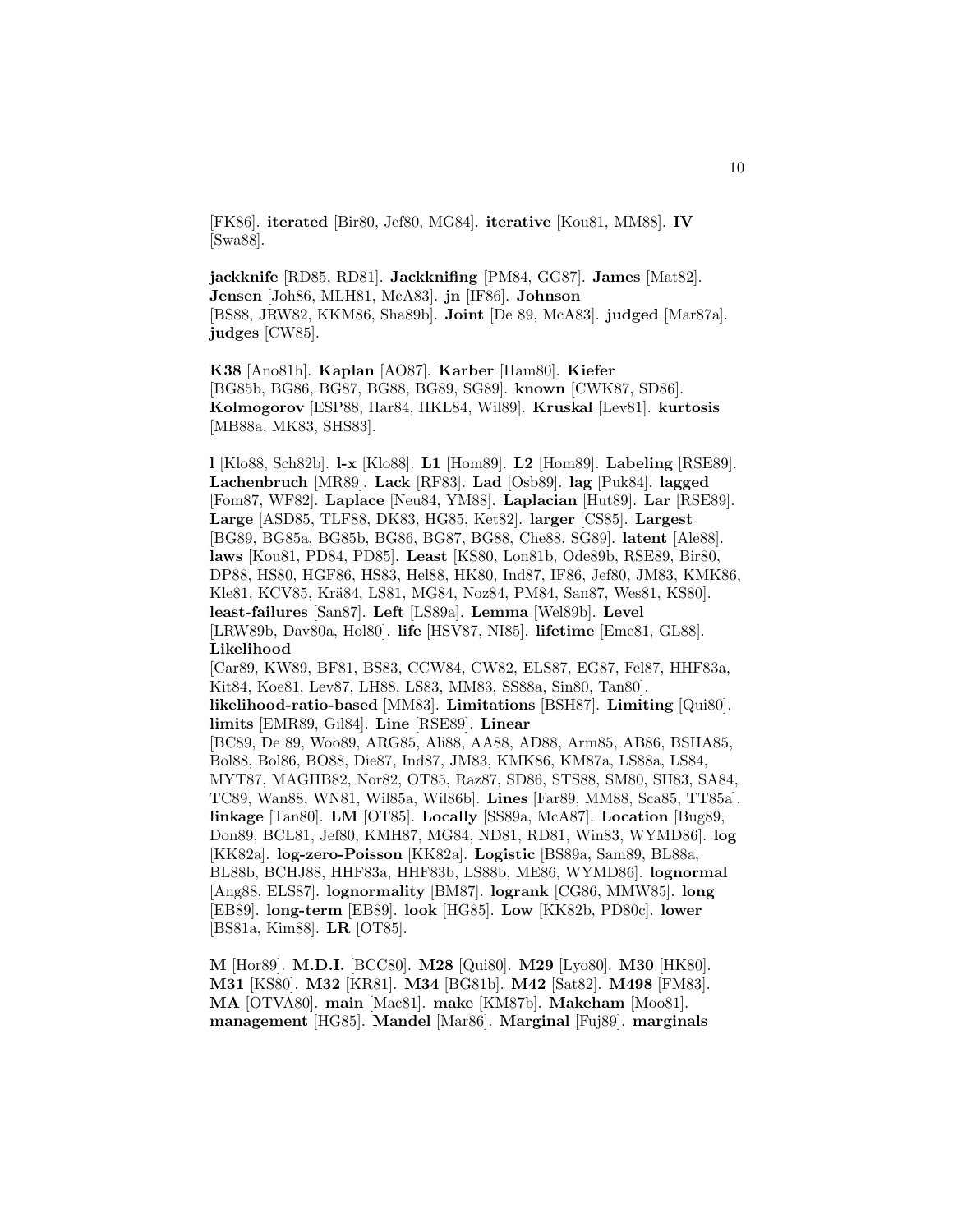[Nel87a]. **Markov** [Bai88, DM84, KS86]. **matched** [BM85, Lev87, MTNY82, MMW85]. **matches** [MTNY82]. **Mathisen** [CD88]. **Matrices** [Hol89, Ale88, Eng82, Fel87, Jon85, KDG87, MK82]. **Matrix** [Hut89, AHA84, CWK87, HSV80, KMK86, Lev81, Lon81b, Sza85, Wan82b]. **max** [AB86, KH83]. **max-test** [KH83]. **maximization** [Kab80]. **Maximum** [BS83, Car89, EG87, KW89, BF81, Boi85, CCW84, CW82, ELS87, GPS85, HHF83a, Ode82b, SS88a, Tan80, USM80]. **may** [Oht87]. **McKay** [Ump83]. **Mean** [BG89, Haw89, Ped89, Ang88, ASD85, Bar83, BG87, BG88, CS85, FK86, HGF86, HL86, HSV87, HSV80, KS81, KKM86, LKK81, Lis82, OL88, PM89, SG89, SR83, Sza85]. **Means** [Bak89, BL88a, Ode89a, Ode89b, CL83, DW81, Gan81, KGC86, Oht87, Pep89, SM80, TT86]. **measure** [Dex86, Jai86, Lev81]. **Measurement** [Arm85, BCL81, Pai88]. **Measures** [OM87, TM89, BF84, BF85, Fro88, Wil85a]. **measuring** [Ken85]. **Media** [Dan89]. **median** [Cau86, CD88, Eme81, Lem87, MS84, Sch82b, SR83, THT82]. **medians** [Mag88]. **Meier** [AO87]. **Method** [CP89, RSE89, BJ85, Bol87, CD87, Gre81, HGF86, KMK86, Moo81, Sho86, SC89c, Tan80, Thu85]. **methodology** [Sil85]. **Methods** [TM89, ABS87, CL83, CC83, Fel87, HHF83b, LHS81, MK82, Mar86, MS84, NM85, PT86, Pep89, SHHR83, SD88]. **microcomputer** [EW86]. **middle** [SAU83]. **mild** [BB83]. **min** [AB86]. **min-max** [AB86]. **Mini** [Ano82g]. **Minicommunication** [CB85]. **Minicommunications** [Ano81i, Ano83g, Ano84g, Ano84h, Cho81]. **Minicomputers** [Ano82h]. **Minimal** [GK89b, GK89a]. **Minimax** [STS88, LS88a, Nom88a]. **minimum** [HN89, WN81]. **Misclassification** [BBK84, CC83, RD85]. **Mises** [BF81]. **Missing** [BC89, BSHA85, Lju89, Sza85, AP86, BK85, Eng82, Wil86a]. **Misspecification** [HA89b]. **misspecified** [Raz87]. **mixed** [AJG86, CJG86, FG83, HHF83a]. **mixed-integer** [FG83]. **mixture** [AHA84]. **Mixtures** [MB88a, Neu82, SHHR83]. **ML** [Bug89, dWN88]. **ML-II** [dWN88]. **MLE's** [PG89]. **modal** [Kem88]. **Model** [Bre89, KW89, Ped89, PN89, ARG85, AA88, AJG86, Arm85, Bai88, BSHA85, Bol86, Bol87, BS86, BHP84, CJG86, CyD88, EG87, Fom87, FY80, Hol80, HHF83a, Ind87, Jef80, JP86, JM83, KS86, Ket82, Kit84, Krä84, LG86, LT88, Mar87b, MAGHB82, OT85, OTVA80, PF86a, Pep89, PD80a, SD86, SHA80, SW88b, SA84, SS88b, Spa87, SMF89, Tan86, TJ85, TC89, Tse84, WF82, WR87]. **Models** [BC89, HA89b, Sam89, Sha89a, SS89b, ATAGD89, BHW83, Bol88, Cam81, Cha84, Chu87, GL88, GWR88, IS81, KK82b, LS81, Lee84, LH88, Lis85, Liu84, OTVA80, PD80b, PD80c, Raz87, RD82, SH83, SG84, Swa88, TA80, VOA80, dGS88]. **models-time** [VOA80]. **modification** [GS87]. **Modified** [CCW84, CW82, HKL84, Lon81a, MM89, PD85, WYMD86, YM88, ESP88, Har84, KKM86, PD84, San87]. **modulus** [USM80]. **Moment** [GC89a, BS85, CCW84, CW82, Lee89, Ode82a, TLF88]. **Moments** [Ada89, DC81, SR83, BS86, CS86, CB85, Koe81, Wal84, WS88]. **monotone** [Chu87]. **monotone-scores** [Chu87]. **Monte** [ATAGD89, BZ87, EG87, FS84, GP85, Gro87, Ham80, HW85, JRW82, Ket82,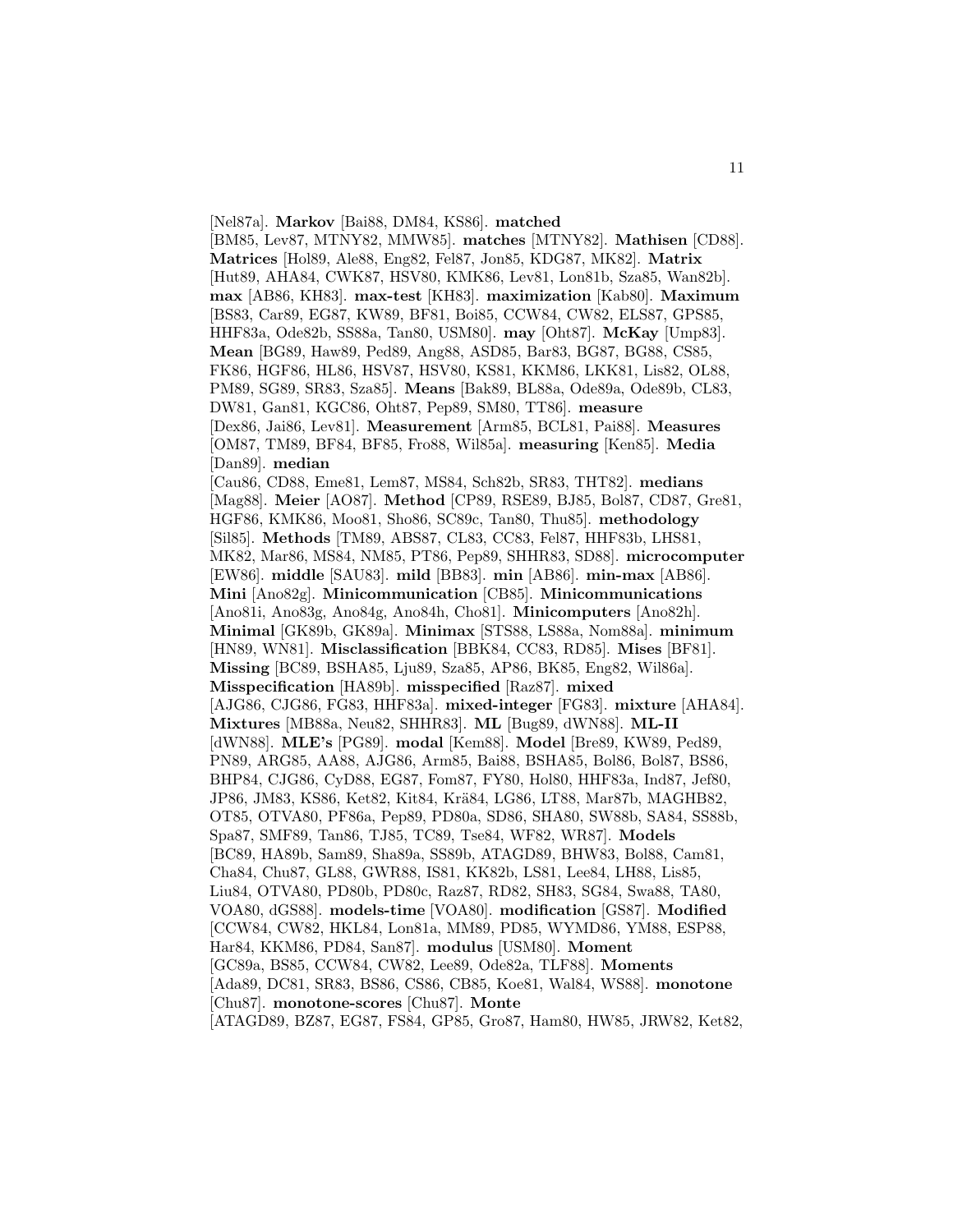KG88, Koe81, Krä84, MMW85, OWJL88, OT85, Old85, SFM81, Sch82b, Sta82, SG84, Swa88, SS89b, TG82, WR87, WCT86, YF87]. **mortality** [Moo81]. **most** [Lin88]. **Moving** [HA89b, Sha89a, VOA80, LH88, NT82]. **MRBP** [IBM83]. **MRPP** [BM84, BM83, TK89]. **Mulholland** [BLS86]. **Multi** [SWP89, BW84a, BGJ89, BM83, BM84, Bol86, DD83, IBM83]. **multi-factor** [BGJ89]. **multi-process** [Bol86]. **multi-response** [BW84a, BM83, BM84, IBM83]. **Multi-Sample** [SWP89]. **multicollinear** [NM85]. **Multidimensional** [Lee84, And88, WQ85, Yan88]. **Multinomial** [De 89, Sam89, BG85a, BG85b, BG86, BGJ89, Che88, Coo83]. **Multiple** [CDY89, SW85, Sha89a, SK89, CF80, MM83, Ski83, WN81]. **multiplicativity** [BGJ89]. **multiresponse** [CWK87]. **multistage** [SS88b]. **Multivariate** [BC89, De 89, Kro89, Nel82, PT84, BB87, Bol86, DT80, HD84, HD88, HSV80, JY88, KP86, MK83, Nel81, NM88, Sch82b, SS85a, Sza85, TK88, Van87, dWN88]. **multivariate-quality** [KP86]. **Multiway** [Osb89]. **myths** [MB88a].

**nearest** [BJ85]. **nearly** [BO88]. **Negative**

[Ped89, BW84b, Cha84, CS86, LS83, LK86]. **neighbour** [BJ85]. **nested** [TC89]. **network** [K¨am88, MP80]. **Newton** [BW84a]. **Neyman** [SS83]. **nine** [Sun88]. **no** [BG88, MM89, PM87]. **noise** [Cam81, KRS86]. **noisy** [PG88]. **nomparametric** [vdLvP87]. **Non**

[BW84b, Ped89, AR86, BB83, BLS86, CM86, Cha84, DM84, FK86, LHH80, Mar87b, MM83, NW86, Nel81, RN80, SS85b, TG82]. **non-central** [BLS86, NW86, Nel81, RN80, TG82]. **non-centrality** [NW86]. **non-homogeneous** [DM84]. **non-isotropic** [FK86]. **Non-Negative** [Ped89, BW84b, Cha84]. **non-normal** [AR86]. **non-normality** [BB83, LHH80]. **non-normally** [Mar87b]. **non-null** [CM86, MM83]. **non-response** [SS85b]. **noncentral** [Deu84, HW83, Lyo80]. **noncentrality** [Deu84]. **nonhomogeneous** [DRM83]. **Nonlinear** [KS86, LRW89a, SS89b, ATAGD89, BHW83, Gon86, HS83, JM83, MH87, Swa88]. **nonmetric** [RM88]. **nonnormal** [Gue82, GS81, Pai88, Swa88]. **nonnormality** [TT85b, TT86]. **Nonparametric** [GWR88, Ski83, TM89, Cam88, CW85, KH89, LS83, PT86, Par81, RSV80, SW88a, SFM81, Sch82b, Sho86, SJ88, TC88]. **nonparmetric** [SW85]. **nonsquare** [Bec88]. **nonstationary** [KS86]. **Norm** [JS83, Gon86, MAGHB82]. **Normal** [BG89, De 89, Gue82, LS89b, Ode89a, Ode89b, Pat89, AR86, Ano81h, BBK84, BG87, BG88, BHP84, Cho81, CJ85, Dag88, DD83, DT80, DC81, EMR89, Gil84, GPS85, KH89, KL85, MT85, MMW85, MD87, MM83, MT89, Nel82, Ode82a, Ode82b, OYO87, Oht87, Owe80, SS88a, SG89, Sun88, Sza85, TSF83, Van87, Win80, ZH84, dWN88, vdLvP87]. **normal-theory** [KH89]. **Normal/Independent** [Pat89]. **Normality**

[SWP89, BDH89, BB83, LHH80, Tan86, TSF83, TK88, War84]. **normally** [Mar87b]. **normals** [Thu85]. **Note**

[Lju89, DK83, Fei82, Fra89, HK80, KH83, Mar86, SM80, TB85, Thu85]. **null**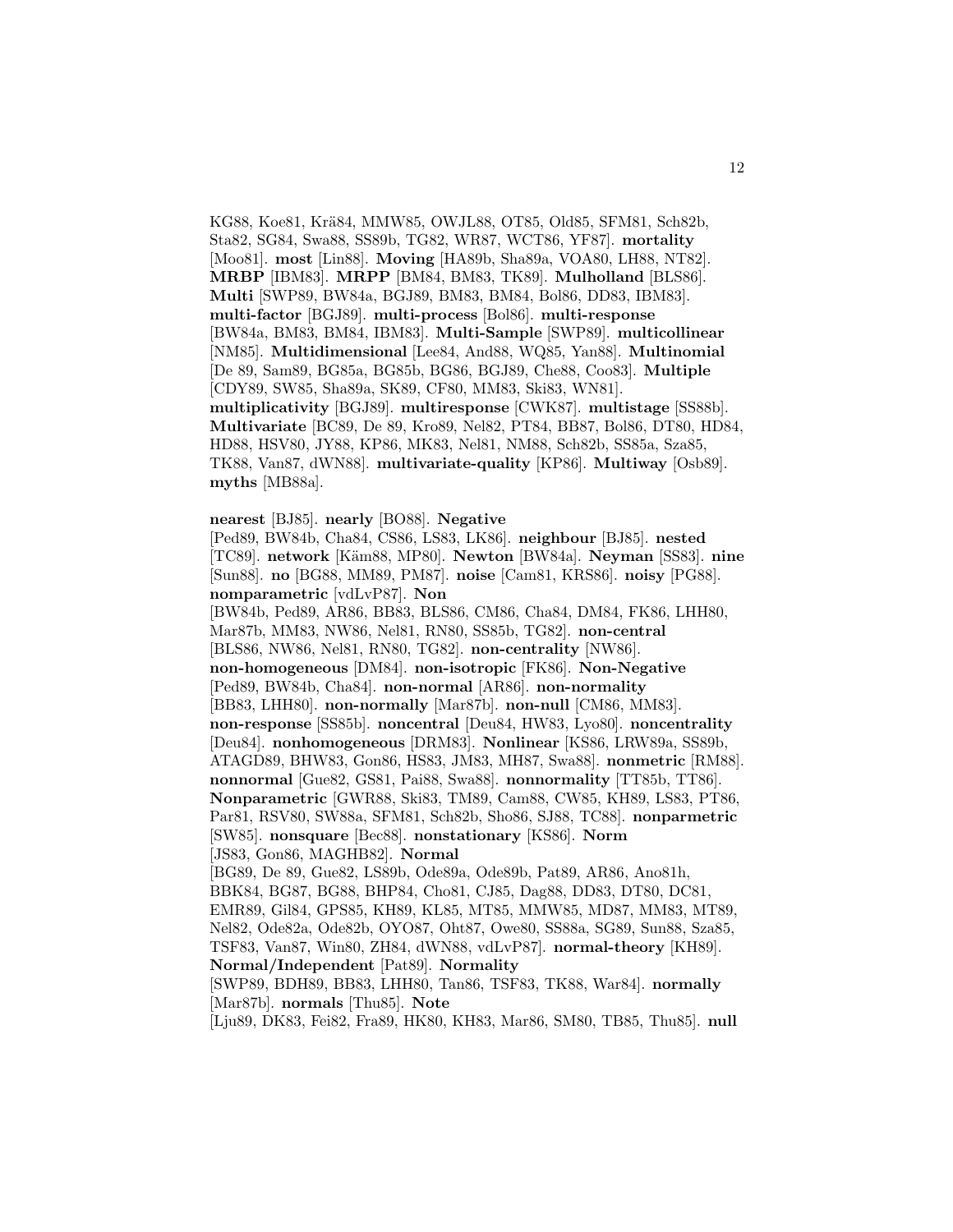[CM86, MK83, MM83, Wel89a]. **Number** [MTNY82, SW80, BZ87]. **Numbers** [BG89, CG86, Gre81, SG89]. **Numerical** [Bai88, Bre89, Gon86, Kli80, MP81, Nel81, Zac80, Bax81, Gro86, Hie81, Win83].

**o** [Van87]. **Objects** [DM89]. **observation** [Fom87, JY88]. **Observations** [LS89a, AP86, BK85, HW84, OP85, PM87, SW80, Wil86a]. **observed** [BS89a]. **obtained** [Bir80]. **obtaining** [KRS86]. **odds** [OWJL88]. **once** [NT82]. **One** [SO86, Wan88, AA84, FY80, GWR88, HI88, KK82a, LT88, Ode89a, Ski83, SC89c, TC89]. **one-fold** [TC89]. **One-sided** [SO86, Wan88, AA84, Ode89a]. **one-way** [GWR88, LT88, Ski83]. **open** [FY80]. **optimal** [Bec88, CWK87, KG88, SHS83, VDD89, Wan82a]. **optimization** [Win83]. **Optimizing** [De 89, WQ85]. **Order** [BL88b, BL88a, BBK84, BA84, DH85, Eva87, Gon86, NT82, NK84, PD80c, Sch82a, WS88, dGS88]. **ordered** [BG81a, Ber82]. **Ordering** [LRW89b, Fri88]. **ordinal** [Chu87]. **Ordinary** [Krä84, Ind87, KCV85, Noz84]. **origin** [MP81]. **orthant** [Sun88, Van87]. **orthogonal** [AV89, Cha88]. **other** [WC81]. **outlier** [FP85, Kim88, Sim84]. **outliers** [CF80, EHA86, Hom89, KMH87, Kit84, OM87, PF86b, SS89a]. **Overview** [SS89b].

**P** [BLS86]. **Page** [Wel89a]. **paired** [KGC86, Sta82]. **paired-comparison** [Sta82]. **pairs** [BM85, Kim88]. **pairwise** [Ano87d]. **Papadakis** [BJ85]. **Paper** [MR89, AA84]. **parallelism** [TT85a]. **Parameter** [Car89, DHL89, GC89b, HA89b, KW89, LS89a, PG89, Ali88, BHW83, BS85, BSL87, CCW84, CMC88, CW82, Deu84, ELS87, HL86, KK82b, LfH85, Lin81, Mar87b, NW86, NI85, Nor82, SO86, SD88, TC89, WC81]. **parameter-effects** [BHW83]. **parameterization** [ELS87]. **Parameters** [Bug89, ABS87, AB86, BB87, BM83, BF81, BG81b, BS80, BA84, CW82, ESP88, FY80, Hom89, HS86, IBM83, JM83, KK82a, Kou81, LS81, McC86, MD87, NNS86, PD80a, SAU83, SS88a, SHA80, SL84, Wil86b, WYMD86]. **Parametric** [TM89, Cam88]. **Pareto** [CMC88]. **Part** [Gon86, Sam89]. **partial** [AP83, Hel88, Lin81, Puk84]. **partially** [BS89a]. **PASCAL** [Pan88]. **patterned** [Sza85]. **Pearson** [Dav80a, Fra89, Que82]. **Independent** [Pat89]. **people** [MTNY82]. **percent** [BF84]. **Percentage** [Wil85b, Wil89, BB80, Dav80a, Huh86, Ode82b, Sin82]. **Percentiles** [WC81, BS89b, CG86, CJ85, GS87, HP84, OL88]. **Performance** [BG89, KYR<sup>+</sup>86, Old85, San87, SHHR83, SG89]. **period** [Col87, EHA86, SQ83a]. **periodic** [LH88]. **permutation** [BM83, BM84, BM85, IBM83, KMH87, KBB84]. **perspective** [Nel87b]. **Perturbation** [HN89]. **PH** [Neu84]. **PH-distribution** [Neu84]. **pharmaceutical** [Chu87]. **pharmokinetic** [FY80]. **pitfalls** [TF87]. **Plans** [SK89, NI85]. **plot** [Bec88]. **plots** [EHA86, ID82]. **plotting** [HW85, Hom89]. **point** [OL88, Sca85]. **Points** [Far89, BF84, BB80, Dav80a, Huh86, Ode82b, Rub84, SW88a, SW85, Sin82, Wil85b, Wil89]. **Poisson**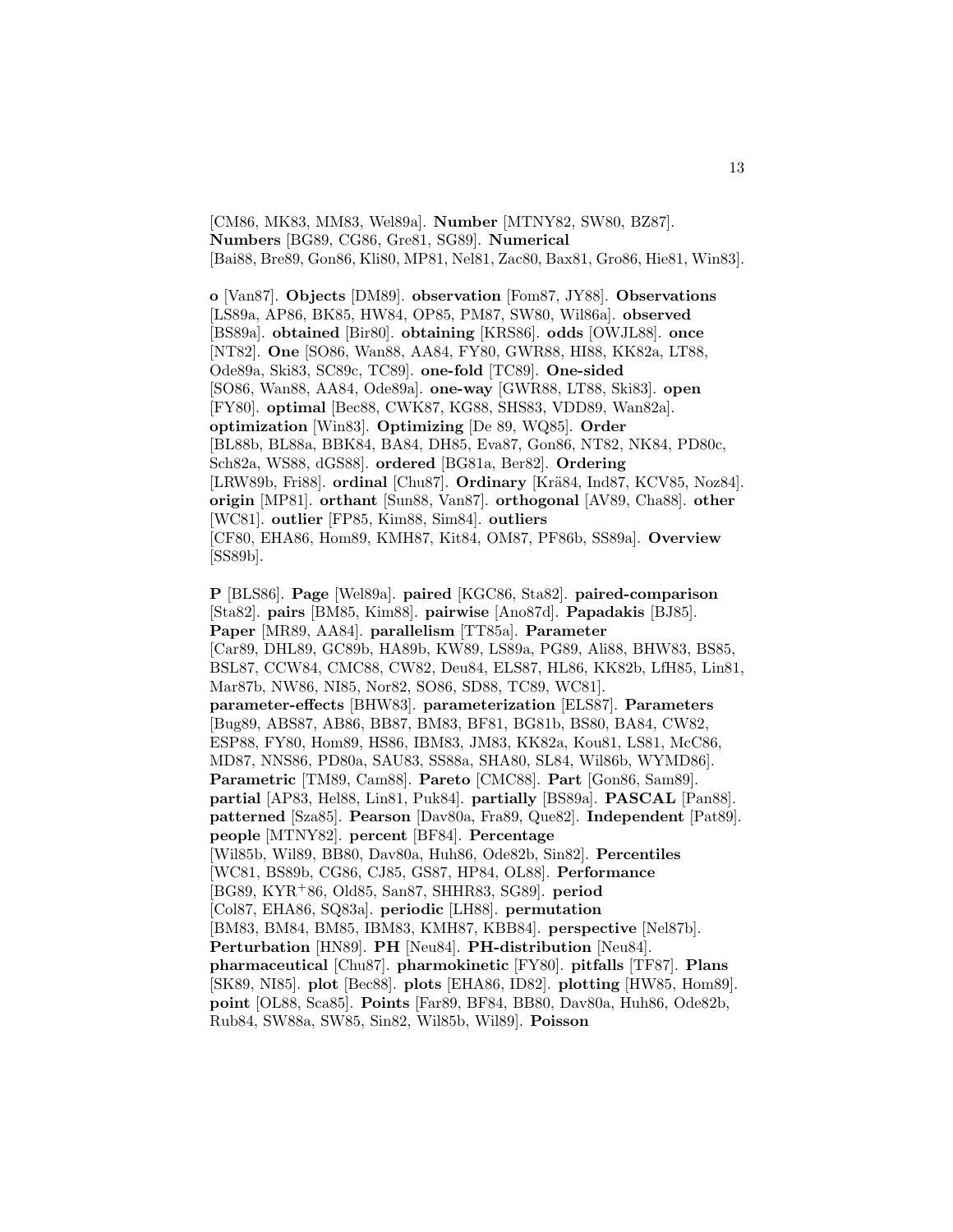[And88, Bar85, BS85, CS85, Con86, CS86, Gbu81, KW89, Kem88, KK82a, Lee86, Par88, SC89b, TO85]. **pollutant** [McA87]. **polygamma** [Bow84]. **polynomial** [MT89]. **polynomials** [CBR80]. **polytomous** [Lev87]. **polytone** [RM88]. **polytope** [Rub84]. **pooling** [Hol80]. **Population** [BG89, DM89, BG87, BG88, BM83, Bol88, CyD88, DW81, IBM83, KKM86, Oht87, SS88a, SG89, Sza85, Tik87, ZH84]. **populations** [BBK84, DD83, DT80, Gia87, GS81, KL85, LS83, MB88b, Par88, RBL88, Sch82b, SR83]. **portable** [Gre81]. **positions** [HW85]. **Positive** [Gro86, DC81, KG88, Wal84, Wan88]. **Positively** [Fuj89]. **possible** [Hom89]. **Posterior** [SD80]. **Power** [Don89, HH86, TSF83, Bir83, EB89, KH89, KMH87, KCV85, KBB84, MMW85, TLF88, War84, WQ85]. **powerful** [Lin88, SF85]. **powers** [BS87]. **Practical** [Haw89]. **precision** [OYO87]. **Predicting** [GK89b, GK89a]. **Prediction** [AR86, Hor89, Ode89a, Ode89b, SC89a, TH85, ASD85, Bol88, Mat82, NM85]. **predictive** [Kit84, ME86]. **preliminary** [Gan81, KK82a]. **presence** [DRM83, TH85]. **preserving** [Bar85]. **Principal** [Amm89, FK86, KDG87, LB88]. **prior** [AJ83, CCS85, PM87, dWN88]. **priority** [Que82]. **Probabilities** [LRW89b, BBK84, CC83, Kli80, Lee88, LS88c, Lyo80, MLH81, McA83, ME86, MT89, PM87, RD85, Sun88, Van87]. **probability** [BG85a, BG85b, BG86, BM83, BM84, BM85, BF84, BF85, CCW83, Che88, Fri88, IBM83, Kab80, Kem88, MD85, NW86, Neu82, OA86, RN80, SD80]. **problem** [Ano86b, BF84, BCL81, CW85, FG83, JS83, MTNY82, ND81, Raz87, SW85, Sza85, Wes81]. **problem-nonparmetric** [SW85]. **Problems** [Haw89, Aro80, BSL87, Gon86, GP85, Kab80, THT82]. **Procedure** [BG89, Sha89b, TBA89, AJ83, BG85a, BG85b, BG86, BG87, BG88, BGJ89, Che88, DT80, Ham80, JM83, KDG87, KL85, Kou81, KP86, Lam88, MM88, Nor82, RD85, San87, Sch87, SG89, TT86, TF87, Tik87, TK88, dWN88]. **Procedures** [MST89, AA84, BM83, BM84, FP85, IBM83, MMW85, PD85, PD80a, SW85, SFM81, TT85b, Zac80, ZH84]. **Process** [GK89b, SWP89, And88, BM87, Bol86, BA84, GK89a, Lee86, Lon81a, NT82, Qui80, Sim86]. **processes** [AD88, DM84, Smi84]. **product** [Ode82a, Wil85b]. **product-moment** [Ode82a]. **program** [Pan88]. **programming** [BCC80, Coo83, FG83, KS86, SA84]. **Properties** [BS82, AHS84, AW88, ELS87, HS83, HC83, Jef80, Ket82, LKH82, Mar87b, Nom88a, PD84, SS88a]. **proportion** [Mcl82, Oma80]. **Proportions** [Som89, Coo83, Gil84, Sat82, SW80]. **Proschan** [Kle86]. **prospects** [Aro80].

**Quadratic** [PN89, DC81]. **quality** [KP86]. **quantile** [Kap87, PT86]. **quantiles** [WN84]. **quasi** [Ada89, LKH82]. **quasi-range** [Ada89, LKH82]. **queue** [Cam88]. **quick** [Mac81].

**R** [HF89]. **R-distribution** [HF89]. **Ramey** [BG85a]. **Random** [De 89, DM89, Hol89, TBA89, Ale88, BS81b, BZ87, Bia81, BG81b, CBR80,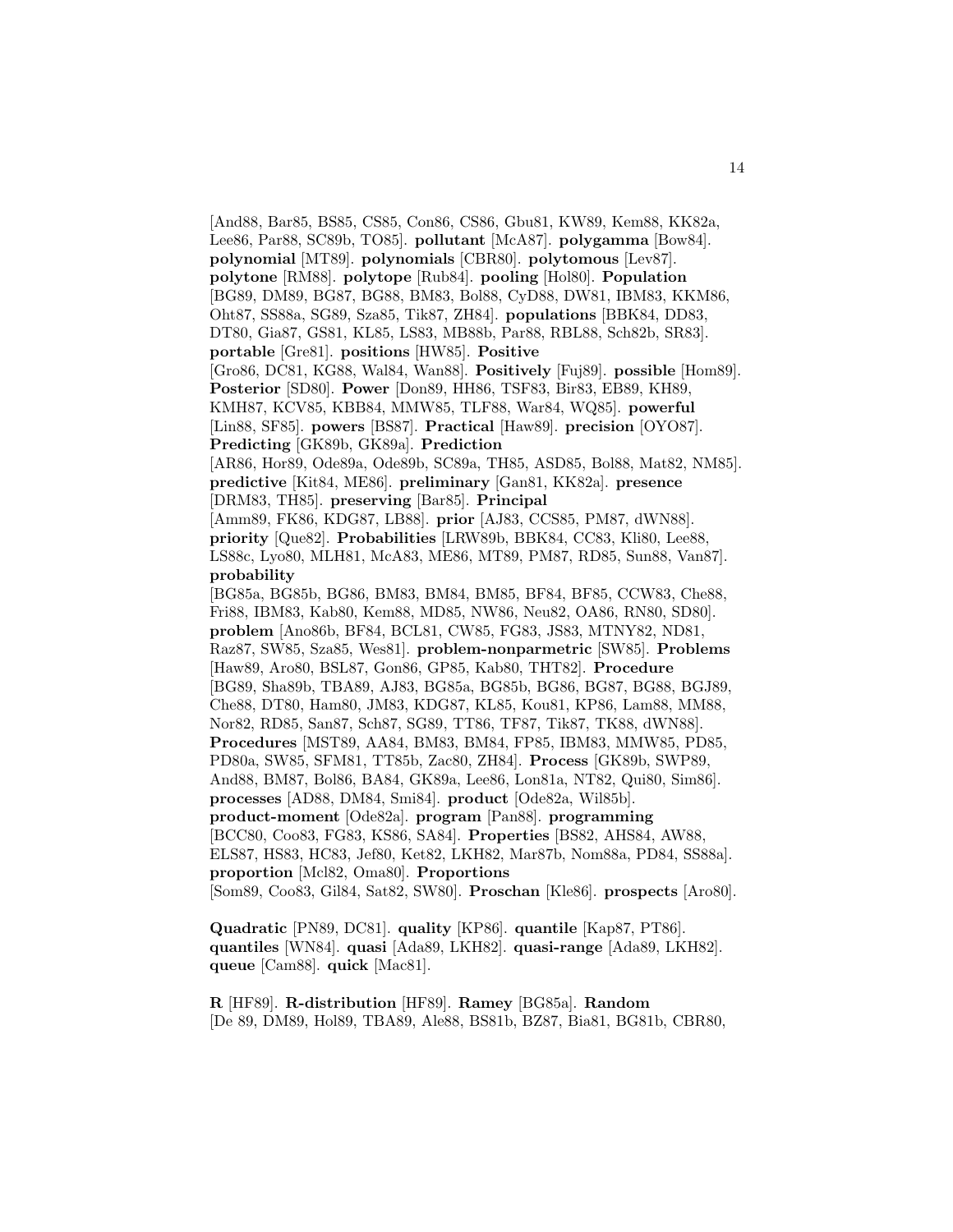Dag88, Fri88, Gre81, GWR88, GPS85, HP84, LT88, LK86, MK82, Ode82b, Pan88, Rub84, Rub85, SS85b, UP85, Zac80]. **randomization** [SQ83a]. **randomized** [BG81a, Ber82, FS84, IBM83]. **Randomly** [BC89, KM89, HSV87, OA86]. **randomness** [HW84]. **Range** [Bar85, Rhi89, Ada89, LKH82]. **Range-preserving** [Bar85]. **ranges** [GS81]. **Rank** [AHS84, ID82, TK89, BSH87, Gro87, Hen88, IC82, Lem87, LS83, ND81, SF85, Sch82b]. **rankings** [SQ83b, YF87]. **Ranks** [Bak89, CM86, FS84]. **rao** [NNS86]. **rare** [LHS81]. **Rate** [SC89a, CD87, KH89, SH81, SK88]. **Rates** [SW88b, TBA89, CL83, Jar88]. **ratio** [BI84, DC81, GS81, KRS86, KGC86, Koe81, LHH80, LS83, Maz83, MM83, OWJL88, Sin80]. **rational** [BS80, Liu84]. **ratios** [Thu85, Tse84]. **real** [NNS86]. **realized** [KRS86]. **recapture** [RBL88]. **reciprocal** [PM89]. **Recognition** [AAA<sup>+</sup>89]. **Recovery** [All86]. **recursions** [BS86]. **recursive** [Bol87]. **reducing** [KM87a, SD88]. **Reduction** [LRW89a, Sam89, Nel87b]. **Referee** [AAA<sup>+</sup>89]. **region** [BHP84]. **regions** [BI84, PD80c]. **Regression** [Fir89, RSE89, Sam89, AA88, AR86, AV89, AB86, BHW83, BW84b, BB83, BS89a, Bol87, CD87, DRM83, DP88, Die87, EG87, Fom87, GG87, GP85, GL88, HN89, Hel88, HHF83a, HHF83b, Ind87, IS81, IF86, JS83, LS88a, LS81, LB88, LS88b, LS84, MH87, Mar87b, Mat82, ME86, MAGHB82, Nom88b, Nom88a, Nor82, OM87, OH88, SL84, Sil85, Smi82, Spa87, Tan86, TC89, WR87, WN81, WN84, Wes81, Wil86b, YB87]. **regressions** [TO85]. **Reinforcement** [KL89]. **Rejoinder** [Ano89c]. **related** [ARG85, BK85, UP85]. **relations** [KV87, Ngu85]. **relationship** [DF82, Nor85]. **Relative** [AO87, LKK81, KYR<sup>+</sup>86, SQ83b, SS85a]. **relevance** [Ket82]. **Reliability** [KSK87]. **Remarks** [kL80, Bax81, Que82]. **renewal** [Xie89]. **renewal-type** [Xie89]. **Repair** [GK89b, GK89a]. **reparameterizing** [SH83]. **reparametrization** [SD86]. **Repeated** [NK81, Pai88, TM89, Wil85a]. **Replacement** [DM89]. **replicate** [Cha88]. **replication** [Fed87]. **report** [FM83]. **required** [SW80]. **requirements** [OYO87]. **residual** [Gon86, Nor85]. **residuals** [AP83, PD80b]. **respect** [Lin81, Tan86]. **Response** [AP86, KL89, PN89, ARG85, BW84a, BM83, BM84, IBM83, KK82b, RBL88, SS85b, SS88b, Sta82]. **response-related** [ARG85]. **responses** [GL88]. **restricted** [Bai88, Coo83, Raz87]. **restriction** [Kha87]. **restrictions** [KS80, STS88]. **result** [Neu86]. **Resulting** [BG89, SG89]. **results** [AD88, BK85, THT82, WCT86]. **retrospective** [Lev87]. **Revisited** [RSE89, AS86, BS83, KKM86]. **reweighted** [Jef80]. **Rho** [Fra89, TC88]. **Ridge** [Fir89, GP85, LS88b, CB85, HC83, Nom88b, Nom88a, Nor82, Sil85, Tam82]. **Right** [LS89a, Mag88, Slu83]. **right-censored** [Slu83]. **risk** [Ali88, BCHJ88]. **risks** [KM87b]. **robusl** [Wan82a]. **Robust** [Amm89, HL86, NM88, Pat89, TBA89, AP86, AV89, Bir80, Bir83, Die87, KMH87, MG84, RD81, SF85, SL84, TT85b, TT86, TB86, Tik87]. **robustly** [ATAGD89]. **Robustness** [KM89, BCHJ88, Eme81, LS83, RF83, Tan86, WCT86]. **Rodrigues** [Kle86].

15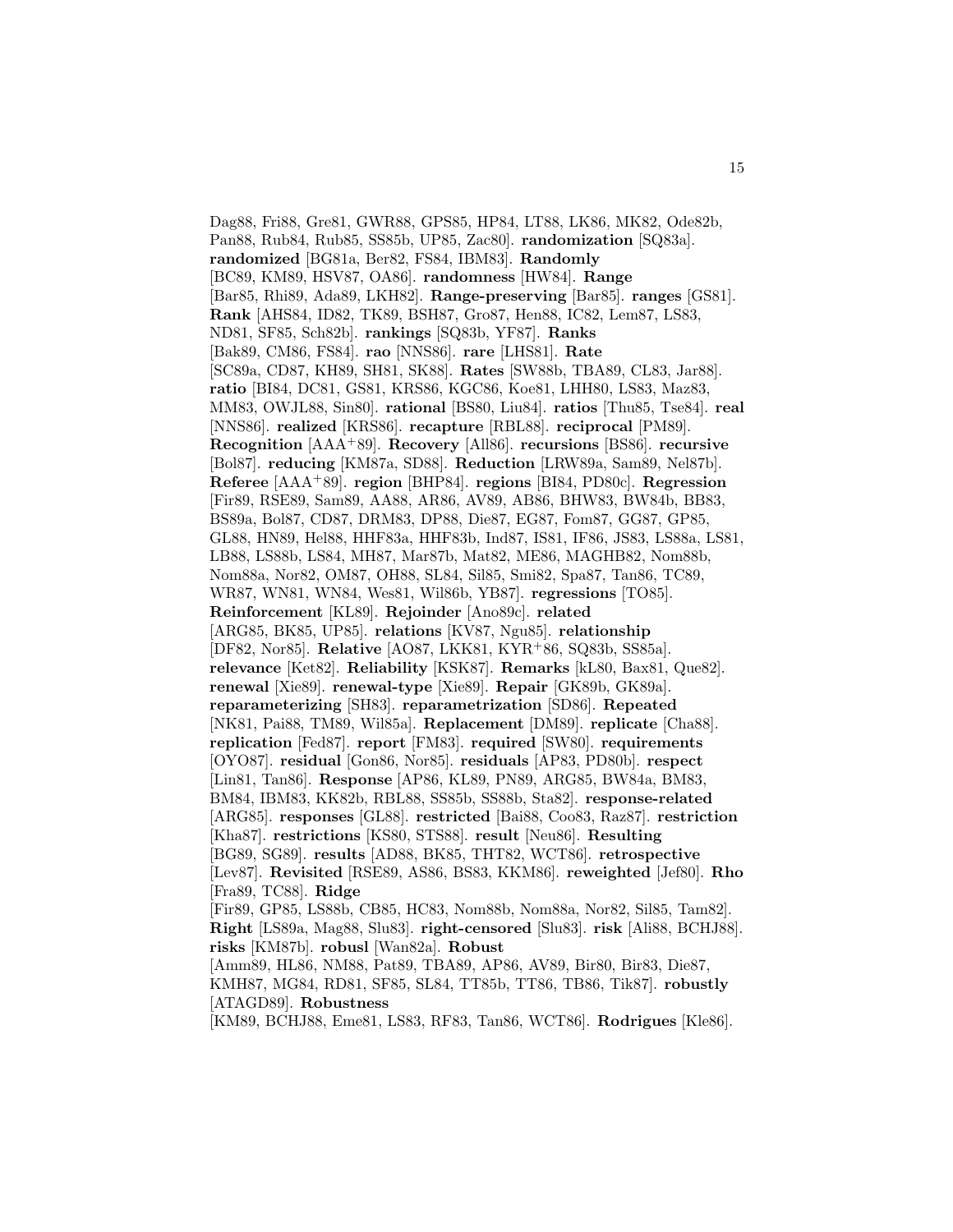**root** [Boi85]. **roots** [Ale88, CBR80, MK82, Qui80]. **rotatability** [DH85]. **rotations** [BW84b]. **routines** [BLWY87]. **row** [Ano87d]. **Rule** [SC89a, BZ87, Bir80]. **rules** [Hom89]. **run** [Rub85]. **runs** [CR88, WQ85].

**S** [BS88]. **safe** [SS88b]. **same** [Puk84]. **Sample** [Bre89, DM89, Rhi89, SWP89, AW88, ASD85, BM87, Bar83, BF84, BF85, CS85, DK83, DD83, ELS87, Fom87, FR80, Gan81, Gue82, HS83, Hie81, HD88, HSV87, HI88, Hüs87, JP86, Ket82, Kle81, KYR<sup>+</sup>86, kL80, LHS81, LS84, MG84, McA87, MS84, NT82, ND81, NK84, Nom88a, Ode82a, OYO87, Par81, San87, SS88a, Sch87, SHS83, SC89c, TLF88, WQ85, vdLvP87]. **Sampled** [AD88]. **Samples** [Bug89, KW89, TK89, Ang88, GS81, HL86, Hom89, Kim88, LKH82, Pai88, Rub85, SAU83, TSF83, vdLvP87]. **Sampling** [Hap88, Lev81, MT85, SK89, Ano86b, BLS86, Che88, CyD88, CR88, kL80, NI85, Oma80, San87, SS85b, SG84]. **Scale** [Bug89, Hom89, TSF83, WYMD86]. **scaling** [Lee84]. **Scheffé** [Thu85]. **Schmidt** [Lon81a]. **scores** [Chu87, MMW85]. **screening** [OP85, PM87]. **second** [BBK84]. **second-order** [BBK84]. **Section** [KG89b, KG80, KG82, KG83b, KG83c, KG83d, KG84b, KG84c, KG84d, KG84e, KG85, KG89a]. **seemingly** [Bol87, Spa87]. **select** [dWN88]. **Selected** [BF84, Dav80a, KH89]. **Selecting** [BG89, CCS85, Spa87, BG85a, BG85b, BG86, BG87, BG88, Che88, KL85, SG89, SHS83, ZH84]. **Selection** [Sha89b, BGJ89, Gia87, Hol80, Kha87, Lam88, MD85, MB88b, San87, WN81, ZH84]. **self** [MM88]. **self-weighting** [MM88]. **semi** [BM87, DM84]. **semi-Markov** [DM84]. **semi-variogram** [BM87]. **semiparametric** [SW88b, Yan88]. **separate** [Slu83]. **Sequence** [LS89b]. **sequences** [Col87]. **Sequential** [BG89, BG85a, BG85b, BG86, BG87, BG88, Cau85, CWK87, LKK81, SG89, Zac80]. **serial** [Fom87]. **Series** [BLS86, Kro89, Lju89, Aro80, BK85, Deu84, EHA86, Klo88, OTVA80, RM88, SD88, TA80, TFH86, VOA80]. **set** [Chu87]. **Sets** [LS89a, KH89, Thu85]. **Several** [KM89, Ber82, CD88, DW81, HD84, KDG87, OWJL88, Qui80, TT85a, TT86]. **shape** [And88, Hom89]. **shift** [Zac80]. **Short** [Rub85]. **Short-run** [Rub85]. **shortest** [LRL<sup>+</sup>83]. **Shrinkage** [RSV80, Lis82]. **Sided** [Ode89b, AA84, EMR89, Ode89a, SO86, Wan88]. **Sieve** [Haw89]. **Sigma** [Rhi89]. **sign** [Lem87]. **signal** [KRS86]. **signed** [Lem87]. **signed-rank** [Lem87]. **Significance** [MST89, Que82]. **significant** [SH81]. **Simple** [CP89, Kem88, McC86, RSE89, Die87, HGF86, HS86, JM83, JS83, Kle86, Mag88, SA84, TC89]. **Simplified** [SAU83]. **Simulated** [Don89, BSHA85]. **Simulating** [Dan89, Pan88]. **Simulation** [BSL87, Fir89, HA89a, KW89, KG83a, Kro89, LF89, RSG88, Sim86, TM89, AA88, BJ85, EB89, Fed87, IF86, Käm88, KG84a, KL85, LS88a, Nel87b, RSV80, RD82, STS88, SS86, Sil85, SMF89, Tam82, THT82, WQ85, Woo87, YF87]. **Simulations** [Sam89, PT86, SD80]. **Simultaneous** [LT88, Ode89a, Ode89b, WF82, Wil86b]. **single**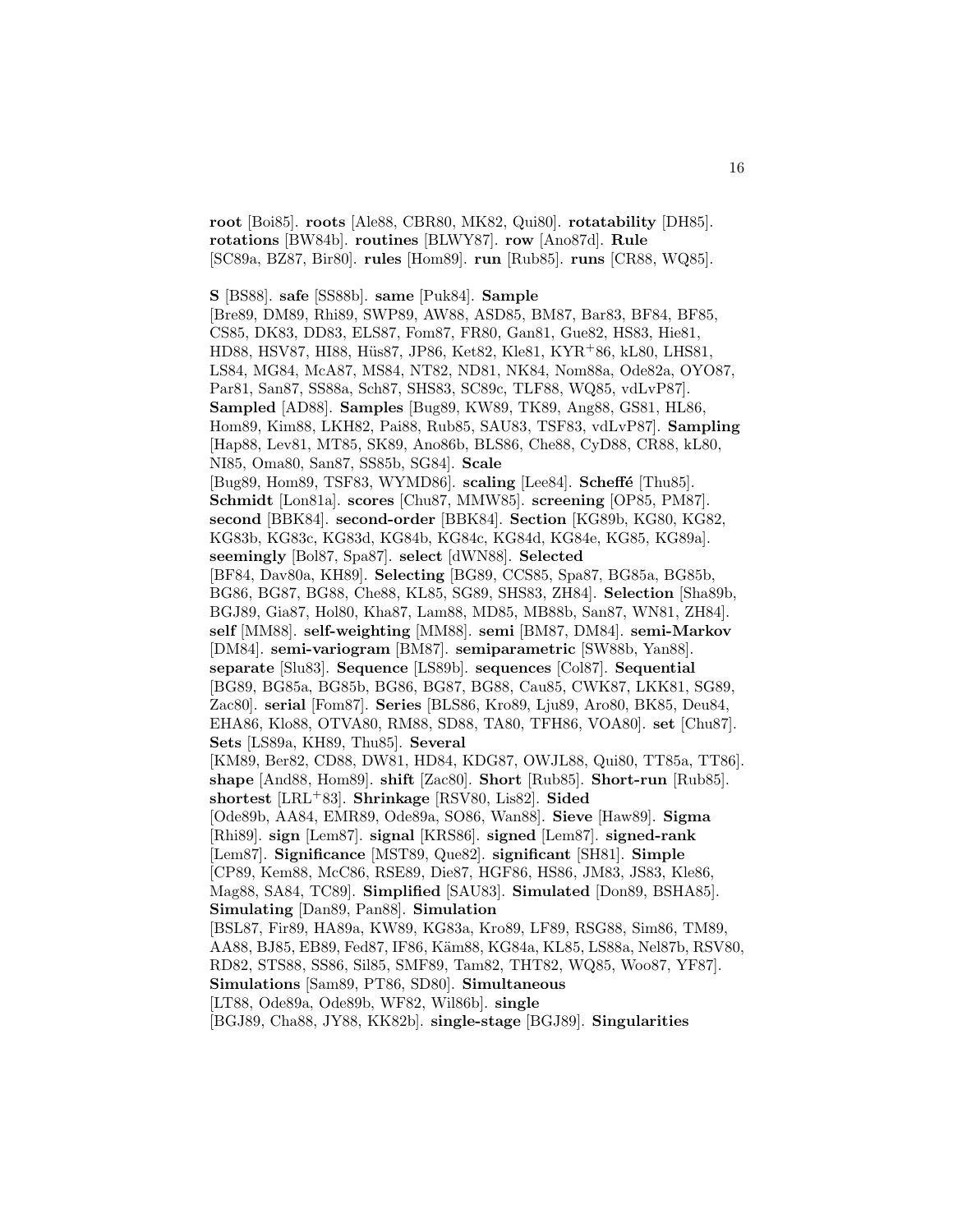[MM89, MP81]. **situations** [Hom89]. **Size** [DM89, Gue82, KM87a, KL85, LHS81, OYO87, Sch87]. **Sizes** [Rhi89, Hie81, HD88, KM88]. **slightly** [Wil85a]. **slope** [LS84, TC88, TC89]. **Small** [AW88, Bre89, Bug89, ELS87, Fom87, HSV87, Kle81, KYR<sup>+</sup>86, MG84, Par81, San87, SS88a, CG86, Gon86, HS83, HL86, Hom89, LKH82, Nom88a, Pai88]. **Small-sample** [AW88, Kle81, San87]. **Smirnov** [ESP88, HKL84, Wil89]. **Smooth** [PT86, SC89a, KYR<sup>+</sup>86]. **smoothed** [SK88]. **Smoothing** [Hut89, Jar88, RM88, PG88]. **Sobel** [BG85b, BG86, BG87, BG88, BG89, SG89]. **Solution** [PN89, Xie89]. **Solutions** [BS88, BSS81, KS86, KS80]. **solving** [Gon86]. **Some** [Bax81, Far89, Haw89, HC83, Jef80, PD84, Sam89, TT85a, TT85b, TK89, AHS84, Cha84, Don89, Gue82, Hab87, Kab80, KH89, KG88, Krä84, Mcl82, RD82, SW88b, SG84, War84, ATAGD89]. **space** [PD80b, RF83, VDD89]. **space-time** [PD80b]. **Sparse** [Fel87, KW87, OWJL88]. **spatial** [Bec88]. **Spearman** [Fra89, Ham80, Hen88, TC88]. **special** [PD85]. **specification** [HH86, dGS88]. **spherical** [Woo87]. **sphericity** [PD80b]. **spline** [KYR<sup>+</sup>86, Smi82]. **Splines** [Hut89, Jar88, PG88]. **spurious** [JY88]. **square** [Bec88, BB80, Cau86, DF82, Lis82, NK81]. **squared** [PD84, PD85, War82, Woo89]. **squares** [Bir80, HS80, HGF86, HS83, Hel88, HK80, Ind87, IF86, Jef80, JM83, KMK86, Kle81, KCV85, KS80, Krä84, LS81, Lon81b, Mar86, MG84, Noz84, PM84. **Stability** [CBR80]. **stable** [HP84, Kou81, McC86, Pan88, PD84, PD85]. **stage** [Ano86b, BGJ89, HS83, Lam88, OP85, PM84]. **Standard** [AV89, TK89, Bar83]. **standardized** [CCW83, HP84]. **star** [PD80a]. **STARMA** [PD80c]. **starship** [Owe88, OL88]. **starting** [Bir80]. **states** [Lev87]. **Stationarity** [PD80c]. **stationary** [Sim86]. **Statistic** [Som89, BSH87, CG86, FK86, Har84, Koe81, Sch82b, SHA80, SS83, Wel89a, WQ85, Wil89, Wit89]. **Statistical** [FY80, Gna83, LKH82, SS89b, Dex86, Swa88]. **statisticians** [Ano86a]. **Statistics** [KG83a, BL88a, BL88b, CF80, Hap88, KG84a, PF86b, Sch82a, Sim84, WS88, WCT86]. **Stein** [Mat82]. **Step** [PM87]. **Step-wise** [PM87]. **Stevens** [Bol86]. **Stieltjes** [Neu84]. **Stochastic** [EB89, Hut89, MG84, RD82, Tam82]. **stopping** [Bir80, Zac80]. **straight** [MM88, TT85a]. **strategies** [LS84]. **strategy** [dGS88]. **stratified** [Pal83]. **stratum** [HI88, Lev87]. **stratum-matched** [Lev87]. **stress** [Lev81]. **String** [Col87]. **structural** [TO85]. **structure** [Hel88, TC89]. **structures** [Bec88]. **Student** [BLS86, BB80, GS87]. **Studentised** [Wit89]. **Studentized** [Boi85, CF80, GPS85, USM80]. **Studentizing** [MS84]. **Studies** [Pat89, TC89, Fed87, IF86, JRW82, Lev87, TT85a, Tan80]. **Study** [Bre89, Bug89, Fir89, HA89a, KW89, LF89, TM89, AA88, ASD85, AS87, BDH89, BG81a, Ber82, BZ87, BJ85, EG87, FS84, GP85, Gro87, Gro86, HSV87, KH89, Ket82, KG88, LS88a, MMW85, OWJL88, OT85, RSV80, RSG88, STS88, SFM81, Sch82b, SS86, Tam82, TG82, WR87]. **Studying**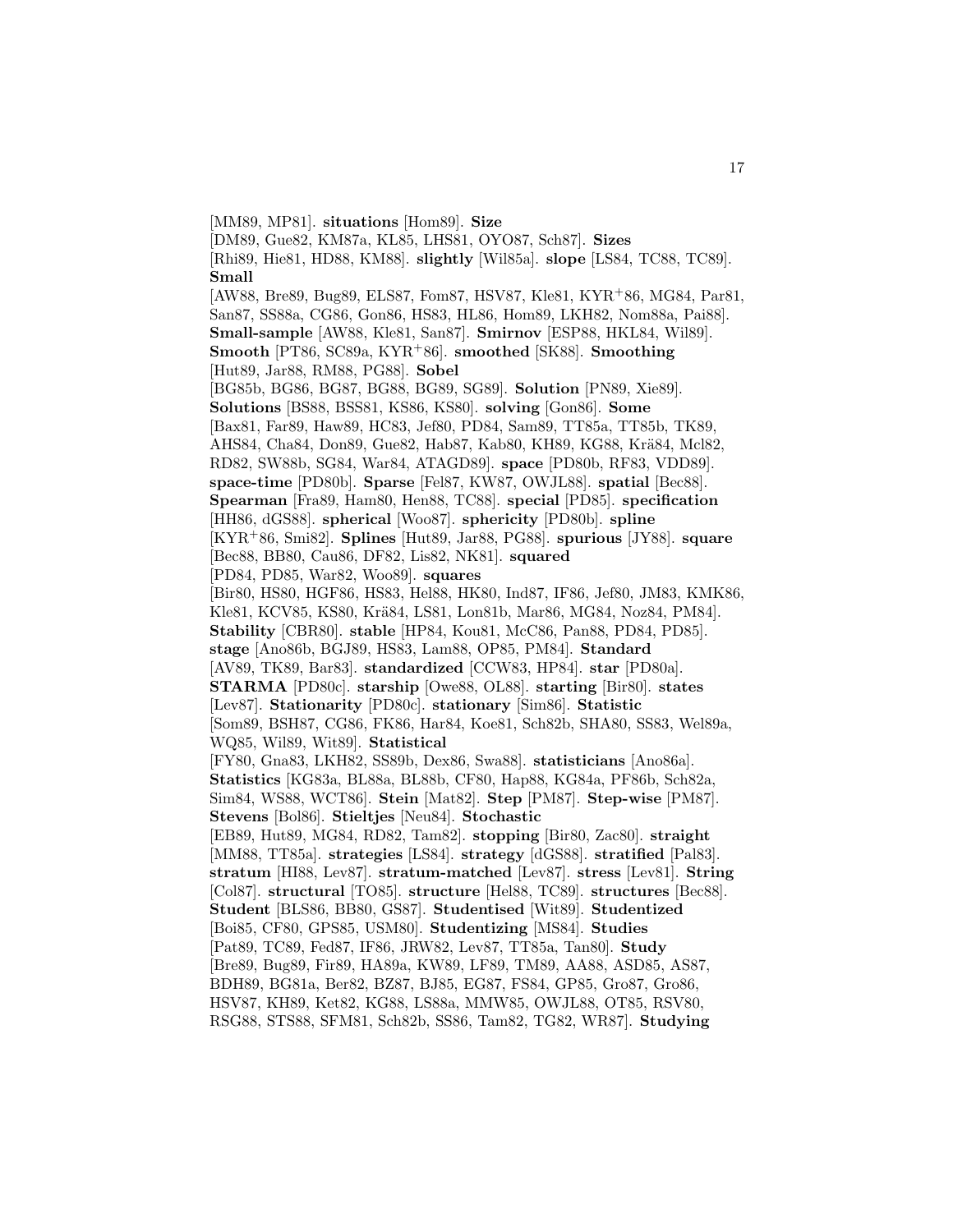[Ali88]. **subpopulation** [Oma80]. **subroutine** [Dav80a, Sun88]. **subsampling** [GG87]. **subset** [AB86, KL85, PT84, San87]. **success** [ME86]. **suggestion** [Ken85]. **sum** [DS80, HN89, LS83, Sch82b, WN81]. **Sums** [BS87, Mar86]. **superiority** [Raz87]. **Supplementary** [BG89, SG89]. **support** [KM87a, KM88]. **supports** [Bia81]. **Surface** [KL89, AP86, Sta82]. **Surrogate** [Coo83]. **surveys** [LHH80, LS84]. **Survival** [Fuj89, CD87, HSV87, KYR<sup>+</sup>86, KGC86, RSV80]. **Survivorship** [KM89, AW88]. **symmetry** [FB87]. **System** [Sha89b, Gna83, JRW82, McA83].

**table** [Ano81h, Cho81, Gro86, ME86, MP80, Owe80, Van87, Wil85a]. **Tables** [HD88, HP84, KRS86, LRL<sup>+</sup>83, Ode82b, Osb89, TJ82, BG86, BHP84, CCW83, Hab87, KW87, KBB84, KV87, Ngu85, OWJL88, USM80, WS88, vdLvP87]. **tabulation** [Dav80b]. **Tail** [AS86, Dag88, Gil84, KMH87, Som83]. **taken** [DM89]. **Tausworthe** [Col87]. **Technical** [FM83]. **technique** [Koe81]. **Techniques** [SC89a, CMC88, SL84, SJ88]. **term** [EB89]. **Test** [Fuj89, SWP89, AHS84, BM85, BF84, BF85, BB86, CD88, CF80, DD83, ESP88, Eva87, FK86, FS84, Gan81, Har84, HD88, Hüs87, JY88, KH83, KK82a, Kle86, KKM86, KBB84, KV87, Lee89, Lem87, LS83, Lis82, Mac81, Mag88, Mon84a, Mon84b, Ngu85, NI85, OK88, Par81, PF86b, SF85, Sat82, ¨ SS86, SB87, SQ83a, SH81, SS89a, TB86, Wan82a, Wil86a, YM88, vdLvP87]. **Testing** [BC89, CJ85, DW81, KPR89, Kim88, KKM86, MST89, Slu83, YB87, DRM83, DP88, FB87, JM83, NK81, PF86b, Sin80, Ski83, SH81, Smi82, SS83, Sza85, TT85a, TB86, Tik87, Wil85a]. **Tests** [CDY89, CP89, Don89, HW84, TK89, Wel89b, YF87, AHS84, AW88, AS87, BDH89, Ber82, Bir83, BSH87, Cam88, Cau85, FS84, Gro87, Hab87, HKL84, HH86, IS81, KH89, KMH87, KG88, KW87, Lem87, LS83, Lin88, MT85, Mar87a, OWJL88, OT85, PD80b, Que82, RD82, Sch82b, TSF83, TLF88, War84, WYMD86]. **Theoretic** [Sam89]. **theory** [Gue82, KH89, SG84]. **there** [Wil86a]. **Three** [OP85, PG89, AJG86, CJG86, CCW84, CMC88, CW82, ELS87, FS84, HS83, HHF83b, OWJL88, SQ83a]. **three-factor** [AJG86, CJG86]. **Three-Parameter** [PG89, CCW84, CW82, ELS87]. **three-period** [SQ83a]. **Three-stage** [OP85, HS83]. **three-treatment** [SQ83a]. **ties** [AHS84]. **Time** [Aro80, Kro89, Lju89, TA80, AD88, BK85, Cam88, EHA86, Nor85, OTVA80, PD80b, RM88, RF83, VOA80]. **time-series** [RM88]. **time-space** [RF83]. **Times** [GK89b, GK89a, HSV87]. **Toeplitz** [Hol89]. **tolerance** [EMR89, Gil84, LT88, OYO87, SO86, SO87]. **Trace** [Hut89]. **trades** [HH83, KM87a]. **transfer** [Cam81, Liu84]. **transform** [BSH87, ND81, Neu84]. **Transformation** [BR86, SD86]. **Transformations** [LRW89a, Sha89b, DT80]. **transformed** [BS81b]. **translation** [JRW82]. **trap** [RBL88]. **treatment** [AW88, Bai88, BG81a, FS84, MP81, MP80, SF85, SQ83a]. **treatments** [CD88, CCS85]. **tree** [Mag88]. **trend** [BO88, Par81]. **trend-free** [BO88]. **trended** [Kr¨a84]. **Trenkler** [Neu86]. **trial** [LHS81]. **trials**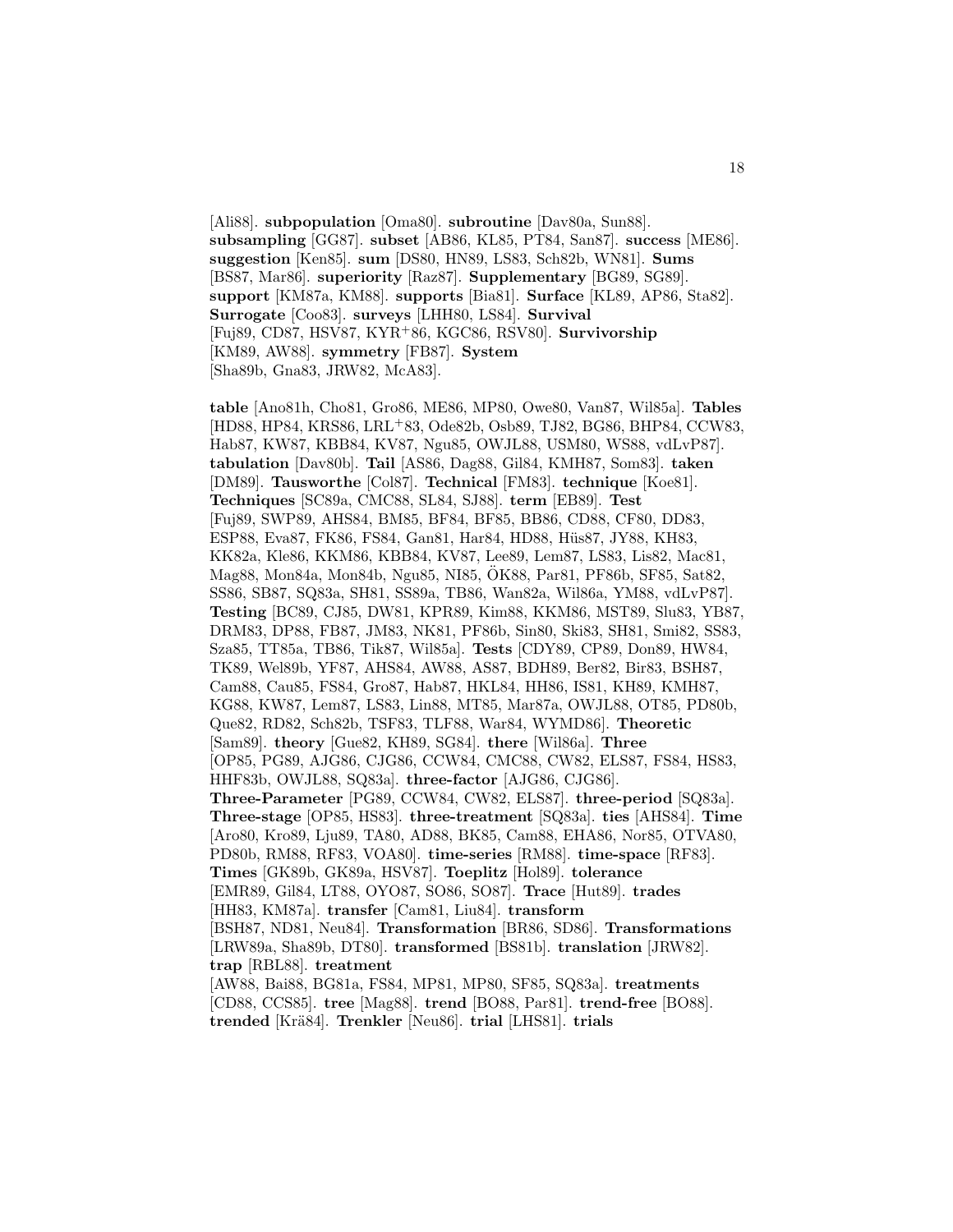[Cau85, EB89, Smi84]. **trimmed** [Ham80, SR83]. **triples** [Mon84a, Mon84b]. **truncated** [MD87]. **Truncation** [BG85b, BG86, BG87, BG88, BG89, SG89]. **Tukey** [Mar86]. **tumors** [CG86]. **twelfth** [Eva87]. **Two** [Bre89, CDY89, Ode89b, Ped89, Som89, TK89, ATAGD89, AHA84, Ano86b, Ano87d, BF84, BF85, BS86, Cha84, Con86, CW85, CJ85, DC81, EMR89, EW86, FR80, Gan81, Gro86, GS81, HS83, Hol80, HW84, Hüs87, KH89, Lam88, LG86, LHS81, Lin81, Mac81, Maz83, ND81, NI85, Oht87, PM84, Sat82, Sca85, SW80, SFM81, Sch82b, SO86, SC89c, SMF89, SG84, TF87, Wan88, WQ85, Wil85b, vdLvP87]. **two-color** [BS86]. **two-factor** [Mac81]. **two-level** [Hol80]. **two-parameter** [SO86]. **two-sample** [BF84, BF85, FR80, Hüs87, ND81, WQ85, vdLvP87]. **Two-Sided** [Ode89b, EMR89]. **two-stage** [Ano86b, HS83, Lam88]. **Two-Way** [Bre89, Ano87d, EW86, Gro86]. **Type** [Dav80a, NNS86, PF86b, SS89a, TK88, Xie89, BL88a, BL88b, Bug89, CL83, EG87, KH89, KMH87]. **Type-1** [EG87]. **Type-I** [KMH87].

**unbalanced** [EW86, Wan82b]. **unbiased** [Bar85, Lin88, Nom88b, SD86]. **unbiasedness** [BG81b]. **unclassified** [MG82]. **unconditional** [Hab87]. **unconstrained** [BCC80]. **underlying** [LHS81]. **Unequal** [TK89, DW81, KCV85, Noz84]. **uniform** [Fri88]. **uniformity** [Lee89, SS83]. **uniformly** [Lin88]. **Unimodal** [LRW89b]. **unit** [HI88, Qui80]. **univariate** [TFH86]. **Unknown** [MM89, ESP88, WYMD86]. **unrelated** [Bol87, Spa87]. **Updating** [MG82]. **upper** [BS81a, CG86, Kim88]. **urn** [BS86]. **usage** [Gna83]. **Use** [Gan81, IF86, ID82, Oht87, SC89a, Wel89a]. **used** [BBK84, Kle86]. **useful** [Ber82]. **Using** [Bak89, FB87, HS80, LRW89a, Bol86, Chu87, Ham80, HSV87, HI88, JP86, JM83, Koe81, KV87, Ngu85, Pep89, PG88, SA84, Slu83, SHS83, WN81, Win80].

**validated** [PG88]. **validation** [BLWY87, RD82]. **Value** [Bug89, Bir80, DP88, FP85, HS86, Ode82b, OK88, PF86b, Tik87, Wes81]. ¨ **Values** [Lju89, BM83, BM84, BM85, BZ87, CF80, DF82, Eng82, Har84, IBM83, JY88, KH83, Ode82a, PF86b, Wil85a, Wil86a, vdLvP87]. **variability** [Fro88, NM88]. **Variable** [WN81, BZ87, CR88, Fom87]. **variable-serial** [Fom87]. **Variables** [De 89, LS89b, TBA89, Woo89, BG81b, DC81, Fri88, GPS85, HHF83a, HP84, IC82, ID82, KH89, Ket82, Krä84, LK86, Ode82b, SHHR83, Spa87, UP85, WF82, Zac80]. **Variance** [Bre89, HI88, LRW89a, AA88, BB86, CL83, Cha84, CS85, CWK87, DK83, Fel87, kL80, LG86, LHH80, LS84, Mcl82, NT82, Nel87b, SD86, Sch87, Sho86, SC89c, ZH84]. **variance-covariance** [CWK87]. **Variances** [Bre89, BL88a, DRM83, DW81, KCV85, Maz83, Noz84, RD81, TT85a, Wan88]. **Variates** [SS89b, And88, Con86, Dag88, Käm88, Pan88, Swa88, Wil85b]. **variation** [DD83, Neu82, SS86, Ump83, War82]. **variogram** [BM87]. **various** [Hie81, KM88]. **VARSTAB** [DT80]. **Vector** [HA89b, BS81b, HSV80, JP86]. **vectors** [Bia81]. **version** [Wan82a]. **versus**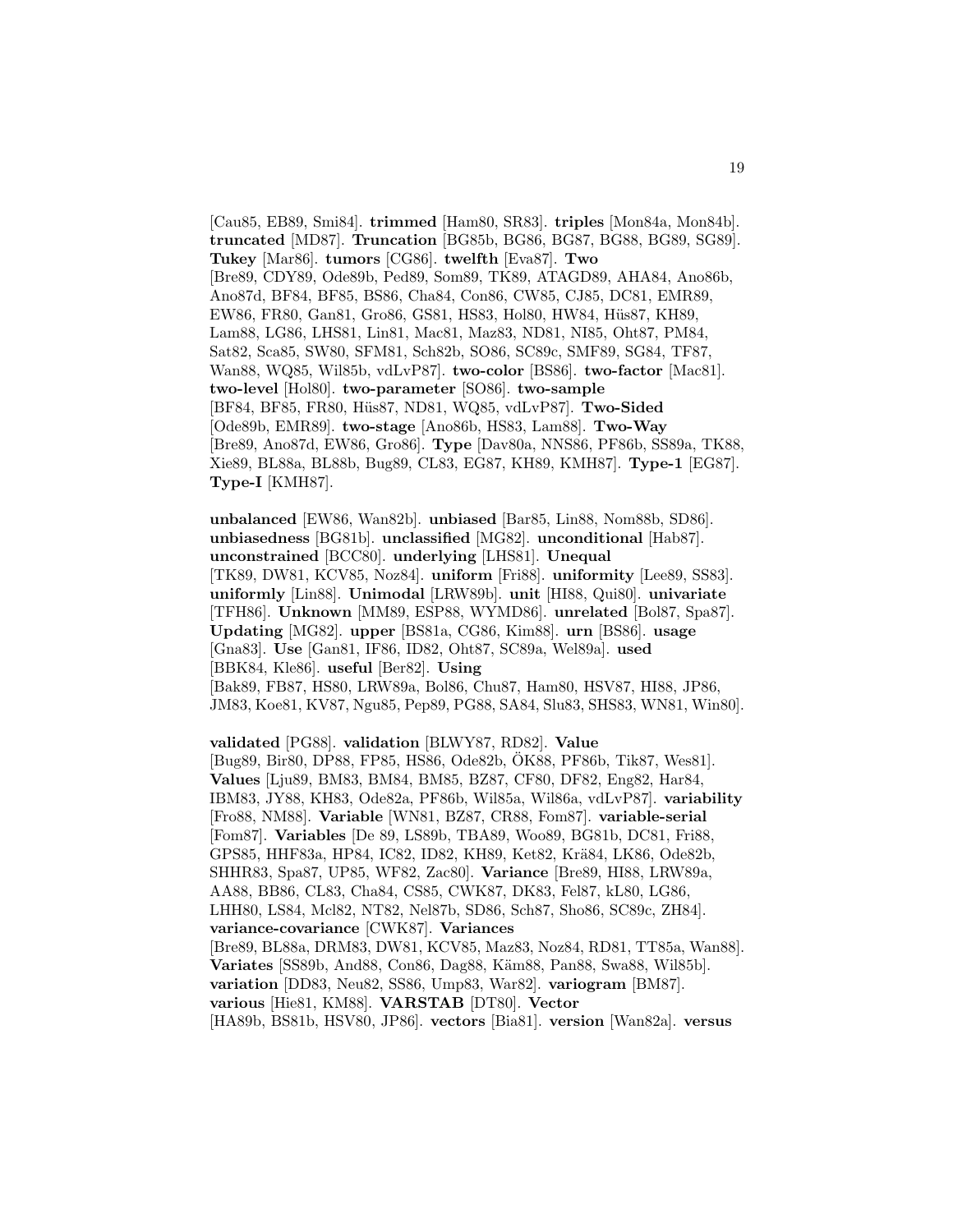[FB87, Old85]. **VI** [Dav80a]. **via** [BCC80, EB89, Kit84]. **vs** [Lon81a].

**waiting** [Cam88, Nor85]. **Wald** [OT85, SHA80]. **walks** [Rub85]. **Watson** [Eva87]. **Way** [Bre89, Ano87d, EW86, GWR88, Gro86, LG86, LT88, Ski83]. **Weibull** [ABS87, EG87, FP85, Hom89, LS81, PG89, PF86b, SB87, SL84, Sim86, War84]. **weight** [KMH87]. **weighted** [Bir80, IF86, JM83, Kle81, KCV85, MG84, PD85, SQ83b, WN81, Wil89, YF87]. **weighting** [MM88]. **weights** [Fei82]. **well** [Gon86]. **well-conditioned** [Gon86]. **where** [LHS81]. **which** [BG85a, BG85b, BG86, BG87, BG88, BG89, BG81b, SG89]. **whose** [OA86]. **width** [LKK81]. **Wilcoxon** [MMW85]. **wildlife** [RSG88]. **Wilks** [Sin82]. **Winsorized** [FR80]. **wise** [PM87]. **Wishart** [Jon85, TG82]. **Within** [Ano87d]. **without** [GG87]. **Work** [Far89].

**x** [Klo88, Wil82].

**young** [Ano86a].

**Z** [Som89]. **Zacks** [AA84]. **zero** [KK82a, Par88]. **Zone** [CP89].

# **References**

# **Abel:1984:CZR**

[AA84] Volker Abel and Rudolf Avenhaus. Comments on Zacks' recent paper on one-sided cusum procedures. Communications in Statistics: Simulation and Computation, 13(2):289–292, 1984. CODEN CSSCDB. ISSN 0361-0918.

#### **Alkuzweny:1988:SSB**

[AA88] Baha M. D. Alkuzweny and Donald A. Anderson. A simulation study of bias in estimation of variance by bootstrap linear regression model. Communications in Statistics: Simulation and Computation, 17(3):871–886, 1988. CODEN CSSCDB. ISSN 0361- 0918.

### **Abraham:1989:RR**

[AAA<sup>+</sup>89] Bovas Abraham, A. Adatia, James Albert, Saeid B. Amini, Graig F. Ansley, N. Balakrishnan, Charles K. Bayne, Kenneth N. Berk, Kenneth J. Berry, C. Champ, John P. Chandler, Yogendra P. Chaubey, Peyton Cook, Ram C. Dahiya, Dipak Dey, A. H. Feiveson, William H. Fellner, Thomas B. Fomby, Y. Fujikoshi, D. V. Gokhale, Joel B. Greenhouse, Paul A. Games, Ramesh C. Gupta,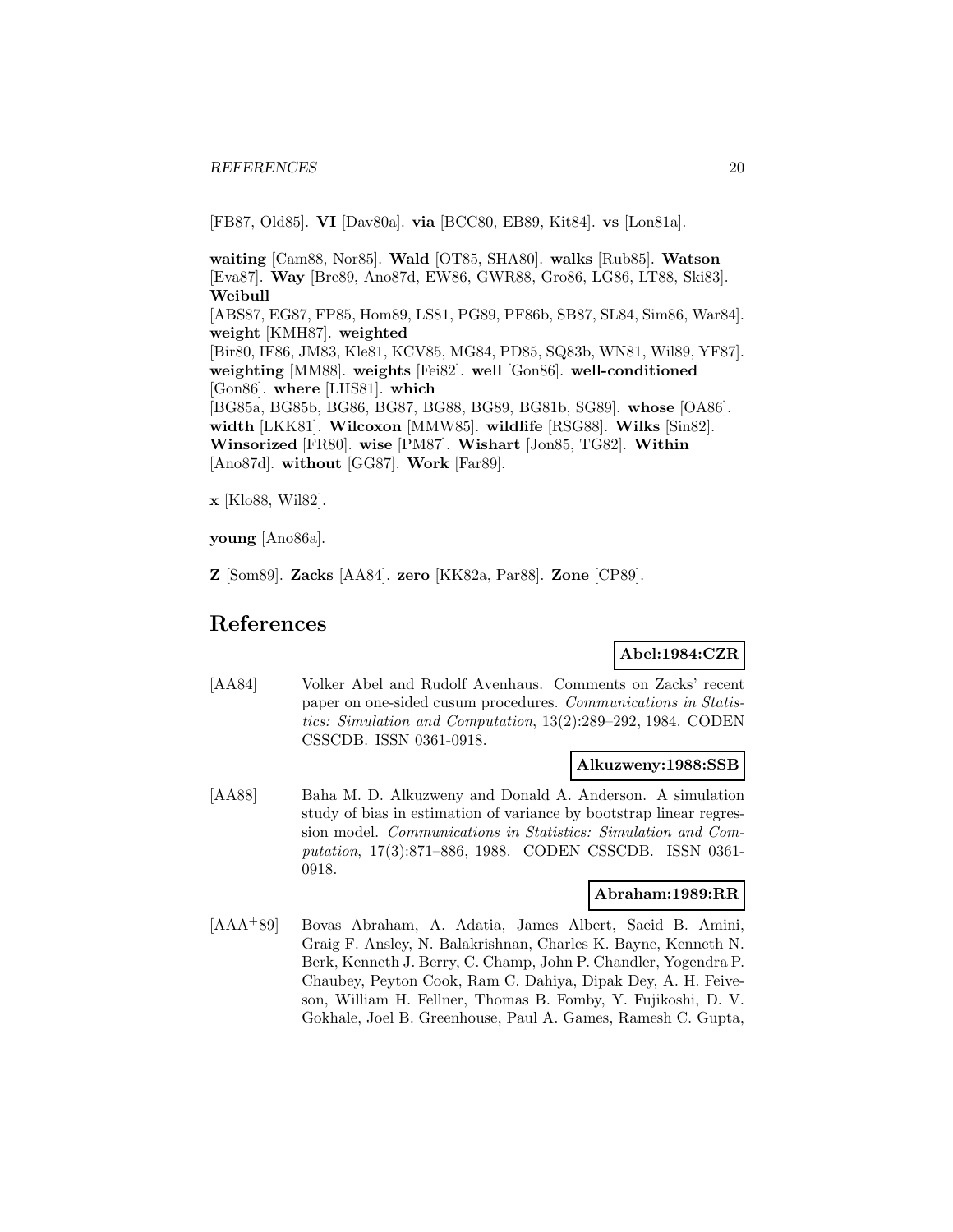Irwin Guttman, D. L. Hawkins, W. W. Hauck, James J. Higgins, Paul Hinz, C. T. Isaki, S. Jeyaratnam, Michael P. Jones, Robert Keener, R. M. Korwar, H. K. Lam, Kwan Lee, Huaixiang Li, B. D. Macpherson, Henrick J. Malik, B. F. J. Manly, Edward R. Mansfield, Nathan Mantel, R. D. Martin, John I. McCool, Robert Mee, H. Moors, N. Mukhopadhyay, P. B. Nagarsenker, Peter R. Nelson, M. R. Nenno, S. K. Perng, Poduri S. R. S. Rao, J. C. W. Rayner, Roch Roy, R. T. Rust, M. Anthony Schork, Noriaki Seto, L. R. Shenton, G. R. Shorack, J. J. Shuster, D. G. Simpson, Eric V. Slud, L. Strijbosch, William H. Swallow, Georgia Thompson, M. L. Tiku, Steven Vardeman, Y. Vardi, William Warde, Sanford Weisberg, Thomas K. Witt, Dennis A. Wolf, Robert A. Wolfe, W. A. Woodward, and Linda J. Young. Referee recognition. Communications in Statistics: Simulation and Computation, 18(4):1603–1605, 1989. CODEN CSSCDB. ISSN 0361-0918.

#### **Armstrong:1986:BSP**

[AB86] Ronald D. Armstrong and Philip O. Beck. The best subset of parameters in min-max linear regression. Communications in Statistics: Simulation and Computation, 15(1):263–270, 1986. CODEN CSSCDB. ISSN 0361-0918.

### **Al-Baidhani:1987:CME**

[ABS87] P. A. Al-Baidhani and C. D. Sinclair. Comparison of methods of estimation of parameters of the Weibull distribution. Communications in Statistics: Simulation and Computation, 16(2):373–384, 1987. CODEN CSSCDB. ISSN 0361-0918.

#### **Anderson:1988:SAA**

[AD88] Oliver D. Anderson and Jan G. De Gooijer. Sampled autocovariance and autocorrelation results for linear time processes. Communications in Statistics: Simulation and Computation, 17(2):489– 513, 1988. CODEN CSSCDB. ISSN 0361-0918.

#### **Adatia:1989:MQR**

[Ada89] A. Adatia. Moments of quasi-range from a gamma distribution. Communications in Statistics: Simulation and Computation, 18 (1):263–279, 1989. CODEN CSSCDB. ISSN 0361-0918.

#### **Al-Hussaini:1984:IMM**

[AHA84] E. K. Al-Hussaini and K. E. Ahmad. Information matrix for a mixture of two inverse Gaussian distributions. Communications in Statistics: Simulation and Computation, 13(6):785–800, 1984. CODEN CSSCDB. ISSN 0361-0918.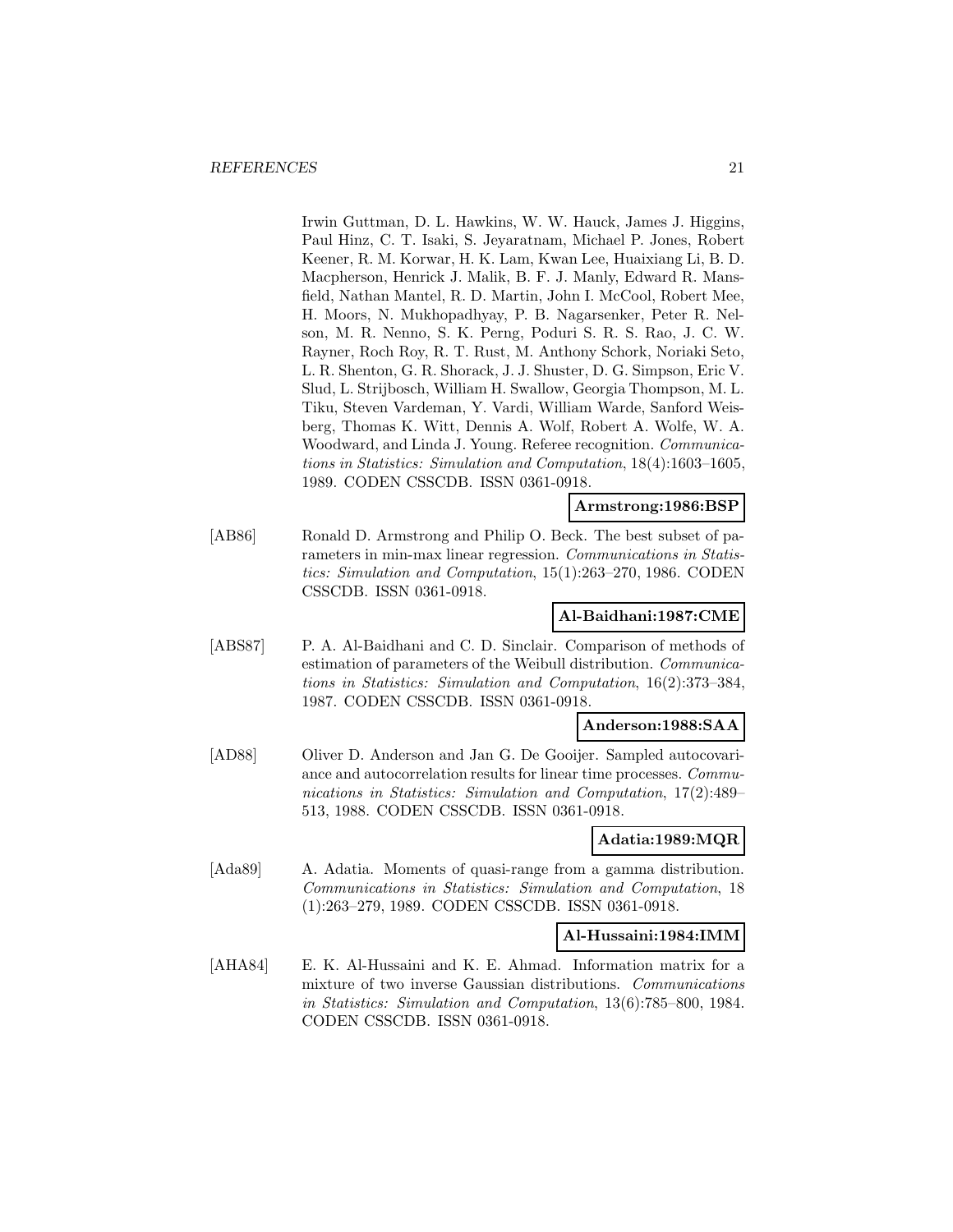# **Alle:1984:RTT**

[AHS84] M. Alle, R. Haux, and M. Schumacher. Rank tests and ties — some properties of a rank test for complete block designs. Communications in Statistics: Simulation and Computation, 13(2):183–212, 1984. CODEN CSSCDB. ISSN 0361-0918.

# **Allen:1983:CPC**

[AJ83] David M. Allen and David C. Jordan. A computational procedure for combining data and prior information. Communications in Statistics: Simulation and Computation, 12(4):389–398, 1983. CODEN CSSCDB. ISSN 0361-0918.

### **Alvin:1986:ACI**

[AJG86] James A. Alvin, S. Jeyaratnam, and Franklin A. Graybill. Approximate confidence intervals for the three-factor mixed model. Communications in Statistics: Simulation and Computation, 15 (4):893–903, 1986. CODEN CSSCDB. ISSN 0361-0918.

### **Alemayehu:1988:BLR**

[Ale88] Demissie Alemayehu. Bootstrapping the latent roots of certain random matrices. Communications in Statistics: Simulation and Computation, 17(3):857–869, 1988. CODEN CSSCDB. ISSN 0361- 0918.

# **AliMousa:1988:SRL**

[Ali88] M. A. M. Ali Mousa. Studying the risk of the linear empirical Bayes estimate of the binomial parameter p. Communications in Statistics: Simulation and Computation, 17(1):137–152, 1988. CODEN CSSCDB. ISSN 0361-0918.

### **Allen:1986:RII**

[All86] O. B. Allen. Recovery of interblock information for incomplete block designs. Communications in Statistics: Simulation and Computation, 15(1):207–214, 1986. CODEN CSSCDB. ISSN 0361- 0918.

### **Ammann:1989:RPC**

[Amm89] Larry P. Ammann. Robust principal components. Communications in Statistics: Simulation and Computation, 18(3):857–874, 1989. CODEN CSSCDB. ISSN 0361-0918.

# **Anderson:1988:GVF**

[And88] Charles Anderson. Gamma variates of fractional shape as functionals of a homogeneous multidimensional Poisson process. Com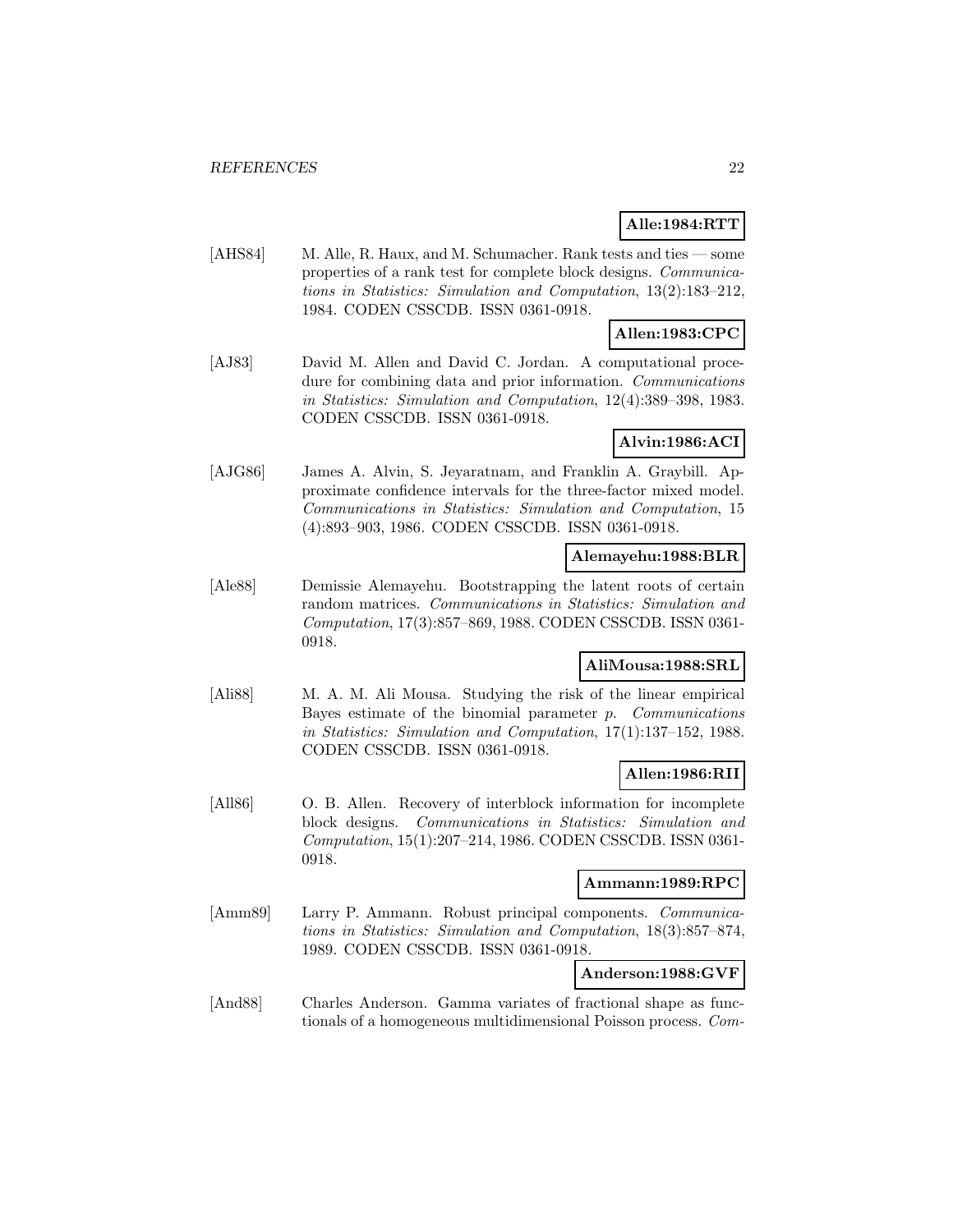munications in Statistics: Simulation and Computation, 17(3): 781–787, 1988. CODEN CSSCDB. ISSN 0361-0918.

### **Angus:1988:ILM**

[Ang88] John E. Angus. Inferences on the lognormal mean for complete samples. Communications in Statistics: Simulation and Computation, 17(4):1307–1331, 1988. CODEN CSSCDB. ISSN 0361-0918.

#### **Anonymous:1980:EBa**

[Ano80a] Anonymous. Editorial Board. Communications in Statistics: Simulation and Computation, 9(1):ebi–ebii, 1980. CODEN CSSCDB. ISSN 0361-0918.

#### **Anonymous:1980:EBb**

[Ano80b] Anonymous. Editorial Board. Communications in Statistics: Simulation and Computation, 9(2):ebi–ebii, 1980. CODEN CSSCDB. ISSN 0361-0918.

#### **Anonymous:1980:EBc**

[Ano80c] Anonymous. Editorial Board. Communications in Statistics: Simulation and Computation, 9(3):ebi–ebii, 1980. CODEN CSSCDB. ISSN 0361-0918.

#### **Anonymous:1980:EBd**

[Ano80d] Anonymous. Editorial Board. Communications in Statistics: Simulation and Computation, 9(4):ebi–ebii, 1980. CODEN CSSCDB. ISSN 0361-0918.

#### **Anonymous:1980:EBe**

[Ano80e] Anonymous. Editorial Board. Communications in Statistics: Simulation and Computation, 9(5):ebi–ebii, 1980. CODEN CSSCDB. ISSN 0361-0918.

### **Anonymous:1980:EBf**

[Ano80f] Anonymous. Editorial Board. Communications in Statistics: Simulation and Computation, 9(6):ebi–ebii, 1980. CODEN CSSCDB. ISSN 0361-0918.

#### **Anonymous:1981:E**

[Ano81a] Anonymous. Editorial. Communications in Statistics: Simulation and Computation, 10(3):iii, 1981. CODEN CSSCDB. ISSN 0361- 0918.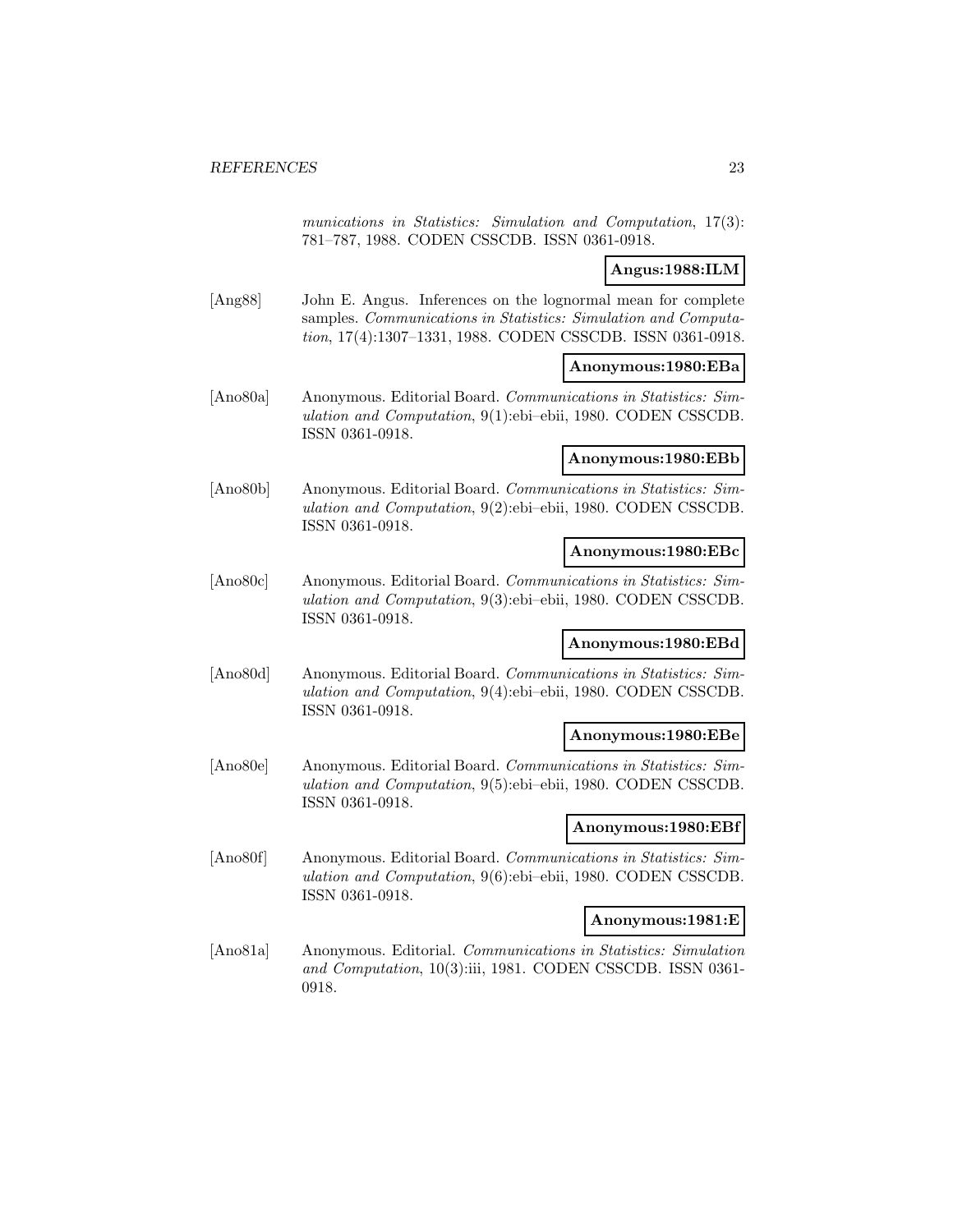#### **Anonymous:1981:EBa**

[Ano81b] Anonymous. Editorial Board. Communications in Statistics: Simulation and Computation, 10(1):ebi–ebii, 1981. CODEN CSSCDB. ISSN 0361-0918.

#### **Anonymous:1981:EBb**

[Ano81c] Anonymous. Editorial Board. Communications in Statistics: Simulation and Computation, 10(4):ebi–ebii, 1981. CODEN CSSCDB. ISSN 0361-0918.

#### **Anonymous:1981:EBc**

[Ano81d] Anonymous. Editorial Board. Communications in Statistics: Simulation and Computation, 10(5):ebi–ebii, 1981. CODEN CSSCDB. ISSN 0361-0918.

### **Anonymous:1981:EBd**

[Ano81e] Anonymous. Editorial Board. Communications in Statistics: Simulation and Computation, 10(6):ebi–ebii, 1981. CODEN CSSCDB. ISSN 0361-0918.

#### **Anonymous:1981:EE**

[Ano81f] Anonymous. Editorial editorial. Communications in Statistics: Simulation and Computation, 10(2):3–4, 1981. CODEN CSSCDB. ISSN 0361-0918.

### **Anonymous:1981:I**

[Ano81g] Anonymous. Integral. Communications in Statistics: Simulation and Computation, 10(5):539, 1981. CODEN CSSCDB. ISSN 0361- 0918.

# **Anonymous:1981:KCT**

[Ano81h] Anonymous. K38. Corrections to the table of normal integrals. Communications in Statistics: Simulation and Computation, 10 (5):541, 1981. CODEN CSSCDB. ISSN 0361-0918.

### **Anonymous:1981:MM**

[Ano81i] Anonymous. Minicommunications minicommunications. Communications in Statistics: Simulation and Computation, 10(5):529, 1981. CODEN CSSCDB. ISSN 0361-0918.

#### **Anonymous:1982:EBa**

[Ano82a] Anonymous. Editorial Board. Communications in Statistics: Simulation and Computation, 11(1):ebi–ebii, 1982. CODEN CSSCDB. ISSN 0361-0918.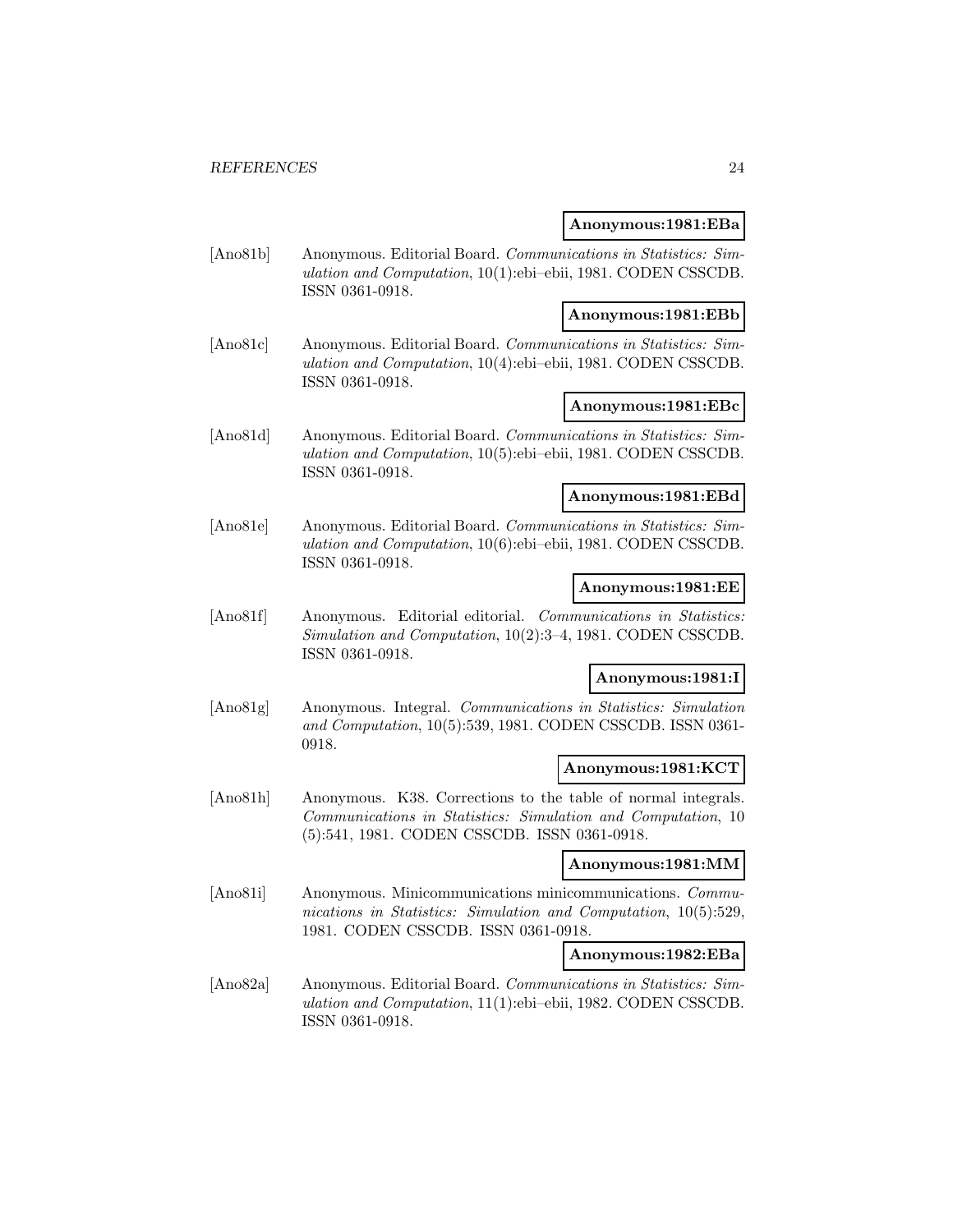#### **Anonymous:1982:EBb**

[Ano82b] Anonymous. Editorial Board. Communications in Statistics: Simulation and Computation, 11(2):ebi–ebii, 1982. CODEN CSSCDB. ISSN 0361-0918.

### **Anonymous:1982:EBc**

[Ano82c] Anonymous. Editorial Board. Communications in Statistics: Simulation and Computation, 11(3):ebi–ebii, 1982. CODEN CSSCDB. ISSN 0361-0918.

#### **Anonymous:1982:EBd**

[Ano82d] Anonymous. Editorial Board. Communications in Statistics: Simulation and Computation, 11(4):ebi–ebii, 1982. CODEN CSSCDB. ISSN 0361-0918.

### **Anonymous:1982:EBe**

[Ano82e] Anonymous. Editorial Board. Communications in Statistics: Simulation and Computation, 11(5):ebi–ebii, 1982. CODEN CSSCDB. ISSN 0361-0918.

#### **Anonymous:1982:EBf**

[Ano82f] Anonymous. Editorial Board. Communications in Statistics: Simulation and Computation, 11(6):ebi–ebii, 1982. CODEN CSSCDB. ISSN 0361-0918.

#### **Anonymous:1982:MC**

[Ano82g] Anonymous. Mini communication. Communications in Statistics: Simulation and Computation, 11(2):227, 1982. CODEN CSSCDB. ISSN 0361-0918.

### **Anonymous:1982:M**

[Ano82h] Anonymous. Minicomputers. Communications in Statistics: Simulation and Computation, 11(5):635, 1982. CODEN CSSCDB. ISSN 0361-0918.

#### **Anonymous:1983:EBa**

[Ano83a] Anonymous. Editorial Board. Communications in Statistics: Simulation and Computation, 12(1):ebi–ebii, 1983. CODEN CSSCDB. ISSN 0361-0918.

#### **Anonymous:1983:EBb**

[Ano83b] Anonymous. Editorial Board. Communications in Statistics: Simulation and Computation, 12(2):ebi–ebii, 1983. CODEN CSSCDB. ISSN 0361-0918.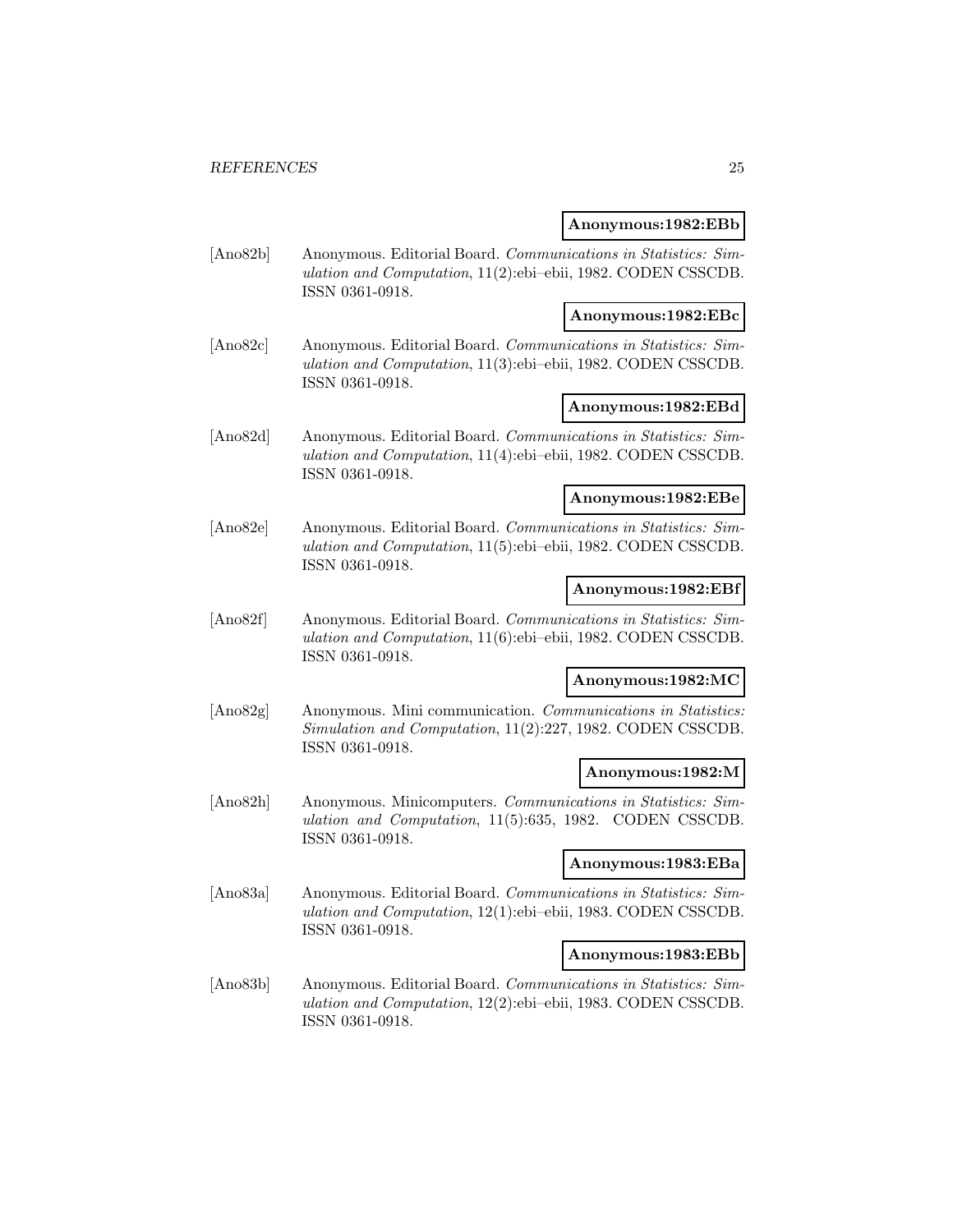#### **Anonymous:1983:EBc**

[Ano83c] Anonymous. Editorial Board. Communications in Statistics: Simulation and Computation, 12(3):ebi–ebii, 1983. CODEN CSSCDB. ISSN 0361-0918.

### **Anonymous:1983:EBd**

[Ano83d] Anonymous. Editorial Board. Communications in Statistics: Simulation and Computation, 12(4):ebi–ebii, 1983. CODEN CSSCDB. ISSN 0361-0918.

#### **Anonymous:1983:EBe**

[Ano83e] Anonymous. Editorial Board. Communications in Statistics: Simulation and Computation, 12(5):ebi–ebii, 1983. CODEN CSSCDB. ISSN 0361-0918.

#### **Anonymous:1983:EBf**

[Ano83f] Anonymous. Editorial Board. Communications in Statistics: Simulation and Computation, 12(6):ebi–ebii, 1983. CODEN CSSCDB. ISSN 0361-0918.

#### **Anonymous:1983:M**

[Ano83g] Anonymous. Minicommunications. Communications in Statistics: Simulation and Computation, 12(4):501, 1983. CODEN CSSCDB. ISSN 0361-0918.

#### **Anonymous:1984:EBa**

[Ano84a] Anonymous. Editorial Board. Communications in Statistics: Simulation and Computation, 13(1):ebi–ebii, 1984. CODEN CSSCDB. ISSN 0361-0918.

### **Anonymous:1984:EBb**

[Ano84b] Anonymous. Editorial Board. Communications in Statistics: Simulation and Computation, 13(2):ebi–ebii, 1984. CODEN CSSCDB. ISSN 0361-0918.

#### **Anonymous:1984:EBc**

[Ano84c] Anonymous. Editorial Board. Communications in Statistics: Simulation and Computation, 13(3):ebi–ebii, 1984. CODEN CSSCDB. ISSN 0361-0918.

#### **Anonymous:1984:EBd**

[Ano84d] Anonymous. Editorial Board. Communications in Statistics: Simulation and Computation, 13(4):ebi–ebii, 1984. CODEN CSSCDB. ISSN 0361-0918.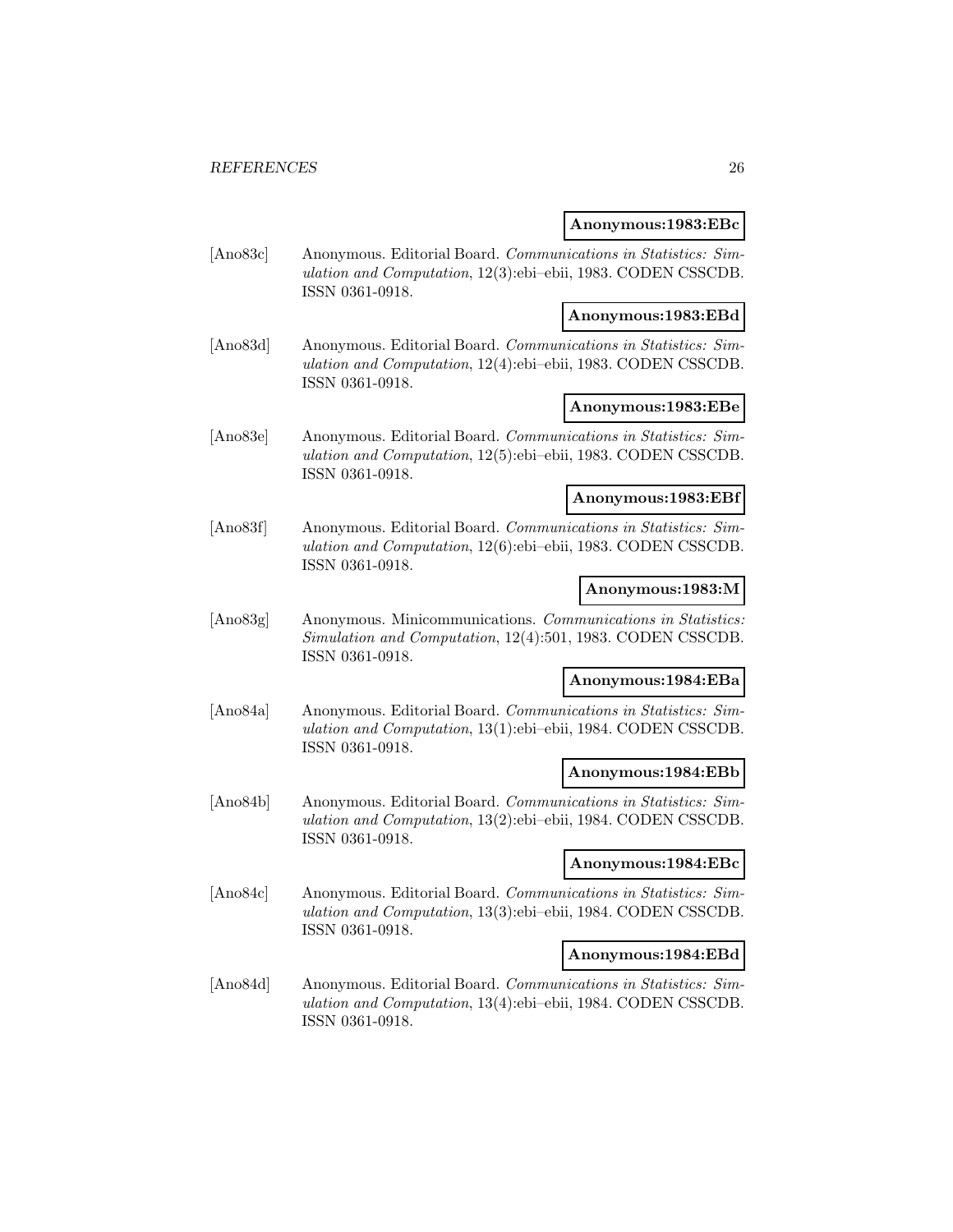#### **Anonymous:1984:EBe**

[Ano84e] Anonymous. Editorial Board. Communications in Statistics: Simulation and Computation, 13(5):ebi–ebii, 1984. CODEN CSSCDB. ISSN 0361-0918.

### **Anonymous:1984:EBf**

[Ano84f] Anonymous. Editorial Board. Communications in Statistics: Simulation and Computation, 13(6):ebi–ebii, 1984. CODEN CSSCDB. ISSN 0361-0918.

### **Anonymous:1984:Ma**

[Ano84g] Anonymous. Minicommunications. Communications in Statistics: Simulation and Computation, 13(2):287, 1984. CODEN CSSCDB. ISSN 0361-0918.

#### **Anonymous:1984:Mb**

[Ano84h] Anonymous. Minicommunications. Communications in Statistics: Simulation and Computation, 13(5):717, 1984. CODEN CSSCDB. ISSN 0361-0918.

#### **Anonymous:1985:EBa**

[Ano85a] Anonymous. Editorial Board. Communications in Statistics: Simulation and Computation, 14(1):ebi–ebii, 1985. CODEN CSSCDB. ISSN 0361-0918.

#### **Anonymous:1985:EBb**

[Ano85b] Anonymous. Editorial Board. Communications in Statistics: Simulation and Computation, 14(2):ebi–ebii, 1985. CODEN CSSCDB. ISSN 0361-0918.

#### **Anonymous:1985:EBc**

[Ano85c] Anonymous. Editorial Board. Communications in Statistics: Simulation and Computation, 14(3):ebi–ebii, 1985. CODEN CSSCDB. ISSN 0361-0918.

### **Anonymous:1985:EBd**

[Ano85d] Anonymous. Editorial Board. Communications in Statistics: Simulation and Computation, 14(4):ebi–ebii, 1985. CODEN CSSCDB. ISSN 0361-0918.

#### **Anonymous:1986:ACY**

[Ano86a] Anonymous. Announcement: Competitions for young statisticians from developing countries 1987 and 1989. Communications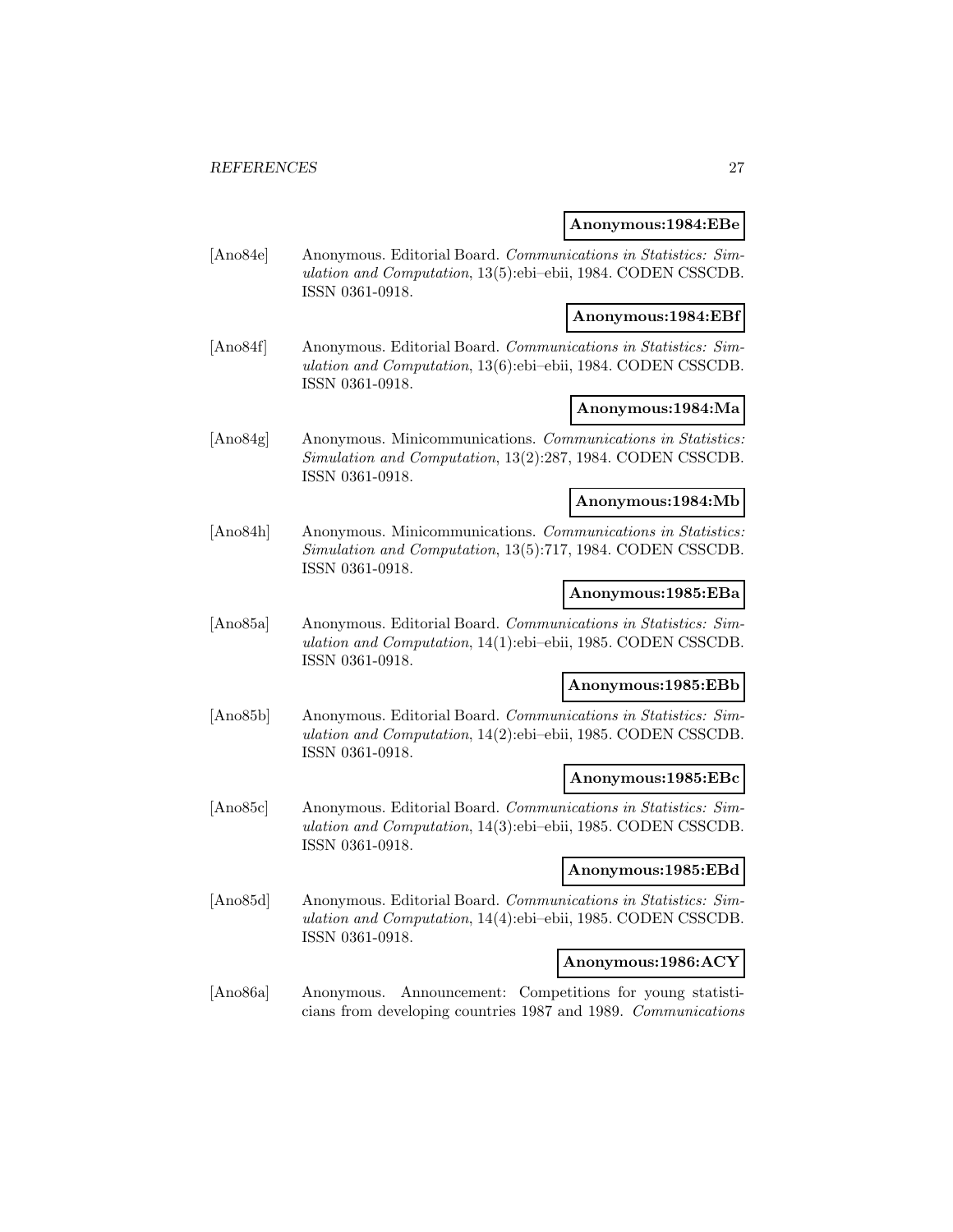in Statistics: Simulation and Computation, 15(1):289–290, 1986. CODEN CSSCDB. ISSN 0361-0918.

#### **Anonymous:1986:PTS**

[Ano86b] Anonymous. On a problem in two-stage sampling. Communications in Statistics: Simulation and Computation, 15(3):889–891, 1986. CODEN CSSCDB. ISSN 0361-0918.

### **Anonymous:1987:EBa**

[Ano87a] Anonymous. Editorial Board. Communications in Statistics: Simulation and Computation, 16(1):ebi–ebii, 1987. CODEN CSSCDB. ISSN 0361-0918.

#### **Anonymous:1987:EBb**

[Ano87b] Anonymous. Editorial Board. Communications in Statistics: Simulation and Computation, 16(3):ebi–ebii, 1987. CODEN CSSCDB. ISSN 0361-0918.

#### **Anonymous:1987:EBc**

[Ano87c] Anonymous. Editorial Board. Communications in Statistics: Simulation and Computation, 16(4):ebi–ebii, 1987. CODEN CSSCDB. ISSN 0361-0918.

#### **Anonymous:1987:WRP**

[Ano87d] Anonymous. Within row pairwise comparisons in a two-way ANOVA design. Communications in Statistics: Simulation and Computation, 16(4):939–955, 1987. CODEN CSSCDB. ISSN 0361- 0918.

#### **Anonymous:1988:EBa**

[Ano88a] Anonymous. Editorial Board. Communications in Statistics: Simulation and Computation, 17(1):ebi–ebii, 1988. CODEN CSSCDB. ISSN 0361-0918.

#### **Anonymous:1988:EBb**

[Ano88b] Anonymous. Editorial Board. Communications in Statistics: Simulation and Computation, 17(2):ebi–ebii, 1988. CODEN CSSCDB. ISSN 0361-0918.

### **Anonymous:1988:EBc**

[Ano88c] Anonymous. Editorial Board. Communications in Statistics: Simulation and Computation, 17(3):ebi–ebii, 1988. CODEN CSSCDB. ISSN 0361-0918.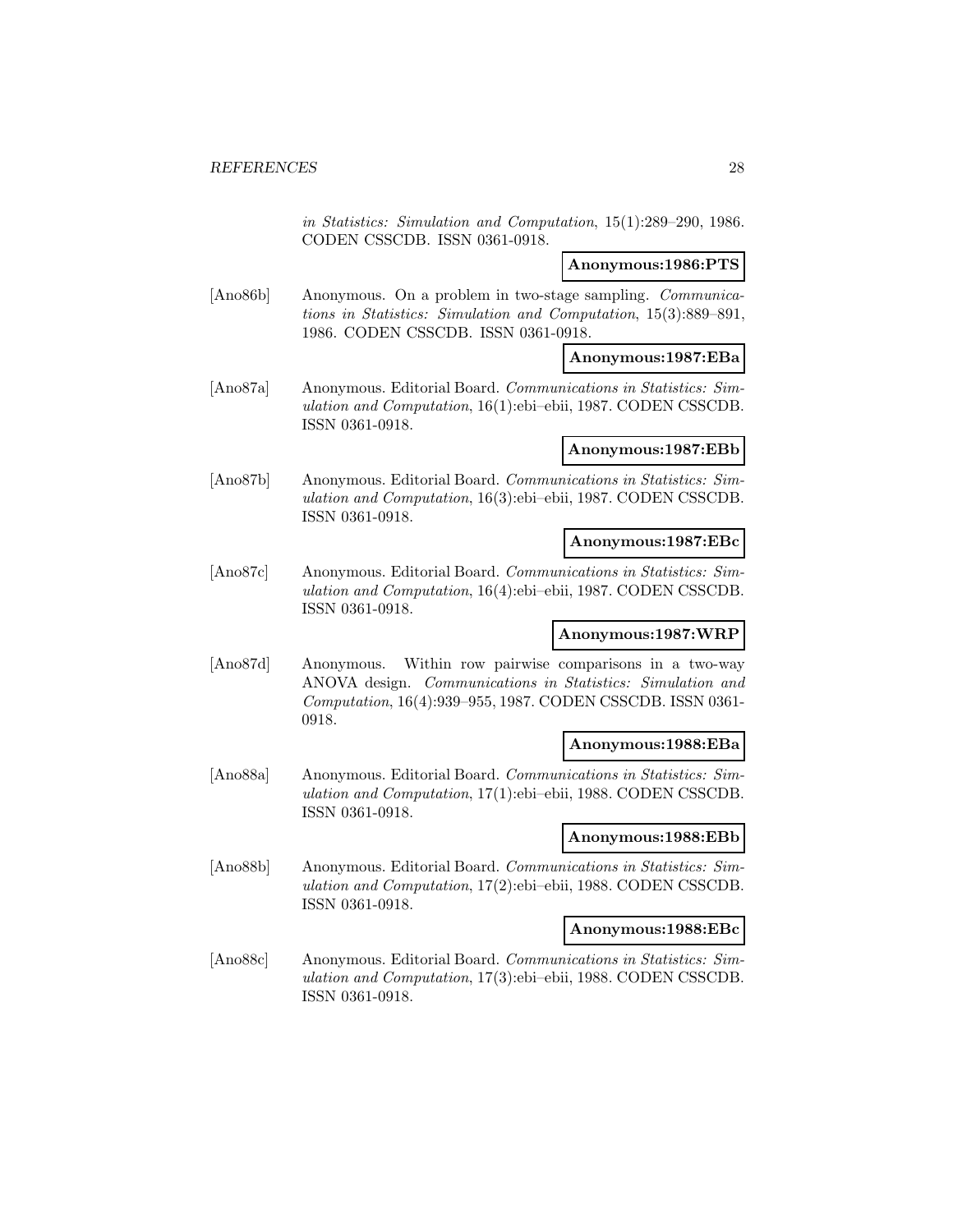#### **Anonymous:1988:EBd**

[Ano88d] Anonymous. Editorial Board. Communications in Statistics: Simulation and Computation, 17(4):ebi–ebii, 1988. CODEN CSSCDB. ISSN 0361-0918.

#### **Anonymous:1989:EBa**

[Ano89a] Anonymous. Editorial Board. Communications in Statistics: Simulation and Computation, 18(1):ebi–ebii, 1989. CODEN CSSCDB. ISSN 0361-0918.

#### **Anonymous:1989:EBb**

[Ano89b] Anonymous. Editorial Board. Communications in Statistics: Simulation and Computation, 18(4):ebi–ebii, 1989. CODEN CSSCDB. ISSN 0361-0918.

#### **Anonymous:1989:R**

[Ano89c] Anonymous. Rejoinder. Communications in Statistics: Simulation and Computation, 18(4):1249–1250, 1989. CODEN CSSCDB. ISSN 0361-0918.

### **Aranda-Ordaz:1987:REK**

[AO87] Francisco J. Aranda-Ordaz. Relative efficiency of the Kaplan– Meier estimator under contamination. Communications in Statistics: Simulation and Computation, 16(4):987–997, 1987. CODEN CSSCDB. ISSN 0361-0918.

#### **Antti:1983:CBP**

[AP83] Kanto Antti and Simo Puntanen. A connection between the partial correlation coefficient and the correlation coefficient of certain residuals. Communications in Statistics: Simulation and Computation, 12(5):639–641, 1983. CODEN CSSCDB. ISSN 0361-0918.

### **Akhtar:1986:RSD**

[AP86] Munir Akhtar and Philip Prescott. Response surface designs robust to missing observations. Communications in Statistics: Simulation and Computation, 15(2):345–363, 1986. CODEN CSSCDB. ISSN 0361-0918.

### **Amirkhalkhali:1986:PRA**

[AR86] Saleh Amirkhalkhali and U. L. Gouranga Rao. Prediction in regression with autocorrelated normal and non-normal errors. Communications in Statistics: Simulation and Computation, 15(1): 185–205, 1986. CODEN CSSCDB. ISSN 0361-0918.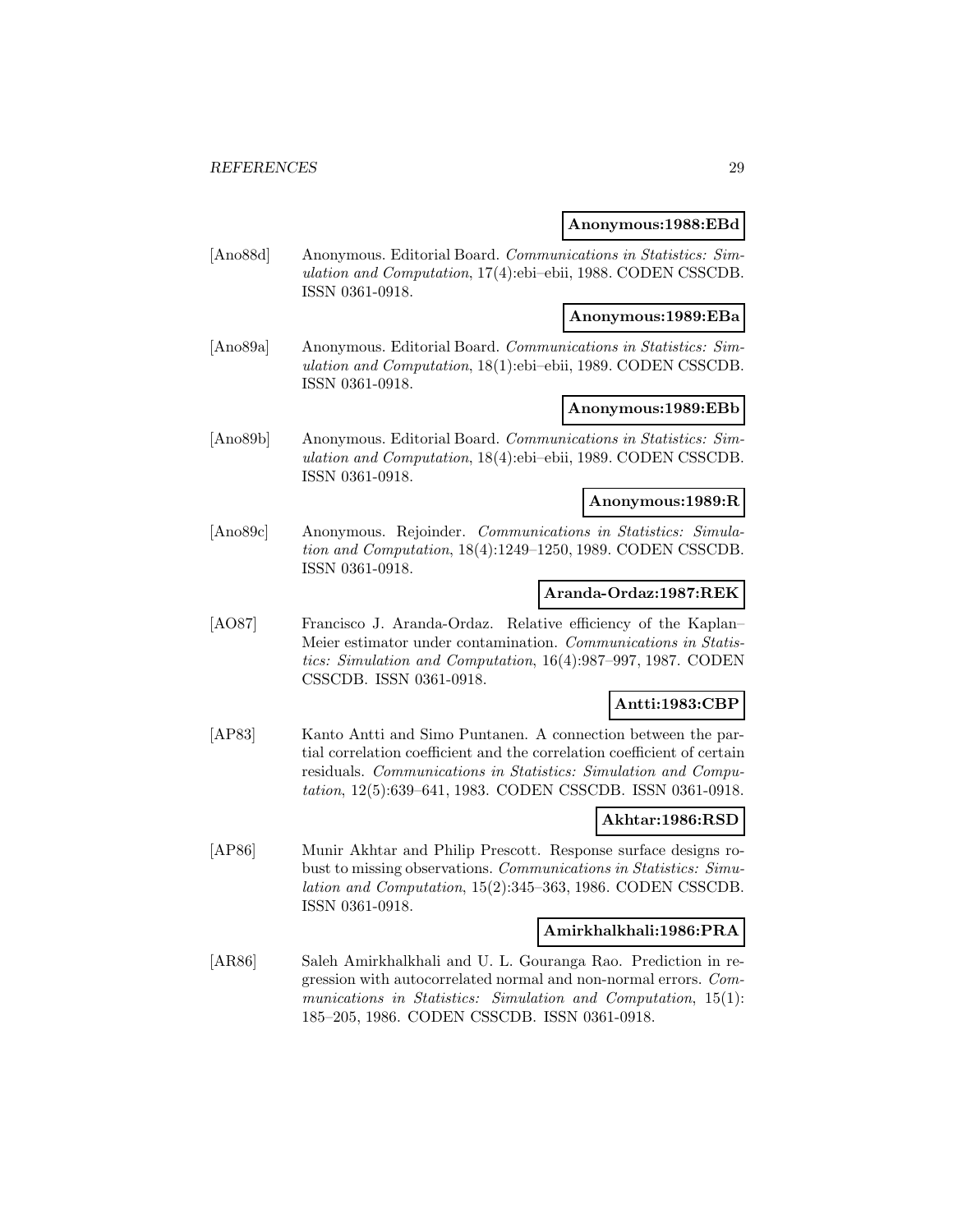#### **Abd-Rahman:1985:ELM**

[ARG85] M. N. Abd-Rahman and T. M. Gerig. An estimation in a linear model with response-related error. Communications in Statistics: Simulation and Computation, 14(1):71–83, 1985. CODEN CSS-CDB. ISSN 0361-0918.

### **Armstrong:1985:MEG**

[Arm85] Ben Armstrong. Measurement error in the generalised linear model. Communications in Statistics: Simulation and Computation, 14(3):529–544, 1985. CODEN CSSCDB. ISSN 0361-0918.

### **Aroian:1980:TSD**

[Aro80] Leo A. Aroian. Time series in m-dimensions definition, problems and prospects. Communications in Statistics: Simulation and Computation, 9(5):453–465, 1980. CODEN CSSCDB. ISSN 0361-0918.

### **Awad:1986:TAR**

[AS86] Adnan M. Awad and Mohammed A. Shayib. Tail area revisited. Communications in Statistics: Simulation and Computation, 15 (4):1215–1234, 1986. CODEN CSSCDB. ISSN 0361-0918.

# **Awad:1987:CST**

[AS87] Adnan M. Awad and Talib H. Sarie. A comparative study of tests of independence. Communications in Statistics: Simulation and Computation, 16(3):645–671, 1987. CODEN CSSCDB. ISSN 0361-0918.

### **Awad:1985:LSP**

[ASD85] Adnan M. Awad, Mohammed A. Shayib, and Ahmad M. Dawagreh. Large sample prediction intervals for future geometric mean. A comparative study. Communications in Statistics: Simulation and Computation, 14(4):983–1006, 1985. CODEN CSSCDB. ISSN 0361-0918.

#### **Aguirre-Torres:1989:CBT**

[ATAGD89] Victor Aguirre-Torres, A., R. Gallant, and Jorge Domínguez. On choosing between two nonlinear models estimated robustly. Some Monte Carlo evidence. Communications in Statistics: Simulation and Computation, 18(1):179–200, 1989. CODEN CSSCDB. ISSN 0361-0918.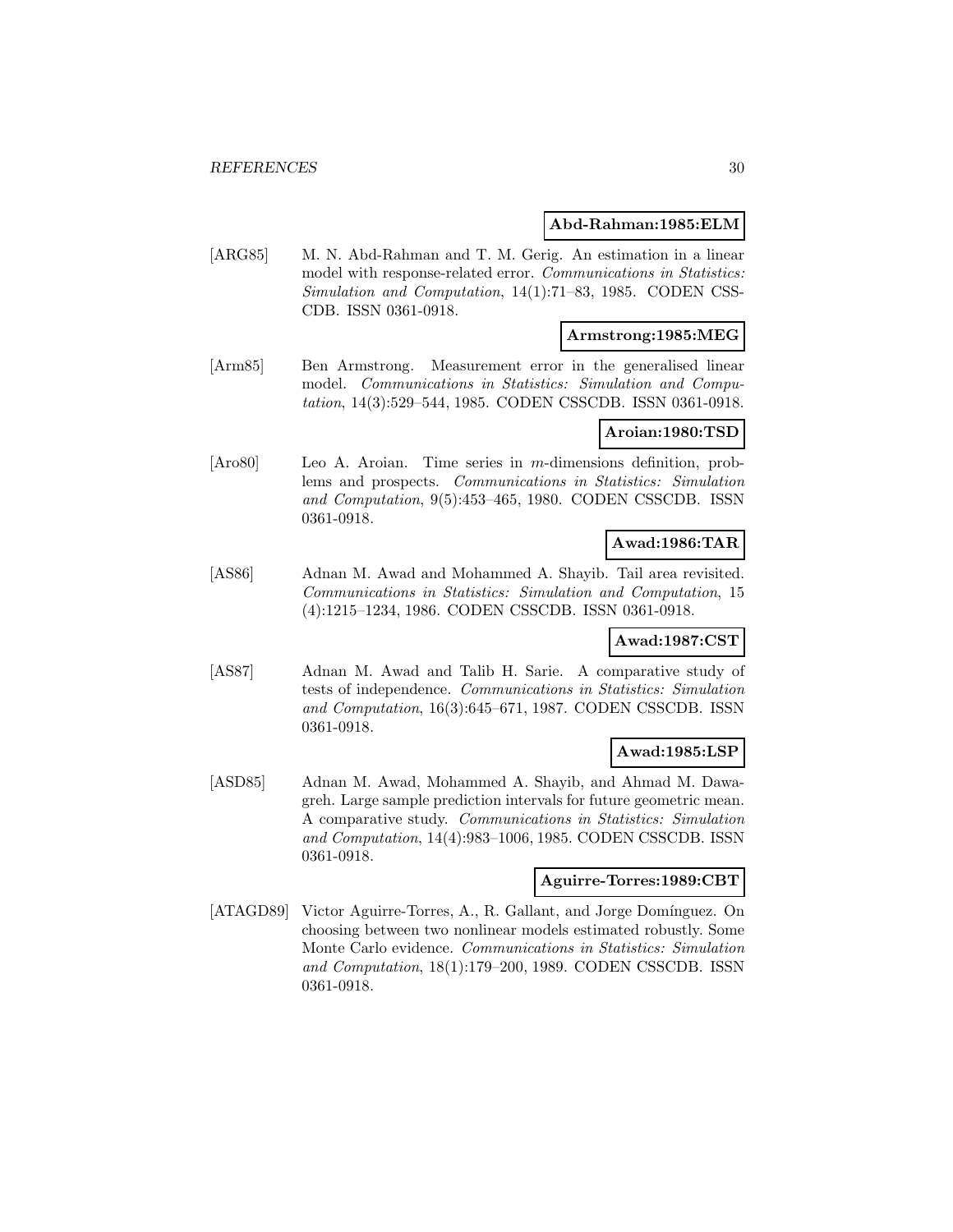#### **Ammann:1989:SRO**

[AV89] Larry Ammann and John Van Ness. Standard and robust orthogonal regression. Communications in Statistics: Simulation and Computation, 18(1):145–162, 1989. CODEN CSSCDB. ISSN 0361-0918.

### **Amini:1988:SSP**

[AW88] Saeid B. Amini and Robert F. Woolson. Small-sample properties of covariance-adjusted survivorship data tests for treatment effect. Communications in Statistics: Simulation and Computation, 17 (4):1281–1306, 1988. CODEN CSSCDB. ISSN 0361-0918.

### **Bustos:1984:EPF**

[BA84] A. Bustos and M. Ahsanullah. On the estimates of the parameters of the first order autoregressive process. Communications in Statistics: Simulation and Computation, 13(4):489–505, 1984. CODEN CSSCDB. ISSN 0361-0918.

### **Bai:1988:NTR**

[Bai88] Zhaojun Bai. Numerical treatment of restricted Gauss–Markov model. Communications in Statistics: Simulation and Computation, 17(2):569–579, 1988. CODEN CSSCDB. ISSN 0361-0918.

#### **Bakir:1989:AMU**

[Bak89] Saad T. Bakir. Analysis of means using ranks. Communications in Statistics: Simulation and Computation, 18(2):757–776, 1989. CODEN CSSCDB. ISSN 0361-0918.

#### **Barker:1983:GMD**

[Bar83] Lawrence Barker. On Gini's mean difference and the sample standard deviation. Communications in Statistics: Simulation and Computation, 12(4):503–505, 1983. CODEN CSSCDB. ISSN 0361- 0918.

### **Barker:1985:RPU**

[Bar85] Lawrence E. Barker. Range-preserving unbiased estimators in the Poisson case. Communications in Statistics: Simulation and Computation, 14(4):1029–1030, 1985. CODEN CSSCDB. ISSN 0361- 0918.

#### **Baxter:1981:SRN**

[Bax81] Laurence A. Baxter. Some remarks on numerical convolution. Communications in Statistics: Simulation and Computation, 10 (3):281–288, 1981. CODEN CSSCDB. ISSN 0361-0918.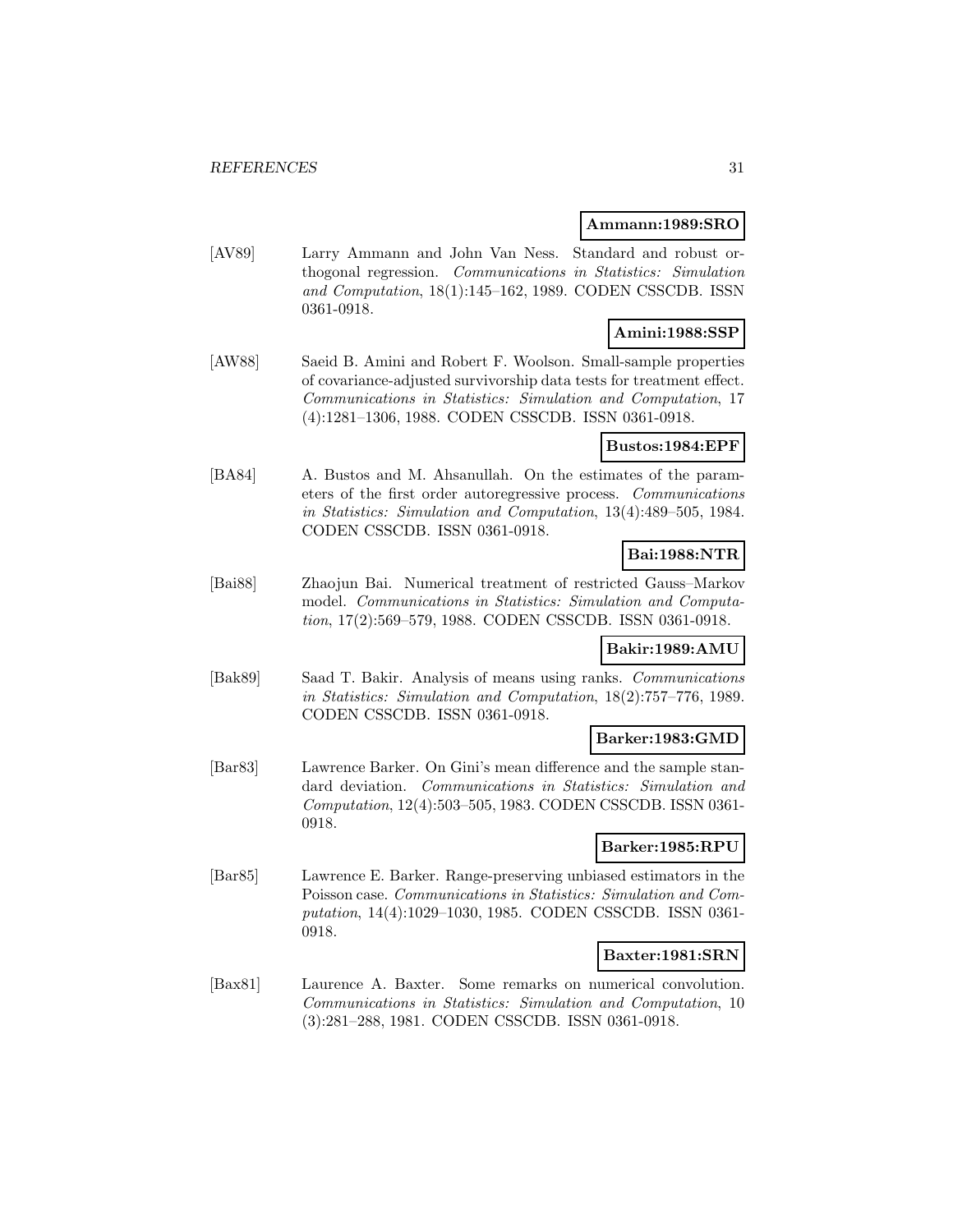### **Bukac:1980:ASC**

[BB80] Josef Bukac and Herman Burstein. Approximations of Student's t and chi-square percentage points. Communications in Statistics: Simulation and Computation, 9(6):665–672, 1980. CODEN CSSCDB. ISSN 0361-0918.

# **Birch:1983:ENN**

[BB83] Jeffrey B. Birch and Doris A. Binkley. Effects of non-normality and mild heteroscedasticity on estimators in regression. Communications in Statistics: Simulation and Computation, 12(3):331–354, 1983. CODEN CSSCDB. ISSN 0361-0918.

#### **Bradley:1986:ATV**

[BB86] Ralph A. Bradley and Dennis A. Brindley. An approximate test of variance homogeneity based on Grubbs' estimators. Communications in Statistics: Simulation and Computation, 15(1):27–34, 1986. CODEN CSSCDB. ISSN 0361-0918.

#### **Berkane:1987:CPM**

[BB87] Maia Berkane and P. M. Bentler. Characterizing parameters of multivariate elliptical distributions. Communications in Statistics: Simulation and Computation, 16(1):193–198, 1987. CODEN CSSCDB. ISSN 0361-0918.

# **Bayne:1984:MPS**

[BBK84] C. K. Bayne, J. J. Beauchamp, and V. E. Kane. Misclassification probabilities for second-order discriminant functions used to classify bivariate normal populations. Communications in Statistics: Simulation and Computation, 13(5):669–682, 1984. CODEN CSSCDB. ISSN 0361-0918.

#### **Barton:1989:HTM**

[BC89] Curtis N. Barton and Elliot C. Cramer. Hypothesis testing in multivariate linear models with randomly missing data. Communications in Statistics: Simulation and Computation, 18(3):875–895, 1989. CODEN CSSCDB. ISSN 0361-0918.

#### **Brockett:1980:MDE**

[BCC80] P. L. Brockett, A. Charnes, and W. W. Cooper. M.D.I. estimation via unconstrained convex programming. Communications in Statistics: Simulation and Computation, 9(3):223–234, 1980. CO-DEN CSSCDB. ISSN 0361-0918.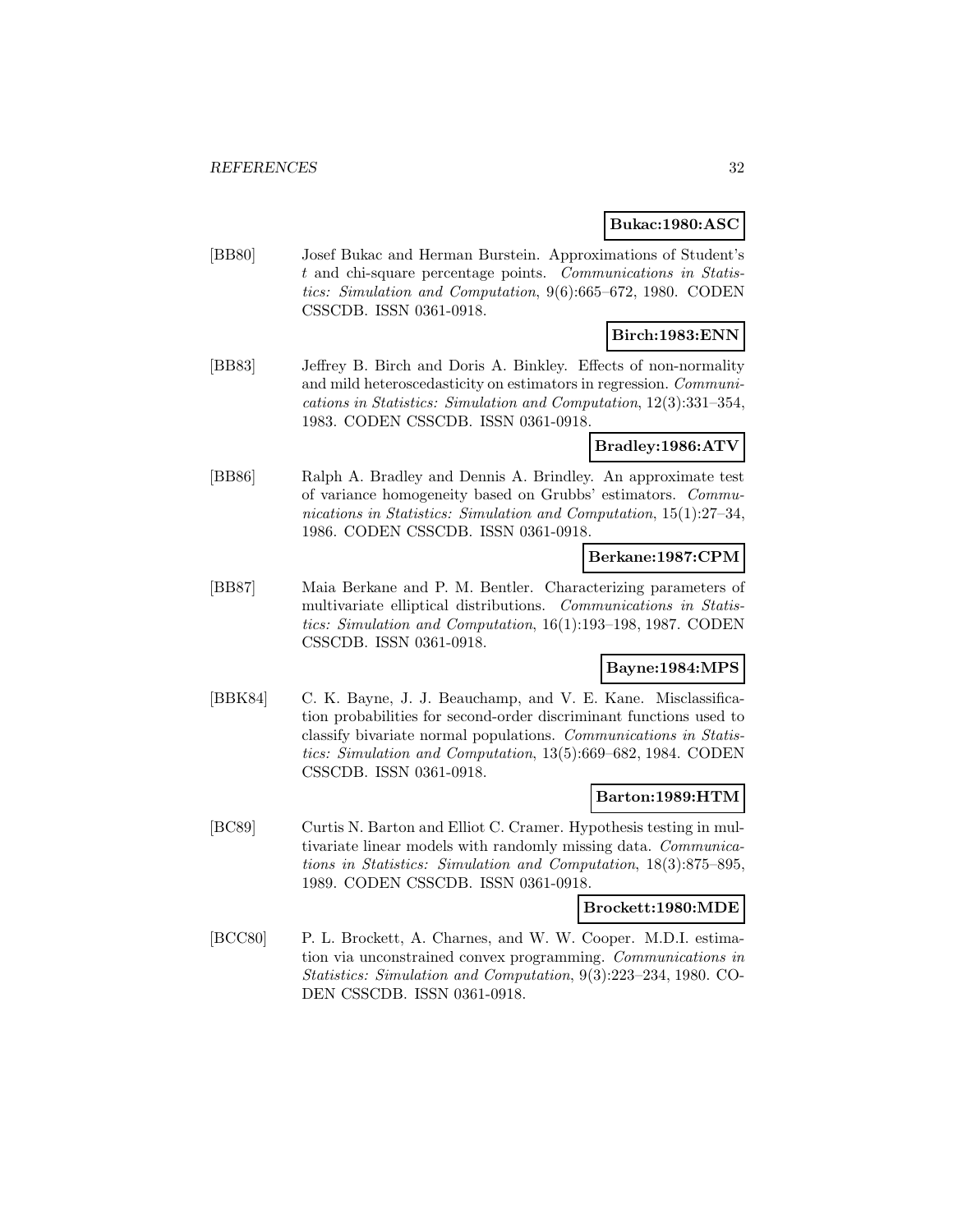### **Brooks:1988:RLR**

[BCHJ88] Camilla A. Brooks, Rhonda R. Clark, Alula Hadgu, and Arthur M. Jones. The robustness of the logistic risk function. Communications in Statistics: Simulation and Computation, 17(1):1–24, 1988. CODEN CSSCDB. ISSN 0361-0918.

### **Broffitt:1981:MEL**

[BCL81] Barbara Broffitt, William R. Clarke, and Peter A. Lachenbruch. Measurement errors — a location contamination problem in discriminant analysis. Communications in Statistics: Simulation and Computation, 10(2):129–141, 1981. CODEN CSSCDB. ISSN 0361- 0918.

### **Baringhaus:1989:RCT**

[BDH89] L. Baringhaus, R. Danschke, and N. Henze. Recent and classical tests for normality  $-$  a comparative study. Communications in Statistics: Simulation and Computation, 18(1):363–379, 1989. CODEN CSSCDB. ISSN 0361-0918.

### **Becher:1988:OED**

[Bec88] Heiko Becher. On optimal experimental design under spatial correlation structures for square and nonsquare plot designs. Communications in Statistics: Simulation and Computation, 17(3):771–780, 1988. CODEN CSSCDB. ISSN 0361-0918.

#### **Berenson:1982:SSU**

[Ber82] Mark L. Berenson. A study of several useful tests for ordered alternatives in the randomized block design. Communications in Statistics: Simulation and Computation, 11(5):563–581, 1982. CODEN CSSCDB. ISSN 0361-0918.

### **Best:1981:BML**

[BF81] D. J. Best and N. I. Fisher. The bias of the maximum likelihood estimators of the von Mises–Fisher concentration parameters. Communications in Statistics: Simulation and Computation, 10(5):493–502, 1981. CODEN CSSCDB. ISSN 0361-0918.

#### **Birch:1984:SPP**

[BF84] Jeffrey B. Birch and Robert V. Foutz. Selected percent points for a test for the two-sample problem based on empirical probability measures. Communications in Statistics: Simulation and Computation, 13(3):397–405, 1984. CODEN CSSCDB. ISSN 0361-0918.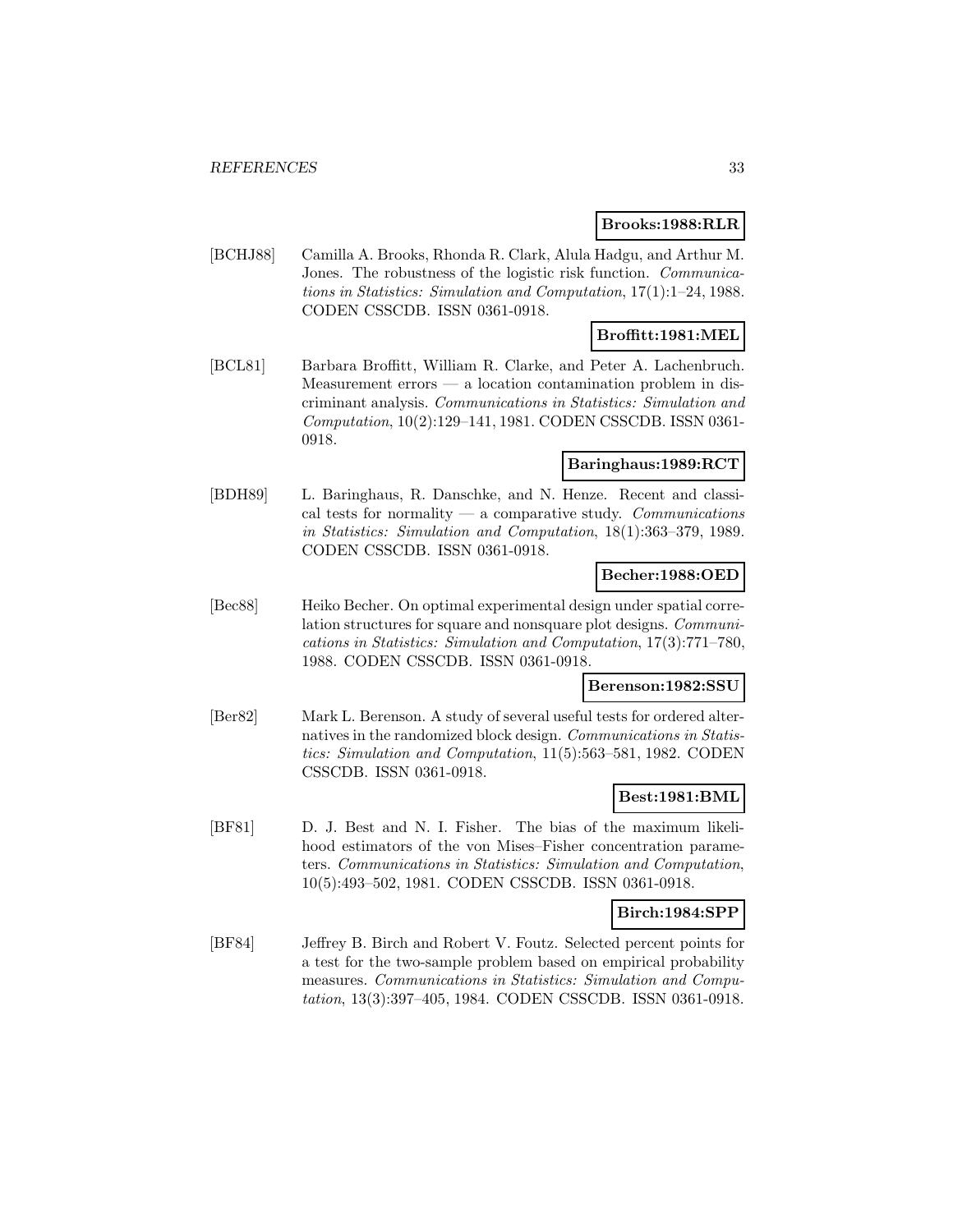### **Birch:1985:ACT**

[BF85] Jeffrey B. Birch and Robert V. Foutz. An algorithm for computing a two-sample test based on empirical probability measures. Communications in Statistics: Simulation and Computation, 14 (1):249–252, 1985. CODEN CSSCDB. ISSN 0361-0918.

### **Berenson:1981:DCR**

[BG81a] Mark L. Berenson and Shulamith T. Gross. Designing completely randomized experiments to detect ordered treatment effects: an empirical study. Communications in Statistics: Simulation and Computation, 10(4):405–431, 1981. CODEN CSSCDB. ISSN 0361- 0918.

### **Bland:1981:MDU**

[BG81b] R. P. Bland and Shulamith T. Gross. M34. On the definition of unbiasedness for estimating parameters which are random variables. Communications in Statistics: Simulation and Computation, 10 (4):435–436, 1981. CODEN CSSCDB. ISSN 0361-0918.

#### **Bechhofer:1985:RAS**

[BG85a] Robert E. Bechhofer and David M. Goldsman. On the Ramey– Alam sequential procedure for selecting the multinomial event which has the largest probability. Communications in Statistics: Simulation and Computation, 14(2):263–282, 1985. CODEN CSS-CDB. ISSN 0361-0918.

#### **Bechhofer:1985:TBK**

[BG85b] Robert E. Bechhofer and David M. Goldsman. Truncation of the Bechhofer–Kiefer–Sobel sequential procedure for selecting the multinomial event which has the largest probability. Communications in Statistics: Simulation and Computation, 14(2):283–315, 1985. CODEN CSSCDB. ISSN 0361-0918.

# **Bechhofer:1986:TBK**

[BG86] Robert E. Bechhofer and David M. Goldsman. Truncation of the Bechhofer–Kiefer–Sobel sequential procedure for selecting the multinomial event which has the largest probability (II): extended tables and an improved procedure. Communications in Statistics: Simulation and Computation, 15(3):829–851, 1986. CODEN CSSCDB. ISSN 0361-0918.

### **Bechhofer:1987:TBK**

[BG87] Robert E. Bechhofer and David M. Goldsman. Truncation of the Bechhofer–Kiefer–Sobel sequential procedure for selecting the nor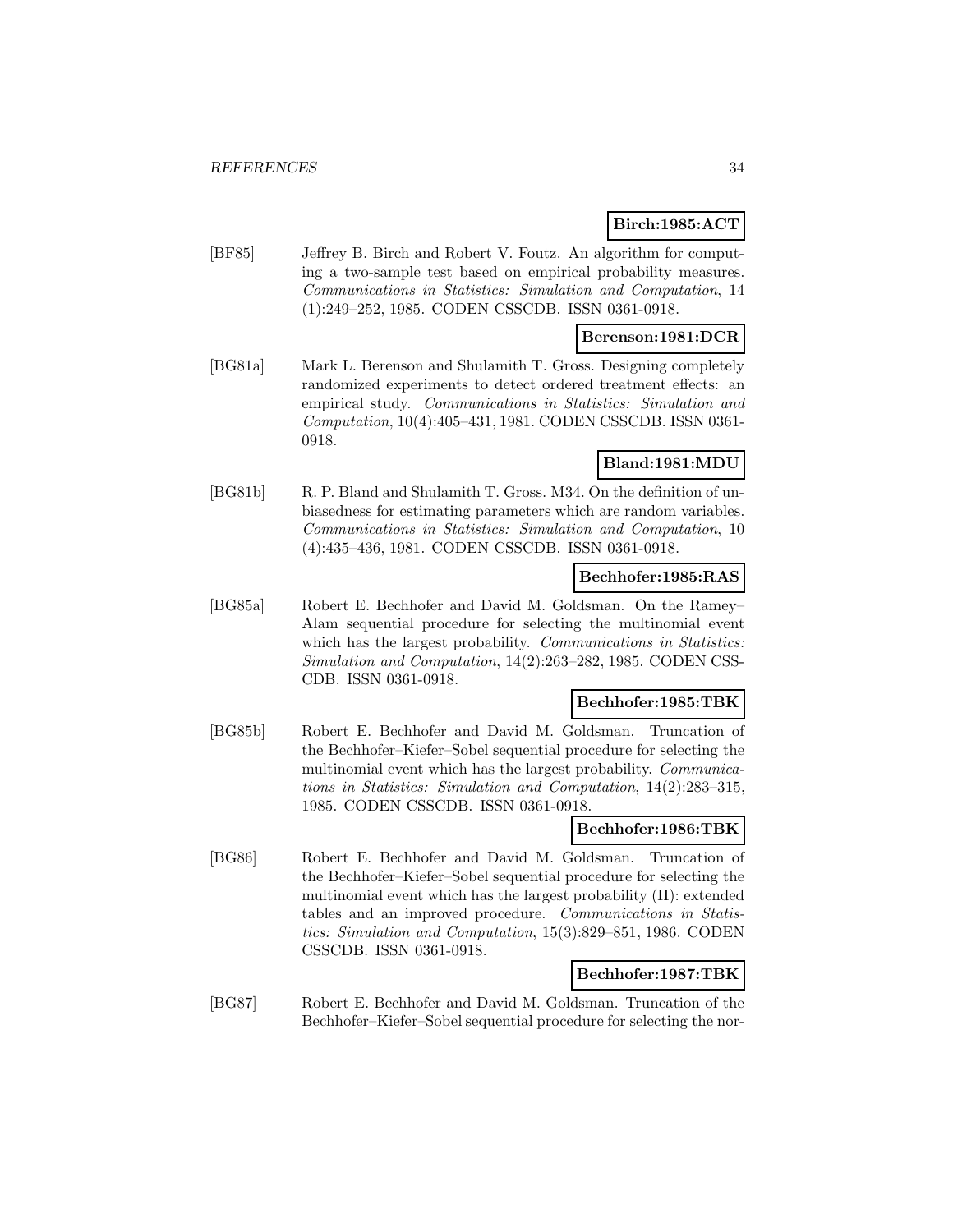mal population which has the largest mean. Communications in Statistics: Simulation and Computation, 16(4):1067–1092, 1987. CODEN CSSCDB. ISSN 0361-0918.

### **Bechhofer:1988:TBK**

[BG88] Robert E. Bechhofer and David M. Goldsman. Truncation of the Bechhofer–Kiefer–Sobel sequential procedure for selecting the normal population which has the largest mean (ii): 2-factor experiments with no interaction. Communications in Statistics: Simulation and Computation, 17(1):103–128, 1988. CODEN CSSCDB. ISSN 0361-0918.

### **Bechhofer:1989:TBK**

[BG89] Robert E. Bechhofer and David M. Goldsman. Truncation of the Bechhofer–Kiefer–Sobel sequential procedure for selecting the normal population which has the largest mean (III): Supplementary truncation numbers and resulting performance characteristics. Communications in Statistics: Simulation and Computation, 18(4):1457–1464, 1989. CODEN CSSCDB. ISSN 0361-0918.

#### **Bechhofer:1989:SSS**

[BGJ89] Robert E. Bechhofer, David M. Goldsman, and Christopher Jennison. A single-stage selection procedure for multi-factor multinomial experiments with multiplicativity. Communications in Statistics: Simulation and Computation, 18(1):31–61, 1989. CODEN CSSCDB. ISSN 0361-0918.

### **Bratcher:1984:BAR**

[BHP84] T. L. Bratcher, A. Hobbs, and J. Paul. A balanced approach to region estimation with tables for the normal model. Communications in Statistics: Simulation and Computation, 13(6):801–821, 1984. CODEN CSSCDB. ISSN 0361-0918.

#### **Bates:1983:CIP**

[BHW83] Douglas M. Bates, David C. Hamilton, and Donald G. Watts. Calculation of intrinsic and parameter-effects curvatures for nonlinear regression models. Communications in Statistics: Simulation and Computation, 12(4):469–477, 1983. CODEN CSSCDB. ISSN 0361-0918.

### **Buonaccorsi:1984:CCR**

[BI84] John P. Buonaccorsi and Hariharan K. Iyer. A comparison of confidence regions and designs in estimation of a ratio. Communi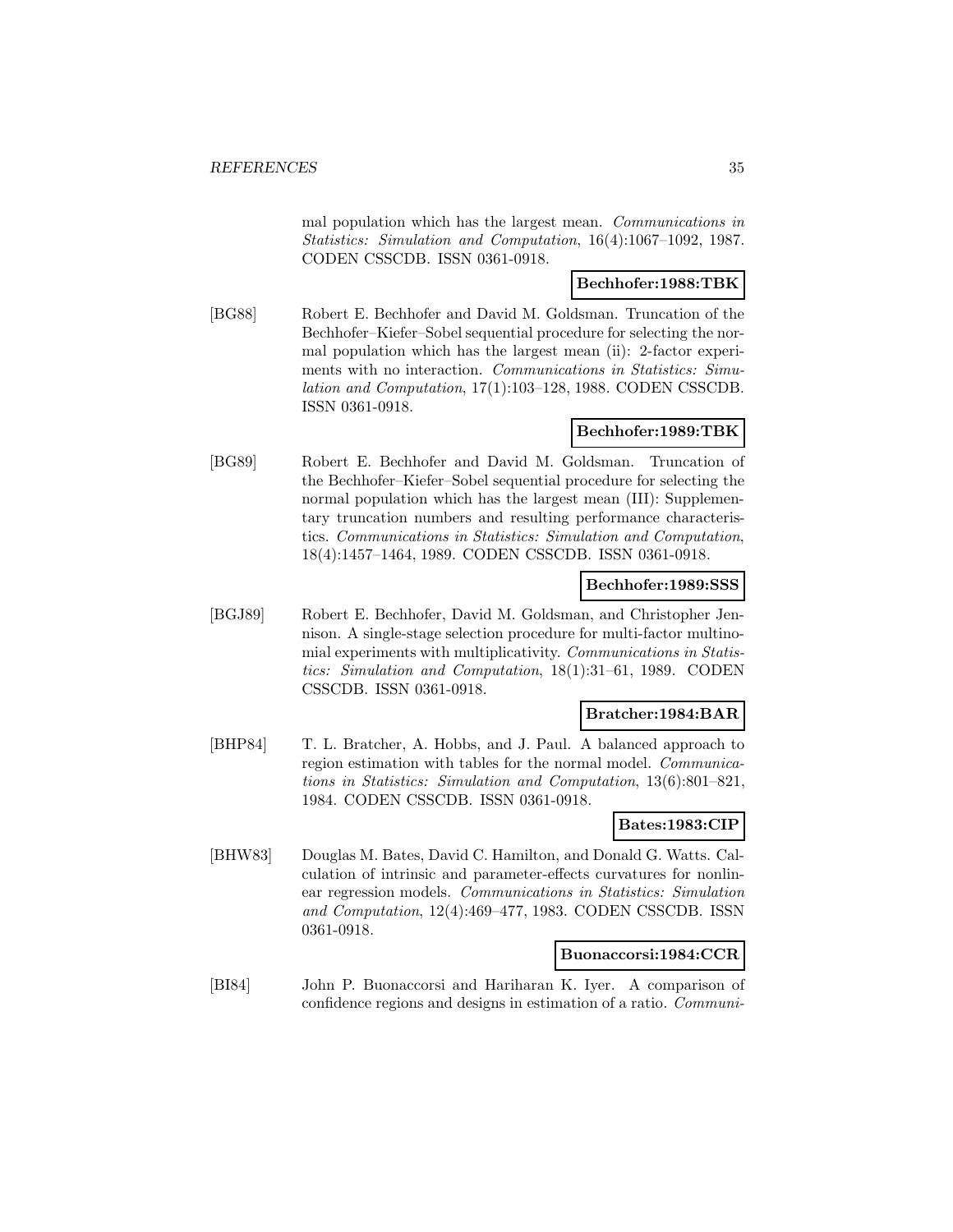cations in Statistics: Simulation and Computation, 13(6):723–741, 1984. CODEN CSSCDB. ISSN 0361-0918.

### **Bialas:1981:BEA**

[Bia81] Wayne F. Bialas. Bounds for the error in an approximation to the distribution of continuous random vectors with bounded supports. Communications in Statistics: Simulation and Computation, 10 (1):67–76, 1981. CODEN CSSCDB. ISSN 0361-0918.

### **Birch:1980:ESV**

[Bir80] Jeffrey B. Birch. Effects of the starting value and stopping rule on robust estimates obtained by iterated weighted least squares. Communications in Statistics: Simulation and Computation, 9(2): 141–154, 1980. CODEN CSSCDB. ISSN 0361-0918.

### **Birch:1983:PRT**

[Bir83] Jeffrey B. Birch. On the power of robust tests in analysis of covariance. Communications in Statistics: Simulation and Computation, 12(2):159–182, 1983. CODEN CSSCDB. ISSN 0361-0918.

#### **Binns:1985:SSN**

[BJ85] M. R. Binns and P. Y. Jui. A simulation study of the nearest neighbour analysis method of Papadakis. Communications in Statistics: Simulation and Computation, 14(1):159–172, 1985. CODEN CSS-CDB. ISSN 0361-0918.

#### **Brown:1985:EMO**

[BK85] Keith C. Brown and K. Rao Kadiyala. The estimation of missing observations in related time series data: Further results. Communications in Statistics: Simulation and Computation, 14(4):973– 981, 1985. CODEN CSSCDB. ISSN 0361-0918.

### **Balakrishnan:1988:MVC**

[BL88a] N. Balakrishnan and M. Y. Leung. Means, variances and covariances of order statistics BLUE's for the Type I generalized logistic. Communications in Statistics: Simulation and Computation, 17(1):51–84, 1988. CODEN CSSCDB. ISSN 0361-0918.

#### **Balakrishnan:1988:OST**

[BL88b] N. Balakrishnan and M. Y. Leung. Order statistics from the Type I generalized logistic distribution. Communications in Statistics: Simulation and Computation, 17(1):25–50, 1988. CODEN CSS-CDB. ISSN 0361-0918.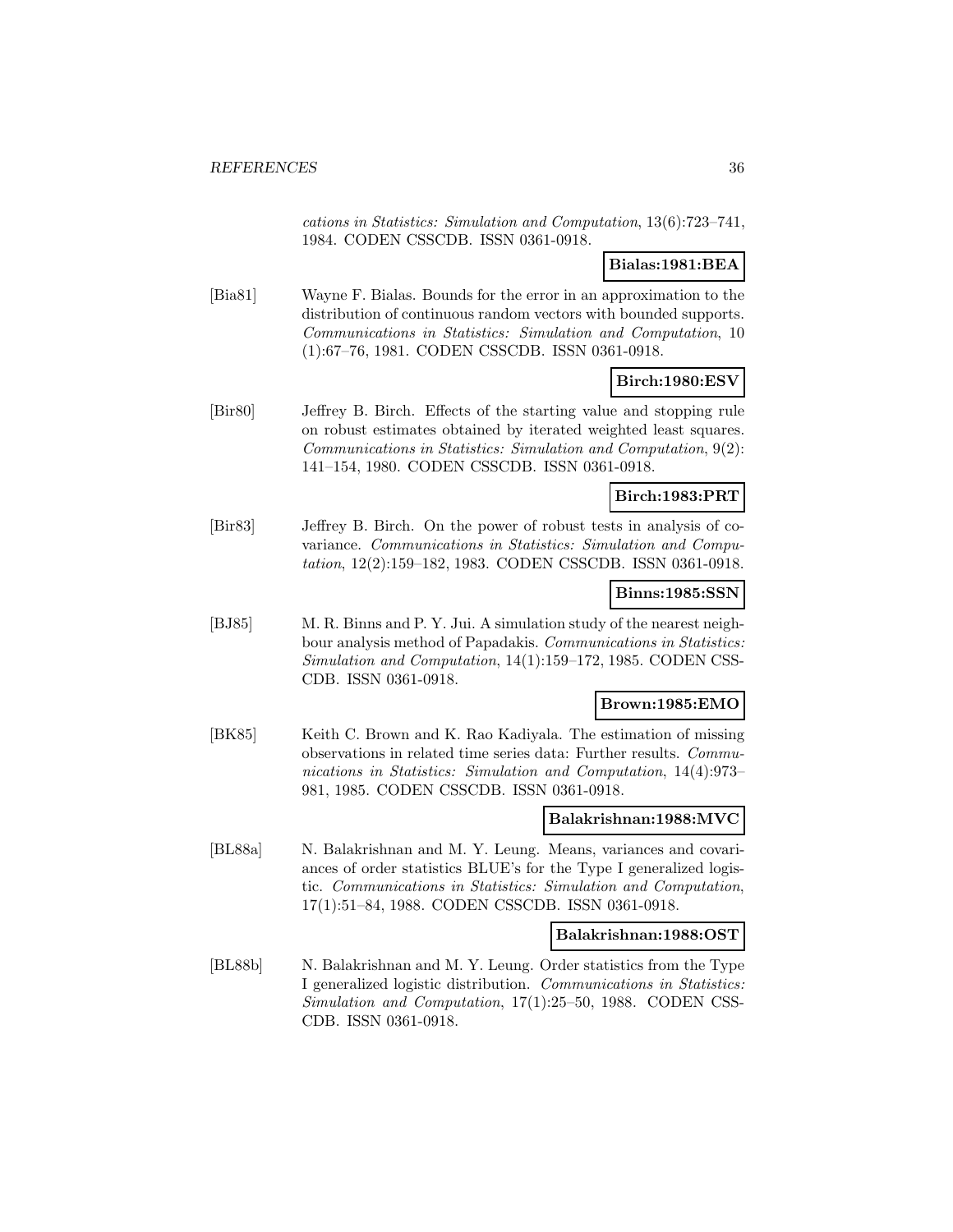#### **Bowman:1986:SSN**

[BLS86] K. O. Bowman, H. K. Lam, and L. R. Shenton. Series for Student's non-central  $t$  under exponential sampling with comments due to H. P. Mulholland. Communications in Statistics: Simulation and Computation, 15(3):697–708, 1986. CODEN CSSCDB. ISSN 0361- 0918.

## **Bates:1987:GRG**

[BLWY87] Douglas M. Bates, Mary J. Lindstrom, Grace Wahba, and Brian S. Yandell. GCVPACK — routines for generalized cross validation. Communications in Statistics: Simulation and Computation, 16 (1):263–297, 1987. CODEN CSSCDB. ISSN 0361-0918.

## **Berry:1983:CFP**

[BM83] Kenneth J. Berry and Paul W. Mielke, Jr. Computation of finite population parameters and approximate probability values for multi-response permutation procedures (MRPP). Communications in Statistics: Simulation and Computation, 12(1):83–107, 1983. CODEN CSSCDB. ISSN 0361-0918.

# **Berry:1984:CEP**

[BM84] Kenneth J. Berry and Paul W. Mielke. Computation of exact probability values for multi-response permutation procedures (MRPP). Communications in Statistics: Simulation and Computation, 13 (3):417–432, 1984. CODEN CSSCDB. ISSN 0361-0918.

#### **Berry:1985:CEA**

[BM85] Kenneth J. Berry and Paul W. Mielke. Computation of exact and approximate probability values for a matched pairs permutation test. Communications in Statistics: Simulation and Computation, 14(1):229–248, 1985. CODEN CSSCDB. ISSN 0361-0918.

### **Baczkowski:1987:ALS**

[BM87] A. J. Baczkowski and K. V. Mardia. Approximate lognormality of the sample semi-variogram under a Gaussian process. Communications in Statistics: Simulation and Computation, 16(2):571–585, 1987. CODEN CSSCDB. ISSN 0361-0918.

#### **Bradley:1988:GAL**

[BO88] Ralph A. Bradley and Robert E. Odeh. A generating algorithm for linear trend-free and nearly linear trend-free block designs. Communications in Statistics: Simulation and Computation, 17 (4):1259–1280, 1988. CODEN CSSCDB. ISSN 0361-0918.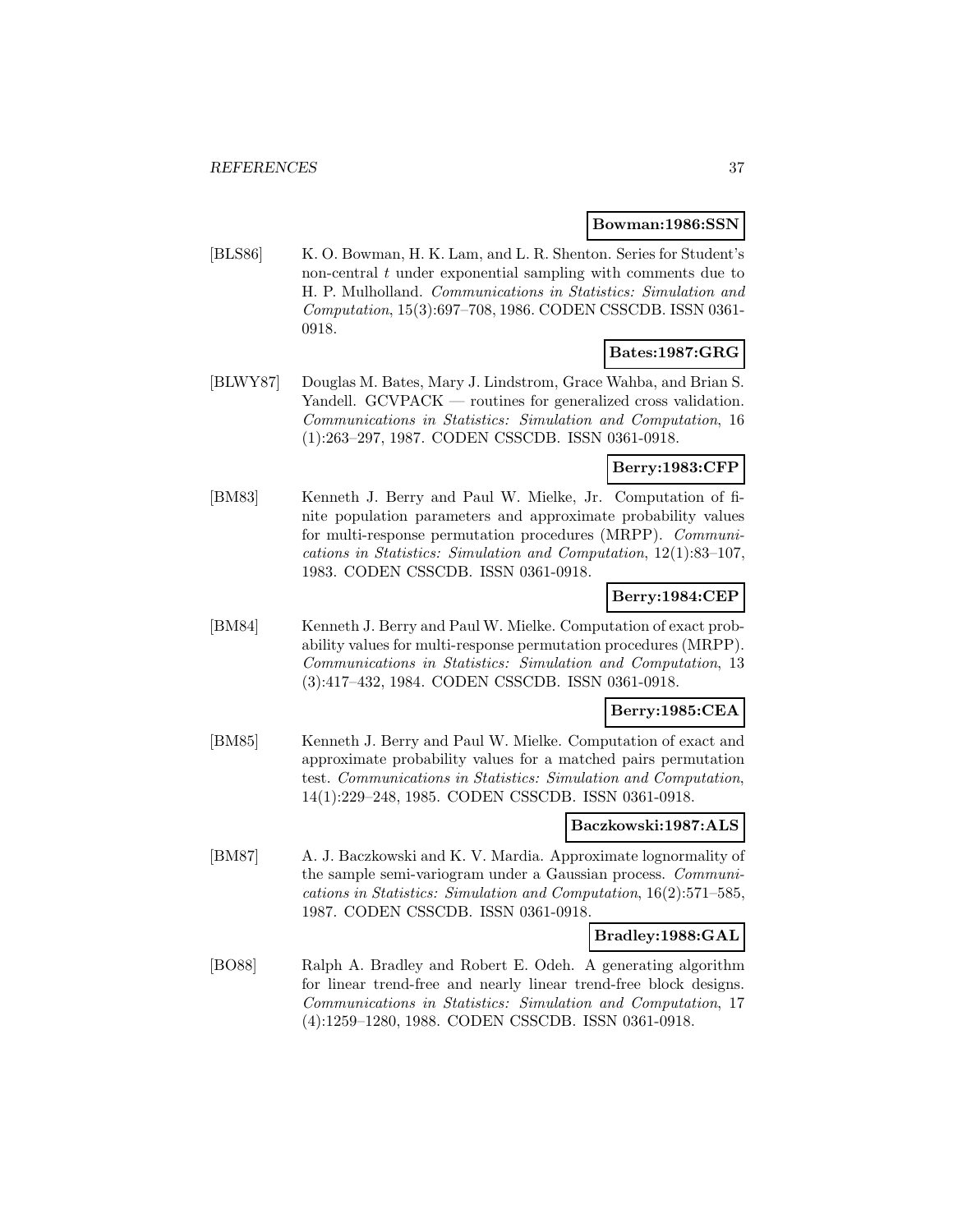### **Boik:1985:NAD**

[Boi85] Robert J. Boik. A new approximation to the distribution function of the Studentized maximum root. Communications in Statistics: Simulation and Computation, 14(3):759–767, 1985. CODEN CSS-CDB. ISSN 0361-0918.

## **Bolstad:1986:EAH**

[Bol86] William M. Bolstad. An efficient algorithm for Harrison–Stevens forecasting using the multi-process multivariate dynamic linear model. Communications in Statistics: Simulation and Computation, 15(3):819–828, 1986. CODEN CSSCDB. ISSN 0361-0918.

#### **Bolstad:1987:EMS**

[Bol87] William M. Bolstad. An estimation method for the seemingly unrelated regression model with contemporaneous covariances based on an efficient recursive algorithm. Communications in Statistics: Simulation and Computation, 16(3):689–698, 1987. CODEN CSS-CDB. ISSN 0361-0918.

### **Bolfarine:1988:FPP**

[Bol88] Heleno Bolfarine. Finite population prediction under dynamic generalized linear models. Communications in Statistics: Simulation and Computation, 17(1):187–207, 1988. CODEN CSSCDB. ISSN 0361-0918.

# **Bowman:1984:CPF**

[Bow84] K. O. Bowman. Computation of the polygamma functions. Communications in Statistics: Simulation and Computation, 13(3): 409–415, 1984. CODEN CSSCDB. ISSN 0361-0918.

#### **Beauchamp:1986:TCD**

[BR86] J. J. Beauchamp and D. S. Robson. Transformation considerations in discriminant analysis. Communications in Statistics: Simulation and Computation, 15(1):147–179, 1986. CODEN CSSCDB. ISSN 0361-0918.

# **Bremer:1989:NSS**

[Bre89] Ronald Bremer. Numerical study of small sample variances of estimators of variance components in the two-way factorial model. Communications in Statistics: Simulation and Computation, 18 (3):985–1009, 1989. CODEN CSSCDB. ISSN 0361-0918.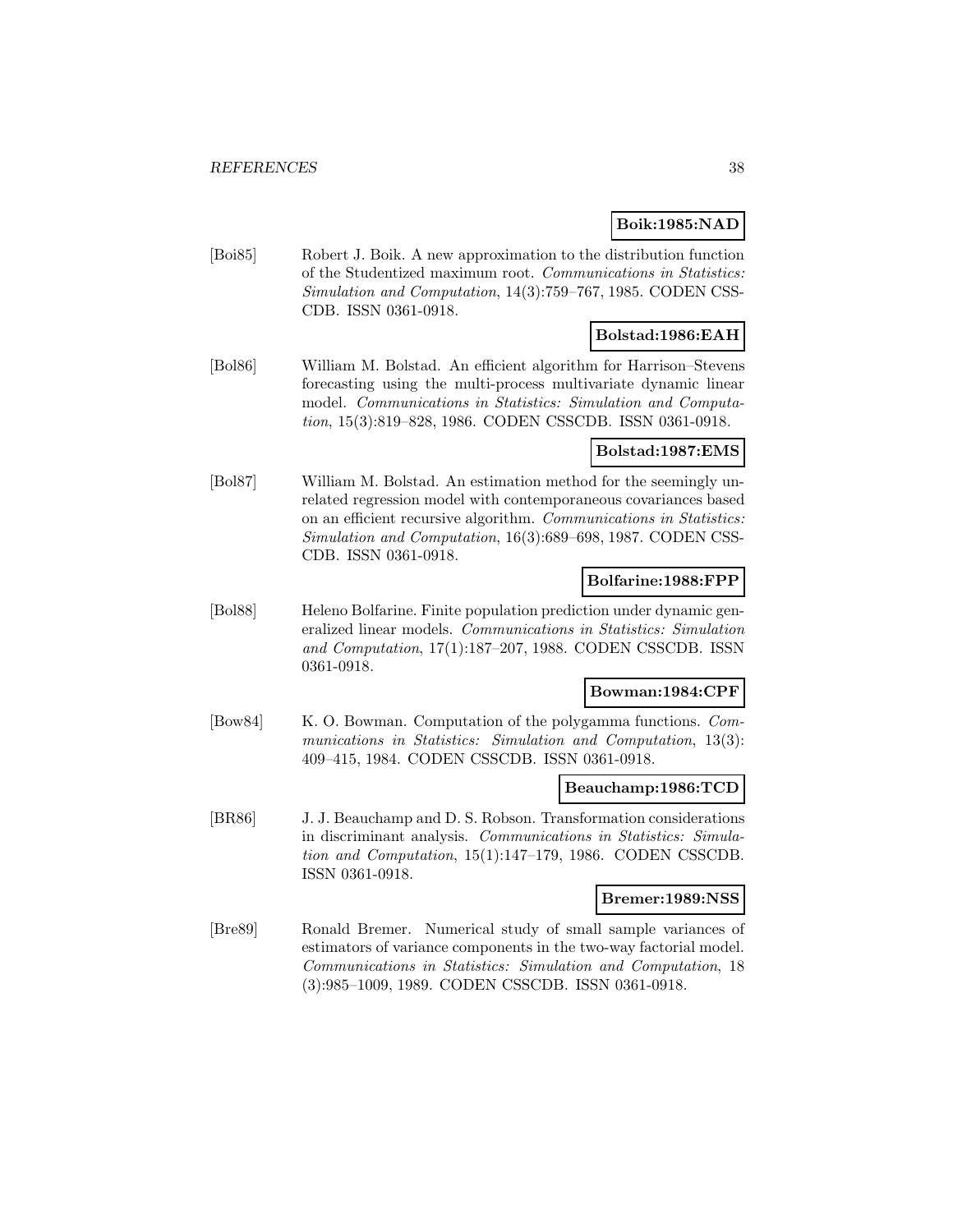#### **Bowman:1980:EPR**

[BS80] K. O. Bowman and L. R. Shenton. Evaluation of the parameters of  $s<sub>u</sub>$  by rational fractions. Communications in Statistics: Simulation and Computation, 9(2):127–132, 1980. CODEN CSSCDB. ISSN 0361-0918.

# **Baker:1981:EDFa**

[BS81a] T. C. Baker, Jr. and R. L. Sielken, Jr. Estimation of a distribution function by extrapolating upper and lower bounds. Communications in Statistics: Simulation and Computation, 10(1):77–93, 1981. CODEN CSSCDB. ISSN 0361-0918.

### **Baker:1981:EDFb**

[BS81b] Thomas C. Baker, Jr. and Robert L. Sielken, Jr. Estimating the distribution function of a transformed random vector. *Communi*cations in Statistics: Simulation and Computation, 10(2):109–128, 1981. CODEN CSSCDB. ISSN 0361-0918.

#### **Bownan:1982:PEG**

[BS82] K. O. Bownan and L. R. Shenton. Properties of estimators for the gamma distribution. Communications in Statistics: Simulation and Computation, 11(4):377–519, 1982. CODEN CSSCDB. ISSN 0361-0918.

# **Bowman:1983:MLE**

[BS83] K. O. Bowman and L. R. Shenton. Maximum likelihood estimators for the gamma distribution revisited. Communications in Statistics: Simulation and Computation, 12(6):697–710, 1983. CODEN CSSCDB. ISSN 0361-0918.

#### **Bowman:1985:DME**

[BS85] K. O. Bowman and L. R. Shenton. The distribution of a moment estimator for a parameter of the generalized Poisson distribution. Communications in Statistics: Simulation and Computation, 14 (4):867–893, 1985. CODEN CSSCDB. ISSN 0361-0918.

#### **Bowman:1986:TCU**

[BS86] K. O. Bowman and L. R. Shenton. The two-color urn model: recursions for the moments. Communications in Statistics: Simulation and Computation, 15(3):787–799, 1986. CODEN CSSCDB. ISSN 0361-0918.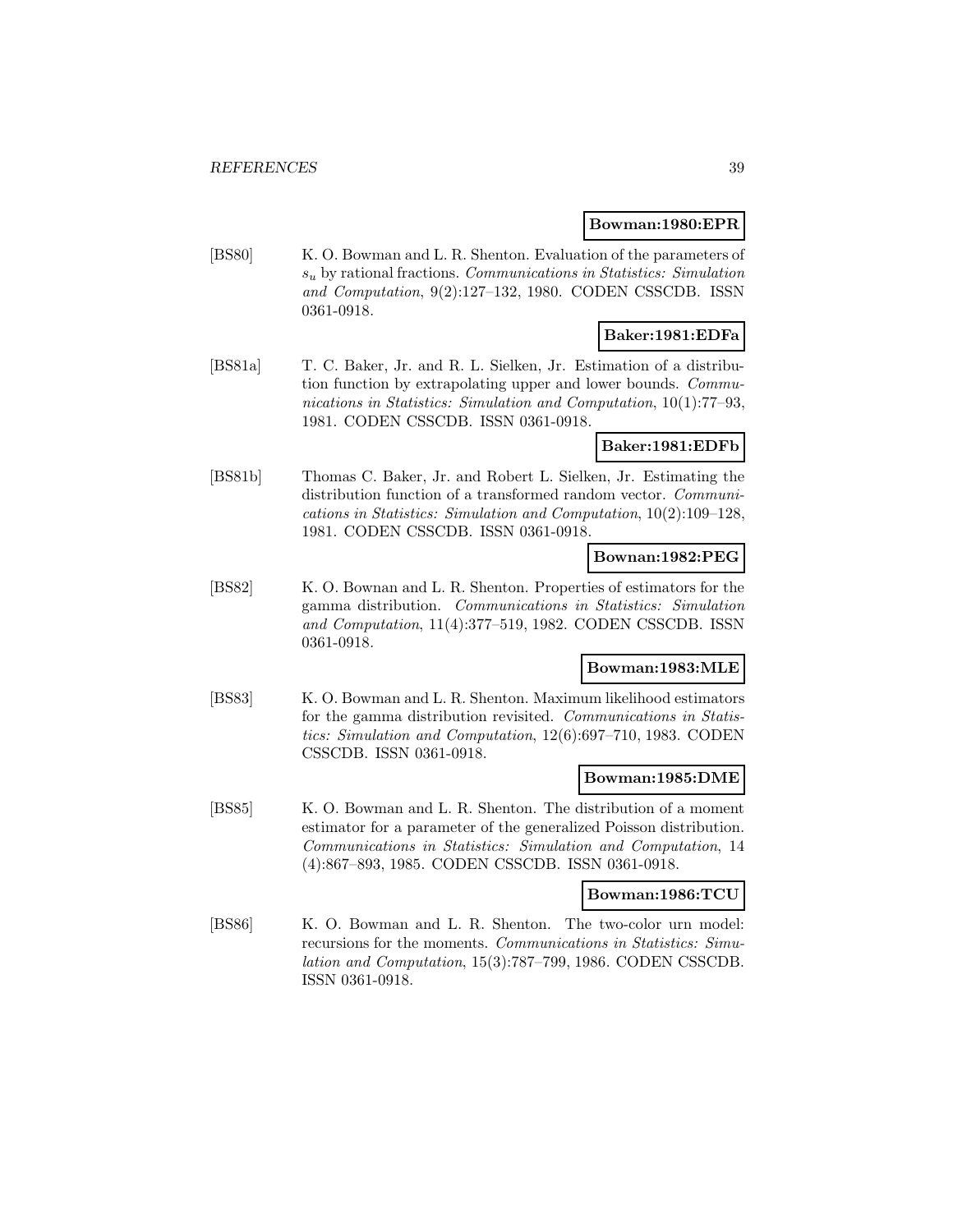#### **Bowman:1987:SPB**

[BS87] K. O. Bowman and L. R. Shenton. Sums of powers of binomial coefficients. Communications in Statistics: Simulation and Computation, 16(4):1189–1207, 1987. CODEN CSSCDB. ISSN 0361- 0918.

# **Bowman:1988:SJ**

[BS88] K. O. Bowman and L. R. Shenton. Solutions to Johnson's  $S_B$  and  $S_U$ . Communications in Statistics: Simulation and Computation, 17(2):343–348, 1988. CODEN CSSCDB. ISSN 0361-0918.

### **Blackhurst:1989:LRP**

[BS89a] Dawn W. Blackhurst and Mark D. Schluchter. Logistic regression with a partially observed covariate. Communications in Statistics: Simulation and Computation, 18(1):163–177, 1989. CODEN CSSCDB. ISSN 0361-0918.

# **Bowman:1989:DFP**

[BS89b] K. O. Bowman and L. R. Shenton.  $S_B$  and  $S_U$  distributions fitted by percentiles: a general criterion. Communications in Statistics: Simulation and Computation, 18(1):1–13, 1989. CODEN CSS-CDB. ISSN 0361-0918.

## **Blair:1987:LRT**

[BSH87] R. Clifford Blair, Shlomo S. Sawilowsky, and James J. Higgins. Limitations of the rank transform statistic in tests for interactions. Communications in Statistics: Simulation and Computation, 16 (4):1133–1145, 1987. CODEN CSSCDB. ISSN 0361-0918.

## **Basilevsky:1985:MDE**

[BSHA85] Alexander Basilevsky, Donald Sabourin, Derek Hum, and Andy Anderson. Missing data estimators in the general linear model: an evaluation of simulated data as an experimental design. Communications in Statistics: Simulation and Computation, 14(2):371–394, 1985. CODEN CSSCDB. ISSN 0361-0918.

### **Bowman:1987:SEP**

[BSL87] K. O. Bowman, L. R. Shenton, and H. K. Lam. Simulation and estimation problems associated with the 3-parameter gamma density. Communications in Statistics: Simulation and Computation, 16(4):1147–1188, 1987. CODEN CSSCDB. ISSN 0361-0918.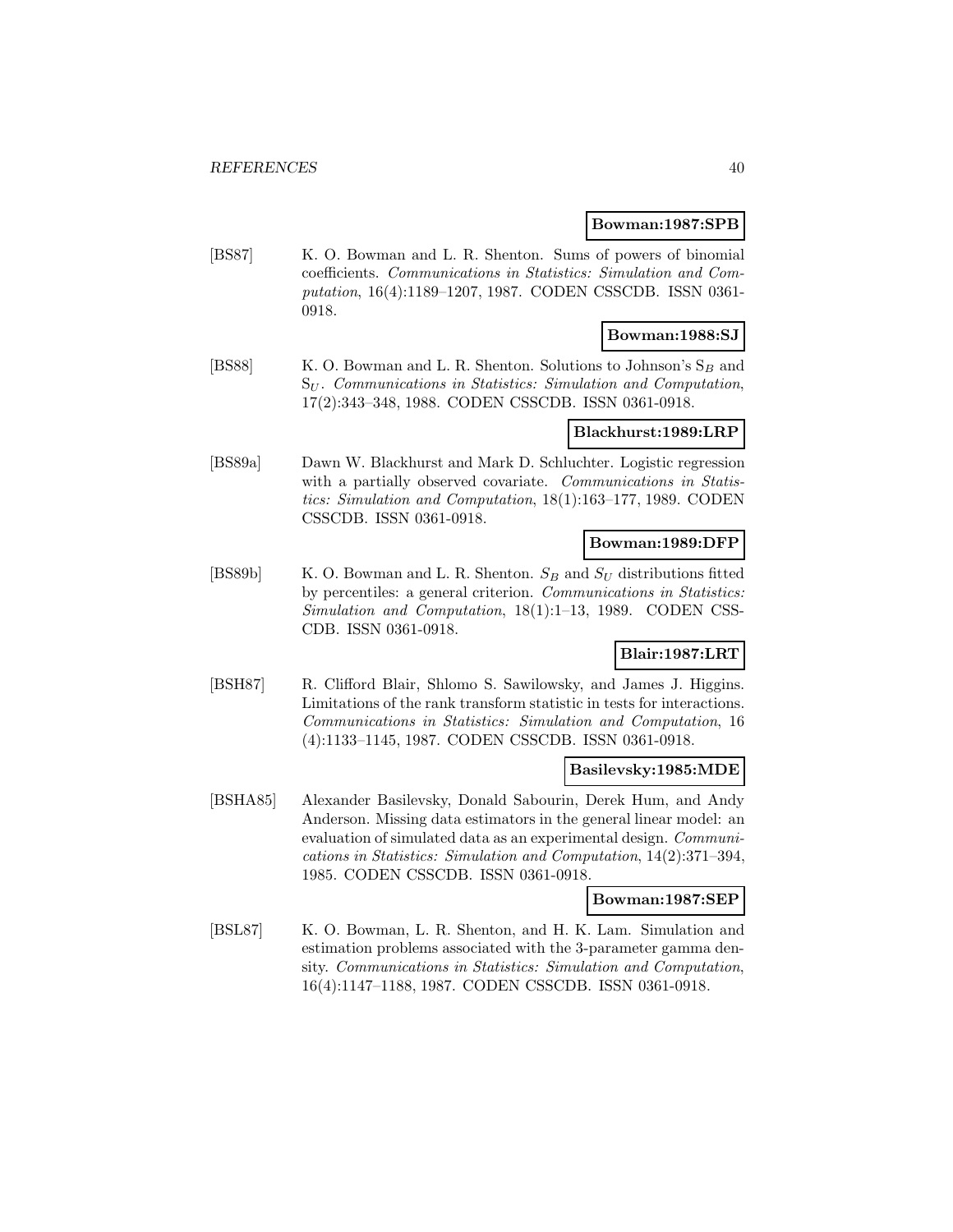#### **Bowman:1981:EAS**

[BSS81] K. O. Bowman, C. A. Serbin, and L. R. Shenton. Explicit approximate solutions for  $S_B$ . Communications in Statistics: Simulation and Computation, 10(1):1–15, 1981. CODEN CSSCDB. ISSN 0361-0918.

# **Bugaighis:1989:CSB**

[Bug89] Mohamed M. Bugaighis. Comparative study of BLU and ML estimators of location and scale parameters of an extreme value distribution for small samples and Type I censorship. Communications in Statistics: Simulation and Computation, 18(2):601–611, 1989. CODEN CSSCDB. ISSN 0361-0918.

## **Bates:1984:MRG**

[BW84a] Douglas M. Bates and Donald G. Watts. A multi-response Gauss– Newton algorithm. Communications in Statistics: Simulation and Computation, 13(5):705–715, 1984. CODEN CSSCDB. ISSN 0361- 0918.

### **Bates:1984:NNR**

[BW84b] Douglas M. Bates and Dennis A. Wolf. Non-negative regression by Givens rotations. Communications in Statistics: Simulation and Computation, 13(6):841–850, 1984. CODEN CSSCDB. ISSN 0361-0918.

## **Betro:1987:MCS**

[BZ87] Bruno Betrò and Ryszard Zieliński. A Monte Carlo study of a Bayesian decision rule concerning the number of different values of a discrete random variable. Communications in Statistics: Simulation and Computation, 16(4):925–938, 1987. CODEN CSSCDB. ISSN 0361-0918.

#### **Cameron:1981:ENC**

[Cam81] M. A. Cameron. Estimation of noise correlations in transfer function models. Communications in Statistics: Simulation and Computation, 10(4):369–381, 1981. CODEN CSSCDB. ISSN 0361- 0918.

#### **Campbell:1988:CPN**

[Cam88] Robert A. Campbell. A comparison of parametric and nonparametric tests for detecting queue waiting time differences. Communications in Statistics: Simulation and Computation, 17(2):463– 470, 1988. CODEN CSSCDB. ISSN 0361-0918.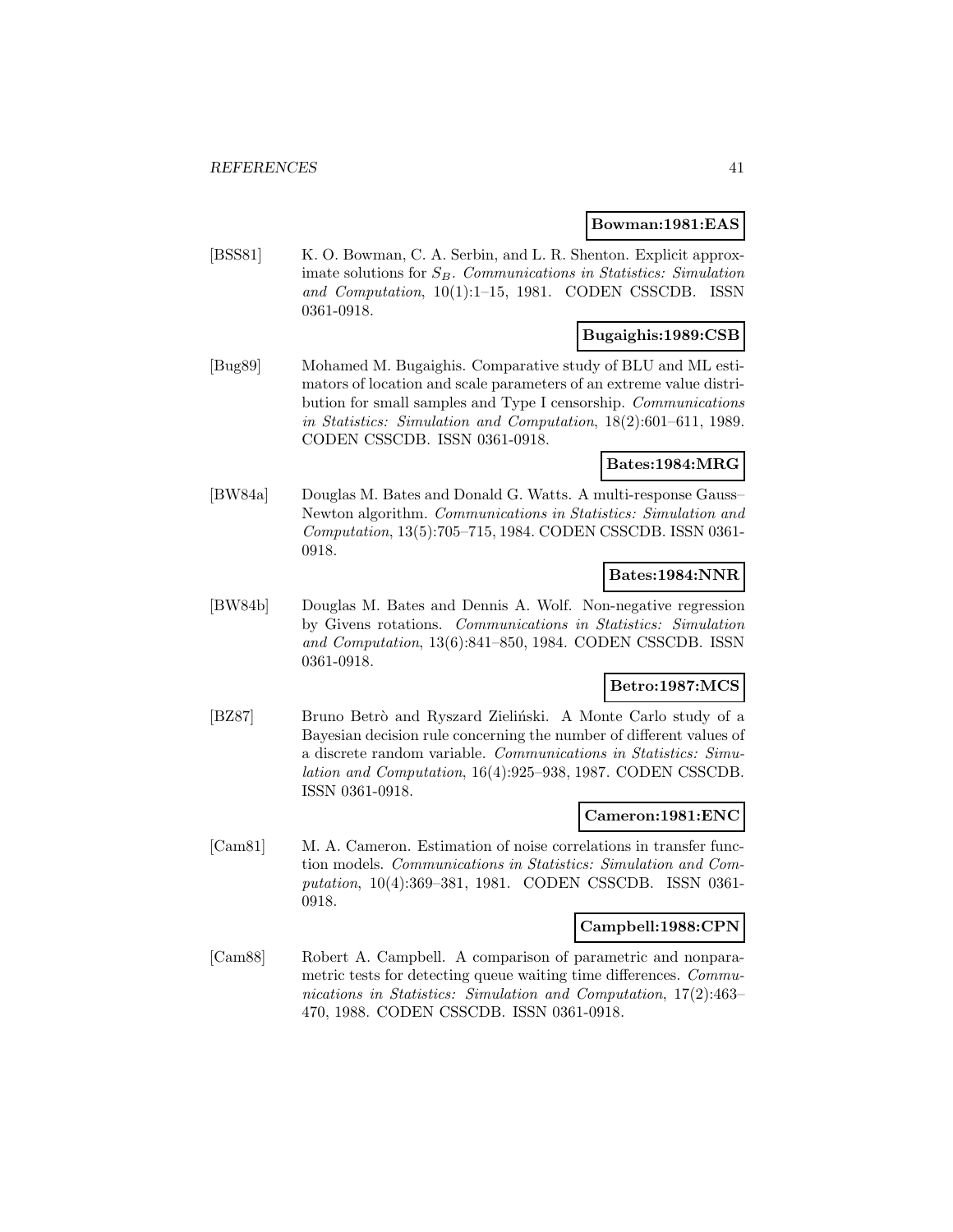#### **Carnahan:1989:MLE**

[Car89] J. V. Carnahan. Maximum likelihood estimation for the 4 parameter beta distribution. Communications in Statistics: Simulation and Computation, 18(2):513–536, 1989. CODEN CSSCDB. ISSN 0361-0918.

## **Causey:1985:ECS**

[Cau85] Beverley D. Causey. Exact calculations for sequential tests based on Bernoulli trials. Communications in Statistics: Simulation and Computation, 14(2):491–495, 1985. CODEN CSSCDB. ISSN 0361- 0918.

### **Causey:1986:EAD**

[Cau86] Beverley D. Causey. Expected absolute departure of chi-square from its median. Communications in Statistics: Simulation and Computation, 15(1):181–183, 1986. CODEN CSSCDB. ISSN 0361- 0918.

### **Cran:1985:MCM**

[CB85] G. W. Cran and A. J. Bertie. Minicommunication computation of moments of generalized ridge estimators. Communications in Statistics: Simulation and Computation, 14(3):771–774, 1985. CODEN CSSCDB. ISSN 0361-0918.

# **Christensen:1980:SRR**

[CBR80] Mark J. Christensen and A. T. Bharucha-Reid. Stability of the roots of random algebraic polynomials. Communications in Statistics: Simulation and Computation, 9(2):179–192, 1980. CODEN CSSCDB. ISSN 0361-0918.

#### **Chatterjee:1983:EMP**

[CC83] Samprit Chatterjee and Sangit Chatterjee. Estimation of misclassification probabilities by bootstrap methods by bootstrap methods. Communications in Statistics: Simulation and Computation, 12(6):645–656, 1983. CODEN CSSCDB. ISSN 0361-0918.

#### **Chen:1985:SAT**

[CCS85] Hubert J. Chen, Shun-Yi Chen, and Jirawan Sirichote. Selecting all treatments better than a control with a binomial prior distribution. Communications in Statistics: Simulation and Computation, 14(1):187–221, 1985. CODEN CSSCDB. ISSN 0361-0918.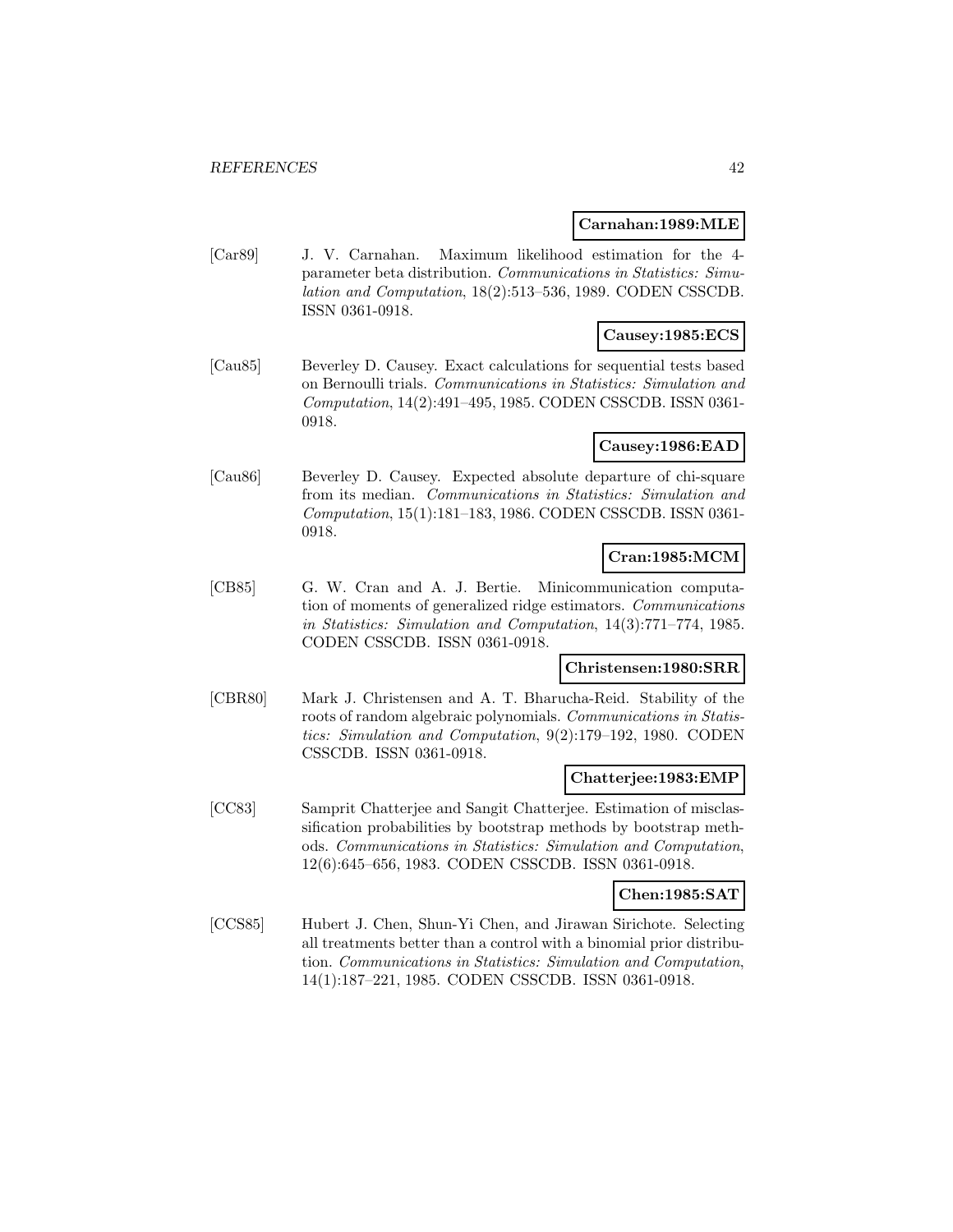## **Chan:1983:SIG**

[CCW83] Micah Y. Chan, A. Clifford Cohen, and Betty Jones Whitten. The standardized inverse Gaussian distribution tables of the cumulative probability function. Communications in Statistics: Simulation and Computation, 12(4):423–442, 1983. CODEN CSSCDB. ISSN 0361-0918.

## **Chan:1984:MML**

[CCW84] Micah Y. Chan, A. Clifford Cohen, and Betty Jones Whitten. Modified maximum likelihood and modified moment estimators for the three-parameter inverse Gaussian distribution. Communications in Statistics: Simulation and Computation, 13(1):47–68, 1984. CODEN CSSCDB. ISSN 0361-0918.

## **Chaubey:1987:ERM**

[CD87] Yogendra P. Chaubey and Tryambakeshwar D. Dwivedi. Efficiency of regression method in estimating hazard rate from grouped survival data. Communications in Statistics: Simulation and Computation, 16(3):761–769, 1987. CODEN CSSCDB. ISSN 0361-0918.

### **Chakraborti:1988:GMM**

[CD88] S. Chakraborti and M. M. Desu. Generalizations of Mathisen's median test for comparing several treatments with a control. Communications in Statistics: Simulation and Computation, 17(3):947– 967, 1988. CODEN CSSCDB. ISSN 0361-0918.

### **Chun:1989:TET**

[CDY89] Calvin S. Y. Chun, Olive Jean Dunn, and Mimi C. Yu. Tests on the equality of two multiple correlation coefficients. Communications in Statistics: Simulation and Computation, 18(3):909–928, 1989. CODEN CSSCDB. ISSN 0361-0918.

### **Chhikara:1980:ECV**

[CF80] R. S. Chhikara and A. L. Feiveson. Extended critical values of extreme Studentized deviate test statistics for detecting multiple outliers. Communications in Statistics: Simulation and Computation, 9(2):155–166, 1980. CODEN CSSCDB. ISSN 0361-0918.

#### **Chen:1986:UPD**

[CG86] James J. Chen and David W. Gaylor. The upper percentiles of the distribution of the logrank statistic for small numbers of tumors. Communications in Statistics: Simulation and Computation, 15 (4):991–1002, 1986. CODEN CSSCDB. ISSN 0361-0918.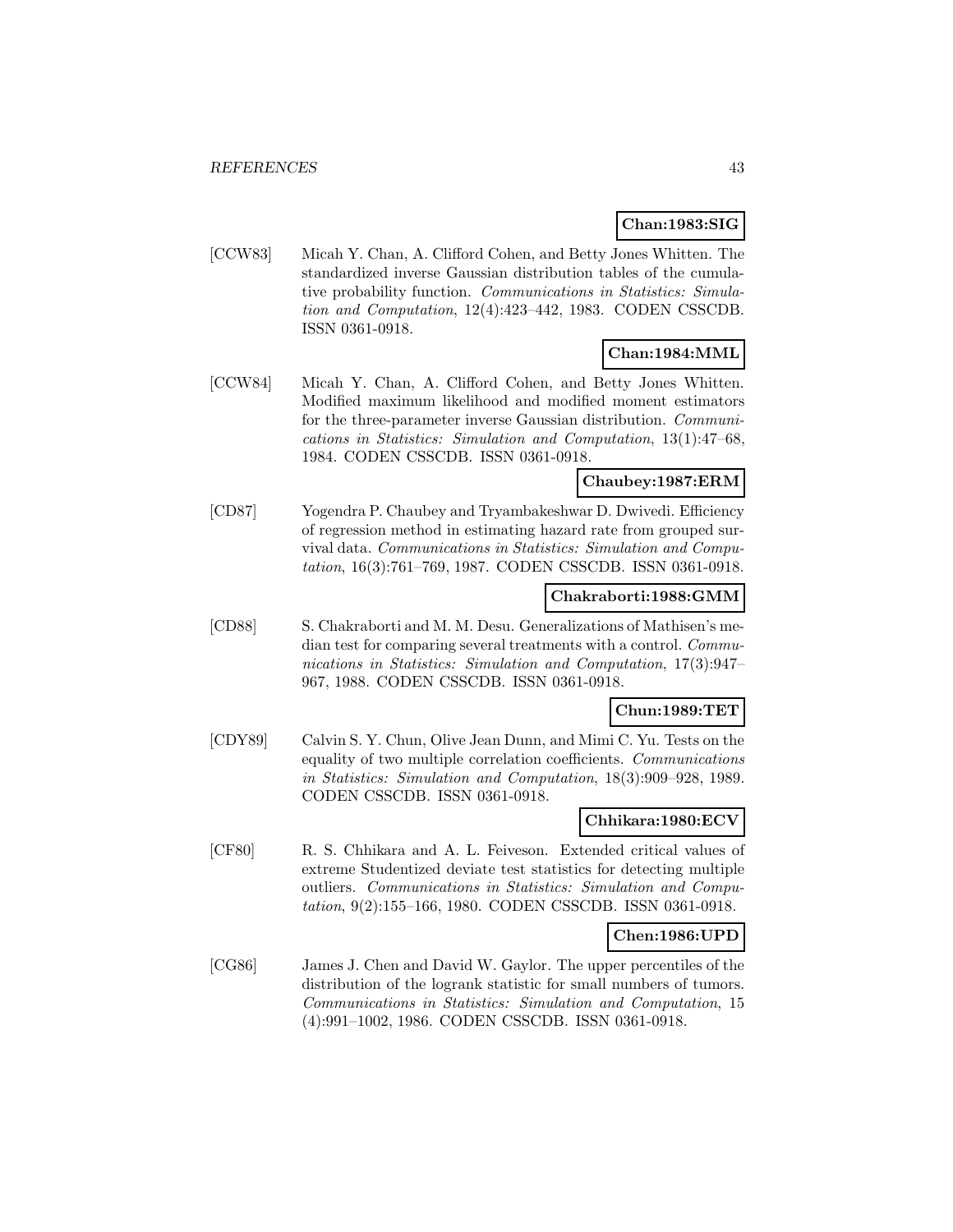#### **Chaubey:1984:CSN**

[Cha84] Yogendra P. Chaubey. On the comparison of some non-negative estimators of variance components for two models. Communications in Statistics: Simulation and Computation, 13(5):619–633, 1984. CODEN CSSCDB. ISSN 0361-0918.

### **Chauhan:1988:CSR**

[Cha88] C. K. Chauhan. A class of single replicate orthogonal designs. Communications in Statistics: Simulation and Computation, 17 (2):537–547, 1988. CODEN CSSCDB. ISSN 0361-0918.

#### **Chen:1988:CIS**

[Che88] Pinyuen Chen. Closed inverse sampling procedure for selecting the largest multinomial cell probability. Communications in Statistics: Simulation and Computation, 17(3):969–994, 1988. CODEN CSS-CDB. ISSN 0361-0918.

# **Chou:1981:ATN**

[Cho81] Youn-Min Chou. Additions to the table of normal integrals minicommunications. Communications in Statistics: Simulation and Computation, 10(5):537–538, 1981. CODEN CSSCDB. ISSN 0361- 0918.

# **Chuang:1987:AOP**

[Chu87] Christy Chuang. Analyzing an ordinal pharmaceutical data set with a categorical covariate using monotone-scores models. Communications in Statistics: Simulation and Computation, 16(1):1– 15, 1987. CODEN CSSCDB. ISSN 0361-0918.

#### **Cox:1985:TET**

[CJ85] T. F. Cox and K. Jaber. Testing the equality of two normal percentiles. Communications in Statistics: Simulation and Computation, 14(2):345–356, 1985. CODEN CSSCDB. ISSN 0361-0918.

### **Calvin:1986:ACI**

[CJG86] James A. Calvin, S. Jeyaratnam, and Franklin A. Graybill. Approximate confidence intervals for the three-factor mixed model. Communications in Statistics: Simulation and Computation, 15 (4):893–903, 1986. CODEN CSSCDB. ISSN 0361-0918.

## **Carmer:1983:TER**

[CL83] S. G. Carmer and W. T. Lin. Type I error rates for divisive clustering methods for grouping means in analysis of variance.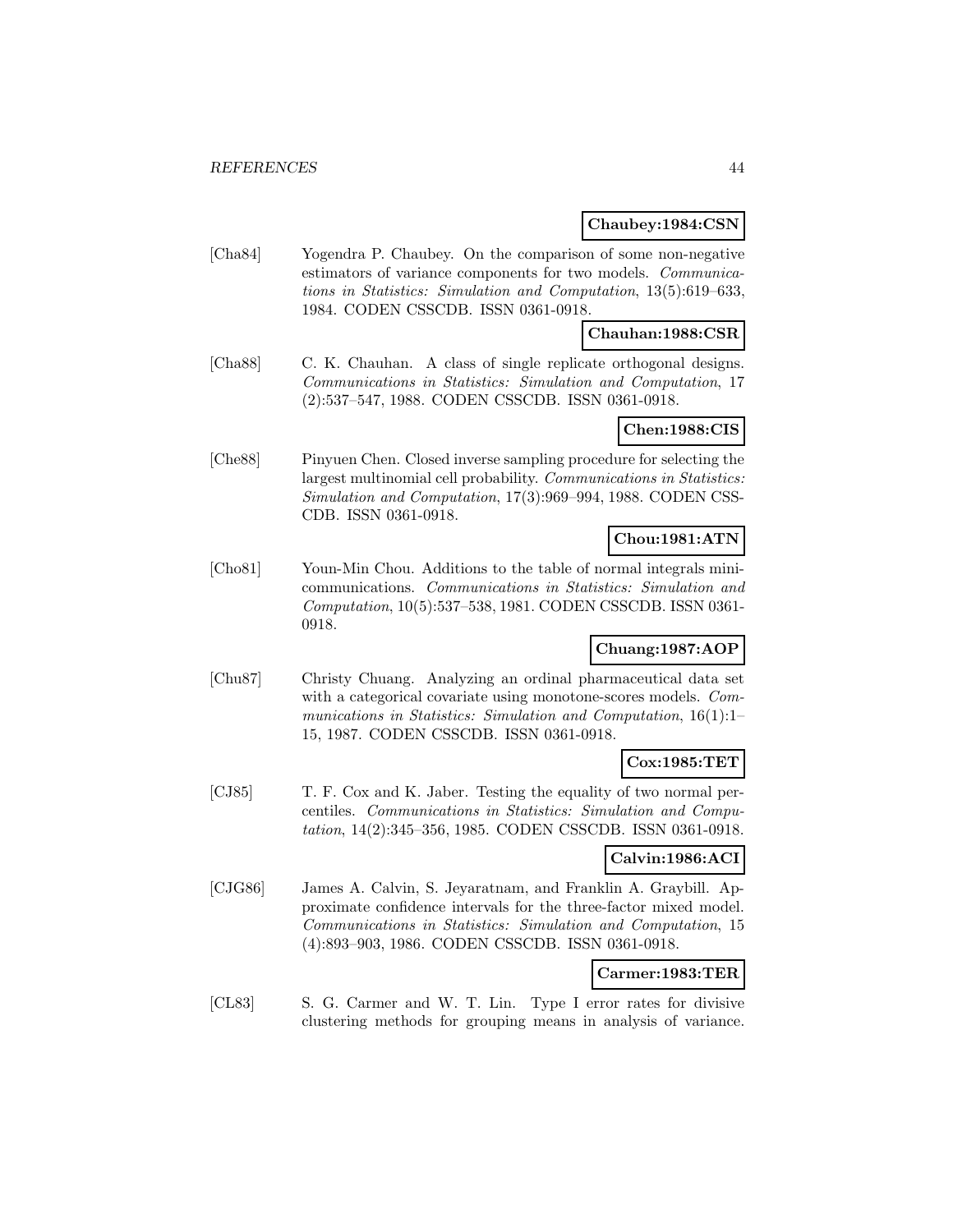Communications in Statistics: Simulation and Computation, 12 (4):451–466, 1983. CODEN CSSCDB. ISSN 0361-0918.

#### **Callfas:1986:NND**

[CM86] D. Callfas and S. G. Mohanty. On non-null distribution of ranks. Communications in Statistics: Simulation and Computation, 15 (3):591–608, 1986. CODEN CSSCDB. ISSN 0361-0918.

### **Charek:1988:CET**

[CMC88] Dennis J. Charek, Albert H. Moore, and Joseph W. Coleman. A comparison of estimation techniques for the three parameter Pareto distribution. Communications in Statistics: Simulation and Computation, 17(4):1395–1407, 1988. CODEN CSSCDB. ISSN 0361-0918.

### **Collings:1987:SDF**

[Col87] Bruce Jay Collings. String decomposition of full-period Tausworthe sequences. Communications in Statistics: Simulation and Computation, 16(3):673–678, 1987. CODEN CSSCDB. ISSN 0361- 0918.

### **Consul:1986:DTG**

[Con86] P. C. Consul. On the differences of two generalized Poisson variates. Communications in Statistics: Simulation and Computation, 15(3):761–767, 1986. CODEN CSSCDB. ISSN 0361-0918.

#### **Cooke:1983:SGP**

[Coo83] William P. Cooke. Surrogate geometric programming estimates of restricted multinomial proportions. Communications in Statistics: Simulation and Computation, 12(3):291–305, 1983. CODEN CSSCDB. ISSN 0361-0918.

## **Chung:1989:SMC**

[CP89] Jain Chung and Terry Obert Pittman. A simple method for computing the ARL of [ILM0001]-charts with zone tests. Communications in Statistics: Simulation and Computation, 18(4):1275–1293, 1989. CODEN CSSCDB. ISSN 0361-0918.

# **Cui:1988:CRV**

[CR88] Rong-Quan Cui and Marion R. Reynolds, Jr. -chart with runs and variable sampling intervals. Communications in Statistics: Simulation and Computation, 17(3):1073–1093, 1988. CODEN CSSCDB. ISSN 0361-0918.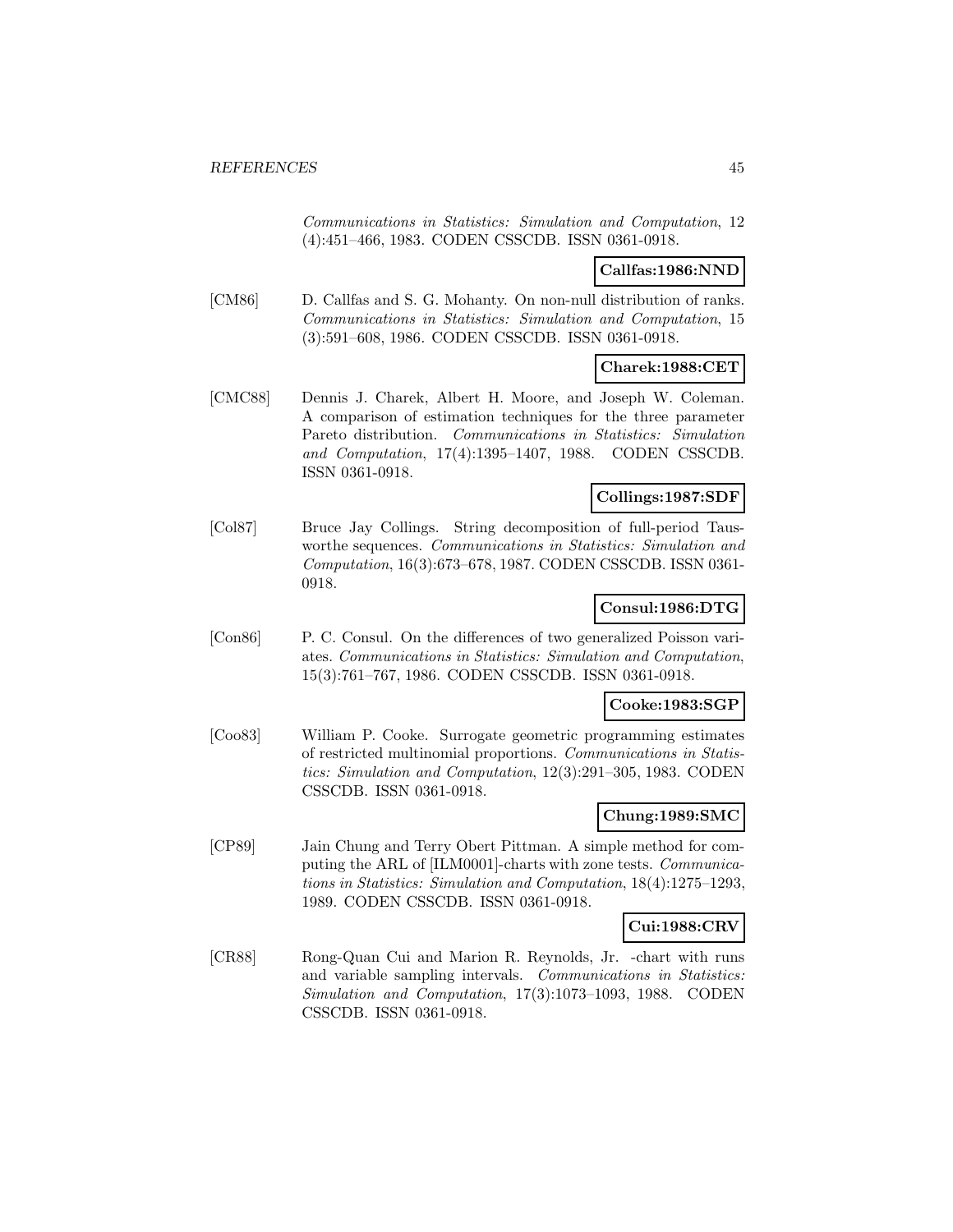#### **Consul:1985:GPD**

[CS85] P. C. Consul and M. M. Shoukri. The generalized Poisson distribution when the sample mean is larger than the sample variance. Communications in Statistics: Simulation and Computation, 14 (3):667–681, 1985. CODEN CSSCDB. ISSN 0361-0918.

### **Consul:1986:NIM**

[CS86] P. Consul and M. M. Shoukri. The negative integer moments of the generalized Poisson distribution. Communications in Statistics: Simulation and Computation, 15(4):1053–1064, 1986. CODEN CSSCDB. ISSN 0361-0918.

## **Cohen:1982:MMM**

[CW82] A. Clifford Cohen and Betty Jones Whitten. Modified moment and maximum likelihood estimators for parameters of the threeparameter gamma distribution. Communications in Statistics: Simulation and Computation, 11(2):197–216, 1982. CODEN CSS-CDB. ISSN 0361-0918.

### **Costello:1985:NNA**

[CW85] Patricia S. Costello and Douglas A. Wolfe. A new nonparametric approach to the problem of agreement between two groups of judges. Communications in Statistics: Simulation and Computation, 14(4):791–805, 1985. CODEN CSSCDB. ISSN 0361-0918.

## **Cooray-Wijesinha:1987:SGM**

[CWK87] Manel Cooray-Wijesinha and Andrew I. Khuri. The sequential generation of multiresponse D-optimal designs when the variancecovariance matrix is not known. Communications in Statistics: Simulation and Computation, 16(1):239–259, 1987. CODEN CSS-CDB. ISSN 0361-0918.

#### **Chhikara:1988:CIF**

[CyD88] Raj S. Chhikara and Lih yuan Deng. Conditional inference in finite population sampling under a calibration model. Communications in Statistics: Simulation and Computation, 17(2):663–681, 1988. CODEN CSSCDB. ISSN 0361-0918.

#### **Dagpunar:1988:CGR**

[Dag88] J. S. Dagpunar. Computer generation of random variates from the tail of  $t$  and normal distributions. Communications in Statistics: Simulation and Computation, 17(2):653–661, 1988. CODEN CSSCDB. ISSN 0361-0918.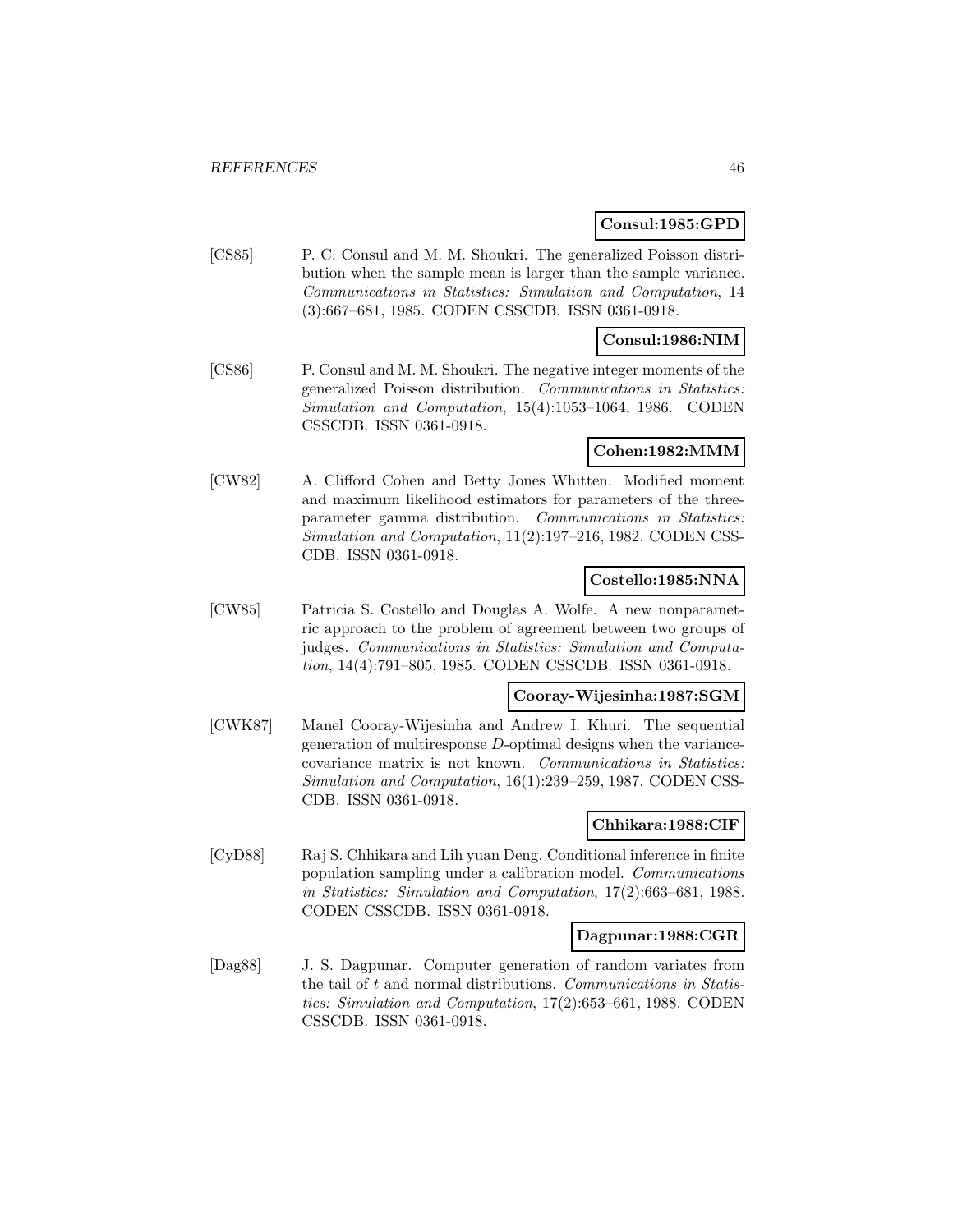#### **Dagpunar:1989:EIG**

[Dag89] J. S. Dagpunar. An easily implemented generalised inverse Gaussian generator. Communications in Statistics: Simulation and Computation, 18(2):703–710, 1989. CODEN CSSCDB. ISSN 0361- 0918.

### **Danaher:1989:SME**

[Dan89] Peter J. Danaher. Simulating media exposure distributions. Communications in Statistics: Simulation and Computation, 18(4): 1381–1392, 1989. CODEN CSSCDB. ISSN 0361-0918.

### **Davenport:1980:CSG**

[Dav80a] James M. Davenport. The CORFIS subroutine for the generation of selected level percentage points of the Pearson Type VI distribution. Communications in Statistics: Simulation and Computation, 9(4):429–452, 1980. CODEN CSSCDB. ISSN 0361-0918.

### **Davis:1980:FTH**

[Dav80b] A. W. Davis. Further tabulation of Hotelling's generalized. Communications in Statistics: Simulation and Computation, 9(4):321– 336, 1980. CODEN CSSCDB. ISSN 0361-0918.

# **Dwivedi:1981:MRT**

[DC81] T. D. Dwivedi and Y. P. Chaubey. Moments of a ratio of two positive quadratic forms in normal variables. Communications in Statistics: Simulation and Computation, 10(5):503–516, 1981. CODEN CSSCDB. ISSN 0361-0918.

#### **Doornbos:1983:MST**

[DD83] R. Doornbos and J. B. Dijkstra. A multi sample test for the equality of coefficients of variation in normal populations. Communications in Statistics: Simulation and Computation, 12(2):147–158, 1983. CODEN CSSCDB. ISSN 0361-0918.

#### **DeLosReyes:1989:OLF**

[De 89] J. P. De Los Reyes. Optimizing linear functions of random variables having a joint multinomial or multivariate normal distribution. Communications in Statistics: Simulation and Computation, 18(3):835–856, 1989. CODEN CSSCDB. ISSN 0361-0918.

#### **Deutler:1984:SEC**

[Deu84] T. Deutler. A series expansion for the cumulants of the  $\chi$ distribution and a Cornish–Fisher-expansion for the noncentral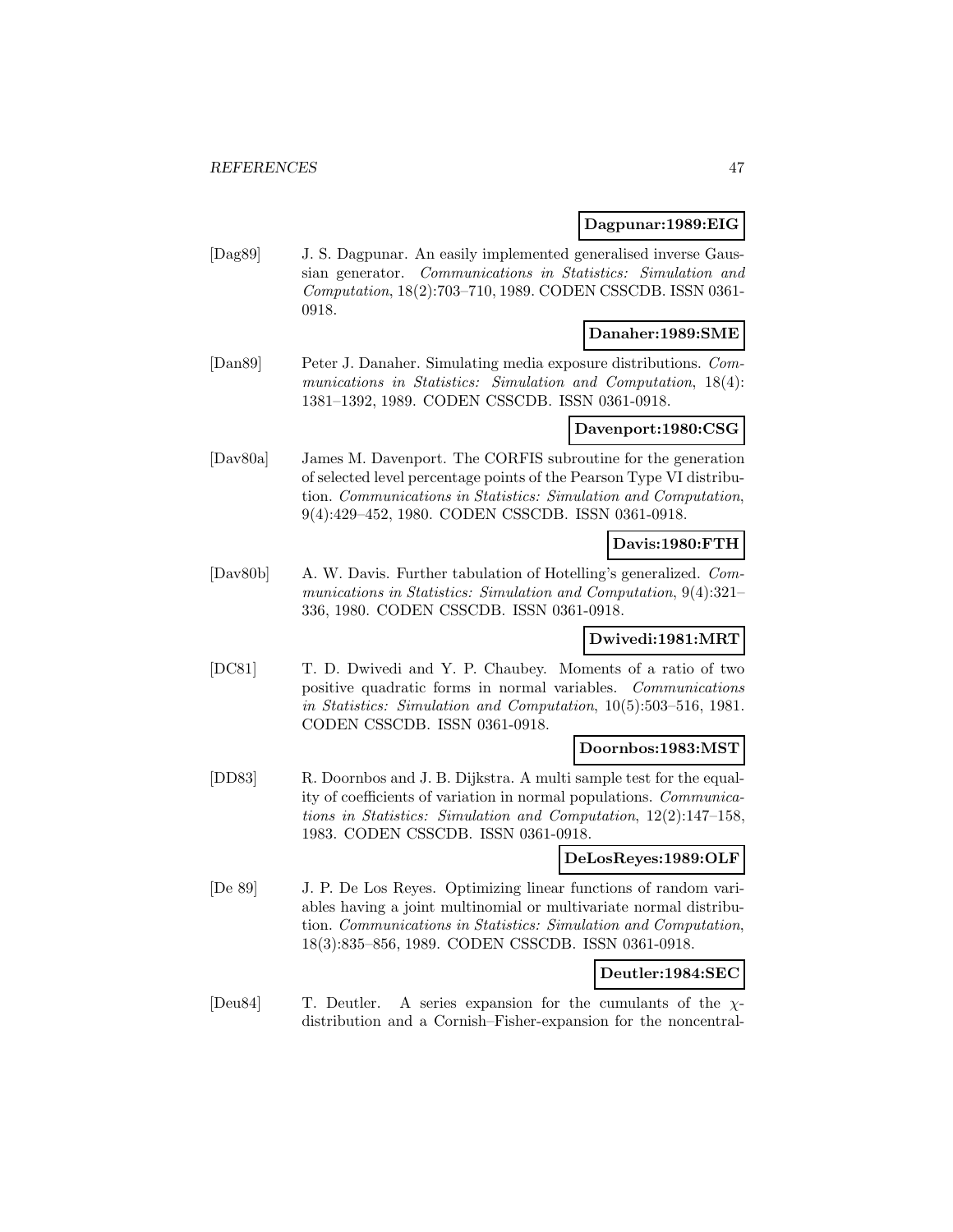ity parameter of the noncentral t-distribution. Communications in Statistics: Simulation and Computation, 13(4):507–513, 1984. CODEN CSSCDB. ISSN 0361-0918.

### **Dexter:1986:SMI**

[Dex86] Franklin Dexter. A statistical measure of internal consistency. Communications in Statistics: Simulation and Computation, 15 (3):879–886, 1986. CODEN CSSCDB. ISSN 0361-0918.

### **Dion:1982:RBC**

[DF82] L. R. Dion and D. Fridshal. A relationship between chi-square and F-critical values. Communications in Statistics: Simulation and Computation, 11(2):233–235, 1982. CODEN CSSCDB. ISSN 0361-0918.

#### **deGooijer:1988:SSO**

[dGS88] Jan G. de Gooijer and Pentti Saikkonen. A specification strategy for order determination in ARMA models. Communications in Statistics: Simulation and Computation, 17(3):1037–1054, 1988. CODEN CSSCDB. ISSN 0361-0918.

## **Draper:1985:FOR**

[DH85] Norman R. Draper and Agnes M. Herzberg. Fourth order rotatability. Communications in Statistics: Simulation and Computation, 14(3):515–528, 1985. CODEN CSSCDB. ISSN 0361-0918.

### **Dudel:1989:PEA**

[DHL89] Helmut P. Dudel, Charles E. Hall, Jr., and Siegfried H. Lehnigk. Parameter estimation algorithms for the hyper-gamma distribution class. Communications in Statistics: Simulation and Computation, 18(3):1135–1153, 1989. CODEN CSSCDB. ISSN 0361- 0918.

# **Dietz:1987:CRE**

[Die87] E. Jacquelin Dietz. A comparison of robust estimators in simple linear regression. Communications in Statistics: Simulation and Computation, 16(4):1209–1227, 1987. CODEN CSSCDB. ISSN 0361-0918.

#### **Donner:1983:NAF**

[DK83] Allan Donner and John J. Koval. A note on the accuracy of Fisher's approximation to the large sample variance of an intraclass correlationa. Communications in Statistics: Simulation and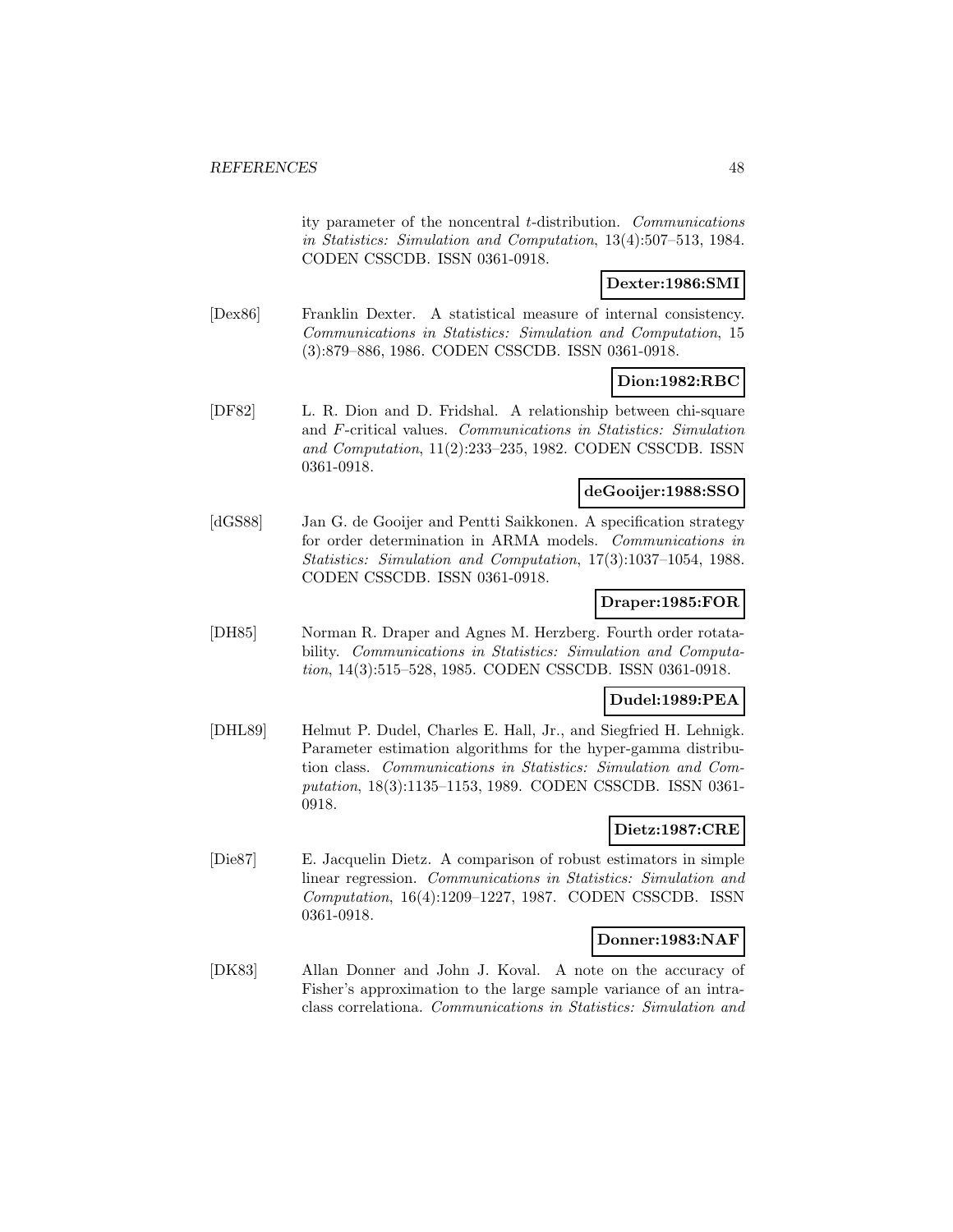Computation, 12(4):443–449, 1983. CODEN CSSCDB. ISSN 0361- 0918.

#### **DeDominicis:1984:AAN**

[DM84] Rodolfo De Dominicis and Raimondo Manca. An algorithmic approach to non-homogeneous semi-Markov processes. Communications in Statistics: Simulation and Computation, 13(6):823–838, 1984. CODEN CSSCDB. ISSN 0361-0918.

### **Dhakar:1989:DSF**

[DM89] Tej Dhakar and T. H. Mattheiss. Determining the size of a finite population of different objects from a finite sample taken at random with replacement. Communications in Statistics: Simulation and Computation, 18(4):1311–1323, 1989. CODEN CSSCDB. ISSN 0361-0918.

### **Donegani:1989:SPC**

[Don89] M. Donegani. Simulated power curves for some location tests. Communications in Statistics: Simulation and Computation, 18 (4):1393–1400, 1989. CODEN CSSCDB. ISSN 0361-0918.

#### **Dielman:1988:BLA**

[DP88] Terry E. Dielman and Roger C. Pfaffenberger. Bootstrapping in least absolute value regression: an application to hypothesis testing. Communications in Statistics: Simulation and Computation, 17(3):843–856, 1988. CODEN CSSCDB. ISSN 0361-0918.

## **Deaton:1983:EHT**

[DRM83] Michael L. Deaton, Mation R. Reynolds, Jr., and Raymond H. Myers. Estimation and hypothesis testing in regression in the presence of nonhomogeneous error variances. Communications in Statistics: Simulation and Computation, 12(1):45–66, 1983. CO-DEN CSSCDB. ISSN 0361-0918.

#### **Deutsch:1980:ESD**

[DS80] Stuart Jay Deutsch and Bruce Wayne Schmeiser. Estimation of the sum of differences distribution. Communications in Statistics: Simulation and Computation, 9(6):563–587, 1980. CODEN CSSCDB. ISSN 0361-0918.

### **Dunn:1980:VPD**

[DT80] J. E. Dunn and J. D. Tubbs. VARSTAB: a procedure for determining homoscedastic transformations of multivariate normal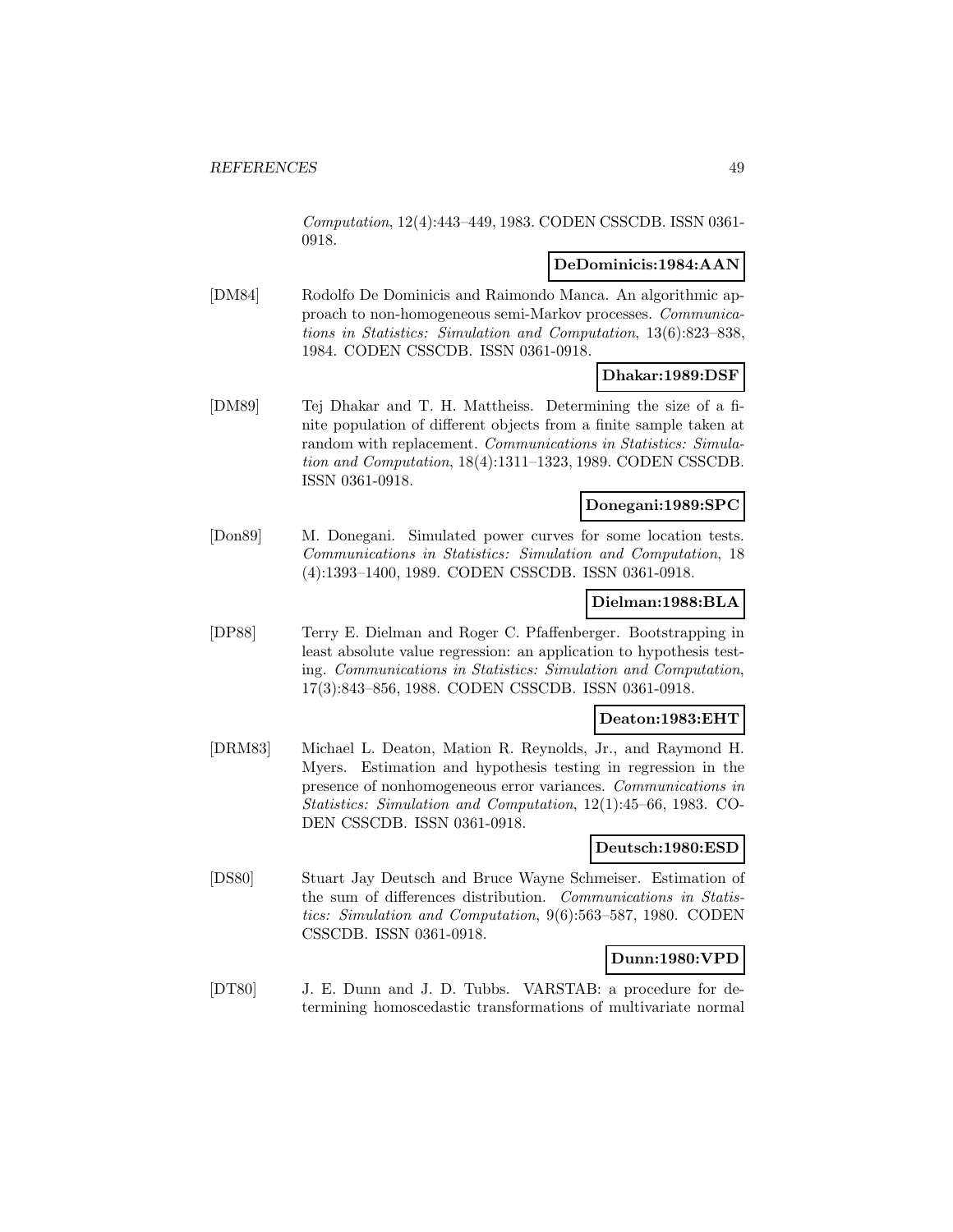populations. Communications in Statistics: Simulation and Computation, 9(6):589–598, 1980. CODEN CSSCDB. ISSN 0361-0918.

### **Dijkstra:1981:TES**

[DW81] Jan B. Dijkstra and Paul S. P. J. Werter. Testing the equality of several means when the population variances are unequal. Communications in Statistics: Simulation and Computation, 10 (6):557–569, 1981. CODEN CSSCDB. ISSN 0361-0918.

#### **deWaal:1988:PSM**

[dWN88] D. J. de Waal and D. G. Nel. A procedure to select a ML-II prior in a multivariate normal case. Communications in Statistics: Simulation and Computation, 17(3):1021–1035, 1988. CODEN CSSCDB. ISSN 0361-0918.

### **Emrich:1989:SCP**

[EB89] Lawrence J. Emrich and Mark F. Brady. Stochastic curtailment and power calculations for long-term clinical trials via simulation. Communications in Statistics: Simulation and Computation, 18 (1):383–395, 1989. CODEN CSSCDB. ISSN 0361-0918.

#### **Elperin:1987:MLE**

[EG87] T. Elperin and I. Gertsbakh. Maximum likelihood estimation in a Weibull regression model with Type-1 censoring: a Monte Carlo study. Communications in Statistics: Simulation and Computation, 16(2):349–371, 1987. CODEN CSSCDB. ISSN 0361-0918.

#### **Embrechts:1986:IAP**

[EHA86] Paul Embrechts, Agnes M. Herzberg, and C. K. Allen. An investigation of Andrews' plots to detect period and outliers in time series data. Communications in Statistics: Simulation and Computation, 15(4):1027–1051, 1986. CODEN CSSCDB. ISSN 0361- 0918.

#### **Eastham:1987:SSP**

[ELS87] Jerome F. Eastham, Vincent N. LaRiccia, and John H. Schenemeyer. Small sample properties of the maximum likelihood estimators for an alternative parameterization of the three-parameter lognormal distribution. Communications in Statistics: Simulation and Computation, 16(3):871–884, 1987. CODEN CSSCDB. ISSN 0361-0918.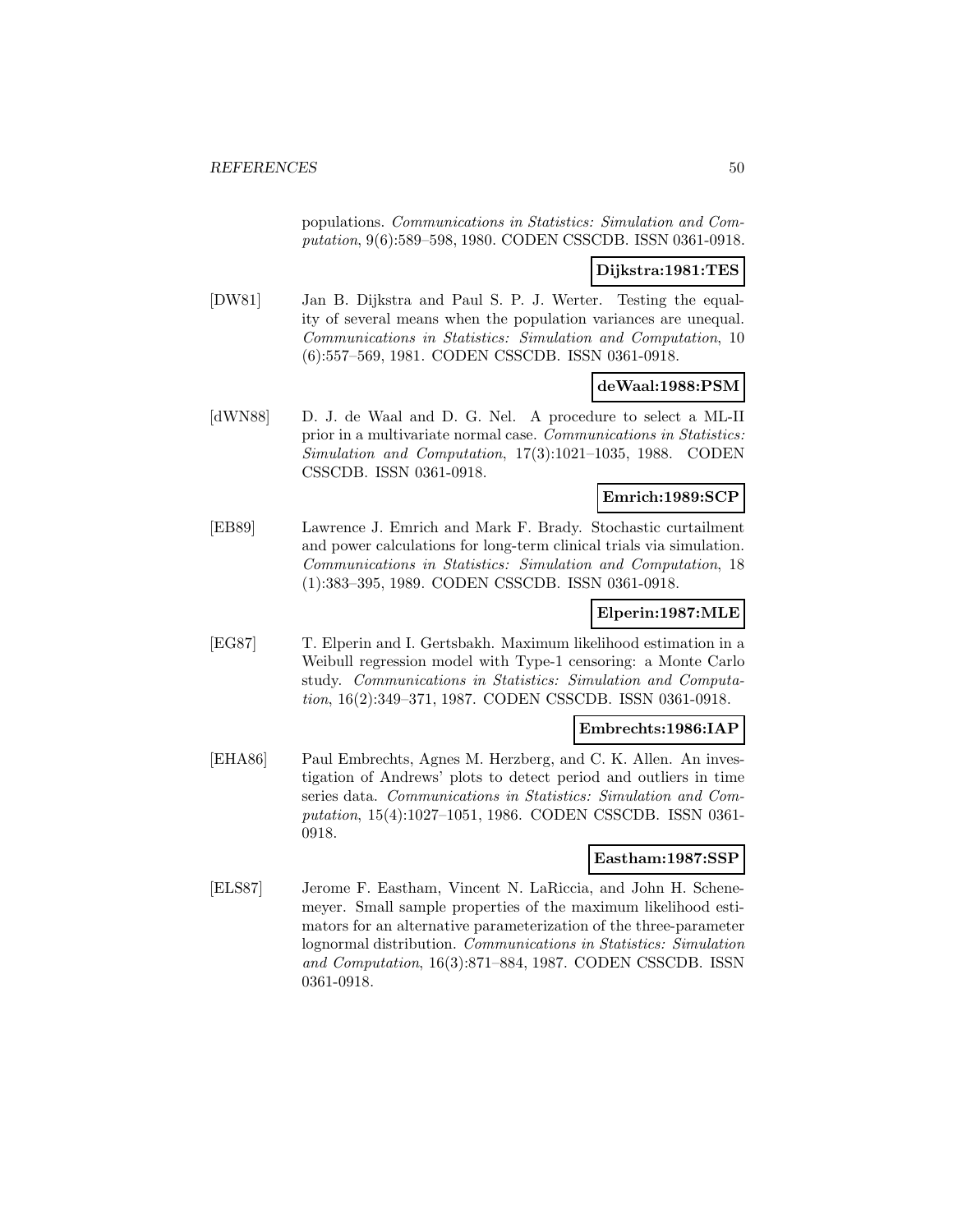#### **Emerson:1981:ECR**

[Eme81] John D. Emerson. Effects of censoring on the robustness of exponential-based confidence intervals for median lifetime. Communications in Statistics: Simulation and Computation, 10(6): 617–627, 1981. CODEN CSSCDB. ISSN 0361-0918.

### **Eberhardt:1989:CFE**

[EMR89] Keith R. Eberhardt, Robert W. Mee, and Charles P. Reeve. Computing factors for exact two-sided tolerance limits for a normal distribution. Communications in Statistics: Simulation and Computation, 18(1):397–413, 1989. CODEN CSSCDB. ISSN 0361- 0918.

### **Engelman:1982:EAC**

[Eng82] Laszlo Engelman. An efficient algorithm for computing covariance matrices from data with missing values. Communications in Statistics: Simulation and Computation, 11(1):113–121, 1982. CODEN CSSCDB. ISSN 0361-0918.

#### **Edgeman:1988:MKS**

[ESP88] Rick L. Edgeman, Robert C. Scott, and Robert J. Pavur. A modified Kolmogorov–Smirnov test for the inverse Gaussian density with unknown parameters. Communications in Statistics: Simulation and Computation, 17(4):1203–1212, 1988. CODEN CSSCDB. ISSN 0361-0918.

## **Evans:1987:TOA**

[Eva87] Merran A. Evans. The twelfth order analogue of the Durbin– Watson test. Communications in Statistics: Simulation and Computation, 16(3):679–688, 1987. CODEN CSSCDB. ISSN 0361- 0918.

## **Elliott:1986:AUT**

[EW86] Alan C. Elliott and Wayne A. Woodward. Analysis of an unbalanced two-way ANOVA on the microcomputer. Communications in Statistics: Simulation and Computation, 15(1):215–225, 1986. CODEN CSSCDB. ISSN 0361-0918.

#### **Farebrother:1989:SEW**

[Far89] R. W. Farebrother. Some early work on the duality between points and lines. Communications in Statistics: Simulation and Computation, 18(2):719–727, 1989. CODEN CSSCDB. ISSN 0361-0918.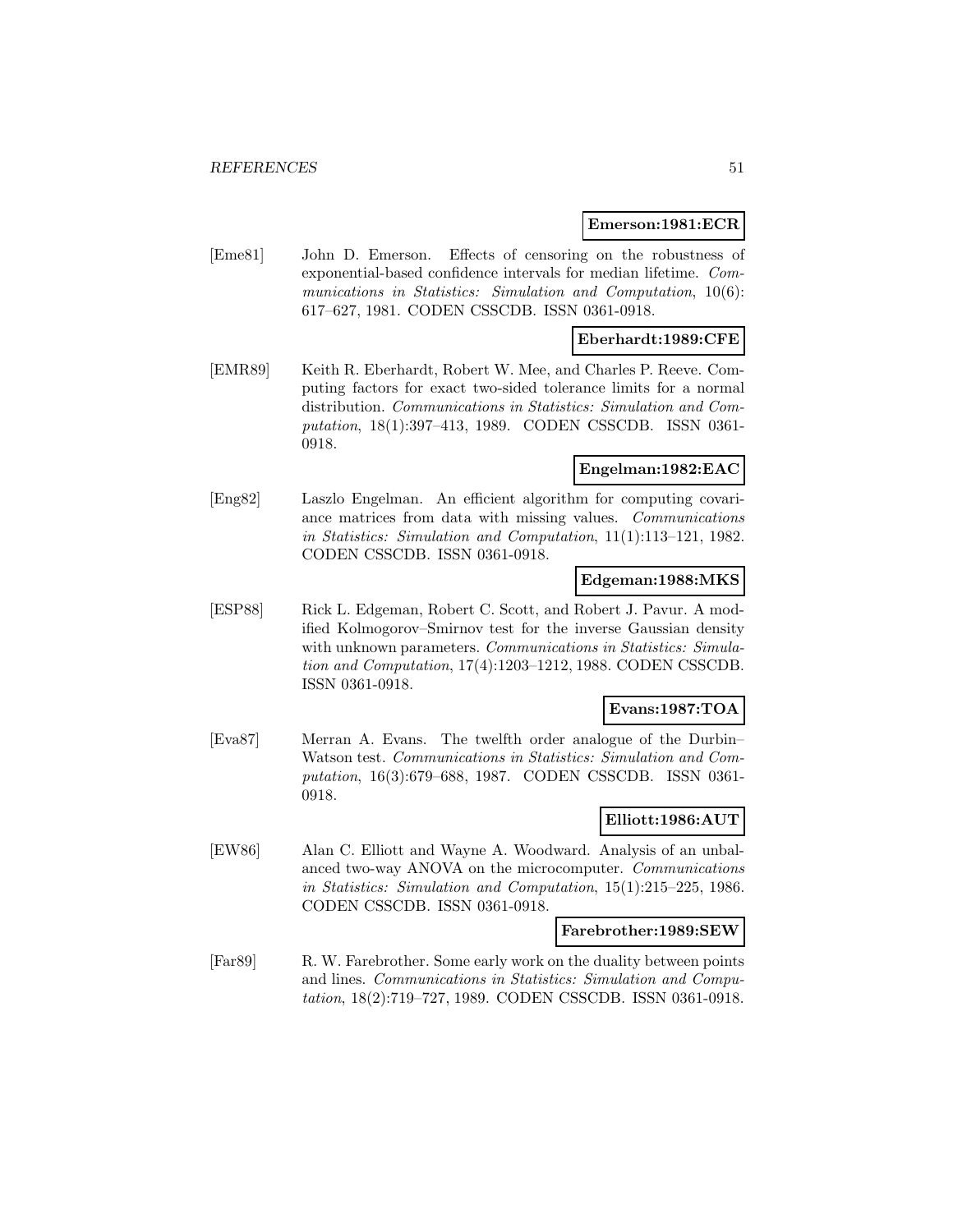# **F:1987:UBT**

[FB87] Schuster Eugene F. and Richard C. Barker. Using the bootstrap in testing symmetry versus asymmetry. Communications in Statistics: Simulation and Computation, 16(1):69–84, 1987. CODEN CSSCDB. ISSN 0361-0918.

## **Federer:1987:FRS**

[Fed87] Walter T. Federer. Fractional replication in simulation studies. Communications in Statistics: Simulation and Computation, 16 (1):233–237, 1987. CODEN CSSCDB. ISSN 0361-0918.

# **Feingold:1982:NWC**

[Fei82] Marcia Feingold. A note on weights for combining intra- and interblock estimates in balanced incomplete block designs. Communications in Statistics: Simulation and Computation, 11(5):645–648, 1982. CODEN CSSCDB. ISSN 0361-0918.

## **Fellner:1987:SME**

[Fel87] William H. Fellner. Sparse matrices, and the estimation of variance components by likelihood methods. Communications in Statistics: Simulation and Computation, 16(2):439–463, 1987. CODEN CSS-CDB. ISSN 0361-0918.

## **Freed:1983:MIP**

[FG83] N. Freed and F. Glover. A mixed-integer programming approach to the clustering problem. Communications in Statistics: Simulation and Computation, 12(5):595–607, 1983. CODEN CSSCDB. ISSN 0361-0918.

#### **Firinguetti:1989:SSR**

[Fir89] Luis L. Firinguetti. A simulation study of ridge regression estimators with autocorrelated errors. Communications in Statistics: Simulation and Computation, 18(2):673–702, 1989. CODEN CSS-CDB. ISSN 0361-0918.

## **Fang:1986:ADT**

[FK86] C. Fang and P. R. Krishnaiah. On asymptotic distribution of the test statistic for the mean of the non-isotropic principal component. Communications in Statistics: Simulation and Computation, 15(4):1163–1168, 1986. CODEN CSSCDB. ISSN 0361-0918.

## **Fagerstrom:1983:BAB**

[FM83] Richard M. Fagerstrom and Duane A. Meeter. A Bayesian approach to bioassay. Technical report M498. Communications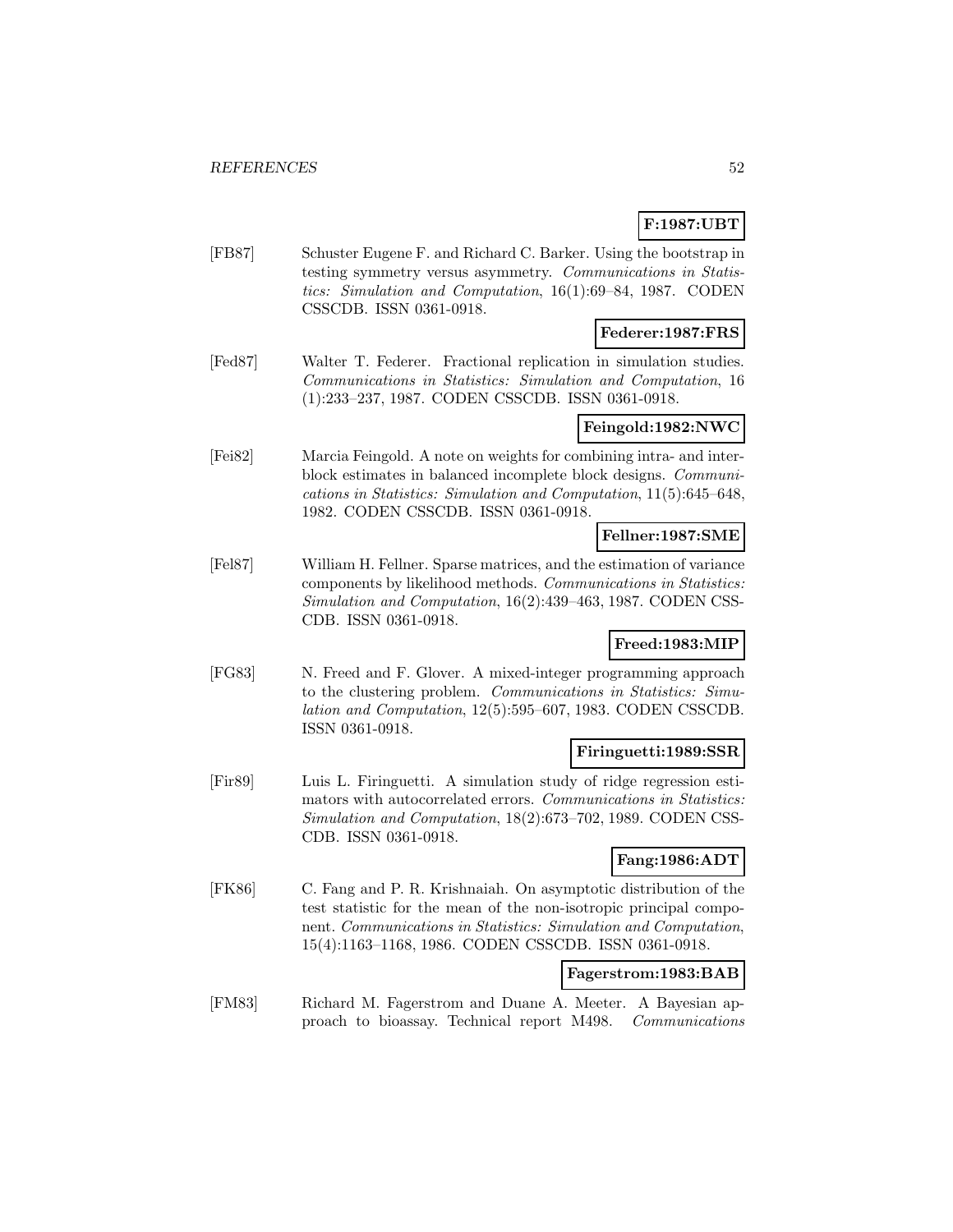in Statistics: Simulation and Computation, 12(5):541–558, 1983. CODEN CSSCDB. ISSN 0361-0918.

# **Fomby:1987:SSE**

[Fom87] Thomas B. Fomby. Small sample efficiency gains from a first observation correction for Hatanaka's estimator of the lagged dependent variable-serial correlation regression model. Communications in Statistics: Simulation and Computation, 16(2):551–570, 1987. CODEN CSSCDB. ISSN 0361-0918.

# **Fung:1985:COD**

[FP85] Karen Yuen Fung and S. R. Paul. Comparisons of outlier detection procedures in Weibull or extreme-value distribution. Communications in Statistics: Simulation and Computation, 14(4):895–917, 1985. CODEN CSSCDB. ISSN 0361-0918.

### **Fung:1980:TSW**

[FR80] Karen Yuen Fung and Sheikh M. Rahman. The two-sample Winsorized t. Communications in Statistics: Simulation and Computation, 9(4):337–347, 1980. CODEN CSSCDB. ISSN 0361-0918.

## **Franklin:1989:NEA**

[Fra89] L. A. Franklin. A note on the Edgeworth approximation to the distribution of Spearman's rho with a correction to Pearson's approximation. Communications in Statistics: Simulation and Computation, 18(1):245–252, 1989. CODEN CSSCDB. ISSN 0361-0918.

#### **Fridshal:1988:POI**

[Fri88] Donald Fridshal. The probability of an ordering of independent uniform random variables. Communications in Statistics: Simulation and Computation, 17(2):685–687, 1988. CODEN CSSCDB. ISSN 0361-0918.

## **Frosini:1988:CVM**

[Fro88] Benito V. Frosini. Characterizations of variability measures. Communications in Statistics: Simulation and Computation, 17(4): 1459–1481, 1988. CODEN CSSCDB. ISSN 0361-0918.

#### **Fawcett:1984:MCS**

[FS84] R. F. Fawcett and K. C. Salter. A Monte Carlo study of the F test and three tests based on ranks of treatment effects in randomized block designs. Communications in Statistics: Simulation and Computation, 13(2):213–225, 1984. CODEN CSSCDB. ISSN 0361-0918.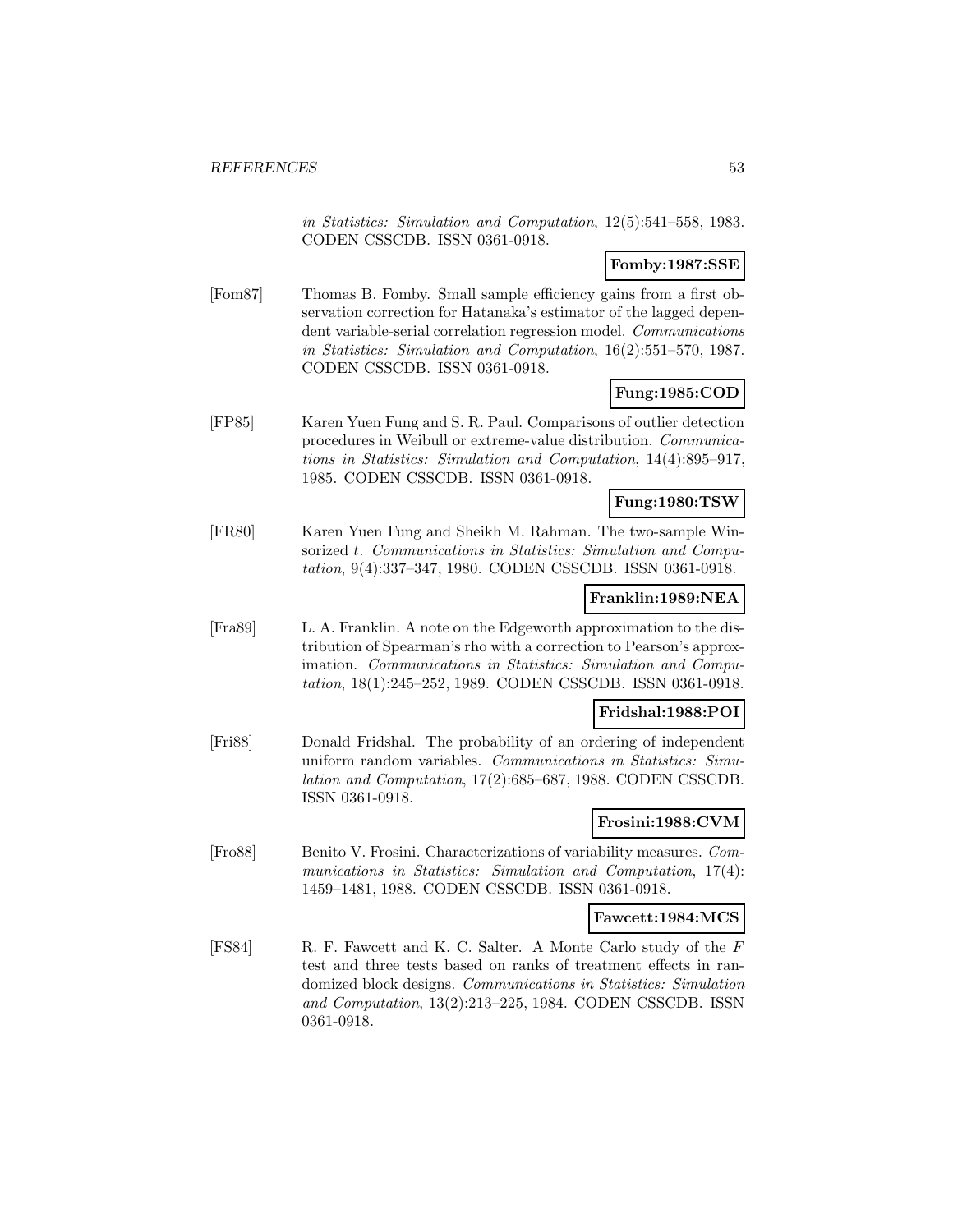## **Fujii:1989:TEM**

[Fuj89] Yoshinori Fujii. Test for the equality of marginal distributions on positively dependent bivariate survival data. Communications in Statistics: Simulation and Computation, 18(2):633–642, 1989. CODEN CSSCDB. ISSN 0361-0918.

# **Frome:1980:SEP**

[FY80] E. L. Frome and G. J. Yakatan. Statistical estimation of the pharmokinetic parameters in the one compartment open model. Communications in Statistics: Simulation and Computation, 9(3): 201–222, 1980. CODEN CSSCDB. ISSN 0361-0918.

## **Gans:1981:UPT**

[Gan81] D. J. Gans. Use of a preliminary test in comparing two sample means. Communications in Statistics: Simulation and Computation, 10(2):163–174, 1981. CODEN CSSCDB. ISSN 0361-0918.

# **Gbur:1981:PID**

[Gbu81] Edward E. Gbur. On the Poisson index of dispersion. Communications in Statistics: Simulation and Computation, 10(5):531–535, 1981. CODEN CSSCDB. ISSN 0361-0918.

## **Gbur:1989:EMG**

[GC89a] Edward E. Gbur and Robert A. Collins. Estimation of the moment generating function. Communications in Statistics: Simulation and Computation, 18(3):1113–1134, 1989. CODEN CSSCDB. ISSN 0361-0918.

## **Gunel:1989:EPB**

 $[GC89b]$  Erdogan Günel and Daniel Chilko. Estimation of parameter n of the binomial distribution. Communications in Statistics: Simulation and Computation, 18(2):537–551, 1989. CODEN CSSCDB. ISSN 0361-0918.

# **Ghosh:1987:ISR**

[GG87] Subir Ghosh and Roberto Gomez. Interpenetrating subsampling regression estimation with or without jackknifing. Communications in Statistics: Simulation and Computation, 16(4):1105–1116, 1987. CODEN CSSCDB. ISSN 0361-0918.

#### **Giani:1987:DSE**

[Gia87] Guido Giani. Designing selection experiments with Bernoulli populations. Communications in Statistics: Simulation and Computation, 16(2):535–549, 1987. CODEN CSSCDB. ISSN 0361-0918.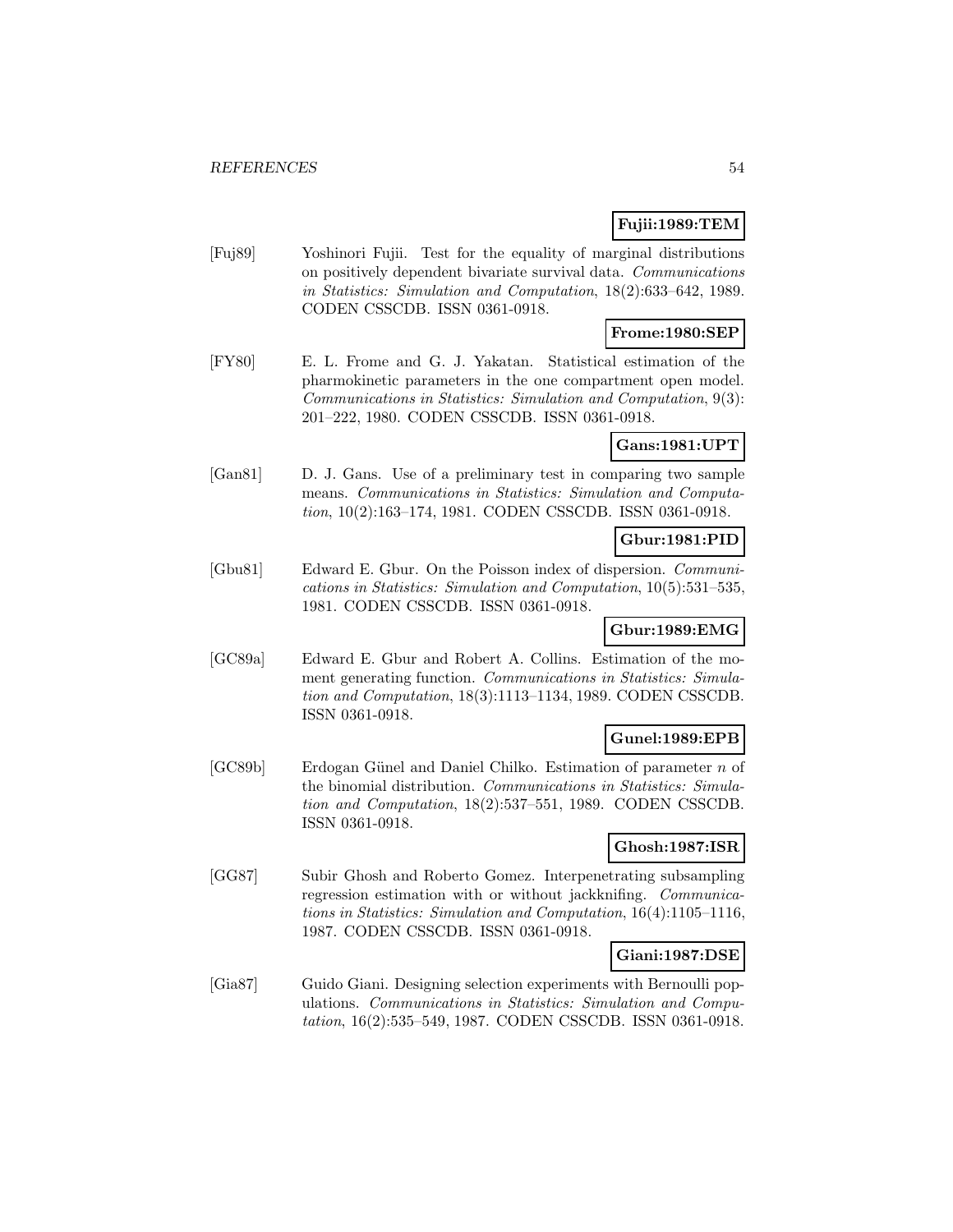#### **Gillespie:1984:ITL**

[Gil84] John A. Gillespie. Inner tolerance limits controlling tail proportions for the normal distribution. Communications in Statistics: Simulation and Computation, 13(2):257–267, 1984. CODEN CSS-CDB. ISSN 0361-0918.

# **Gupta:1989:PRTa**

[GK89a] Ramesh C. Gupta and S. N. U. A. Kirmani. On predicting repair times in a minimal repair process. Communications in Statistics: Simulation and Computation, 18(4):1359–1368, 1989. CODEN CSSCDB. ISSN 0361-0918.

### **Gupta:1989:PRTb**

[GK89b] Ramesh C. Gupta and S. N. U. A. Kirmani. On predicting repair times in a minimal repair process. Communications in Statistics: Simulation and Computation, 18(4):1359–1368, 1989. CODEN CSSCDB. ISSN 0361-0918.

### **Gould:1988:EEL**

[GL88] Ann Gould and J. F. Laeless. Estimation efficiency in lifetime regression models when responses are censored or grouped. Communications in Statistics: Simulation and Computation, 17(3):689– 712, 1988. CODEN CSSCDB. ISSN 0361-0918.

#### **Gnanadesikan:1983:SAU**

[Gna83] Mrudulla Gnanadesikan. Statistical analysis of the usage of a computer system. Communications in Statistics: Simulation and Computation, 12(6):657–674, 1983. CODEN CSSCDB. ISSN 0361- 0918.

#### **Gonin:1986:NAS**

[Gon86] R. Gonin. Numerical algorithms for solving nonlinear l-norm estimation problems: Part  $I - a$  first-order gradient algorithm for well-conditioned small residual problems. Communications in Statistics: Simulation and Computation, 15(3):801–813, 1986. CODEN CSSCDB. ISSN 0361-0918.

#### **Gosling:1985:RER**

[GP85] Barbara J. Gosling and Martin L. Puterman. Ridge estimation in regression problems with autocorrelated errors: A Monte Carlo study. Communications in Statistics: Simulation and Computation, 14(3):577–613, 1985. CODEN CSSCDB. ISSN 0361-0918.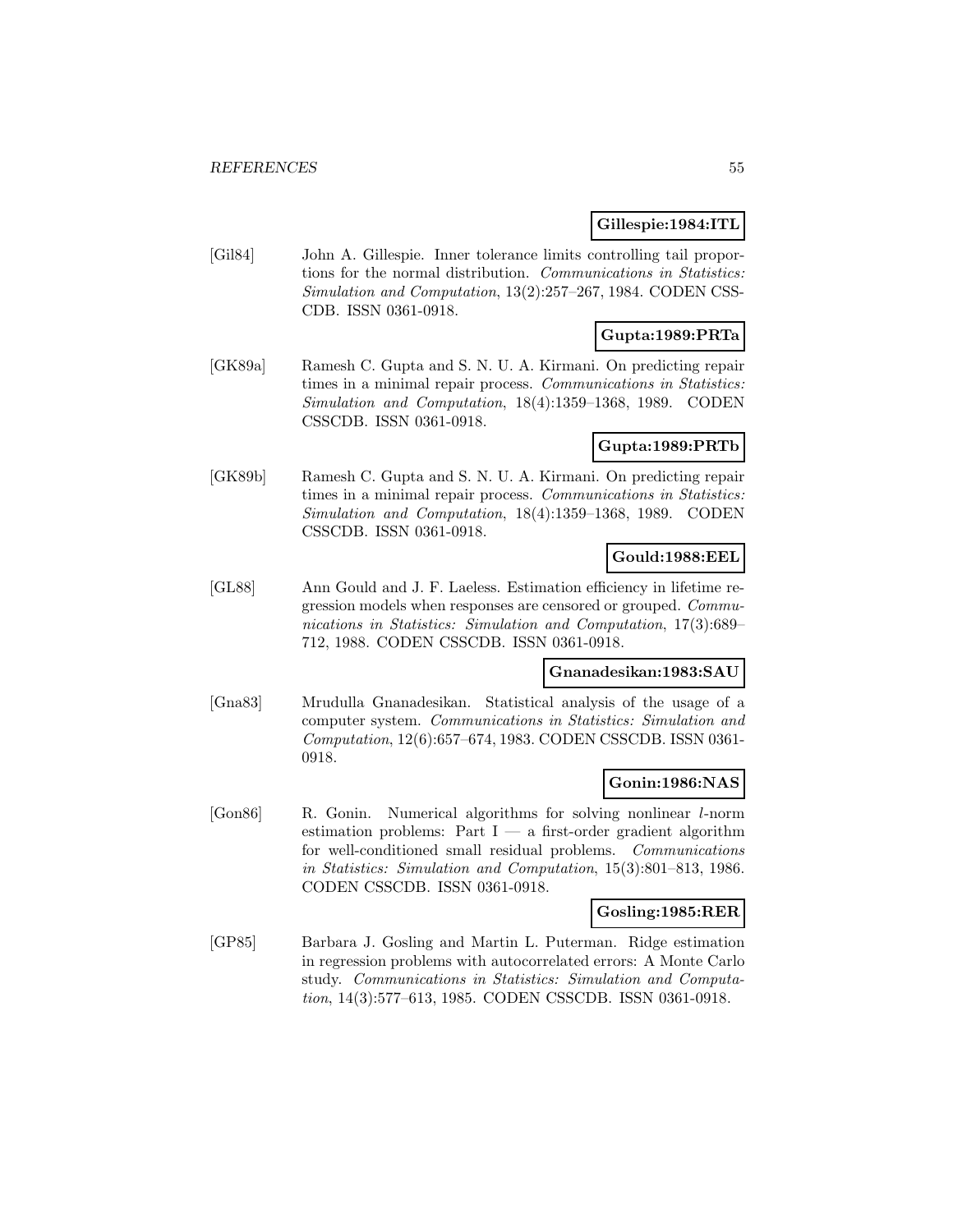### **Gupta:1985:DSM**

[GPS85] Shanti S. Gupta, S. Panchapakesan, and Joong K. Sohn. On the distribution of the Studentized maximum of equally correlated normal random variables. Communications in Statistics: Simulation and Computation, 14(1):103–135, 1985. CODEN CSSCDB. ISSN 0361-0918.

### **Greenwood:1981:PFA**

[Gre81] J. Arthur Greenwood. A portable formulation of the alias method for random numbers with discrete distributions. Communications in Statistics: Simulation and Computation, 10(6):649–655, 1981. CODEN CSSCDB. ISSN 0361-0918.

## **Grove:1986:PAT**

[Gro86] Daniel M. Grove. Positive association in a two-way contingency table: a numerical study. Communications in Statistics: Simulation and Computation, 15(3):633–648, 1986. CODEN CSSCDB. ISSN 0361-0918.

### **Groggel:1987:MCS**

[Gro87] D. J. Groggel. A Monte Carlo study of rank tests for block designs. Communications in Statistics: Simulation and Computation, 16 (3):601–620, 1987. CODEN CSSCDB. ISSN 0361-0918.

## **Gupta:1981:DRT**

[GS81] R. P. Gupta and C. Singh. Distributions of the ratio of two ranges of samples from nonnormal populations. Communications in Statistics: Simulation and Computation, 10(6):629–637, 1981. CODEN CSSCDB. ISSN 0361-0918.

#### **George:1987:MFC**

[GS87] E. Olusegun George and Meenakshi Sivaram. A modification of the Fisher-Cornish approximation for the Student t percentiles. Communications in Statistics: Simulation and Computation, 16 (4):1123–1132, 1987. CODEN CSSCDB. ISSN 0361-0918.

#### **Guenther:1982:NTS**

[Gue82] William C. Guenther. Normal theory sample size formulas for some nonnormal distributions. Communications in Statistics: Simulation and Computation, 11(6):727–732, 1982. CODEN CSS-CDB. ISSN 0361-0918.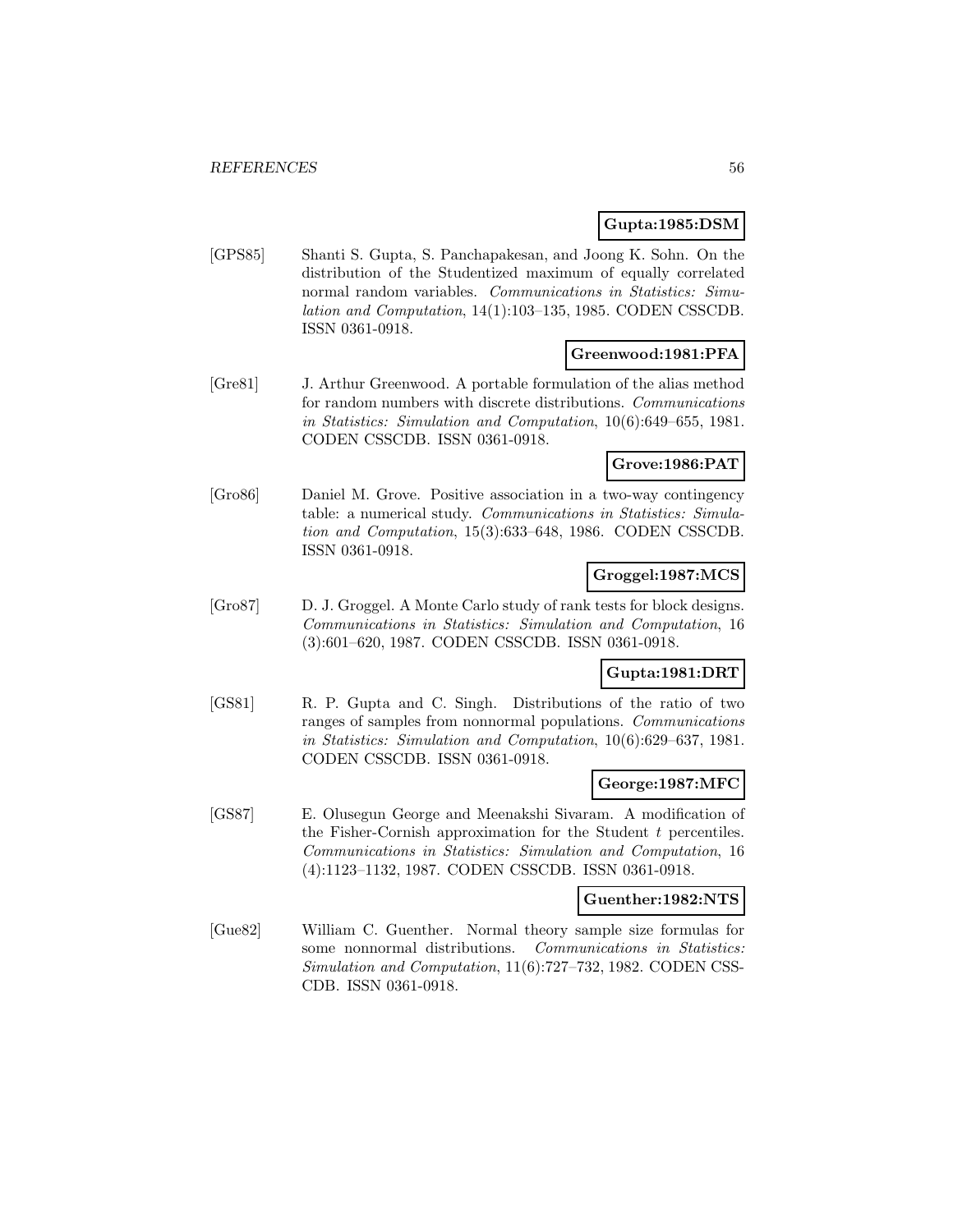### **Groggel:1988:NEO**

[GWR88] David J. Groggel, D. D. Wackerly, and P. V. Rao. Nonparametric estimation in one-way random effects models. Communications in Statistics: Simulation and Computation, 17(3):887–903, 1988. CODEN CSSCDB. ISSN 0361-0918.

# **Hauck:1989:CCE**

[HA89a] Walter W. Hauck and Sharon Anderson. Comment on "Considerations for Effective Simulation Study Analyses". Communications in Statistics: Simulation and Computation, 18(4):1245–1248, 1989. CODEN CSSCDB. ISSN 0361-0918. See [LF89].

### **Hung:1989:EMV**

[HA89b] Ken Hung and Frank B. Alt. The effect of misspecification in vector autoregressive moving average models on parameter estimation and forecasting. Communications in Statistics: Simulation and Computation, 18(2):467–479, 1989. CODEN CSSCDB. ISSN 0361-0918.

## **Haber:1987:CSC**

[Hab87] Michael Haber. A comparison of some conditional and unconditional exact tests for  $2 \times 2$  contingency tables. Communications in Statistics: Simulation and Computation, 16(4):999–1013, 1987. CODEN CSSCDB. ISSN 0361-0918.

# **Hamilton:1980:IAE**

[Ham80] Martin Alva Hamilton. Inference about the ED50 using the trimmed Spearman–Karber procedure — a Monte Carlo investigation. Communications in Statistics: Simulation and Computation, 9(3):235–254, 1980. CODEN CSSCDB. ISSN 0361-0918.

#### **Hapuarachchi:1988:SEA**

[Hap88] K. P. Hapuarachchi. Sampling errors of analytic statistics: an empirical investigation. Communications in Statistics: Simulation and Computation, 17(2):549–567, 1988. CODEN CSSCDB. ISSN 0361-0918.

#### **Harter:1984:AFC**

[Har84] H. Leon Harter. Asymptotic formulas for critical values of a modified Kolmogorov test statistic. Communications in Statistics: Simulation and Computation, 13(5):719–721, 1984. CODEN CSSCDB. ISSN 0361-0918.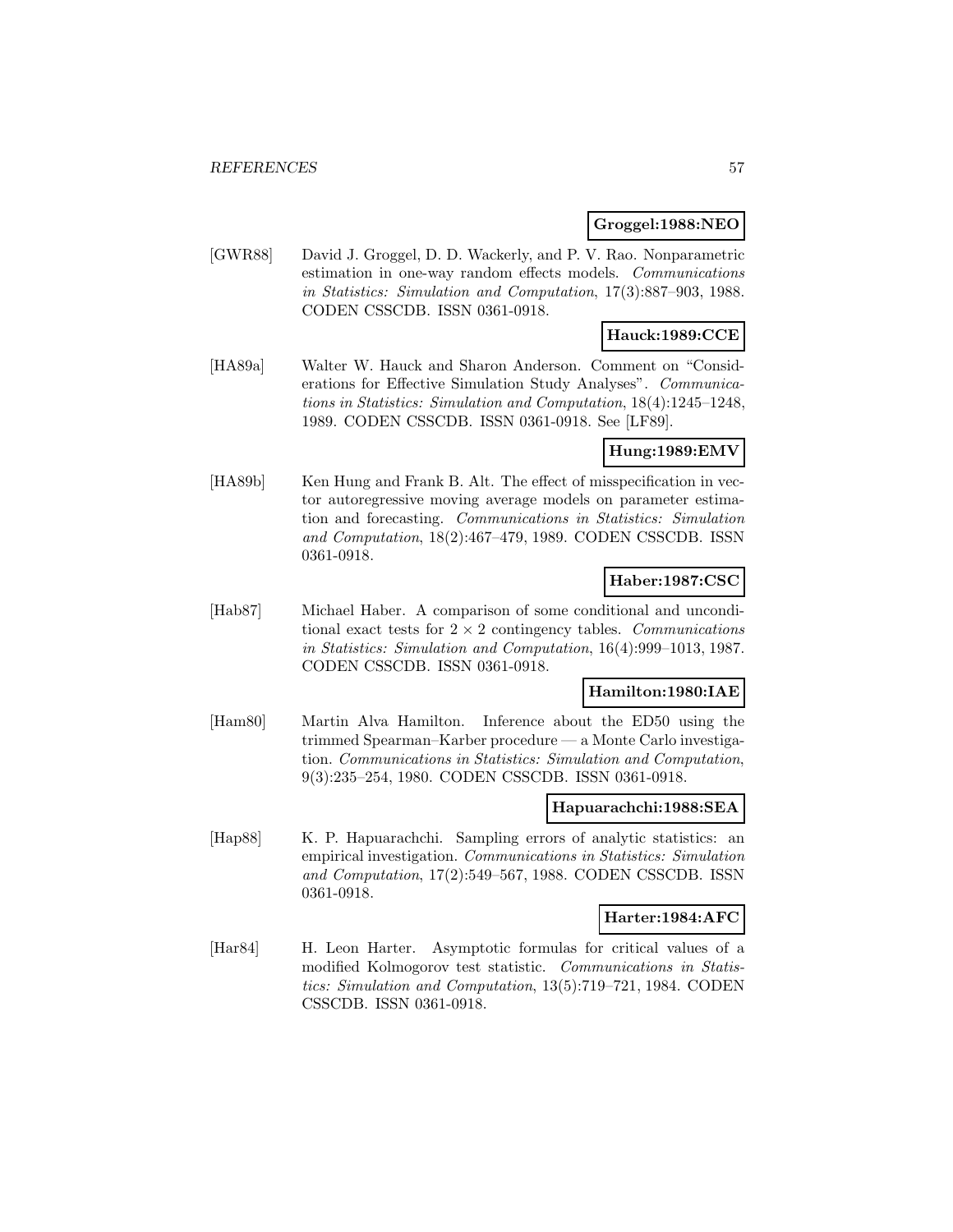#### **Hawkins:1989:SPP**

[Haw89] D. L. Hawkins. Some practical problems in implementing a certain sieve estimator of the Gaussian mean function. Communications in Statistics: Simulation and Computation, 18(2):481–500, 1989. CODEN CSSCDB. ISSN 0361-0918.

# **Hemmerle:1983:SPG**

[HC83] William J. Hemmerle and Michele Boulanger Carey. Some properties of generalized ridge estimators. Communications in Statistics: Simulation and Computation, 12(3):239–253, 1983. CODEN CSS-CDB. ISSN 0361-0918.

#### **Higazi:1984:CSE**

[HD84] Sohair M. F. Higazi and C. Mitchell Dayton. Comparing several experimental groups with a control in the multivariate case. Communications in Statistics: Simulation and Computation, 13 (2):227–241, 1984. CODEN CSSCDB. ISSN 0361-0918.

## **Higazi:1988:TME**

[HD88] Sohair M. F. Higazi and C. Mitchell Dayton. Tables for a multivariate extension of the Dunnett test when the control group and balanced experimental groups have different sample sizes. Communications in Statistics: Simulation and Computation, 17(1):85– 101, 1988. CODEN CSSCDB. ISSN 0361-0918.

# **Helland:1988:SPL**

[Hel88] Inge S. Helland. On the structure of partial least squares regression. Communications in Statistics: Simulation and Computation, 17(2):581–607, 1988. CODEN CSSCDB. ISSN 0361-0918.

## **Henery:1988:ACD**

[Hen88] R. J. Henery. Asymptotic convergence in distribution for Spearman's rank correlation coefficient. Communications in Statistics: Simulation and Computation, 17(4):1449–1452, 1988. CODEN CSSCDB. ISSN 0361-0918.

## **Huang:1989:RDA**

[HF89] Mei-Ling Huang and Karen Yuen Fung. R-distribution and its applications. Communications in Statistics: Simulation and Computation, 18(1):99–119, 1989. CODEN CSSCDB. ISSN 0361-0918.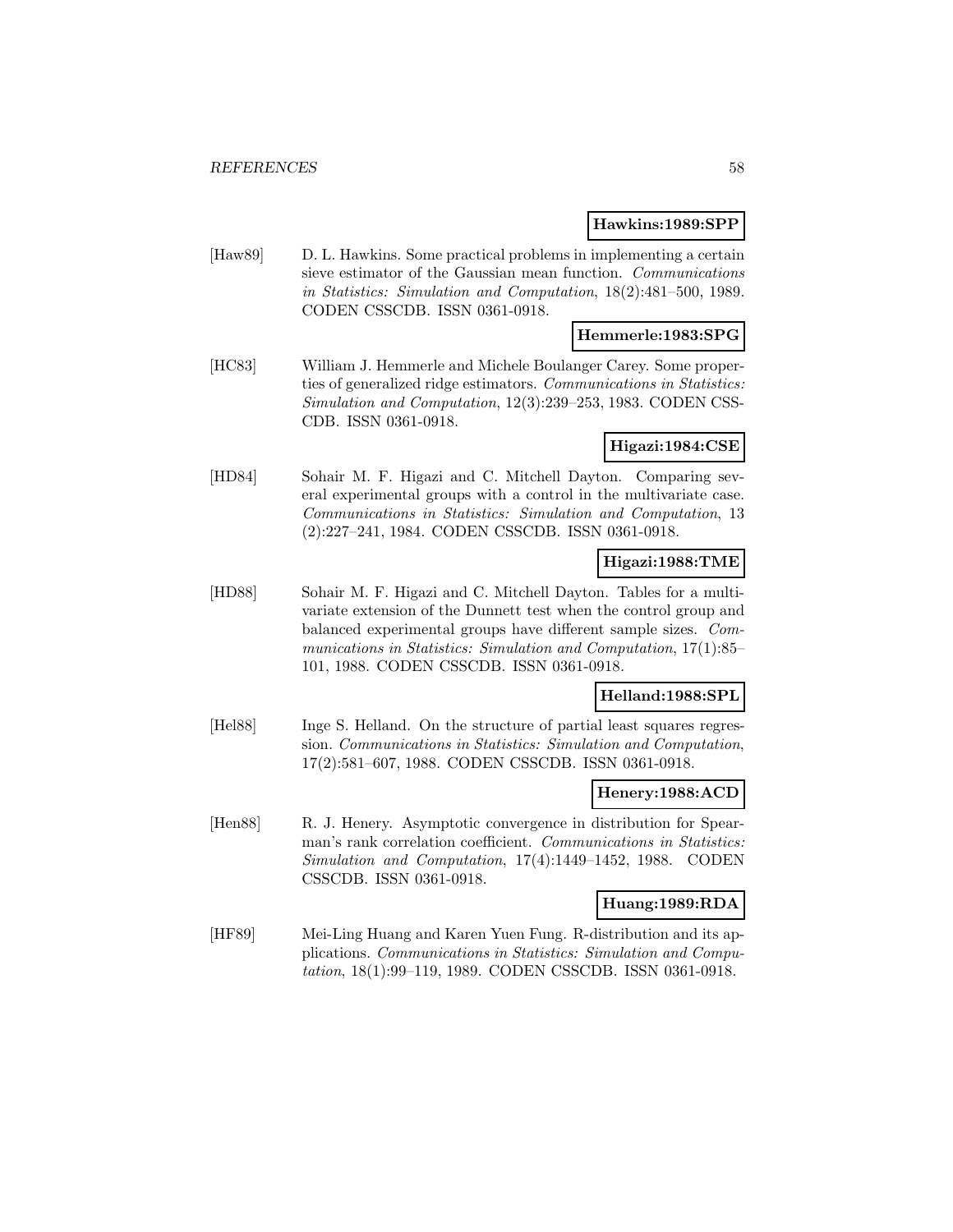#### **Horton:1985:MEC**

[HG85] Raymond L. Horton and John B. Guerard. The management of executive compensation in large, dynamic firms: A further look. Communications in Statistics: Simulation and Computation, 14 (2):441–448, 1985. CODEN CSSCDB. ISSN 0361-0918.

#### **Hawkins:1986:SLS**

[HGF86] D. L. Hawkins, A. R. Gallant, and W. Fuller. A simple least squares method for estimating a change in mean. *Communications* in Statistics: Simulation and Computation, 15(3):523–530, 1986. CODEN CSSCDB. ISSN 0361-0918.

#### **Hedayat:1983:AGB**

[HH83] A. S. Hedayat and H. L. Hwang. An algorithm for generating a basis of the trades on t-designs. Communications in Statistics: Simulation and Computation, 12(1):109–125, 1983. CODEN CSS-CDB. ISSN 0361-0918.

#### **Hawkins:1986:PAC**

[HH86] D. L. Hawkins and Chien-Pai Han. Power of analysis of covariance tests under conditional specification. Communications in Statistics: Simulation and Computation, 15(2):323–343, 1986. CODEN CSSCDB. ISSN 0361-0918.

#### **Hosmer:1983:CML**

[HHF83a] Trina Hosmer, David Hosmer, and Lloyd Fisher. A comparison of the maximum likelihood and discriminant function estimators of the coefficients of the logistic regression model for mixed continuous and discrete variables. Communications in Statistics: Simulation and Computation, 12(1):23–43, 1983. CODEN CSSCDB. ISSN 0361-0918.

### **Hosmer:1983:CTM**

[HHF83b] Trina A. Hosmer, David W. Hosmer, and Lloyd Fisher. A comparison of three methods of estimating the logistic regression coefficients. Communications in Statistics: Simulation and Computation, 12(5):577–593, 1983. CODEN CSSCDB. ISSN 0361-0918.

#### **Huang:1988:VEU**

[HI88] Elizabeth T. Huang and Cary T. Isaki. Variance estimation using auxiliary information under a one unit per stratum sample design. Communications in Statistics: Simulation and Computation, 17 (4):1431–1447, 1988. CODEN CSSCDB. ISSN 0361-0918.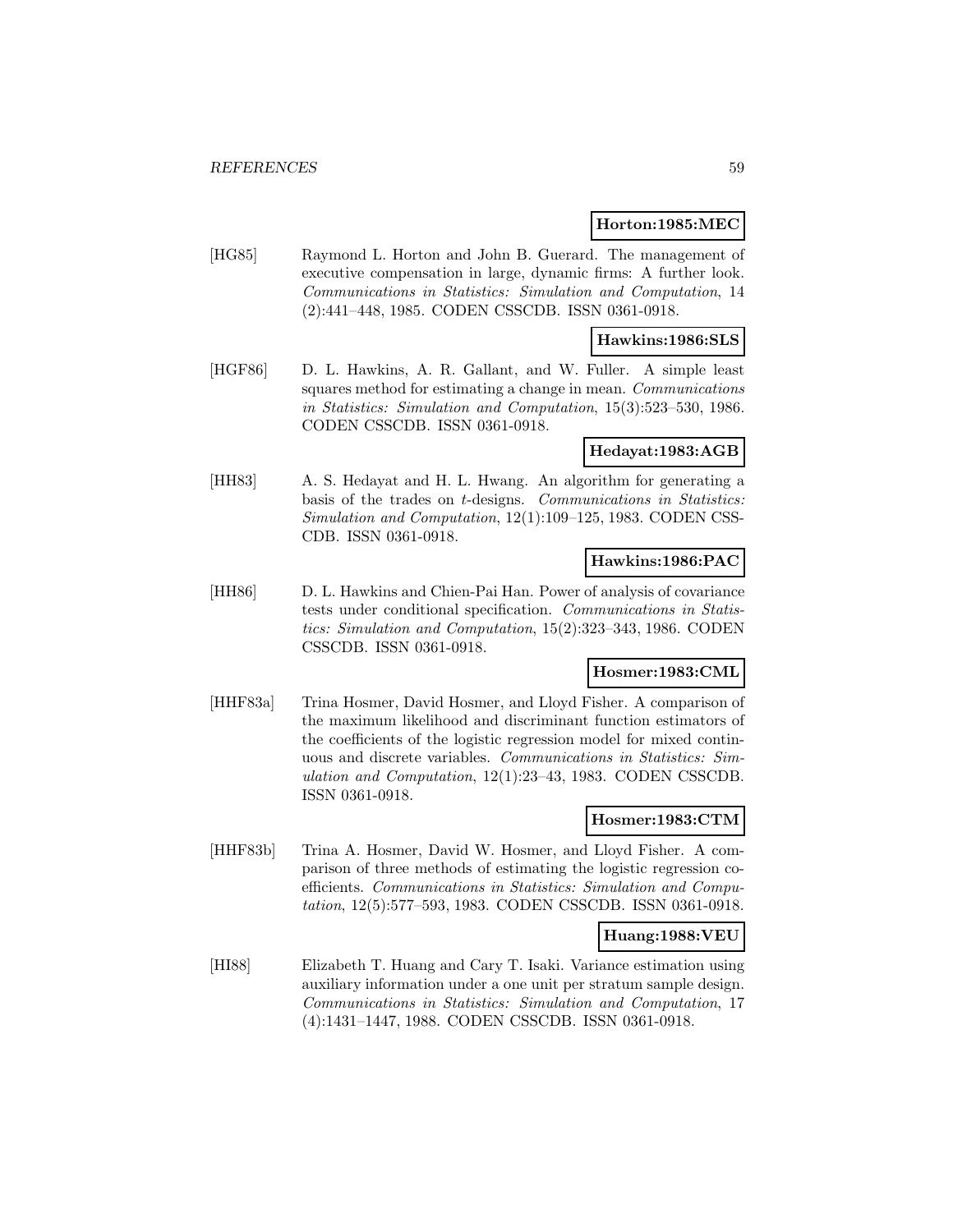#### **Hietikko:1981:NBC**

[Hie81] Harri Hietikko. On the numerical behaviour of  $ARMA(P,Q)$  covariance determinants for various sample sizes. Communications in Statistics: Simulation and Computation, 10(5):451–463, 1981. CODEN CSSCDB. ISSN 0361-0918.

# **Hoerl:1980:MNL**

[HK80] Arthur E. Hoerl and Robert W. Kennard. M30. A note on least squares estimates. Communications in Statistics: Simulation and Computation, 9(3):315–317, 1980. CODEN CSSCDB. ISSN 0361- 0918.

## **Harter:1984:MKS**

[HKL84] H. Leon Harter, Harry J. Khamis, and Richard E. Lamb. Modified Kolmogorov–Smirnov tests of goodness of fit. Communications in Statistics: Simulation and Computation, 13(3):293–323, 1984. CODEN CSSCDB. ISSN 0361-0918.

### **Homan:1986:REE**

[HL86] Sharon M. Homan and Peter A. Lachenbruch. Robust estimation of the exponential mean parameter for small samples: Complete and censored data. Communications in Statistics: Simulation and Computation, 15(4):1087–1108, 1986. CODEN CSSCDB. ISSN 0361-0918.

# **Ha:1989:PAM**

[HN89] Cu D. Ha and Subhash C. Narula. Perturbation analysis for the minimum sum of absolute errors regression. Communications in Statistics: Simulation and Computation, 18(3):957–970, 1989. CODEN CSSCDB. ISSN 0361-0918.

#### **Holms:1980:CPM**

[Hol80] Arthur G. Holms. "Chain pooling" model selection for two-level fixed effects factorial experiments. Communications in Statistics: Simulation and Computation, 9(1):51–71, 1980. CODEN CSS-CDB. ISSN 0361-0918.

### **Holmes:1989:RCM**

[Hol89] R. B. Holmes. On random correlation matrices IL the Toeplitz case. Communications in Statistics: Simulation and Computation, 18(4):1511–1537, 1989. CODEN CSSCDB. ISSN 0361-0918.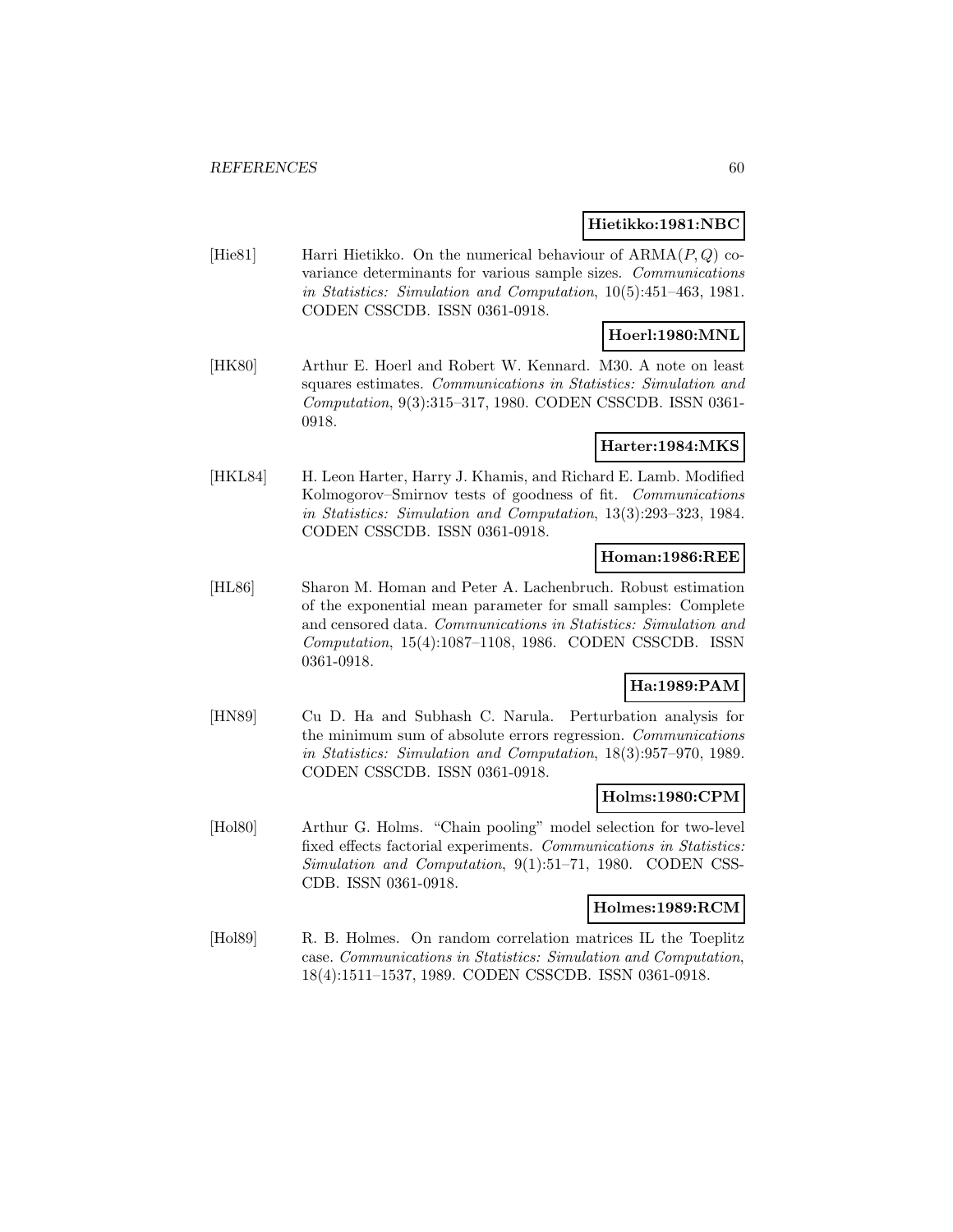#### **Homan:1989:CPR**

[Hom89] Sharon M. Homan. A comparison of plotting rules under L1 and L2 estimation of the Weibull scale and shape parameters in situations of small samples with possible censoring and outliers. Communications in Statistics: Simulation and Computation, 18(1):121–143, 1989. CODEN CSSCDB. ISSN 0361-0918.

# **Horn:1989:PIM**

[Hor89] Paul S. Horn. A prediction interval for m estimators. Communications in Statistics: Simulation and Computation, 18(3):1155–1167, 1989. CODEN CSSCDB. ISSN 0361-0918.

### **Hua:1984:TCD**

[HP84] Tsushung A. Hua and M. Pourahmadi. Tables of cumulative distribution functions and percentiles of the standardized stable random variables. Communications in Statistics: Simulation and Computation, 13(5):571–601, 1984. CODEN CSSCDB. ISSN 0361-0918.

### **Hand:1980:ULS**

[HS80] M. L. Hand and V. A. Sposito. Using the least squares estimator in Chebyshev estimation. Communications in Statistics: Simulation and Computation, 9(1):43–49, 1980. CODEN CSSCDB. ISSN 0361-0918.

## **Hazilla:1983:CSS**

[HS83] Michael Hazilla and V. Kerry Smith. A comparison of the small sample properties of nonlinear two-stage and nonlinear three-stage least squares. Communications in Statistics: Simulation and Computation, 12(3):307–329, 1983. CODEN CSSCDB. ISSN 0361- 0918.

### **Husler:1986:SBE**

[HS86] Jürg Hüsler and Michel Schüpbach. On simple block estimators for the parameters of the extreme-value distribution. Communications in Statistics: Simulation and Computation, 15(1):61–76, 1986. CODEN CSSCDB. ISSN 0361-0918.

#### **Huseby:1980:CMV**

[HSV80] John R. Huseby, Neil C. Schwertman, and John Van Ryzin. Computation of the mean vector and dispersion matrix for incomplete multivariate data. Communications in Statistics: Simulation and Computation, 9(3):301–309, 1980. CODEN CSSCDB. ISSN 0361- 0918.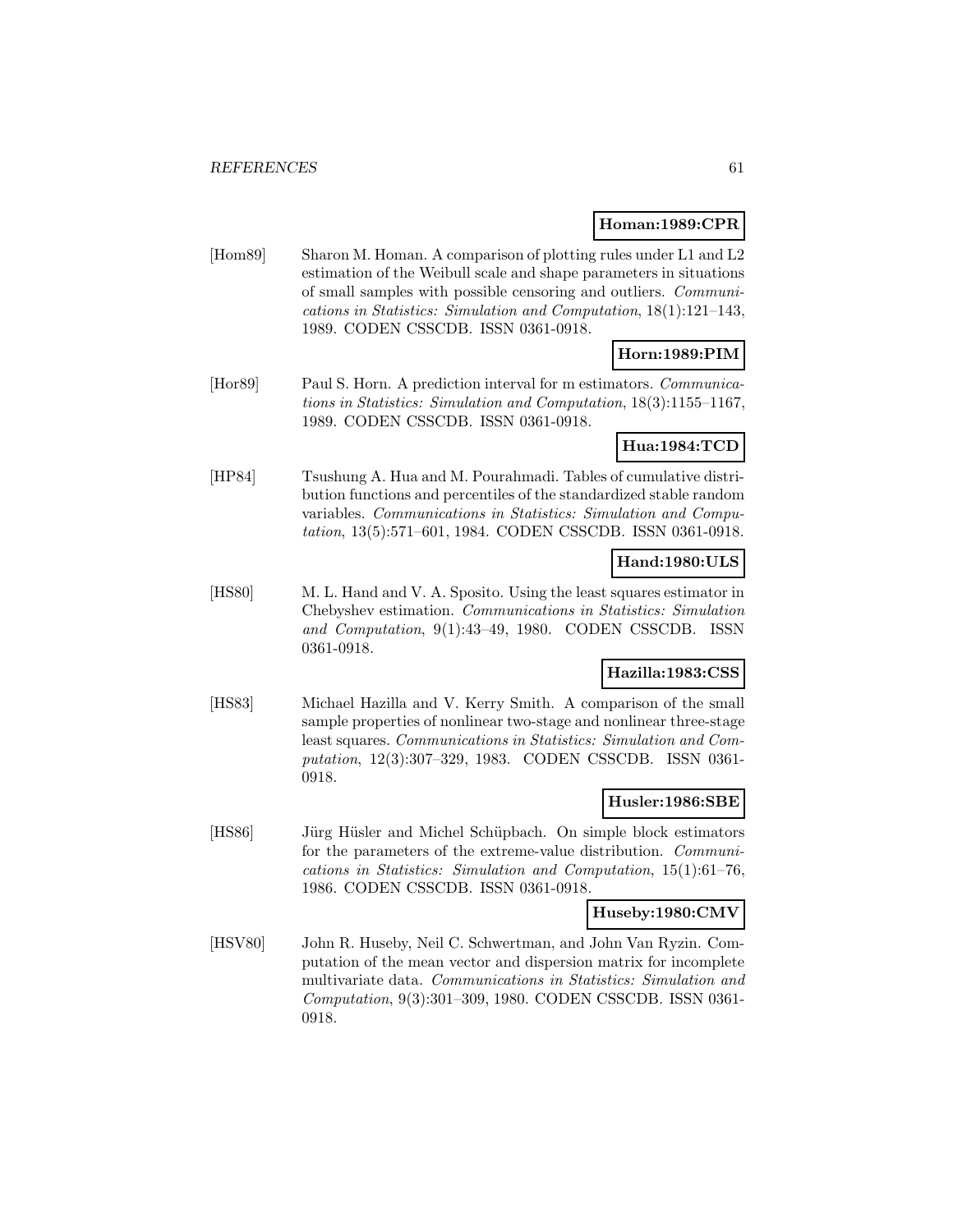#### **Hopark:1987:SSS**

[HSV87] Dong Hopark, V. Susarla, and J. Van Ryzin. Small sample study on estimators of life distributions and of mean survival times using randomly censored data. Communications in Statistics: Simulation and Computation, 16(1):221–232, 1987. CODEN CSSCDB. ISSN 0361-0918.

## **Huh:1986:CPP**

[Huh86] Moon T. Huh. Computation of percentage points. Communications in Statistics: Simulation and Computation, 15(4):1191–1198, 1986. CODEN CSSCDB. ISSN 0361-0918.

### **Husler:1987:TSA**

[Hüs87] Jürg Hüsler. On the two-sample adaptive distribution-free test. Communications in Statistics: Simulation and Computation, 16 (1):55–68, 1987. CODEN CSSCDB. ISSN 0361-0918.

### **Hutchinson:1989:SET**

[Hut89] M. F. Hutchinson. A stochastic estimator of the trace of the influence matrix for Laplacian smoothing splines. Communications in Statistics: Simulation and Computation, 18(3):1059–1076, 1989. CODEN CSSCDB. ISSN 0361-0918.

#### **Han:1983:CND**

[HW83] Chien-Pai Han and John L. G. Wang. Computation of noncentral  $F$  distributions with even denominator degrees of freedom. Communications in Statistics: Simulation and Computation, 12 (1):1–9, 1983. CODEN CSSCDB. ISSN 0361-0918.

#### **Huang:1984:TRO**

[HW84] Wen-Tao Huang and An-Bang Wang. Tests for randomness of observations that involve two factors. Communications in Statistics: Simulation and Computation, 13(3):325–336, 1984. CODEN CSSCDB. ISSN 0361-0918.

## **Harter:1985:MCP**

[HW85] H. Leon Harter and Rudolf P. Wiegand. A Monte Carlo of plotting positions. Communications in Statistics: Simulation and Computation, 14(2):317–343, 1985. CODEN CSSCDB. ISSN 0361-0918.

## **Iyer:1983:CFP**

[IBM83] H. K. Iyer, K. J. Berry, and P. W. Mielke. Computation of finite population parameters and approximate probability val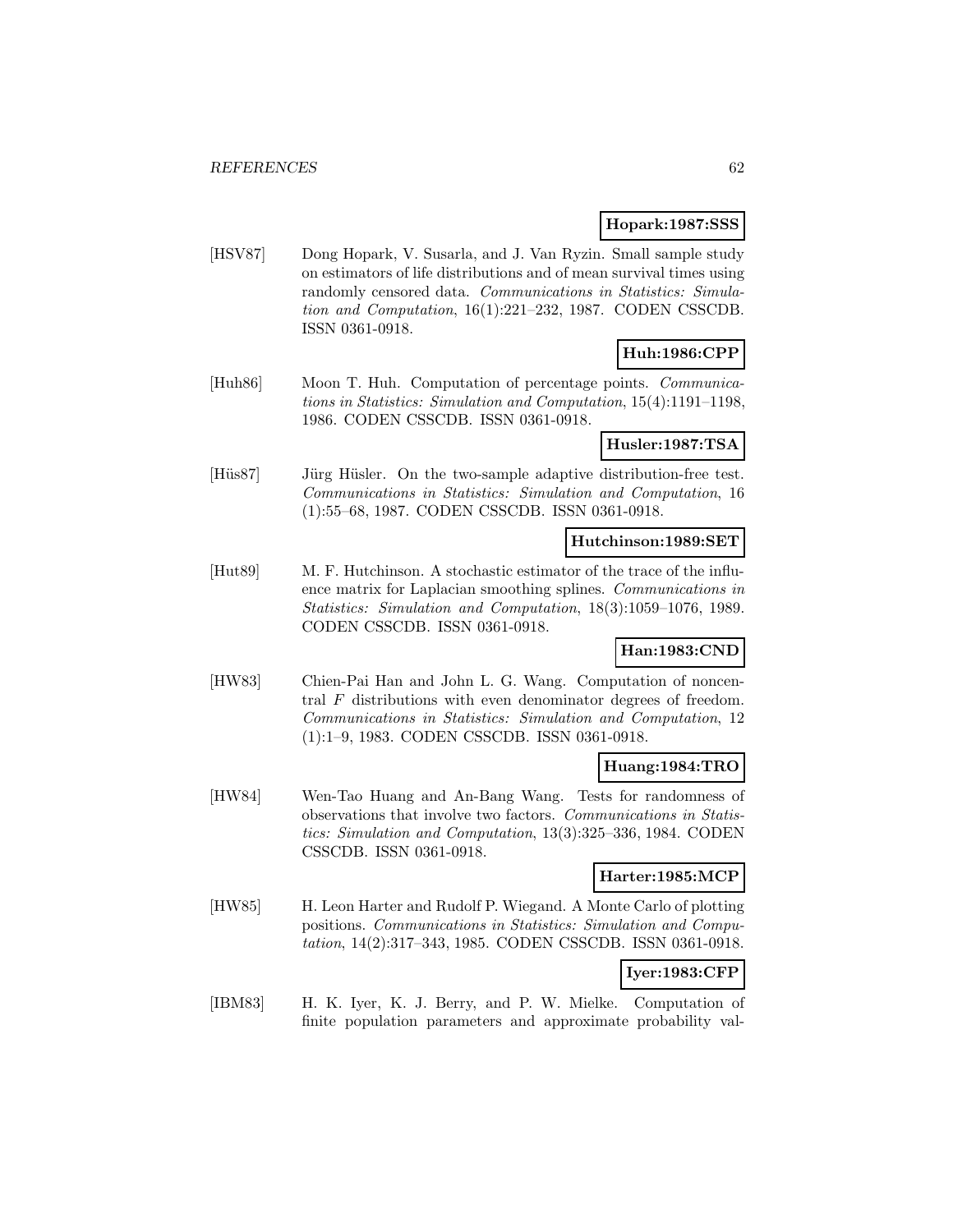ues for multi-response randomized block permutation procedures (MRBP). Communications in Statistics: Simulation and Computation, 12(4):479–499, 1983. CODEN CSSCDB. ISSN 0361-0918.

### **Iman:1982:DFA**

[IC82] Ronald L. Iman and W. J. Conover. A distribution-free approach to inducing rank correlation among input variables. Communications in Statistics: Simulation and Computation, 11(3):311–334, 1982. CODEN CSSCDB. ISSN 0361-0918.

# **Iman:1982:RCP**

[ID82] Ronald L. Iman and James M. Davenport. Rank correlation plots for use with correlated input variables. Communications in Statistics: Simulation and Computation, 11(3):335–360, 1982. CODEN CSSCDB. ISSN 0361-0918.

## **Irwin:1986:UWL**

[IF86] Christopher Irwin and Stephen J. Finch. Use of weighted least squares regression jn simulation studies. Communications in Statistics: Simulation and Computation, 15(2):291–300, 1986. CODEN CSSCDB. ISSN 0361-0918.

### **Inder:1987:BOL**

[Ind87] Brett A. Inder. Bias in the ordinary least squares estimator in the dynamic linear regression model with autocorrelated disturbances. Communications in Statistics: Simulation and Computation, 16 (3):791–815, 1987. CODEN CSSCDB. ISSN 0361-0918.

#### **Indrayan:1981:ATH**

[IS81] Abhaya Indrayan and Rustagi Jagdish S. Approximate tests of hypotheses in regression models with grouped data. Communications in Statistics: Simulation and Computation, 10(4):327–341, 1981. CODEN CSSCDB. ISSN 0361-0918.

#### **Jain:1986:GDM**

[Jai86] R. K. Jain. On Gini's diversity measure. Communications in Statistics: Simulation and Computation, 15(4):987–990, 1986. CODEN CSSCDB. ISSN 0361-0918.

#### **Jarjoura:1988:SHR**

[Jar88] David Jarjoura. Smoothing hazard rates with cubic splines. Communications in Statistics: Simulation and Computation, 17(2): 377–392, 1988. CODEN CSSCDB. ISSN 0361-0918.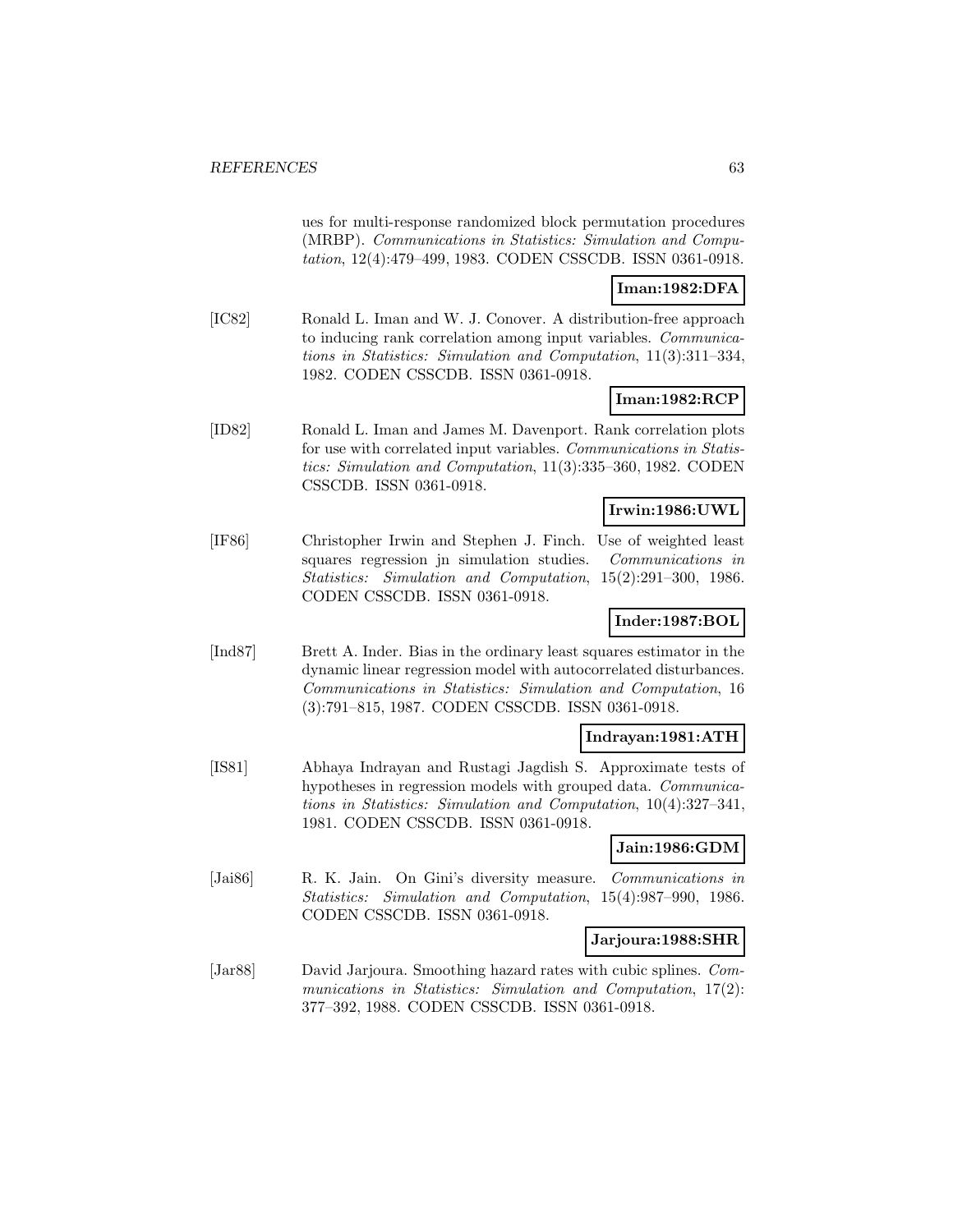#### **Jeffrey:1980:SCP**

[Jef80] Birch B. Jeffrey. Some convergence properties of iterated reweighted least squares in the location model. Communications in Statistics: Simulation and Computation, 9(4):359–369, 1980. CODEN CSSCDB. ISSN 0361-0918.

# **Johnson:1983:SPT**

[JM83] Paulette Johnson and George A. Milliken. A simple procedure for testing linear hypotheses about the parameters of a nonlinear model using weighted least squares. Communications in Statistics: Simulation and Computation, 12(2):135–145, 1983. CODEN CSSCDB. ISSN 0361-0918.

# **Johnson:1986:CAC**

[Joh86] Robert E. Johnson. A convolution algorithm for calculating coefficients of Jensen's bivariate  $F$  distribution. Communications in Statistics: Simulation and Computation, 15(4):1209–1213, 1986. CODEN CSSCDB. ISSN 0361-0918.

## **Jones:1985:GIW**

[Jon85] M. C. Jones. Generating inverse Wishart matrices. *Communica*tions in Statistics: Simulation and Computation, 14(2):511–514, 1985. CODEN CSSCDB. ISSN 0361-0918.

## **Jeon:1986:AMI**

[JP86] T. J. Jeon and S. J. Park. Automatic model identification using vector sample autocorrelation function. Communications in Statistics: Simulation and Computation, 15(4):1147–1161, 1986. CODEN CSSCDB. ISSN 0361-0918.

#### **Johnson:1982:JTS**

[JRW82] Mark E. Johnson, John S. Ramberg, and Chiang Wang. The Johnson translation system in Monte Carlo studies. Communications in Statistics: Simulation and Computation, 11(5):521–525, 1982. CODEN CSSCDB. ISSN 0361-0918.

#### **Josvanger:1983:NES**

[JS83] Lee Ann Josvanger and V. A. Sposito.  $L_1$  norm estimates for the simple regression problem. Communications in Statistics: Simulation and Computation, 12(2):215–221, 1983. CODEN CSSCDB. ISSN 0361-0918.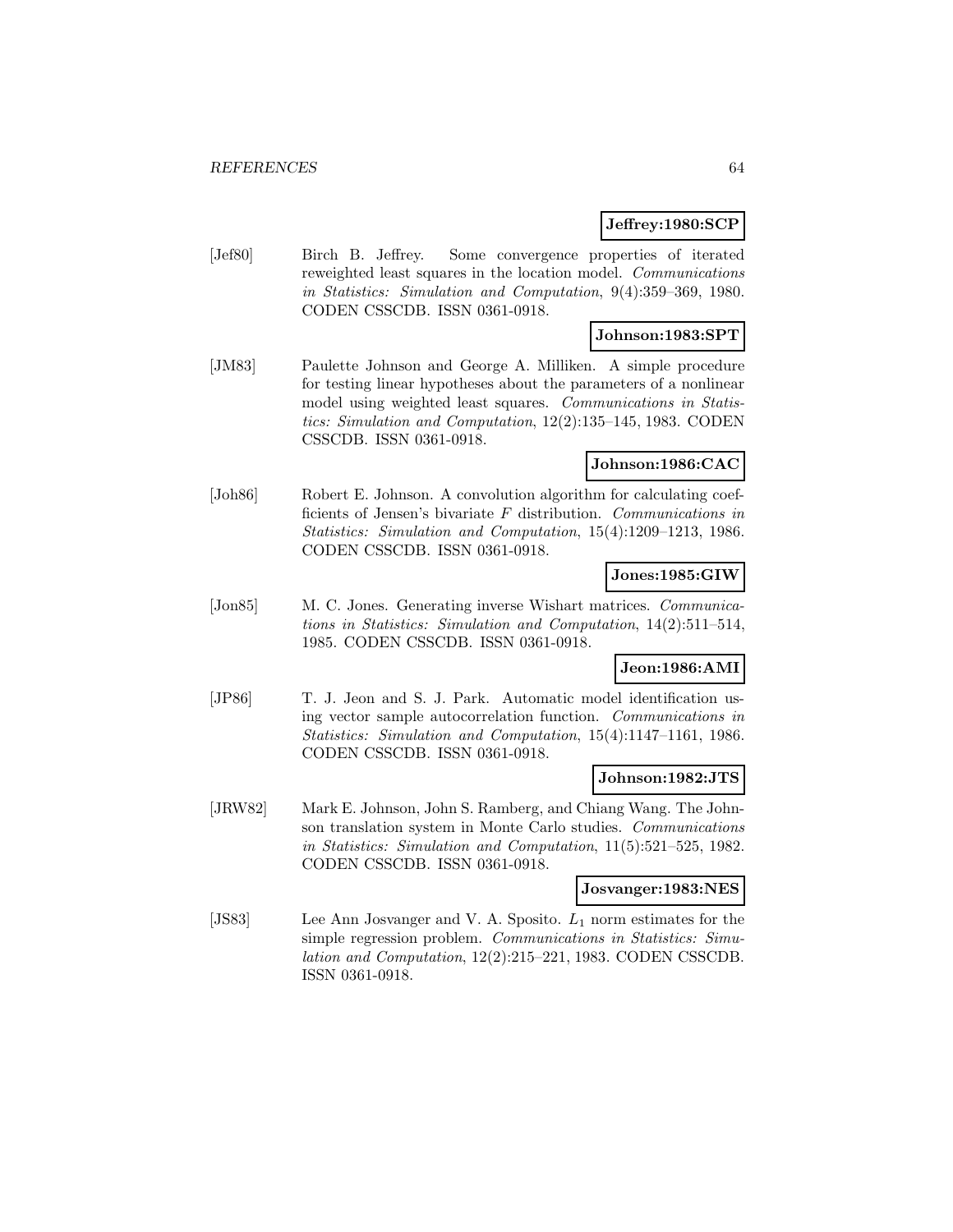#### **Jennings:1988:ECV**

[JY88] Linda W. Jennings and Dean M. Young. Extended critical values of the multivariate extreme deviate test for detecting a single spurious observation. Communications in Statistics: Simulation and Computation, 17(4):1359–1373, 1988. CODEN CSSCDB. ISSN 0361-0918.

# **Kabe:1980:SCP**

[Kab80] D. G. Kabe. On some coverage probability maximization problems. Communications in Statistics: Simulation and Computation, 9(1):73–79, 1980. CODEN CSSCDB. ISSN 0361-0918.

#### **Kampke:1988:CVN**

[Käm88] Thomas Kämpke. On controlling variates in network simulation. Communications in Statistics: Simulation and Computation, 17 (1):241–249, 1988. CODEN CSSCDB. ISSN 0361-0918.

#### **Kappenman:1987:IDQ**

[Kap87] Russell F. Kappenman. Improved distribution quantile estimation. Communications in Statistics: Simulation and Computation, 16 (2):307–320, 1987. CODEN CSSCDB. ISSN 0361-0918.

## **Krewski:1984:PFP**

[KBB84] D. Krewski, J. Brennan, and M. Bickis. The power of the Fisher permutation test in  $2 \times k$  tables. Communications in Statistics: Simulation and Computation, 13(4):433–448, 1984. CODEN CSS-CDB. ISSN 0361-0918.

#### **Kleijnen:1985:PWO**

[KCV85] J. P. C. Kleijnen, P. Cremers, and F. Van Belle. The power of weighted and ordinary least squares with estimated unequal variances in experimental design. Communications in Statistics: Simulation and Computation, 14(1):85–102, 1985. CODEN CSSCDB. ISSN 0361-0918.

#### **Keramidas:1987:GPC**

[KDG87] E. M. Keramidas, S. J. Devlin, and R. Gnanadesikan. A graphical procedure for comparing the principal components of several covariance matrices. Communications in Statistics: Simulation and Computation, 16(1):161–191, 1987. CODEN CSSCDB. ISSN 0361-0918.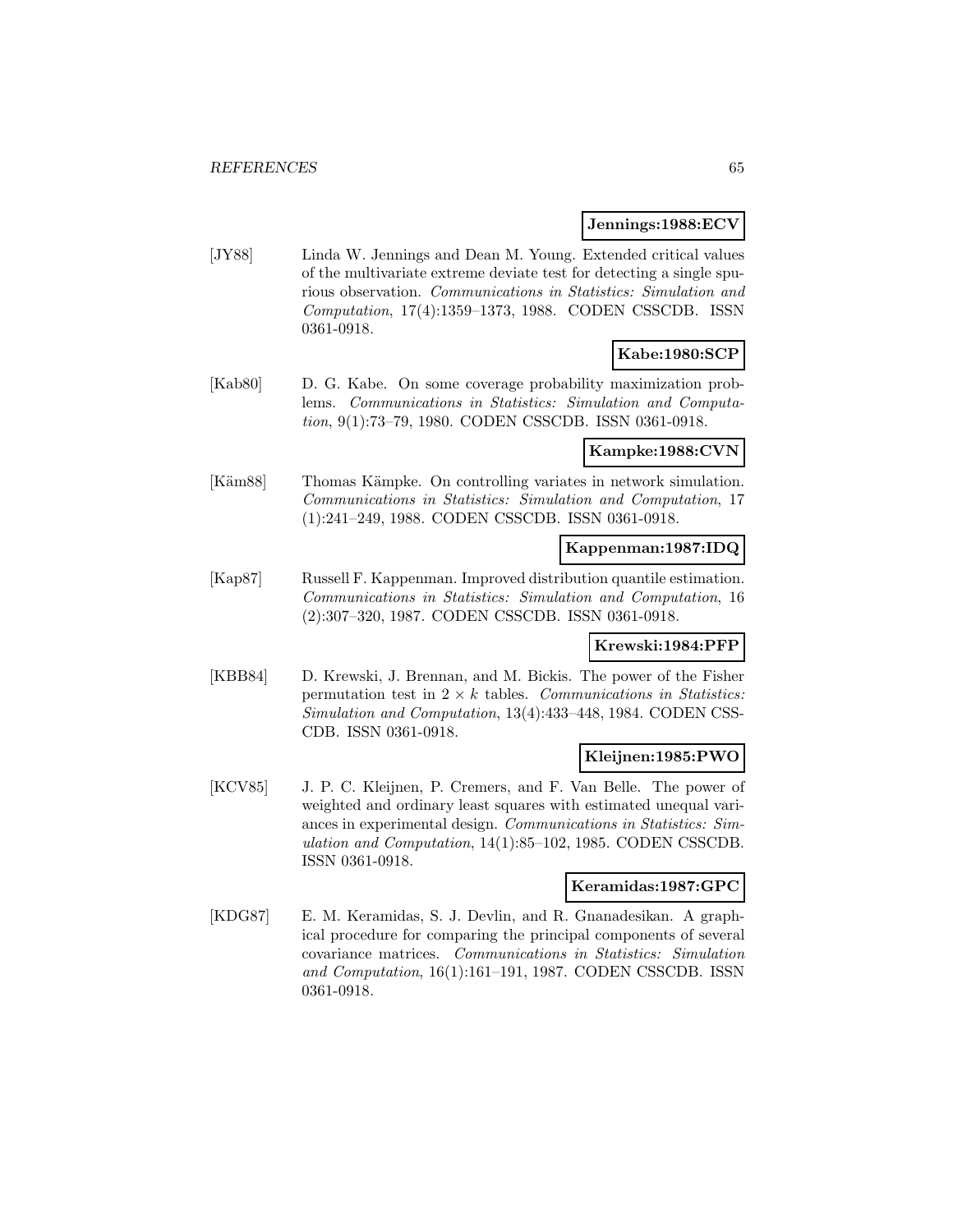#### **Kemp:1988:SAP**

[Kem88] Adrienne W. Kemp. Simple algorithms for the Poisson modal cumulative probability. Communications in Statistics: Simulation and Computation, 17(4):1495–1508, 1988. CODEN CSSCDB. ISSN 0361-0918.

### **Kennedy:1985:SMH**

[Ken85] Peter E. Kennedy. A suggestion for measuring heteroskedasticity. Communications in Statistics: Simulation and Computation, 14 (4):845–851, 1985. CODEN CSSCDB. ISSN 0361-0918.

### **Ketellapper:1982:RLS**

[Ket82] Ronald H. Ketellapper. The relevance of large sample properties of estimators for the errors-in-variables model: a Monte Carlo study. Communications in Statistics: Simulation and Computation, 11 (5):625–634, 1982. CODEN CSSCDB. ISSN 0361-0918.

### **Kennedy:1980:ASA**

[KG80] William J. Kennedy and James E. Gentle. Algorithms section algorithms section. Communications in Statistics: Simulation and Computation, 9(6):673, 1980. CODEN CSSCDB. ISSN 0361-0918.

### **Kennedy:1982:AS**

[KG82] William J. Kennedy and James E. Gentle. Algorithms section. Communications in Statistics: Simulation and Computation, 11 (2):237, 1982. CODEN CSSCDB. ISSN 0361-0918.

#### **Kennedy:1983:ACS**

[KG83a] Wiliam J. Kennedy and James E. Gentle. Algorithms: Communications In Statistics — Simulation and Computation. Communications in Statistics: Simulation and Computation, 12(1):79–82, 1983. CODEN CSSCDB. ISSN 0361-0918.

## **Kennedy:1983:ASCa**

[KG83b] William J. Kennedy and James E. Gentle. Algorithms section coeditors. Communications in Statistics: Simulation and Computation, 12(1):77, 1983. CODEN CSSCDB. ISSN 0361-0918.

#### **Kennedy:1983:ASCb**

[KG83c] William J. Kennedy and James E. Gentle. Algorithms section coeditors. Communications in Statistics: Simulation and Computation, 12(2):213, 1983. CODEN CSSCDB. ISSN 0361-0918.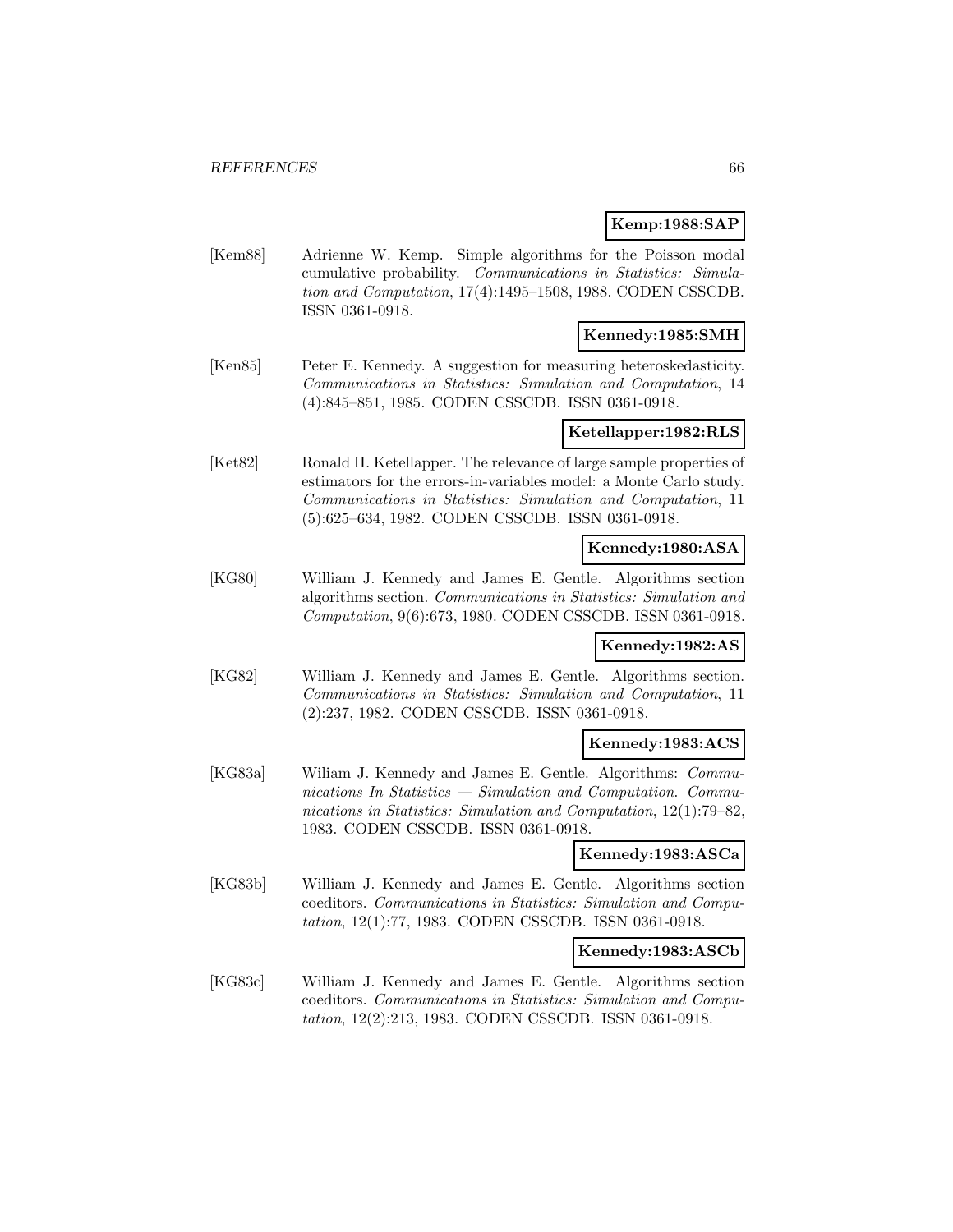#### **Kennedy:1983:ASCc**

[KG83d] William J. Kennedy and James E. Gentle. Algorithms section coeditors. Communications in Statistics: Simulation and Computation, 12(4):467, 1983. CODEN CSSCDB. ISSN 0361-0918.

### **Kennedy:1984:ACS**

[KG84a] William J. Kennedy and James E. Gentle. Algorithms communications in statistics,- simulation and computation. Communications in Statistics: Simulation and Computation, 13(2):271–274, 1984. CODEN CSSCDB. ISSN 0361-0918.

### **Kennedy:1984:ASCa**

[KG84b] William J. Kennedy and James E. Gentle. Algorithms section coeditors. Communications in Statistics: Simulation and Computation, 13(2):269, 1984. CODEN CSSCDB. ISSN 0361-0918.

### **Kennedy:1984:ASCb**

[KG84c] William J. Kennedy and James E. Gentle. Algorithms section coeditors. Communications in Statistics: Simulation and Computation, 13(3):407, 1984. CODEN CSSCDB. ISSN 0361-0918.

## **Kennedy:1984:ASCc**

[KG84d] William J. Kennedy and James E. Gentle. Algorithms section coeditors. Communications in Statistics: Simulation and Computation, 13(5):667, 1984. CODEN CSSCDB. ISSN 0361-0918.

#### **Kennedy:1984:ASCd**

[KG84e] William J. Kennedy and James E. Gentle. Algorithms section coeditors. Communications in Statistics: Simulation and Computation, 13(6):839, 1984. CODEN CSSCDB. ISSN 0361-0918.

## **Kennedy:1985:ASC**

[KG85] William J. Kennedy and James E. Gentle. Algorithms section coeditors coeditor. Communications in Statistics: Simulation and Computation, 14(1):223, 1985. CODEN CSSCDB. ISSN 0361- 0918.

#### **Kochar:1988:MCS**

[KG88] Subhash C. Kochar and R. P. Gupta. A Monte Carlo study of some asymptotically optimal tests of exponentiality against positive aging. Communications in Statistics: Simulation and Computation, 17(3):803–811, 1988. CODEN CSSCDB. ISSN 0361-0918.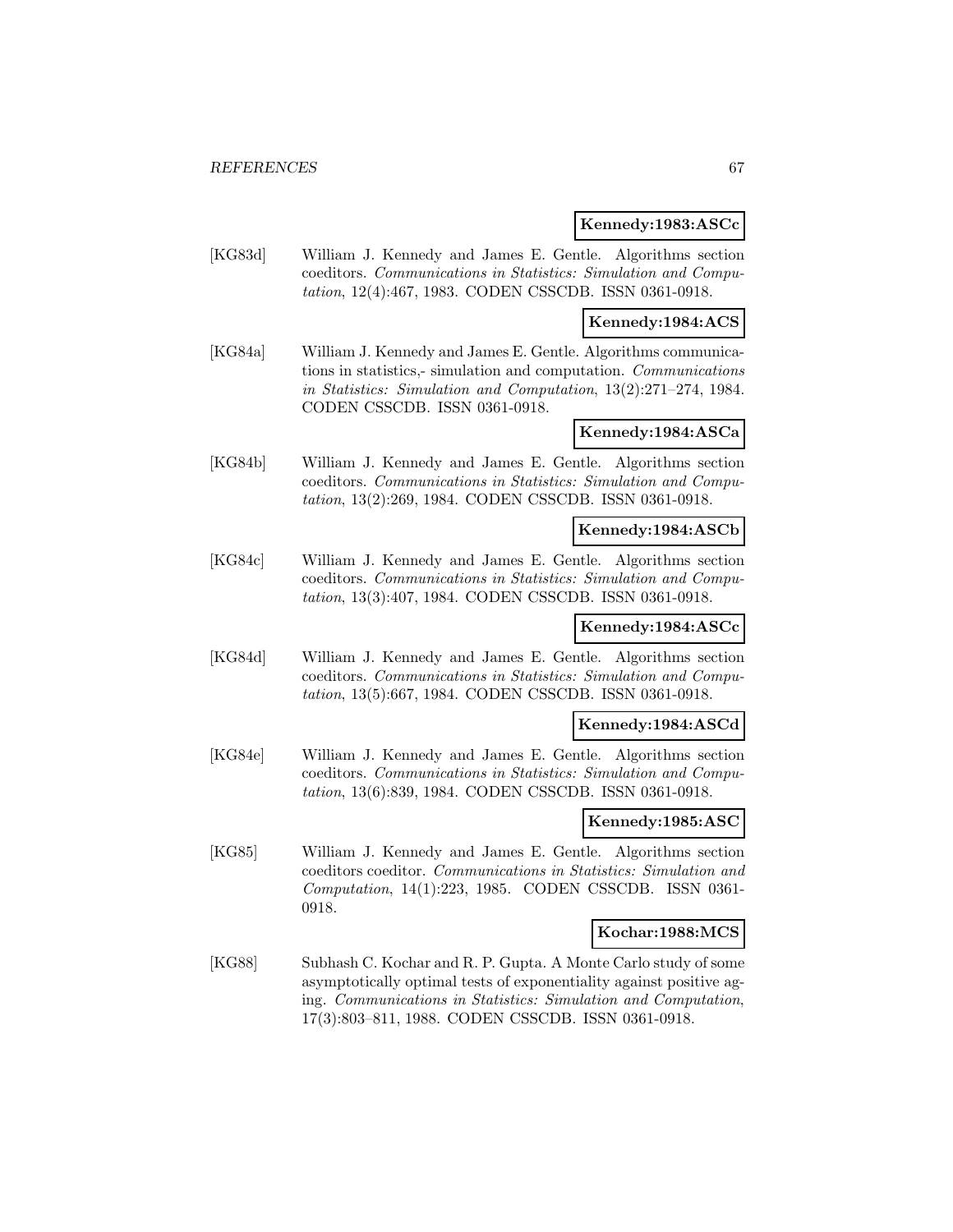### **Kennedy:1989:AS**

[KG89a] William J. Kennedy and James E. Gentle. Algorithm section. Communications in Statistics: Simulation and Computation, 18 (1):381, 1989. CODEN CSSCDB. ISSN 0361-0918.

## **Kennedy:1989:ASC**

[KG89b] William J. Kennedy and James E. Gentle. Algorithm section coeditors. Communications in Statistics: Simulation and Computation, 18(2):827, 1989. CODEN CSSCDB. ISSN 0361-0918.

## **Knapp:1986:ERM**

[KGC86] R. G. Knapp, A. J. Gross, and A. B. Cantor. Estimators of the ratio of means of paired survival data. Communications in Statistics: Simulation and Computation, 15(1):85–100, 1986. CODEN CSSCDB. ISSN 0361-0918.

# **Keating:1983:NCV**

[KH83] Jerome P. Keating and Onas L. Hensley. A note on the critical values of the F max-test. Communications in Statistics: Simulation and Computation, 12(3):257–263, 1983. CODEN CSSCDB. ISSN 0361-0918.

# **Kabib:1989:EST**

[KH89] Abdul R. Kabib and Michael R. Harwell. An empirical study of the Type I error rate and power for some selected normal-theory and nonparametric tests of the independence of two sets of variables. Communications in Statistics: Simulation and Computation, 18 (2):793–826, 1989. CODEN CSSCDB. ISSN 0361-0918.

#### **Khattree:1987:SR**

[Kha87] Ravindra Khattree. On selection with restriction. Communications in Statistics: Simulation and Computation, 16(4):1093–1103, 1987. CODEN CSSCDB. ISSN 0361-0918.

### **Kimber:1988:TUL**

[Kim88] A. C. Kimber. Testing upper and lower outlier pairs in gamma samples. Communications in Statistics: Simulation and Computation, 17(3):1055–1072, 1988. CODEN CSSCDB. ISSN 0361-0918.

#### **Kitagawa:1984:BAO**

[Kit84] Genshiro Kitagawa. Bayesian analysis of outliers via Akaike's predictive likelihood of a model. *Communications in Statistics: Simu-*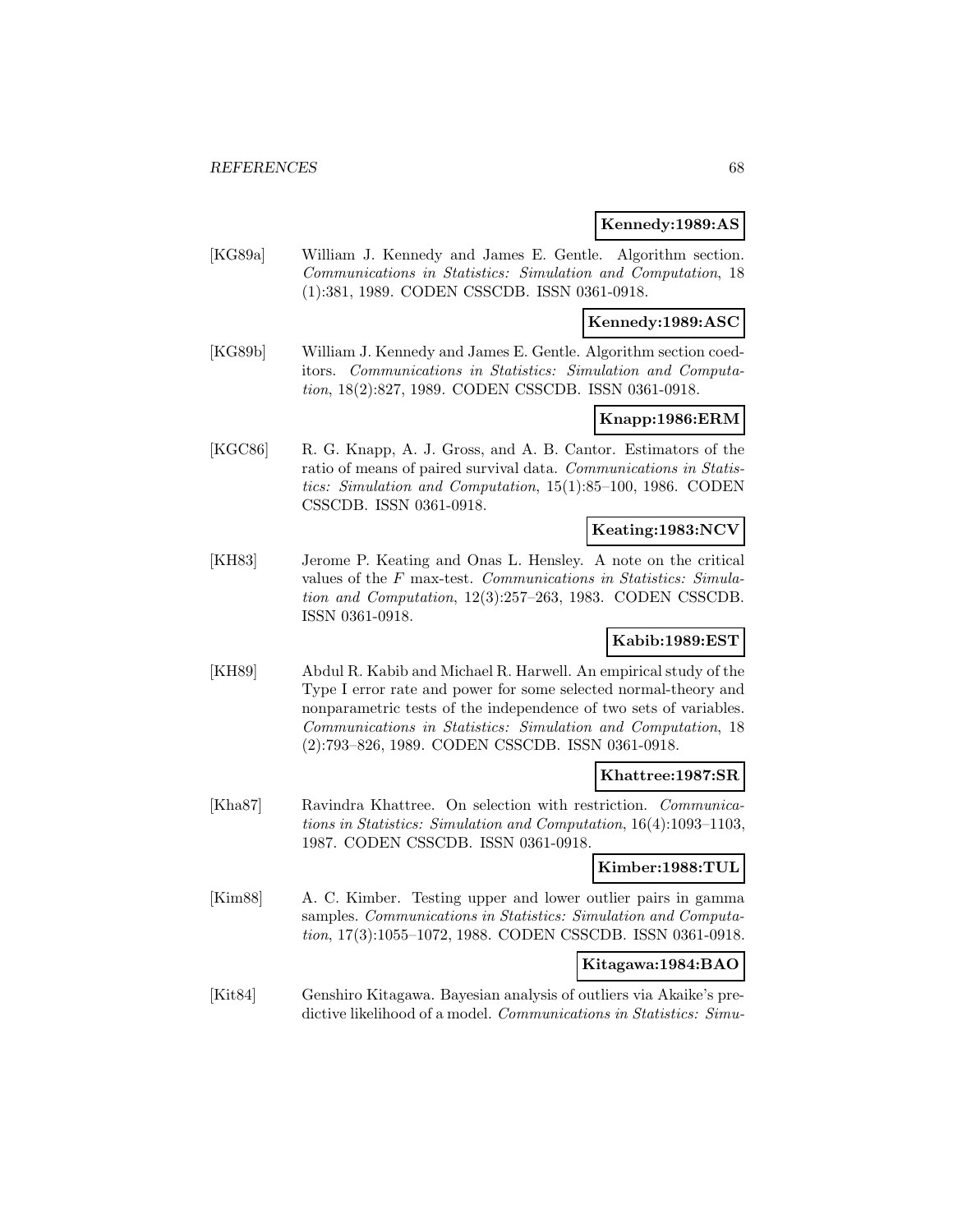lation and Computation, 13(1):107–126, 1984. CODEN CSSCDB. ISSN 0361-0918.

#### **Khedr:1982:PTE**

[KK82a] Magdy Khedr and S. K. Katti. On a preliminary test estimator for one of the parameters of the log-zero-Poisson distribution. Communications in Statistics: Simulation and Computation, 11 (6):733–751, 1982. CODEN CSSCDB. ISSN 0361-0918.

### **Krewski:1982:LDE**

[KK82b] Daniel Krewski and John Kovar. Low dose extrapolation under single parameter dose response models. *Communications in Statis*tics: Simulation and Computation, 11(1):27–45, 1982. CODEN CSSCDB. ISSN 0361-0918.

### **Kleijnen:1986:TMA**

[KKM86] J. P. C. Kleijnen, G. L. J. Kloppenburg, and F. L. Meeuwsen. Testing the mean of an asymmetric population: Johnson's modified t test revisited. Communications in Statistics: Simulation and Computation, 15(3):715–732, 1986. CODEN CSSCDB. ISSN 0361-0918.

# **Lam:1980:RDS**

[kL80] Hing kam Lam. Remarks on the distribution of the sample variance in exponential sampling. Communications in Statistics: Simulation and Computation, 9(6):639–647, 1980. CODEN CSSCDB. ISSN 0361-0918.

## **Koenig:1985:PSS**

[KL85] Lloyd W. Koenig and Averill M. Law. A procedure for selecting a subset of size  $m$  containing the  $l$  best of  $k$  independent normal populations, with applications to simulation. Communications in Statistics: Simulation and Computation, 14(3):719–734, 1985. CODEN CSSCDB. ISSN 0361-0918.

#### **Kshirsagar:1989:RRS**

[KL89] Anant M. Kshirsagar and Min-Chu Lin. Reinforcement of response surface designs. Communications in Statistics: Simulation and Computation, 18(3):971–984, 1989. CODEN CSSCDB. ISSN 0361- 0918.

## **Kleijnen:1981:SSB**

[Kle81] Jack Kleijnen. Small-sample behavior of weighted least squares in experimental design applications. Communications in Statis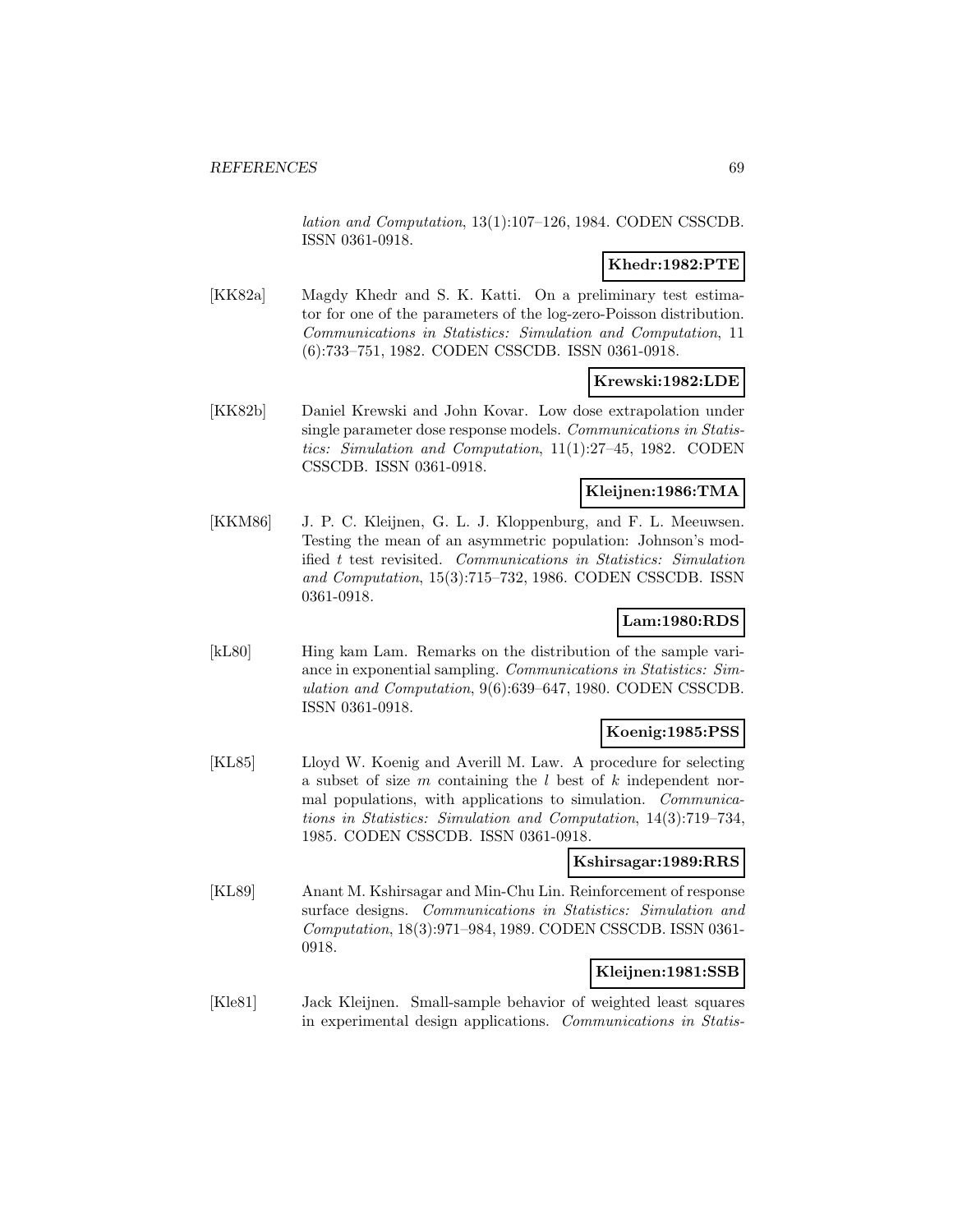tics: Simulation and Computation, 10(3):303–313, 1981. CODEN CSSCDB. ISSN 0361-0918.

# **Klefsjo:1986:CST**

[Kle86] Bengt Klefsjö. Comments on a simple test for new better than used in expectation1 by Borges, Proschan and Rodrigues. Communications in Statistics: Simulation and Computation, 15(1):285–286, 1986. CODEN CSSCDB. ISSN 0361-0918.

## **Klimko:1980:NCB**

[Kli80] Eugene M. Klimko. Numerical computation of bridge probabilities. Communications in Statistics: Simulation and Computation, 9(2):103–125, 1980. CODEN CSSCDB. ISSN 0361-0918.

### **Klotz:1988:IBS**

[Klo88] Jerome Klotz. An incomplete beta series with argument x(l-x). Communications in Statistics: Simulation and Computation, 17 (4):1333–1337, 1988. CODEN CSSCDB. ISSN 0361-0918.

## **Khosrovshahi:1987:LAA**

[KM87a] G. B. Khosrovshahi and E. S. Mahmoodian. A linear algebraic algorithm for reducing the support size of t-designs and to generate a basis for trades. Communications in Statistics: Simulation and Computation, 16(4):1015–1038, 1987. CODEN CSSCDB. ISSN 0361-0918.

## **Klein:1987:IDC**

[KM87b] John P. Klein and M. L. Moeschberger. Independent or dependent competing risks: does it make a difference. Communications in Statistics: Simulation and Computation, 16(2):507–533, 1987. CODEN CSSCDB. ISSN 0361-0918.

#### **Khosrovshahi:1988:BDV**

[KM88] G. B. Khosrovshahi and E. S. Mahmoodian. On BIB designs with various support sizes for  $v = 9$  and  $k = 3$ . Communications in Statistics: Simulation and Computation, 17(3):765–770, 1988. CODEN CSSCDB. ISSN 0361-0918.

#### **Klein:1989:RSE**

[KM89] John P. Klein and Melvin L. Moeschberger. The robustness of several estimators of the survivorship function with randomly censored data. Communications in Statistics: Simulation and Computation, 18(3):1087–1112, 1989. CODEN CSSCDB. ISSN 0361- 0918.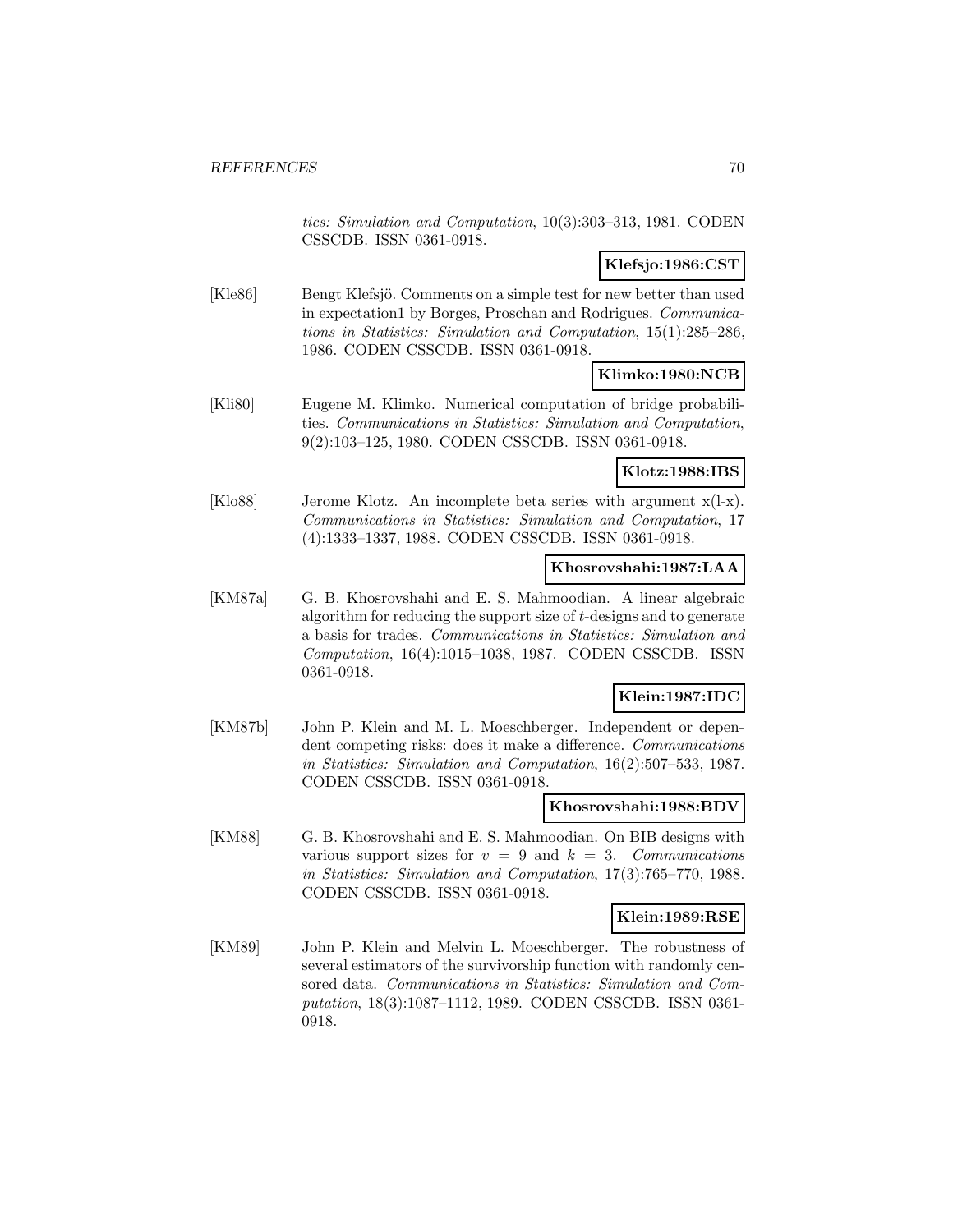#### **Keller-McNulty:1987:ETW**

[KMH87] Allie Keller-McNulty and James J. Higgins. Effect of tail weight and outliers on power and Type-I error of robust permutation tests for location. Communications in Statistics: Simulation and Computation, 16(1):17–35, 1987. CODEN CSSCDB. ISSN 0361- 0918.

### **Keller-McNulty:1986:EFG**

[KMK86] Sallie Keller-McNulty and W. J. Kennedy. An error-free generalized matrix inversion and linear least squares method based on bordering. Communications in Statistics: Simulation and Computation, 15(3):769–785, 1986. CODEN CSSCDB. ISSN 0361-0918.

### **Koehler:1981:IMC**

[Koe81] Kenneth J. Koehler. An improvement of a Monte Carlo technique using asymptotic moments with an application to the likelihood ratio statistic. Communications in Statistics: Simulation and Computation, 10(4):343–357, 1981. CODEN CSSCDB. ISSN 0361-0918.

### **Koutrouvelis:1981:IPE**

[Kou81] Ioannis A. Koutrouvelis. An iterative procedure for the estimation of the parameters of stable laws. Communications in Statistics: Simulation and Computation, 10(1):17–28, 1981. CODEN CSS-CDB. ISSN 0361-0918.

#### **Kulkarni:1986:IGP**

[KP86] S. R. Kulkarni and S. R. Paranjape. An improved graphical procedure for multivariate-quality control. Communications in Statistics: Simulation and Computation, 15(1):135–146, 1986. CODEN CSSCDB. ISSN 0361-0918.

#### **Khatri:1989:TIC**

[KPR89] C. G. Khatri, T. M. Pukkila, and C. Radhakrishna Rao. Testing intraclass correlation coefficients. Communications in Statistics: Simulation and Computation, 18(1):15–30, 1989. CODEN CSS-CDB. ISSN 0361-0918.

#### **Kennard:1981:MDF**

[KR81] Robert W. Kennard and John E. Reith. M32. On the distribution of first digits. Communications in Statistics: Simulation and Computation, 10(1):97–98, 1981. CODEN CSSCDB. ISSN 0361- 0918. URL http://www.tandfonline.com/doi/abs/10.1080/ 03610918108812195.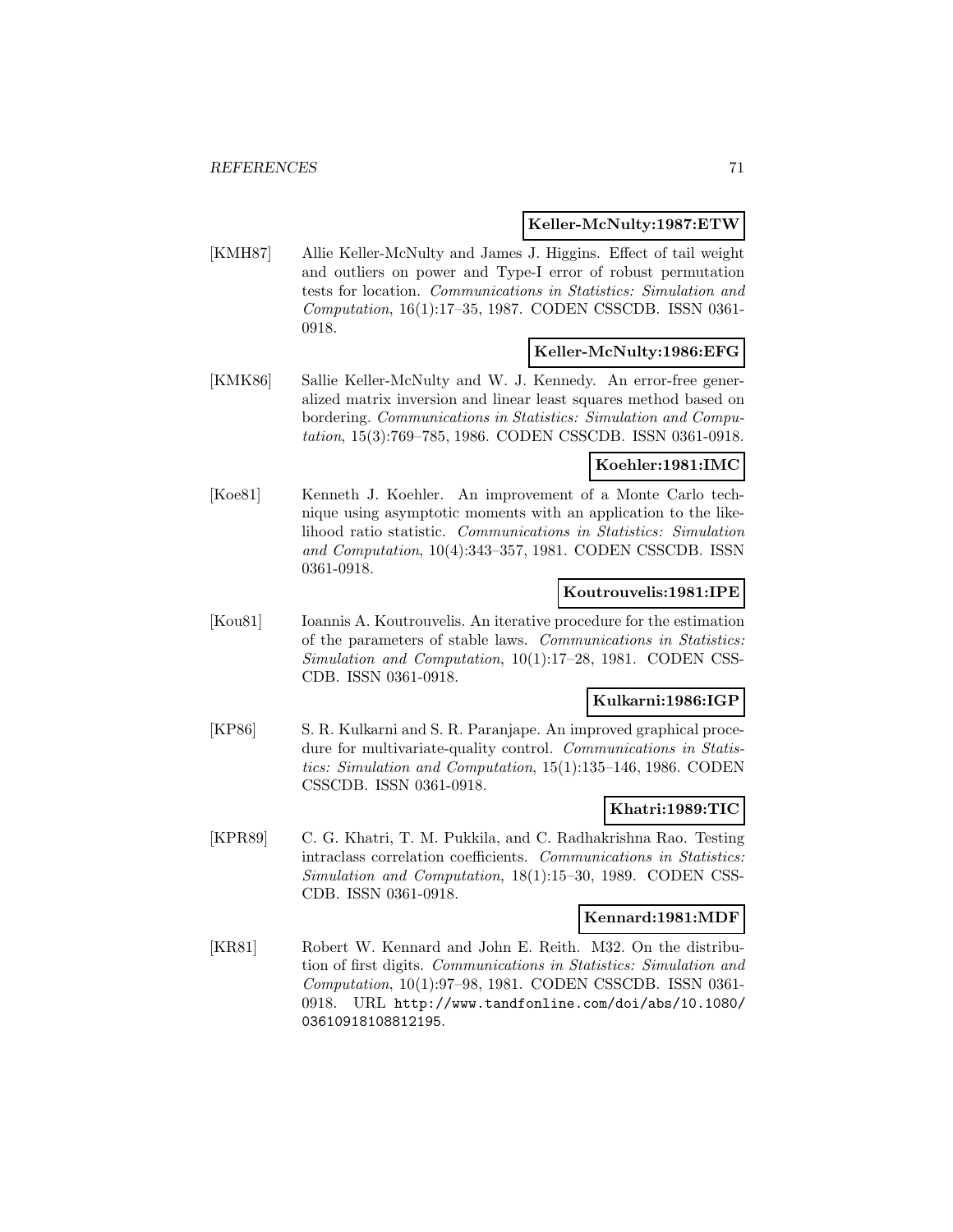#### **Kramer:1984:OLS**

[Krä84] W. Krämer. Ordinary least squares estimation of the functional errors-in-variables model with trended data: some Monte Carlo evidence. Communications in Statistics: Simulation and Computation, 13(5):655–665, 1984. CODEN CSSCDB. ISSN 0361-0918.

#### **Krogstad:1989:SMG**

[Kro89] Harald E. Krogstad. Simulation of multivariate Gaussian time series. Communications in Statistics: Simulation and Computation, 18(3):929–941, 1989. CODEN CSSCDB. ISSN 0361-0918.

#### **Khatri:1986:TOC**

[KRS86] C. G. Khatri, C. Radhakrishna Rao, and Y. N. Sun. Tables for obtaining confidence bounds for realized signal to noise ratio with an estimated discriminant function. Communications in Statistics: Simulation and Computation, 15(1):1–14, 1986. CODEN CSSCDB. ISSN 0361-0918.

# **Klemm:1980:MLS**

[KS80] R. J. Klemm and V. A. Sposito. M31. Least squares solutions over interval restrictions least squares solutions. Communications in Statistics: Simulation and Computation, 9(4):423–425, 1980. CODEN CSSCDB. ISSN 0361-0918.

## **Khatri:1981:IEC**

[KS81] C. G. Khatri and K. R. Shah. Interval estimation of the common mean. Communications in Statistics: Simulation and Computation, 10(2):99–107, 1981. CODEN CSSCDB. ISSN 0361-0918.

#### **Kelton:1986:NPS**

[KS86] Christina M. L. Kelton and Marlene A. Smith. Nonlinear programming solutions to the nonstationary Markov model. *Communica*tions in Statistics: Simulation and Computation, 15(4):1169–1190, 1986. CODEN CSSCDB. ISSN 0361-0918.

#### **Kurkjian:1987:REE**

[KSK87] Badrig M. Kurkjian, George Q. Strong, and Marvin J. Karson. Reliability estimation for the exponential distribution. Communications in Statistics: Simulation and Computation, 16(3):835–853, 1987. CODEN CSSCDB. ISSN 0361-0918.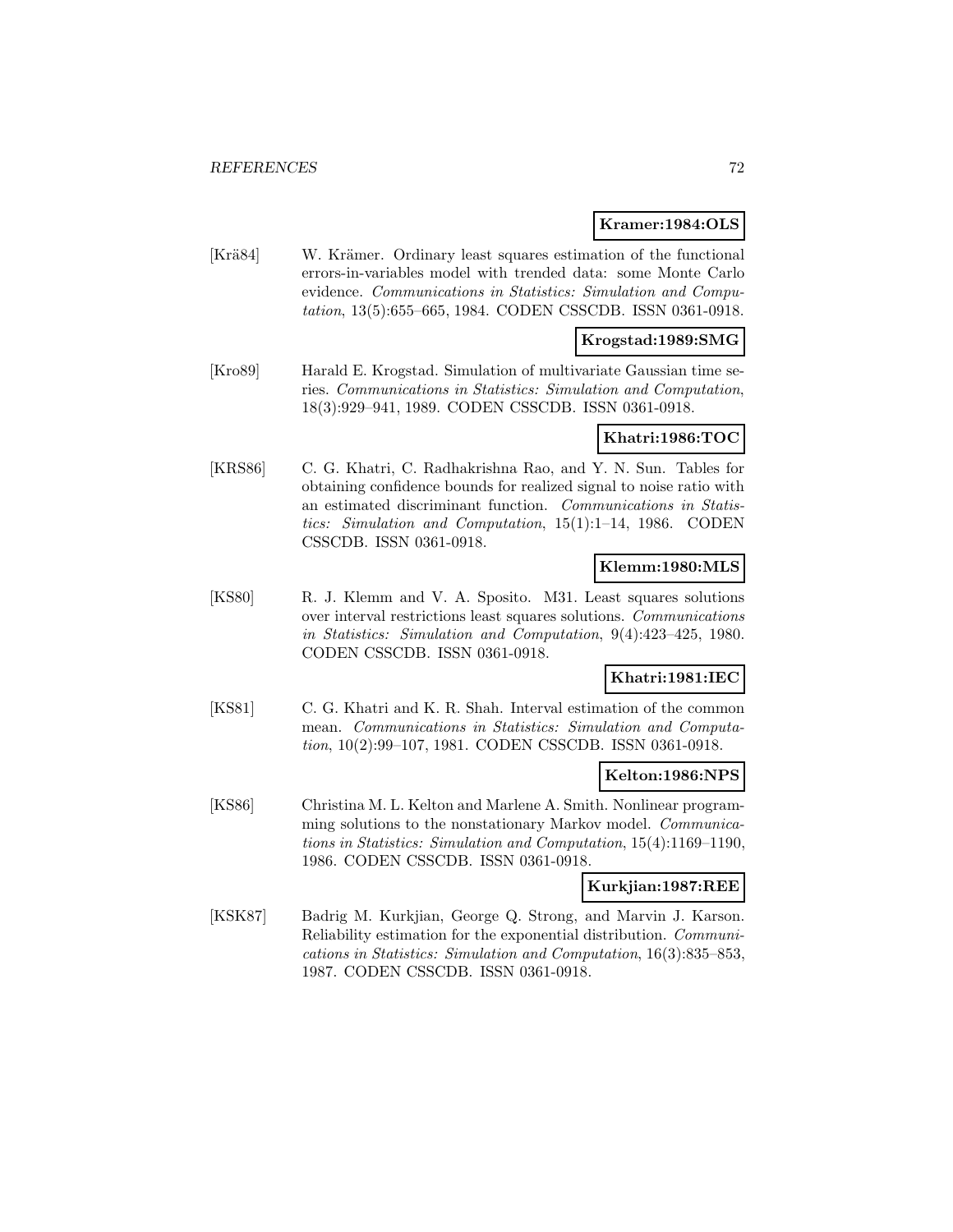#### **Kroorienberg:1987:CGF**

[KV87] Pieter M. Kroorienberg and Albert Verbeek. Comments on "A generalization of Fisher's exact test in  $p \times q$  contingency tables using more concordant relations". Communications in Statistics: Simulation and Computation, 16(1):301–306, 1987. CODEN CSS-CDB. ISSN 0361-0918. See [Ngu85].

# **Kraemer:1987:CTH**

[KW87] Dale F. Kraemer and Robert F. Woolson. A comparison of tests of homogeneity for sparse contingency tables. Communications in Statistics: Simulation and Computation, 16(2):465–483, 1987. CODEN CSSCDB. ISSN 0361-0918.

### **Kamps:1989:MLE**

[KW89] Udo Kamps and Heinz Weingarten. Maximum likelihood estimation of a Poisson parameter in a model of equioverlapping samples: A simulation study. Communications in Statistics: Simulation and Computation, 18(4):1369–1379, 1989. CODEN CSSCDB. ISSN 0361-0918.

# **Klotz:1986:SSR**

[KYR<sup>+</sup>86] Jerome Klotz, Rouh-Yun Yu, K. Rai, V. Susarla, and J. Van Ryzin. Small sample relative performance of the spline smooth survival estimator. Communications in Statistics: Simulation and Computation, 15(3):271–298, 1986. CODEN CSSCDB. ISSN 0361-0918.

#### **Lam:1988:ITS**

[Lam88] K. Lam. An improved two-stage selection procedure. *Communica*tions in Statistics: Simulation and Computation, 17(3):995–1006, 1988. CODEN CSSCDB. ISSN 0361-0918.

# **Lee:1988:FPC**

[LB88] Wonwoo Lee and Jeffrey B. Birch. Fractional principal components regression: a general approach to biased estimators. Communications in Statistics: Simulation and Computation, 17(3): 713–727, 1988. CODEN CSSCDB. ISSN 0361-0918.

### **Lee:1984:MSM**

[Lee84] Sik-Yum Lee. Multidimensional scaling models with inequality and equality constraints. Communications in Statistics: Simulation and Computation, 13(1):127–140, 1984. CODEN CSSCDB. ISSN 0361-0918.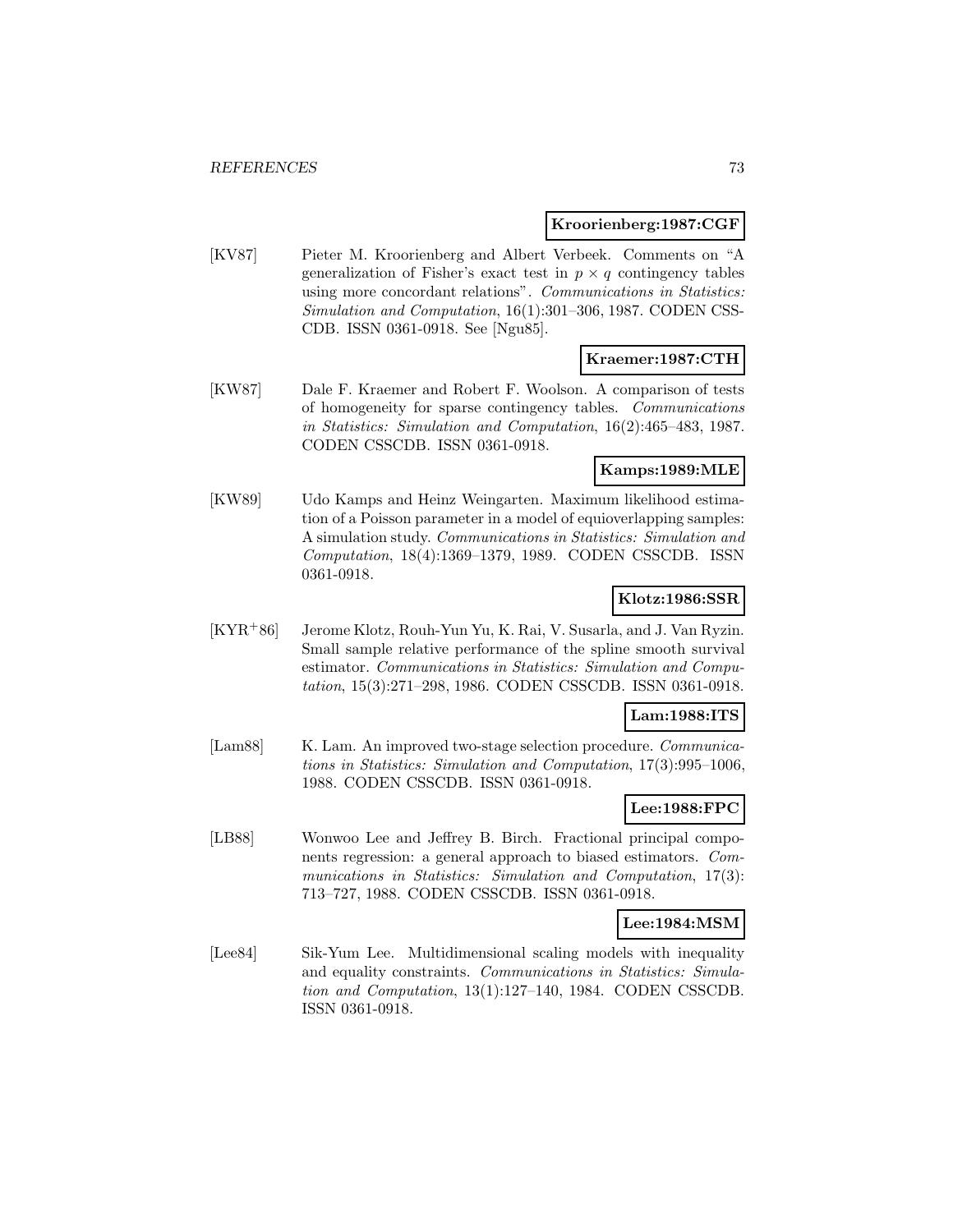### **Lee:1986:EIP**

[Lee86] Che-Ping Lee. Estimation of the intensity of a Poisson process. Communications in Statistics: Simulation and Computation, 15 (3):747–759, 1986. CODEN CSSCDB. ISSN 0361-0918.

### **Lee:1988:CCP**

[Lee88] Carl M.-S. Lee. On the computation of F-cumulative probabilities. Communications in Statistics: Simulation and Computation, 17 (4):1191–1201, 1988. CODEN CSSCDB. ISSN 0361-0918.

### **Lee:1989:MTI**

[Lee89] Mei-Ling Ting Lee. A moment test to identify uniformity. Communications in Statistics: Simulation and Computation, 18(1):253– 261, 1989. CODEN CSSCDB. ISSN 0361-0918.

### **Lemmer:1987:TMC**

[Lem87] Hermanus H. Lemmer. A test for the median, combining the sign and signed-rank tests. Communications in Statistics: Simulation and Computation, 16(3):621–627, 1987. CODEN CSSCDB. ISSN 0361-0918.

# **Levine:1981:SDK**

[Lev81] David M. Levine. Sampling distributions of Kruskal's measure of stress for an asymmetric matrix. Communications in Statistics: Simulation and Computation, 10(4):395–404, 1981. CODEN CSSCDB. ISSN 0361-0918.

### **Levin:1987:CLA**

[Lev87] Bruce Levin. Conditional likelihood analysis in stratum-matched retrospective studies with polytomous disease states. Communications in Statistics: Simulation and Computation, 16(3):699–718, 1987. CODEN CSSCDB. ISSN 0361-0918.

#### **Lachenbruch:1989:CES**

[LF89] Peter A. Lachenbruch and Virginia F. Flack. Considerations for effective simulation study analysis. Communications in Statistics: Simulation and Computation, 18(4):1223–1240, 1989. CODEN CSSCDB. ISSN 0361-0918. See comment [HA89a].

#### **Lam:1985:BBD**

[LfH85] H. K. Lam and Yat fan Ho. On the bounded binomial distribution and its parameter estimation. Communications in Statistics: Sim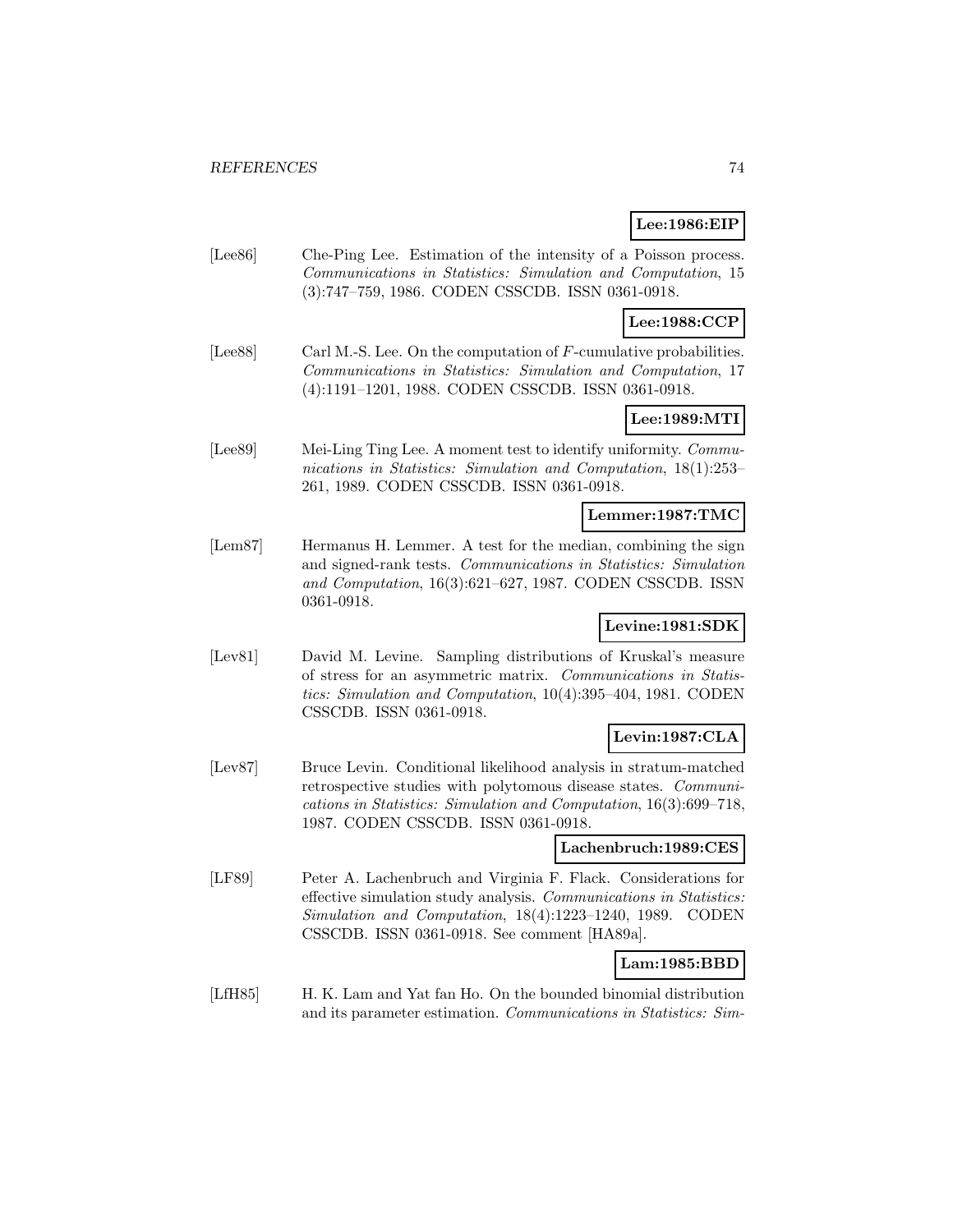ulation and Computation, 14(1):43–53, 1985. CODEN CSSCDB. ISSN 0361-0918.

# **Leiva:1986:CIV**

[LG86] Ricardo A. Leiva and Franklin A. Graybill. Confidence intervals for variance components in the balanced two way model with interaction. Communications in Statistics: Simulation and Computation, 15(2):301–322, 1986. CODEN CSSCDB. ISSN 0361-0918.

# **Li:1988:AEL**

[LH88] W. K. Li and Y. V. Hui. An algorithm for the exact likelihood of periodic autoregressive moving average models. Communications in Statistics: Simulation and Computation, 17(4):1483–1494, 1988. CODEN CSSCDB. ISSN 0361-0918.

#### **Lemeshow:1980:ENN**

[LHH80] Stanley Lemeshow, David W. Hosmer, and David Hislop. The effect of non-normality on estimating the variance of the combined ratio estimate in complex surveys. Communications in Statistics: Simulation and Computation, 9(4):371–387, 1980. CODEN CSS-CDB. ISSN 0361-0918.

### **Lemeshow:1981:CSS**

[LHS81] Stanley Lemeshow, David W. Hosmer, and James P. Stewart. A comparison of sample size determination methods in the two group trial where the underlying disease is rare. Communications in Statistics: Simulation and Computation, 10(5):437–449, 1981. CODEN CSSCDB. ISSN 0361-0918.

#### **Lindstrom:1981:AEI**

[Lin81] F. Tom Lindstrom. An algorithm for the evaluation of the incomplete gamma function and the first two partial derivatives with respect to the parameter. Communications in Statistics: Simulation and Computation, 10(5):465–478, 1981. CODEN CSSCDB. ISSN 0361-0918.

#### **Lin:1988:UMP**

[Lin88] Paul K. H. Lin. The uniformly most powerful unbiased tests involving the F-distribution. Communications in Statistics: Simulation and Computation, 17(4):1339–1358, 1988. CODEN CSSCDB. ISSN 0361-0918.

# **Liski:1982:TMS**

[Lis82] Erkki P. Liski. A test of the mean square error criterion for shrinkage estimators. Communications in Statistics: Simulation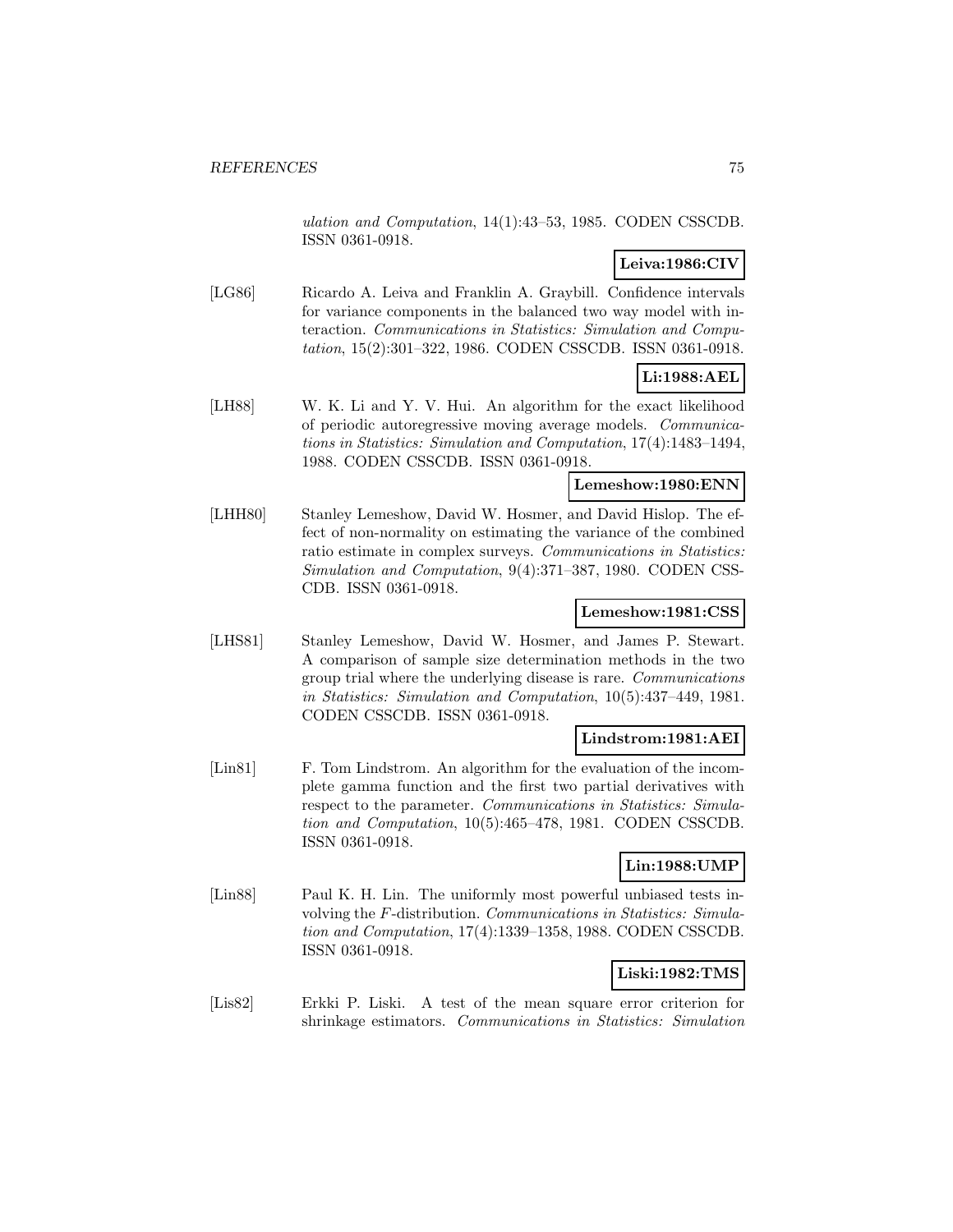and Computation, 11(5):543–562, 1982. CODEN CSSCDB. ISSN 0361-0918.

# **Liski:1985:EID**

[Lis85] Erkki P. Liski. Estimation from incomplete data in growth curves models. Communications in Statistics: Simulation and Computation, 14(1):13–27, 1985. CODEN CSSCDB. ISSN 0361-0918.

# **Liu:1984:ERT**

[Liu84] Lon-Mu Liu. Estimation of rational transfer function models. Communications in Statistics: Simulation and Computation, 13 (6):775–784, 1984. CODEN CSSCDB. ISSN 0361-0918.

# **Ljung:1989:NEM**

[Lju89] Greta M. Ljung. A note on the estimation of missing values in time series. Communications in Statistics: Simulation and Computation, 18(2):459–465, 1989. CODEN CSSCDB. ISSN 0361-0918.

### **Loukas:1986:CGB**

[LK86] S. Loukas and C. D. Kemp. The computer generation of bivariate binomial and negative binomial random variables. Communications in Statistics: Simulation and Computation, 15(1):15–25, 1986. CODEN CSSCDB. ISSN 0361-0918.

# **Lee:1982:SPQ**

[LKH82] K. R. Lee, C. H. Kapadia, and Donald Hutcherson. Statistical properties of quasi-range in small samples from a gamma density. Communications in Statistics: Simulation and Computation, 11 (2):175–195, 1982. CODEN CSSCDB. ISSN 0361-0918.

### **Law:1981:RWS**

[LKK81] Averill M. Law, W. David Kelton, and Lloyd W. Koenig. Relative width sequential confidence intervals for the mean. *Communi*cations in Statistics: Simulation and Computation, 10(1):29–39, 1981. CODEN CSSCDB. ISSN 0361-0918.

#### **Longley:1981:MGS**

[Lon81a] James W. Longley. Modified Gram–Schmidt process vs. classical Gram–Schmidt. Communications in Statistics: Simulation and Computation, 10(5):517–527, 1981. CODEN CSSCDB. ISSN 0361- 0918.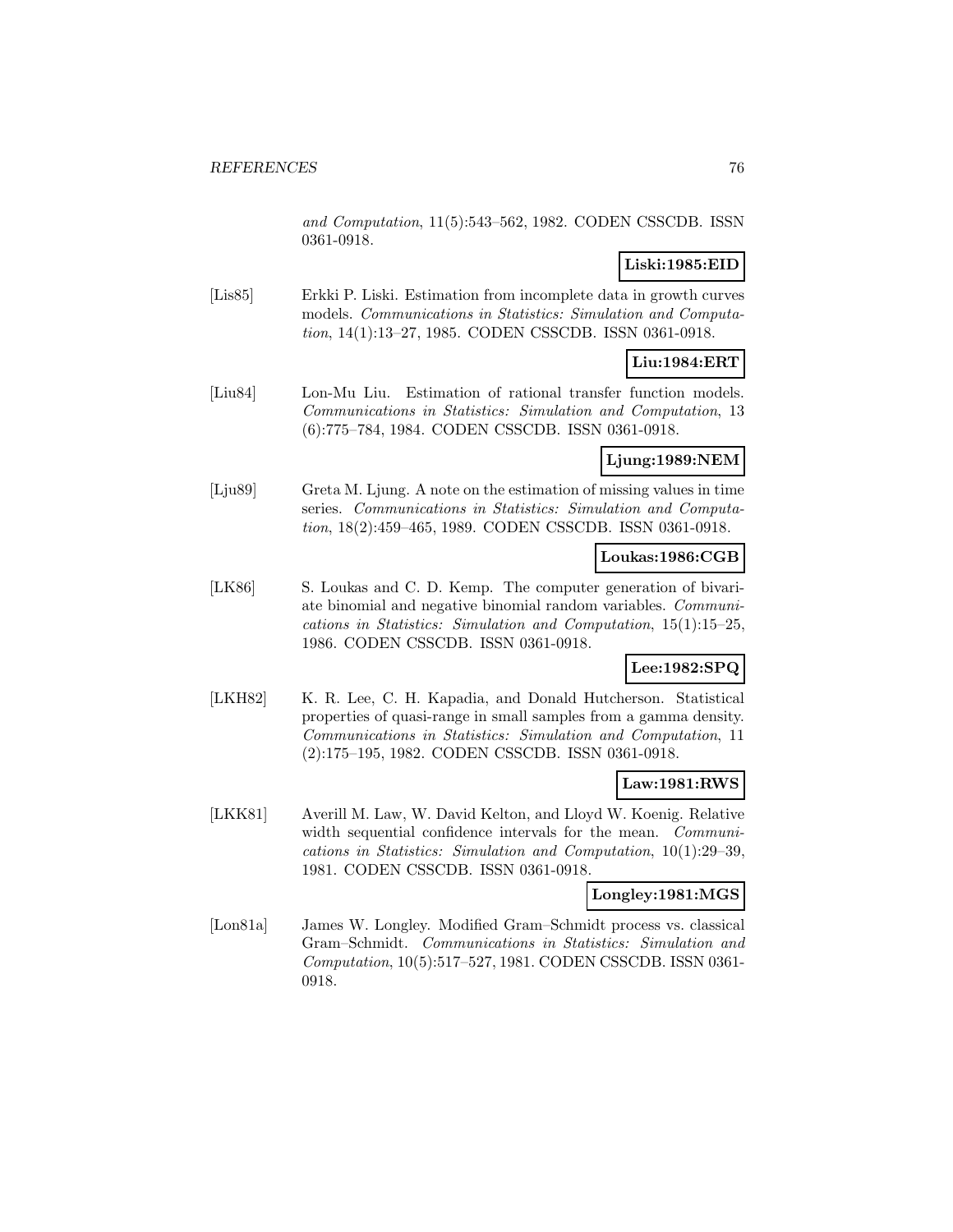#### **Longley:1981:LSC**

[Lon81b] James Wildon Longley. Least squares computations and the condition of the matrix. Communications in Statistics: Simulation and Computation, 10(6):593–615, 1981. CODEN CSSCDB. ISSN 0361-0918.

# **Lin:1983:TCS**

[LRL<sup>+</sup>83] Paul K. H. Lin, Dale O. Richards, David R. Long, Matthew D. Myers, and Joyce A. Taylor. Tables for computing shortest confidence intervals involving the F-distribution. Communications in Statistics: Simulation and Computation, 12(6):711–725, 1983. CODEN CSSCDB. ISSN 0361-0918.

### **Lewis:1989:VRU**

[LRW89a] Peter A. W. Lewis, Richard L. Ressler, and R. Kevin Wood. Variance reduction using nonlinear controls and transformations. Communications in Statistics: Simulation and Computation, 18 (2):655–672, 1989. CODEN CSSCDB. ISSN 0361-0918.

### **Lucas:1989:ALP**

[LRW89b] Larry A. Lucas, Tim Robertson, and F. T. Wright. Approximating the level probabilities for a unimodal ordering. Communications in Statistics: Simulation and Computation, 18(4):1401–1420, 1989. CODEN CSSCDB. ISSN 0361-0918.

### **Lawrence:1981:CLS**

[LS81] Kenneth D. Lawrence and Douglas R. Shier. A comparison of least squares and least absolute deviation regression models for estimating Weibull parameters. Communications in Statistics: Simulation and Computation, 10(3):315–326, 1981. CODEN CSSCDB. ISSN 0361-0918.

# **Lin:1983:RLR**

[LS83] Lawrence I-Kuei Lin and Roy L. Sanford. The robustness of the likelihood ratio test, the nonparametric sum rank test, and F-ratio tests when the populations are from the negative binomial family. Communications in Statistics: Simulation and Computation, 12 (5):523–539, 1983. CODEN CSSCDB. ISSN 0361-0918.

#### **Lemeshow:1984:CAV**

[LS84] Stanley Lemeshow and Anne M. Stoddard. A comparison of alternative variance estimation strategies for estimating the slope of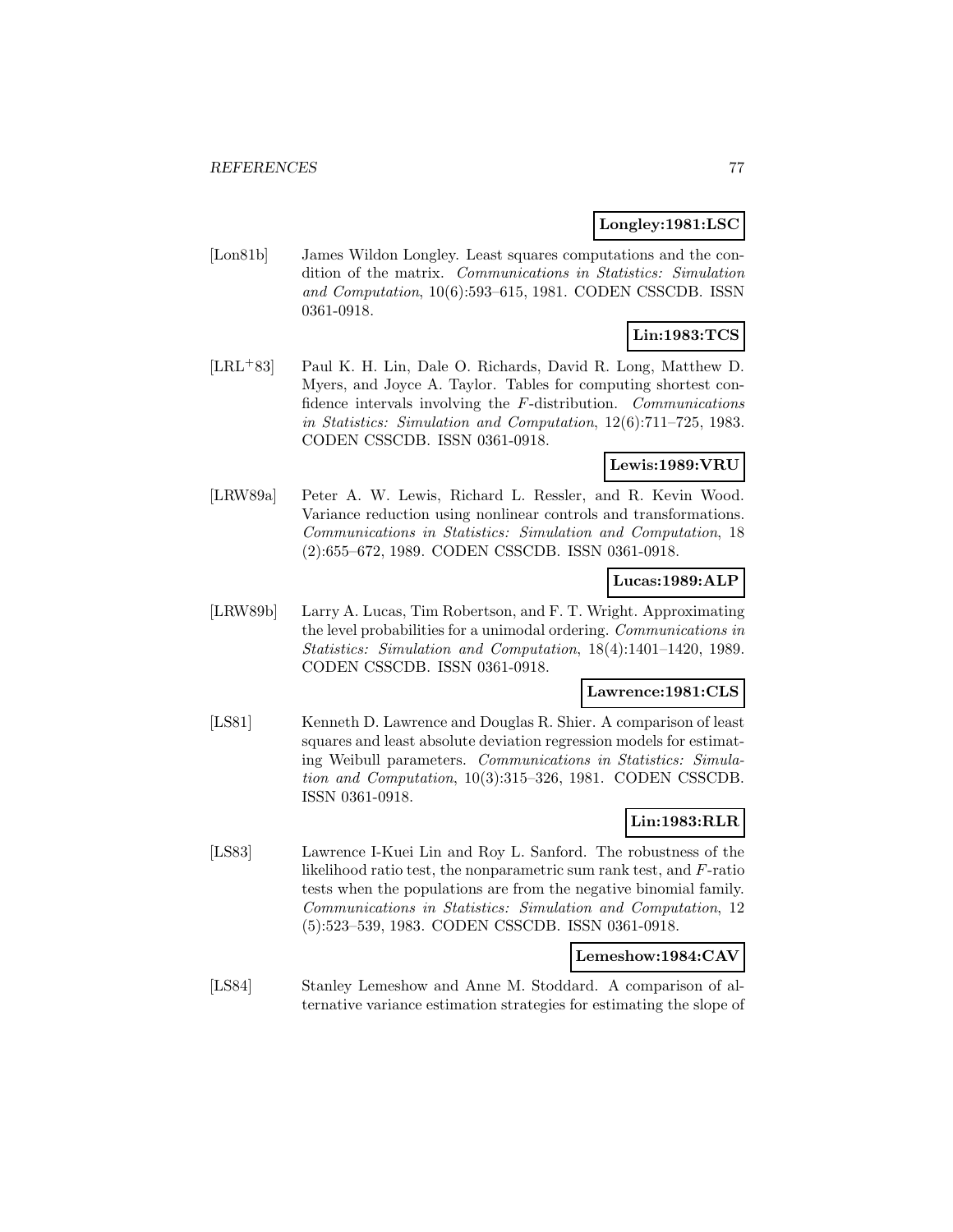a linear regression in sample surveys. Communications in Statistics: Simulation and Computation, 13(2):153–168, 1984. CODEN CSSCDB. ISSN 0361-0918.

### **Lauterbach:1988:AME**

[LS88a] Jörg Lauterbach and Peter Stahlecker. Approximate minimax estimation in linear regression: a simulation study. Communications in Statistics: Simulation and Computation, 17(1):209–227, 1988. CODEN CSSCDB. ISSN 0361-0918.

### **Lee:1988:REL**

[LS88b] A. H. Lee and M. J. Silvapulle. Ridge estimation in logistic regression. Communications in Statistics: Simulation and Computation, 17(4):1231–1257, 1988. CODEN CSSCDB. ISSN 0361-0918.

#### **Lee:1988:CP**

[LS88c] Carl M.-S. Lee and Karan P. Singh. On the t cumulative probabilities. Communications in Statistics: Simulation and Computation, 17(1):129–135, 1988. CODEN CSSCDB. ISSN 0361-0918.

#### **Leemis:1989:EPE**

[LS89a] Lawrence M. Leemis and Li-Hsing Shih. Exponential parameter estimation for data sets containing left and right censored observations. Communications in Statistics: Simulation and Computation, 18(3):1077–1085, 1989. CODEN CSSCDB. ISSN 0361-0918.

#### **Lerman:1989:DCC**

[LS89b] Zvi Lerman and Edna Schechtman. Detecting a change in the correlation coefficient in a sequence of bivariate normal variables. Communications in Statistics: Simulation and Computation, 18 (2):589–599, 1989. CODEN CSSCDB. ISSN 0361-0918.

### **Limam:1988:STI**

[LT88] Mohamed H. T. Limam and David R. Thomas. Simultaneous tolerance intervals in the random one-way model with covariates. Communications in Statistics: Simulation and Computation, 17 (3):1007–1019, 1988. CODEN CSSCDB. ISSN 0361-0918.

#### **Lyons:1980:MCE**

[Lyo80] N. I. Lyons. M29. Closed expressions for noncentral hypergeometric probabilities. Communications in Statistics: Simulation and Computation, 9(3):313–314, 1980. CODEN CSSCDB. ISSN 0361-0918.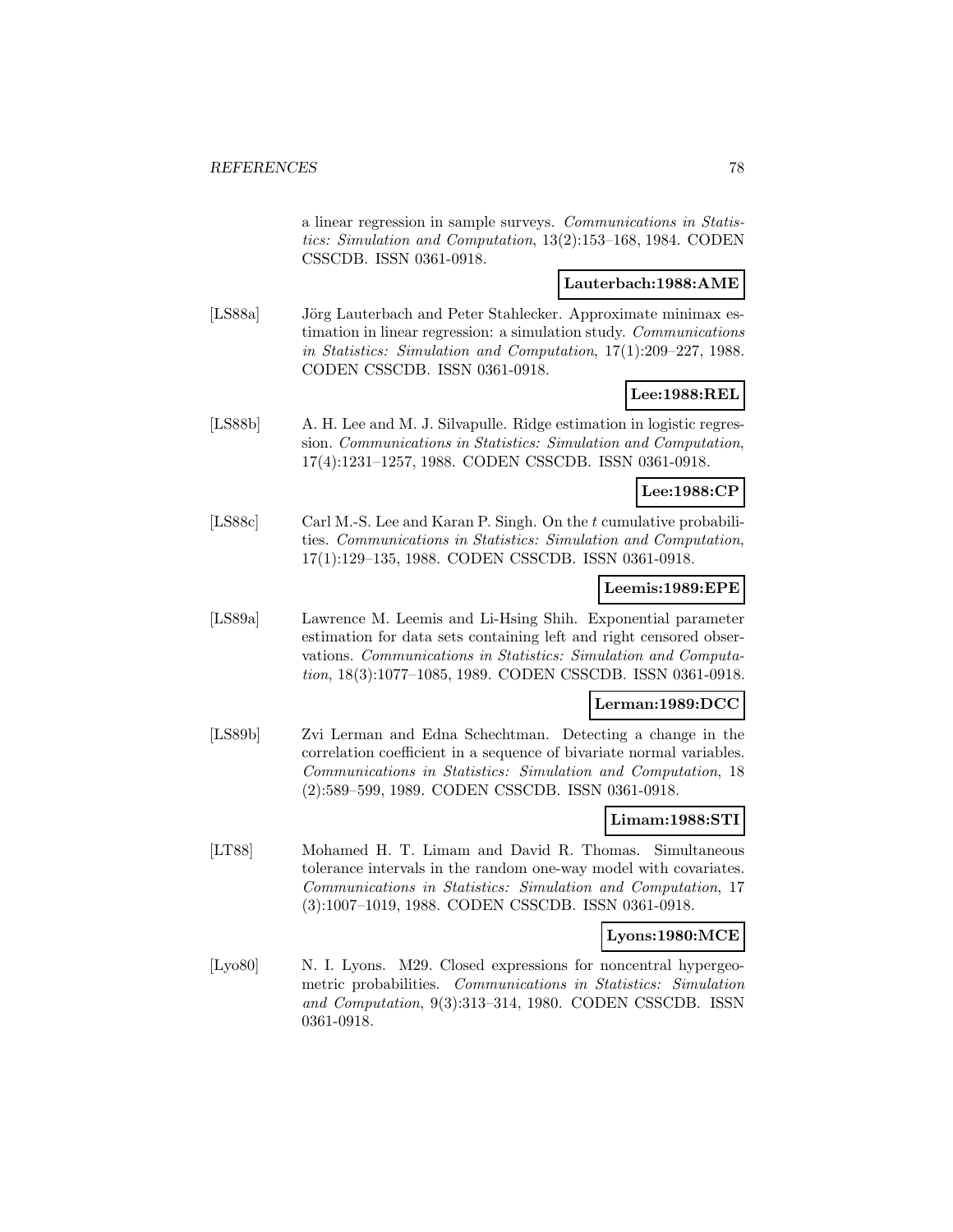### **Mack:1981:QED**

[Mac81] Gregory A. Mack. A quick and easy distribution-free test for main effects in a two-factor ANOVA. Communications in Statistics: Simulation and Computation, 10(6):571–591, 1981. CODEN CSS-CDB. ISSN 0361-0918.

# **Magel:1988:TEM**

[Mag88] Rhonda Magel. A test for the equality of k medians against the simple tree alternative under right censorship. Communications in Statistics: Simulation and Computation, 17(3):917–925, 1988. CODEN CSSCDB. ISSN 0361-0918.

#### **Money:1982:LRM**

[MAGHB82] A. H. Money, J. F. Affleck-Graves, M. L. Hart, and G. D. I. Barr. The linear regression model:  $L_p$  norm estimation and the choice of p. Communications in Statistics: Simulation and Computation, 11(1):89–109, 1982. CODEN CSSCDB. ISSN 0361-0918.

#### **Marasinghe:1986:NMC**

[Mar86] Mervyn G. Marasinghe. A note on methods for computing Tukey's and Mandel's interaction sums of squares. Communications in Statistics: Simulation and Computation, 15(3):649–654, 1986. CODEN CSSCDB. ISSN 0361-0918.

### **Markowski:1987:CTJ**

[Mar87a] Edward P. Markowski. Comparing tests judged asymptotically equally efficient. Communications in Statistics: Simulation and Computation, 16(3):629–643, 1987. CODEN CSSCDB. ISSN 0361- 0918.

### **Maryak:1987:APP**

[Mar87b] John L. Maryak. On the asymptotic properties of parameter estimates in a regression model with non-normally distributed errors. Communications in Statistics: Simulation and Computation, 16 (4):1117–1121, 1987. CODEN CSSCDB. ISSN 0361-0918.

#### **Matloff:1982:JSR**

[Mat82] Norman S. Matloff. James–Stein regression estimation in a prediction context. Communications in Statistics: Simulation and Computation, 11(5):589–601, 1982. CODEN CSSCDB. ISSN 0361- 0918.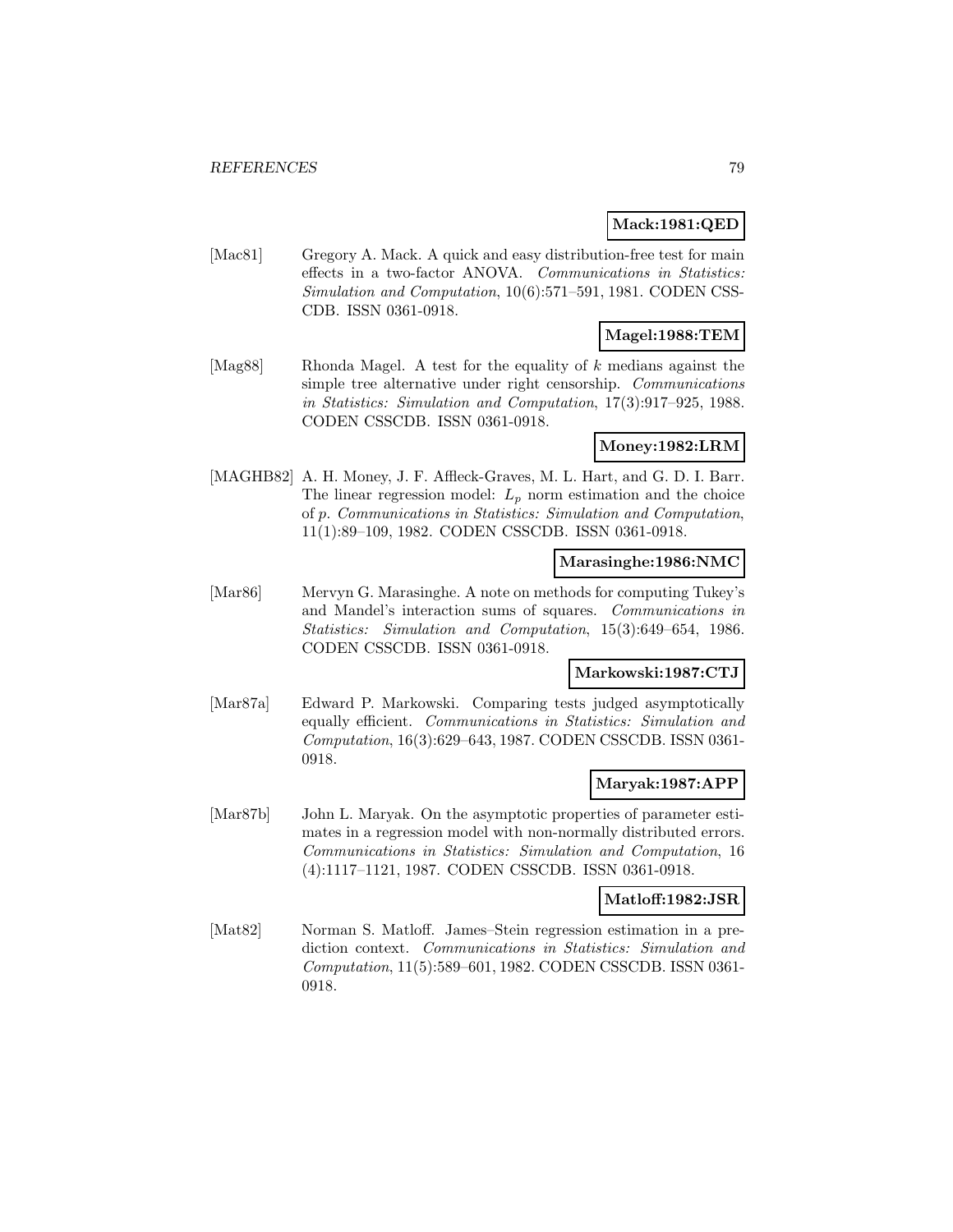#### **Mazumdar:1983:ERT**

[Maz83] M. Mazumdar. An estimator of the ratio of two variances. *Commu*nications in Statistics: Simulation and Computation, 12(4):399– 409, 1983. CODEN CSSCDB. ISSN 0361-0918.

#### **MacGillivray:1988:MMK**

[MB88a] H. L. MacGillivray and Kevin P. Balanda. Mixtures, myths and kurtosis. Communications in Statistics: Simulation and Computation, 17(3):789–802, 1988. CODEN CSSCDB. ISSN 0361-0918.

### **Mengersen:1988:CBS**

[MB88b] Kerrie Mengersen and Eve Bofinger. Confidence bounds and selection of the t best populations. Communications in Statistics: Simulation and Computation, 17(3):927–945, 1988. CODEN CSS-CDB. ISSN 0361-0918.

#### **McAllister:1983:SCJ**

[McA83] Paul R. McAllister. A system for computing joint probabilities from Jensen's bivariate F distribution. Communications in Statistics: Simulation and Computation, 12(2):223–238, 1983. CODEN CSSCDB. ISSN 0361-0918.

### **McArthur:1987:ESD**

[McA87] Richard D. McArthur. An evaluation of sample designs for estimating a locally concentrated pollutant. Communications in Statistics: Simulation and Computation, 16(3):735–759, 1987. CODEN CSSCDB. ISSN 0361-0918.

#### **McCulloch:1986:SCE**

[McC86] J. Huston McCulloch. Simple consistent estimators of stable distribution parameters. Communications in Statistics: Simulation and Computation, 15(4):1109–1136, 1986. CODEN CSSCDB. ISSN 0361-0918.

#### **Mclachlan:1982:BVS**

[Mcl82] G. J. Mclachlan. On the bias and variance of some proportion estimators. Communications in Statistics: Simulation and Computation, 11(6):715–726, 1982. CODEN CSSCDB. ISSN 0361-0918.

### **Mcculloch:1985:EBA**

[MD85] Charles E. Mcculloch and Aimee Dechter. An empirical Bayes approach to estimating the probability of correct selection. Commu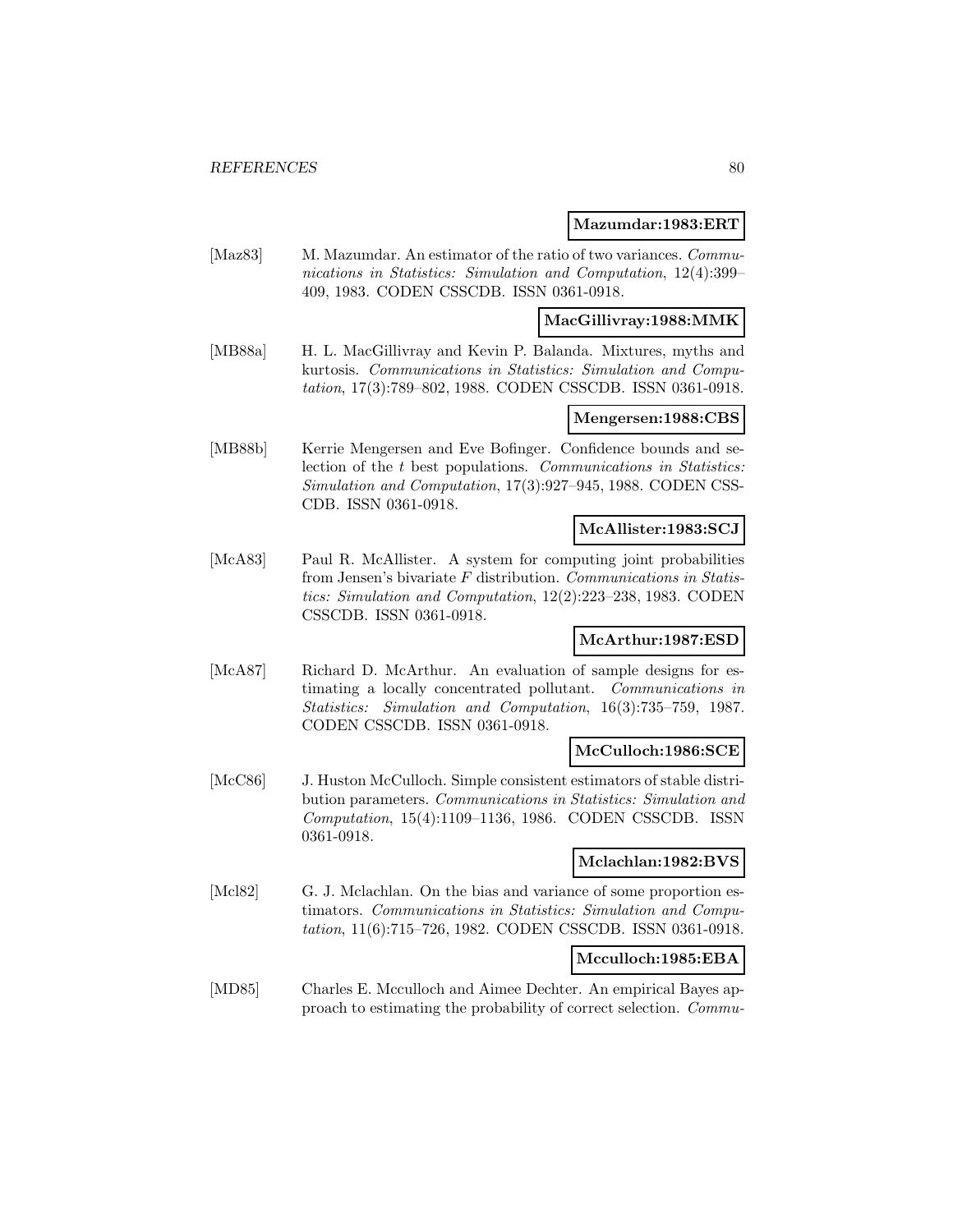nications in Statistics: Simulation and Computation, 14(1):173– 186, 1985. CODEN CSSCDB. ISSN 0361-0918.

### **Mittal:1987:EPD**

[MD87] Mukul M. Mittal and Ram C. Dahiya. Estimating the parameters of a doubly truncated normal distribution. Communications in Statistics: Simulation and Computation, 16(1):141–159, 1987. CODEN CSSCDB. ISSN 0361-0918.

#### **Meester:1986:TPS**

[ME86] S. G. Meester and D. Eaves. A table of predictive success probabilities for logistic regression. Communications in Statistics: Simulation and Computation, 15(4):1137–1139, 1986. CODEN CSSCDB. ISSN 0361-0918.

#### **McLachlan:1982:UDF**

[MG82] G. J. McLachlan and S. Ganesalingam. Updating a discriminant function on the basis of unclassified data. Communications in Statistics: Simulation and Computation, 11(6):753–767, 1982. CODEN CSSCDB. ISSN 0361-0918.

#### **Martin:1984:SSB**

[MG84] R. Douglas Martin and Daniel M. Goodfellow. Small sample behavior of robust stochastic approximation and iterated weighted least squares estimates for location. Communications in Statistics: Simulation and Computation, 13(1):1–46, 1984. CODEN CSSCDB. ISSN 0361-0918.

### **Magel:1987:CDN**

[MH87] Rhonda C. Magel and Doris Hertsgaard. A collinearity diagnostic for nonlinear regression. Communications in Statistics: Simulation and Computation, 16(1):85–97, 1987. CODEN CSSCDB. ISSN 0361-0918.

#### **Marasinghe:1982:DMG**

[MK82] Mervyn G. Marasinghe and William J. Kennedy, Jr. Direct methods for generating extreme characteristic roots of certain random matrices. Communications in Statistics: Simulation and Computation, 11(5):527–542, 1982. CODEN CSSCDB. ISSN 0361-0918.

### **Mardia:1983:NDM**

[MK83] K. V. Mardia and M. Kanazawa. The null distribution of multivariate kurtosis. Communications in Statistics: Simulation and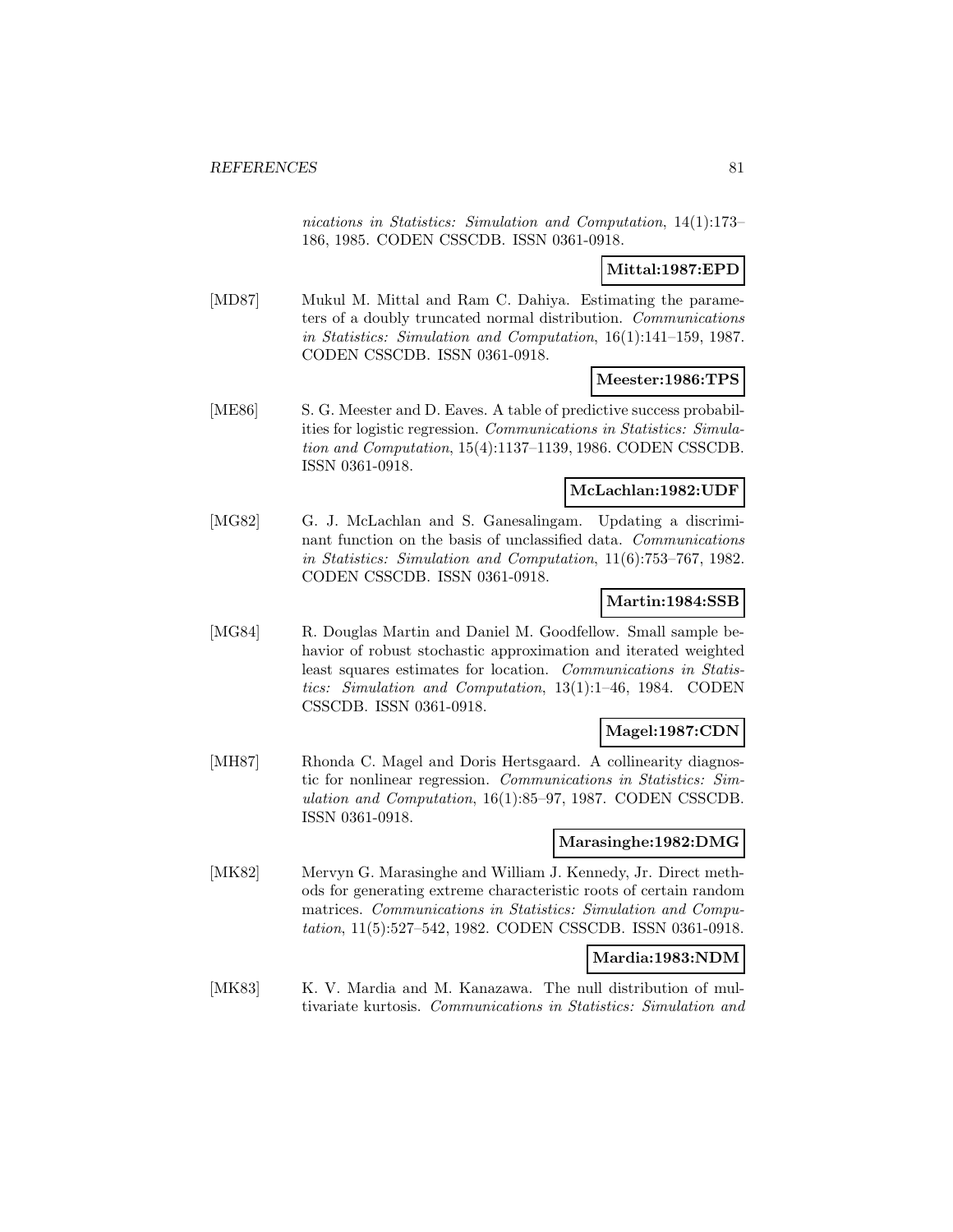Computation, 12(5):569–576, 1983. CODEN CSSCDB. ISSN 0361- 0918.

### **McAllister:1981:CPJ**

[MLH81] Paul R. McAllister, Ru-Ying Lee, and Burt S. Holland. Computation of probabilities from Jensen's bivariate f distribution. Communications in Statistics: Simulation and Computation, 10 (3):249–263, 1981. CODEN CSSCDB. ISSN 0361-0918.

### **Moschopoulos:1983:LRB**

[MM83] Panagis G. Moschopoulos and Govind S. Mudholkar. A likelihoodratio-based normal approximation for the non-null distribution of the multiple correlation coefficient. Communications in Statistics: Simulation and Computation, 12(3):355–371, 1983. CODEN CSS-CDB. ISSN 0361-0918.

# **Mandel:1988:ISW**

[MM88] John Mandel and Frank L. McCrackin. An iterative self-weighting procedure for fitting straight lines to heteroscedastic data. Communications in Statistics: Simulation and Computation, 17(2): 609–635, 1988. CODEN CSSCDB. ISSN 0361-0918.

# **McCune:1989:MEC**

[MM89] S. K. McCune and E. D. McCune. Modified Edgeworth and Cornish-Fisher expansions with unknown cumulants and no singularities. Communications in Statistics: Simulation and Computation, 18(3):1203–1221, 1989. CODEN CSSCDB. ISSN 0361-0918.

### **Michalek:1985:MCP**

[MMW85] Joel E. Michalek, Daniel Mihalko, and Thomas J. White. A Monte Carlo power study of logrank, Wilcoxon and normal scores procedures on matched and censored data. Communications in Statistics: Simulation and Computation, 14(2):449–465, 1985. CODEN CSSCDB. ISSN 0361-0918.

#### **Monahan:1984:IATa**

[Mon84a] John F. Monahan. An improved algorithm for the triples test. Communications in Statistics: Simulation and Computation, 13 (4):545–553, 1984. CODEN CSSCDB. ISSN 0361-0918.

#### **Monahan:1984:IATb**

[Mon84b] John F. Monahan. An improved algorithm for the triples test. Communications in Statistics: Simulation and Computation, 13 (4):555–569, 1984. CODEN CSSCDB. ISSN 0361-0918.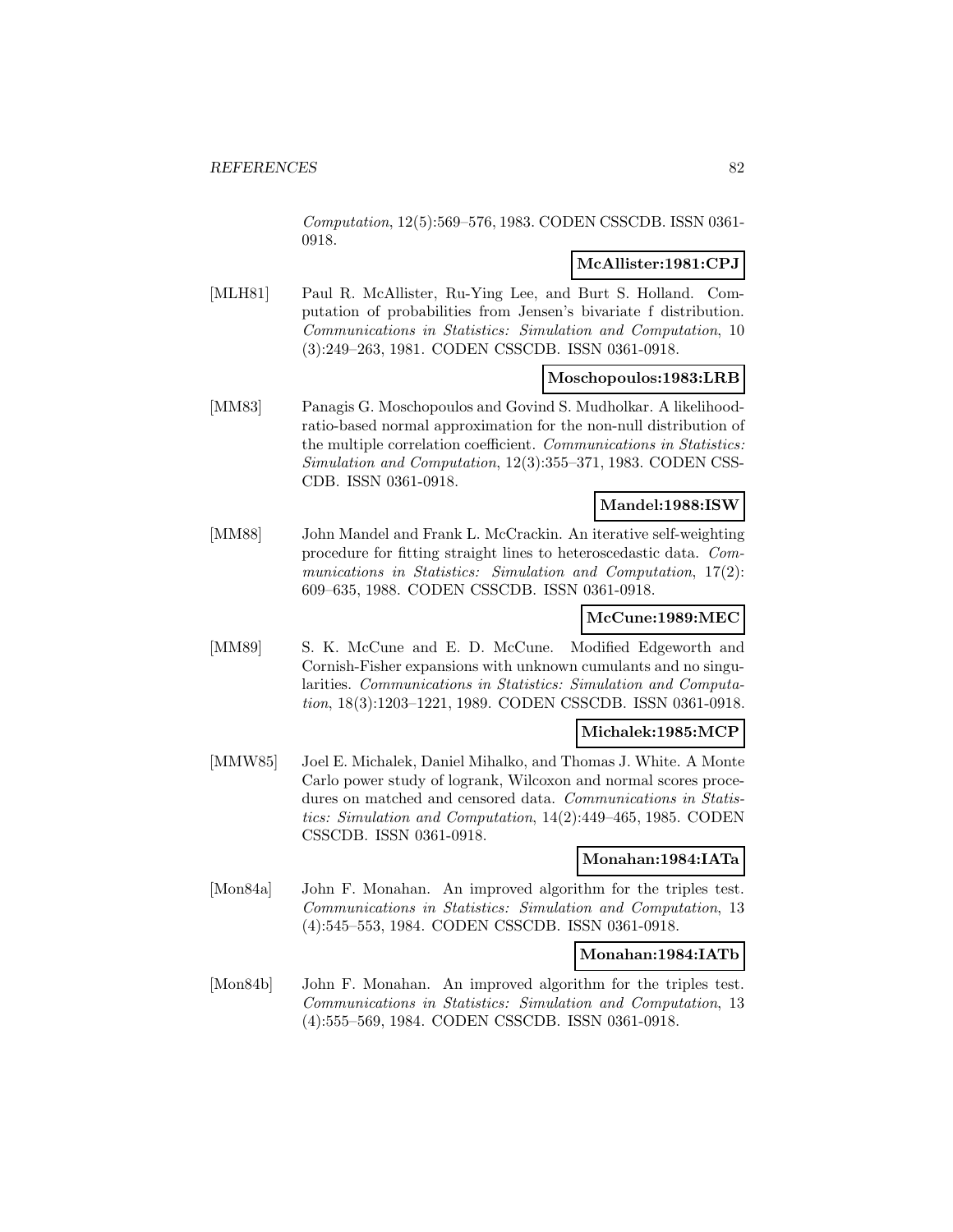#### **Moore:1981:DAF**

[Moo81] Marva Houston Moore. Derivatives of the annuity function assuming Makeham–Gompertz mortality; and the *n*-ages method. Communications in Statistics: Simulation and Computation, 10 (4):359–367, 1981. CODEN CSSCDB. ISSN 0361-0918.

### **Mehta:1980:NAE**

[MP80] Cyrus R. Mehta and Nitin R. Patel. A network algorithm for the exact treatment of the  $2 \times k$  contingency table. Communications in Statistics: Simulation and Computation, 9(6):649–664, 1980. CODEN CSSCDB. ISSN 0361-0918.

### **McConalogue:1981:NTC**

[MP81] Denis J. McConalogue and Antònio Pacheco. Numerical treatment of convolution integrals involving distributions with densities having singularities at the origin. Communications in Statistics: Simulation and Computation, 10(3):265–280, 1981. CODEN CSS-CDB. ISSN 0361-0918.

### **Manly:1989:CPL**

[MR89] Bryan F. J. Manly and J. C. W. Rayner. Comments on a paper by lachenbruch and flack. Communications in Statistics: Simulation and Computation, 18(4):1241–1244, 1989. CODEN CSSCDB. ISSN 0361-0918.

#### **McKean:1984:CMS**

[MS84] Joseph W. McKean and Ronald M. Schrader. A comparison of methods for Studentizing the sample median. Communications in Statistics: Simulation and Computation, 13(6):751–773, 1984. CODEN CSSCDB. ISSN 0361-0918.

### **Mian:1989:CST**

[MST89] I. U. H. Mian, M. M. Shoukri, and D. S. Tracy. A comparison of significance testing procedures for the intraclass correlation from family data. Communications in Statistics: Simulation and Computation, 18(2):613–631, 1989. CODEN CSSCDB. ISSN 0361- 0918.

#### **Manoukian:1985:SHN**

[MT85] E. B. Manoukian and J. A. M. Theriault. Sampling from halfnormal and exponential distributions and efficiency of tests. Communications in Statistics: Simulation and Computation, 14(1): 137–141, 1985. CODEN CSSCDB. ISSN 0361-0918.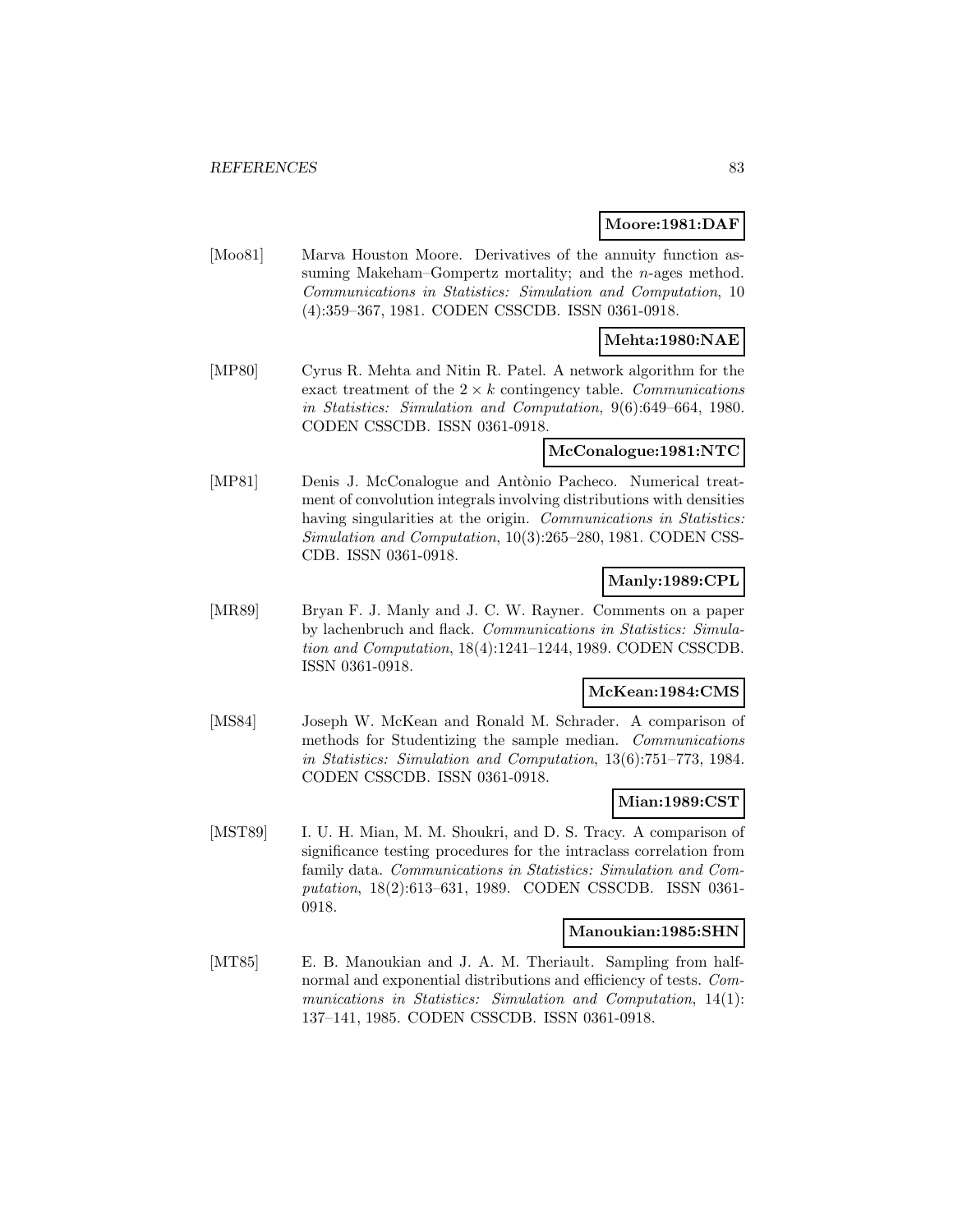#### **Moskowitz:1989:EBP**

[MT89] Herbert Moskowitz and Hsien-Tsang Tsai. An error-bounded polynomial approximation for bivariate normal probabilities. Communications in Statistics: Simulation and Computation, 18(4):1421– 1437, 1989. CODEN CSSCDB. ISSN 0361-0918.

# **Meilijson:1982:NMM**

[MTNY82] Isaac Meilijson, Aaron Tenenbein, Marian R. Newborn, and Uri Yechiali. Number of matches and matched people in the birthday problem. Communications in Statistics: Simulation and Computation, 11(3):361–370, 1982. CODEN CSSCDB. ISSN 0361-0918.

#### **Marco:1987:EDC**

[MYT87] Virgil R. Marco, Dean M. Young, and Danny W. Turner. The Euclidean distance classifier: an alternative to the linear discriminant function. Communications in Statistics: Simulation and Computation, 16(2):485–505, 1987. CODEN CSSCDB. ISSN 0361-0918.

### **Nath:1981:RTT**

[ND81] R. Nath and B. S. Duran. The rank transform in the two-sample location problem. Communications in Statistics: Simulation and Computation, 10(4):383–394, 1981. CODEN CSSCDB. ISSN 0361- 0918.

# **Nelson:1981:NEE**

[Nel81] Peter R. Nelson. Numerical evaluation of an equicorrelated multivariate non-central t distribution. Communications in Statistics: Simulation and Computation, 10(1):41–50, 1981. CODEN CSS-CDB. ISSN 0361-0918.

#### **Nelson:1982:MND**

[Nel82] Peter R. Nelson. Multivariate normal and t distributions with  $\rho_{ik} = \alpha_{ik}\alpha_{jk}$ . Communications in Statistics: Simulation and Computation, 11(2):239–248, 1982. CODEN CSSCDB. ISSN 0361- 0918.

#### **Nelsen:1987:DBD**

[Nel87a] Roger B. Nelsen. Discrete bivariate distributions with given marginals and correlation. Communications in Statistics: Simulation and Computation, 16(1):199–208, 1987. CODEN CSSCDB. ISSN 0361-0918.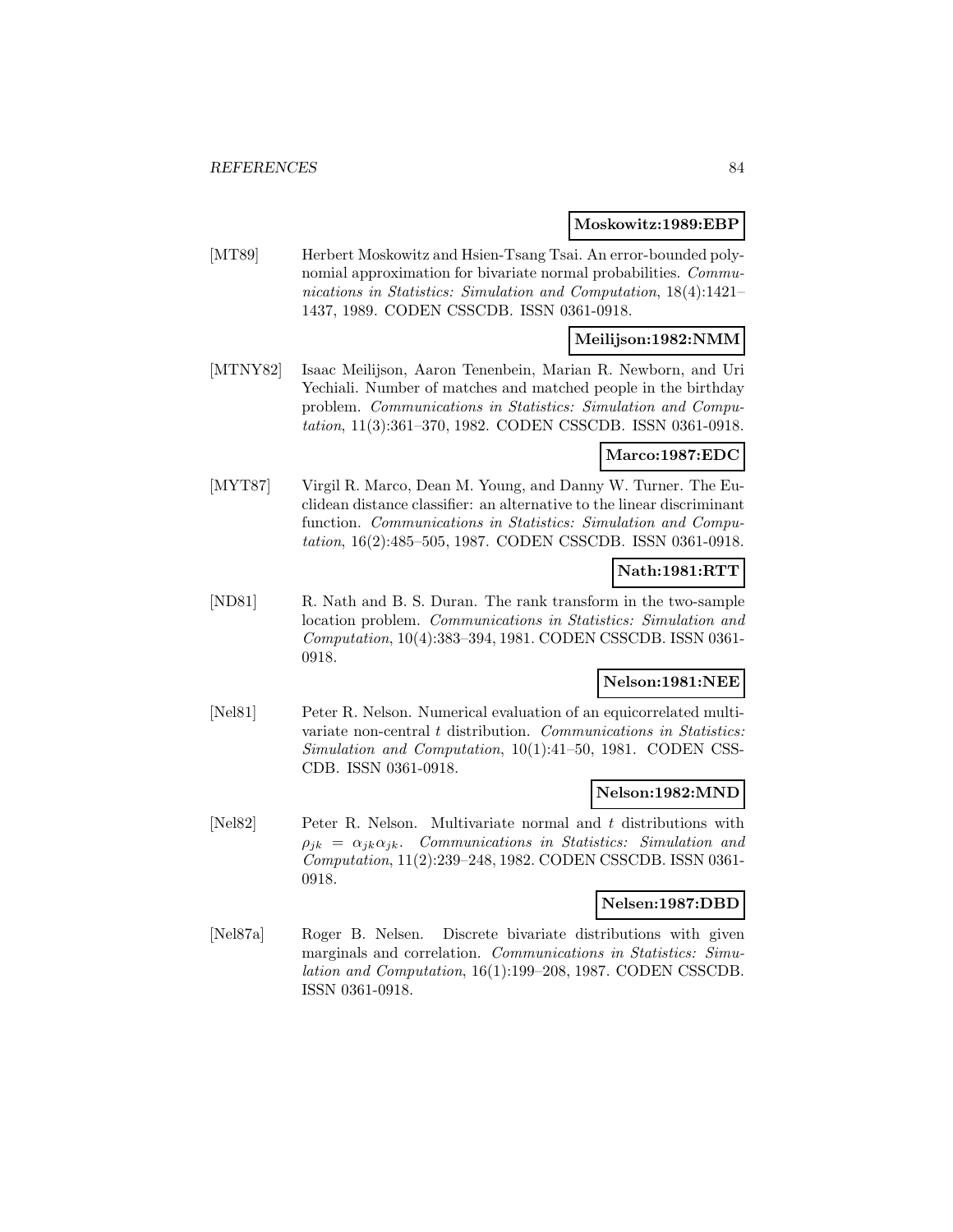#### **Nelson:1987:PVR**

[Nel87b] Barry L. Nelson. A perspective on variance reduction in dynamic simulation experiments. Communications in Statistics: Simulation and Computation, 16(2):385–426, 1987. CODEN CSSCDB. ISSN 0361-0918.

# **Neuts:1982:CVM**

[Neu82] Marcel F. Neuts. On the coefficient of variation of mixtures of probability distributions. Communications in Statistics: Simulation and Computation, 11(6):649–657, 1982. CODEN CSSCDB. ISSN 0361-0918.

### **Neuts:1984:ACL**

[Neu84] Marcel F. Neuts. The abscissa of convergence of the Laplace– Stieltjes transform of a PH-distribution. Communications in Statistics: Simulation and Computation, 13(3):367–373, 1984. CODEN CSSCDB. ISSN 0361-0918.

### **Neudecker:1986:GRT**

[Neu86] H. Neudecker. A generalization of a result of Trenkler and Trenkler. Communications in Statistics: Simulation and Computation, 15(1):273–275, 1986. CODEN CSSCDB. ISSN 0361-0918.

### **Nguyen:1985:GFE**

[Ngu85] True T. Nguyen. A generalization of Fisher's exact test in  $p \times q$ contingency tables using more concordant relations. Communications in Statistics: Simulation and Computation, 14(3):633–645, 1985. CODEN CSSCDB. ISSN 0361-0918. See comments [KV87].

### **Nigm:1985:BLT**

[NI85] A. M. Nigm and M. A. Ismail. Bayesian life test sampling plans for the two parameter exponential distribution. Communications in Statistics: Simulation and Computation, 14(3):691–707, 1985. CODEN CSSCDB. ISSN 0361-0918.

#### **Neuhaus:1981:RCS**

[NK81] Georg Neuhaus and Erhard Kremer. Repeated chi-square testing repeated chi-square testing. Communications in Statistics: Simulation and Computation, 10(2):143–161, 1981. CODEN CSSCDB. ISSN 0361-0918.

# **Niki:1984:HOA**

[NK84] Naoto Niki and Sadanori Konishi. Higher order asymptotic expansions for the distribution of the sample correlation coefficient.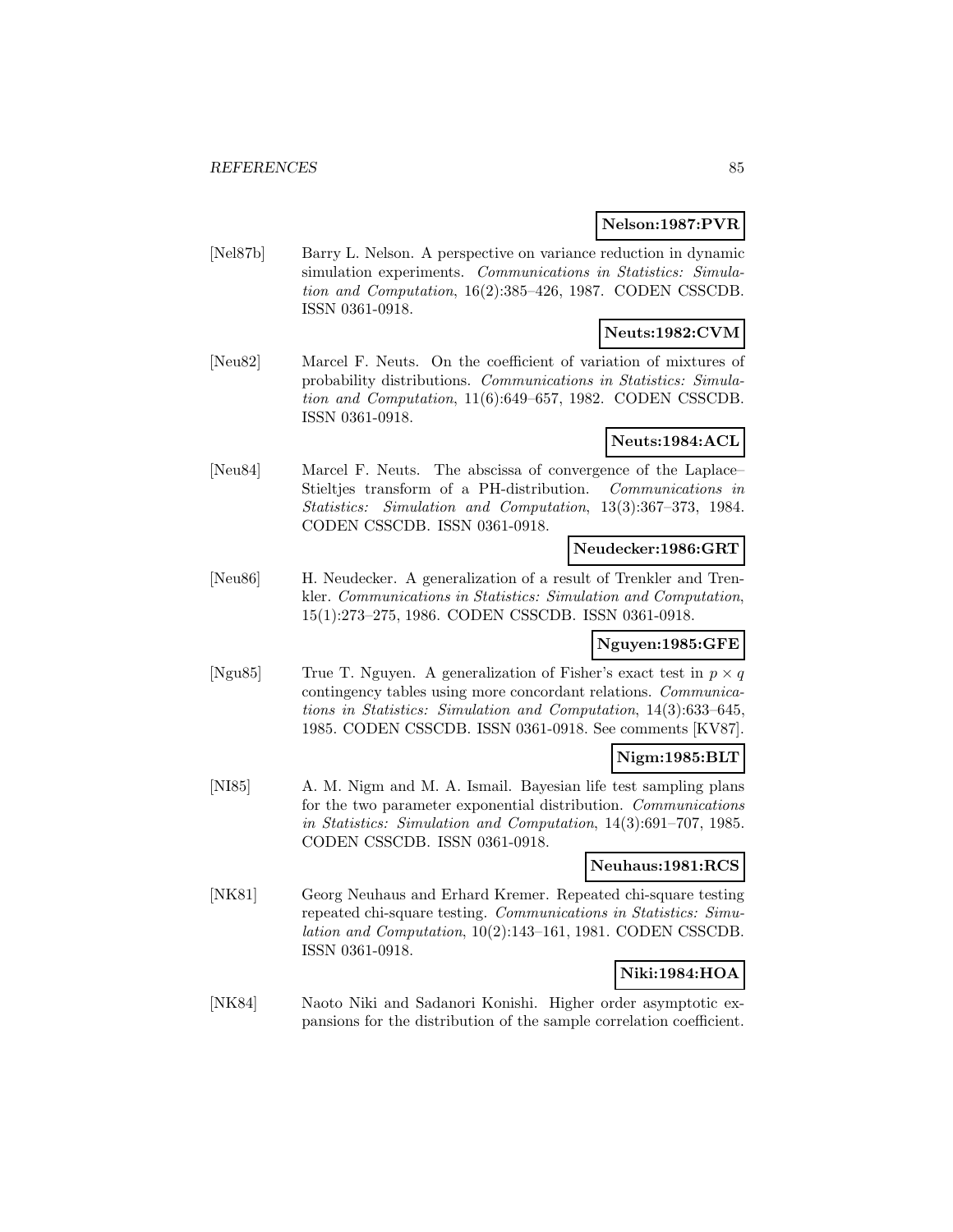Communications in Statistics: Simulation and Computation, 13 (2):169–182, 1984. CODEN CSSCDB. ISSN 0361-0918.

### **Naes:1985:CPM**

[NM85] Tormod Naes and Harald Martens. Comparison of prediction methods for multicollinear data. Communications in Statistics: Simulation and Computation, 14(3):545–576, 1985. CODEN CSS-CDB. ISSN 0361-0918.

#### **Nelson:1988:RMA**

[NM88] Norma A. Nelson and Patricia F. Moodie. Robust multivariate analysis of variability. Communications in Statistics: Simulation and Computation, 17(4):1409–1430, 1988. CODEN CSSCDB. ISSN 0361-0918.

#### **Naik-Nimbalkar:1986:CRT**

[NNS86] U. V. Naik-Nimbalkar and A. Subramanyam. Cramer-rao type bounds for abstract parameters with consequences to real parameters. Communications in Statistics: Simulation and Computation, 15(4):973–985, 1986. CODEN CSSCDB. ISSN 0361-0918.

#### **Nomura:1988:ESS**

[Nom88a] Masuo Nomura. On exact small sample properties of the minimax generalized ridge regression estimators. Communications in Statistics: Simulation and Computation, 17(4):1213–1229, 1988. CODEN CSSCDB. ISSN 0361-0918.

### **Nomura:1988:AUR**

[Nom88b] Masuo Nomura. On the almost unbiased ridge regression estimator. Communications in Statistics: Simulation and Computation, 17(3):729–743, 1988. CODEN CSSCDB. ISSN 0361-0918.

#### **Nordberg:1982:PDG**

[Nor82] Lennart Nordberg. A procedure for determination of a good ridge parameter in linear regression. Communications in Statistics: Simulation and Computation, 11(3):285–309, 1982. CODEN CSSCDB. ISSN 0361-0918.

#### **Norton:1985:RBF**

[Nor85] Robert M. Norton. A relationship between a family of waiting time distributions and the asymptotic residual waiting time distribution. Communications in Statistics: Simulation and Computation, 14(3):709–717, 1985. CODEN CSSCDB. ISSN 0361-0918.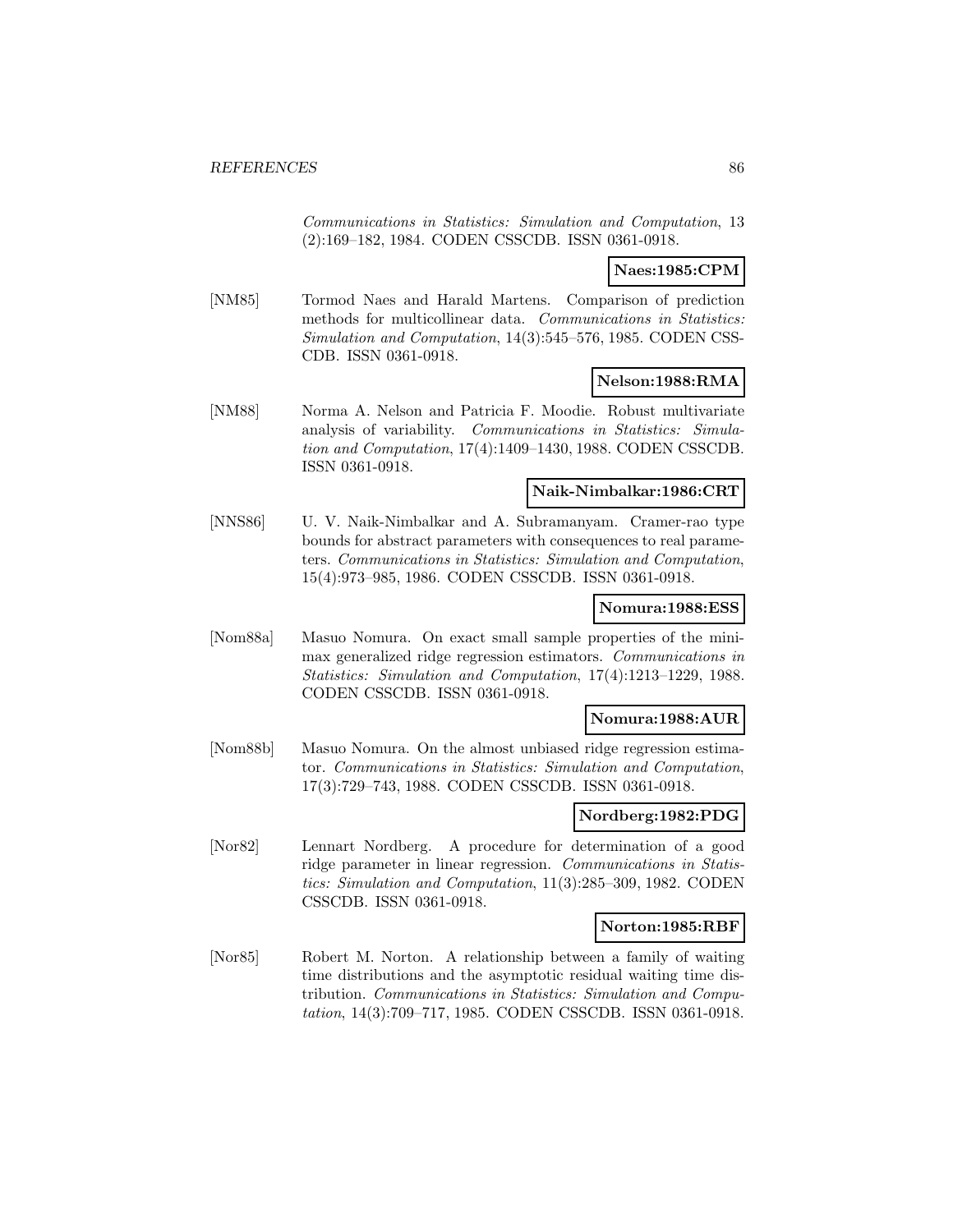### **Nozari:1984:GOL**

[Noz84] Ardavan Nozari. Generalized and ordinary least squares with estimated and unequal variances. Communications in Statistics: Simulation and Computation, 13(4):521–537, 1984. CODEN CSS-CDB. ISSN 0361-0918.

# **Nakano:1982:VSA**

[NT82] Junji Nakano and Shigemi Tagami. On the variance of the sample autocovariance function for a Gaussian once integrated first order moving average process. Communications in Statistics: Simulation and Computation, 11(5):637–639, 1982. CODEN CSSCDB. ISSN 0361-0918.

# **Narula:1986:CPN**

[NW86] Subhash C. Narula and H. R. Weistroffer. Computation of probability and non-centrality parameter of a non-central Fdistribution. Communications in Statistics: Simulation and Computation, 15(3):871–878, 1986. CODEN CSSCDB. ISSN 0361- 0918.

### **Okabe:1986:PDF**

[OA86] Atsuyuki Okabe and Yasushi Asami. The probability density function of an area covered with disks whose centers are randomly distributed. Communications in Statistics: Simulation and Computation, 15(1):121–134, 1986. CODEN CSSCDB. ISSN 0361-0918.

#### **Odeh:1982:CVS**

[Ode82a] Robert E. Odeh. Critical values of the sample product-moment correlation coefficient in the bivariate normal distribution. Communications in Statistics: Simulation and Computation, 11(1):1– 26, 1982. CODEN CSSCDB. ISSN 0361-0918.

### **Odeh:1982:TPP**

[Ode82b] Robert E. Odeh. Tables of percentage points of the distribution of the maximum absolute value of equally correlated normal random variables. Communications in Statistics: Simulation and Computation, 11(1):65–87, 1982. CODEN CSSCDB. ISSN 0361-0918.

#### **Odeh:1989:SOS**

[Ode89a] Robert E. Odeh. Simultaneous one-sided prediction intervals to contain all of k future means from a normal distribution. Communications in Statistics: Simulation and Computation, 18(4):1557– 1585, 1989. CODEN CSSCDB. ISSN 0361-0918.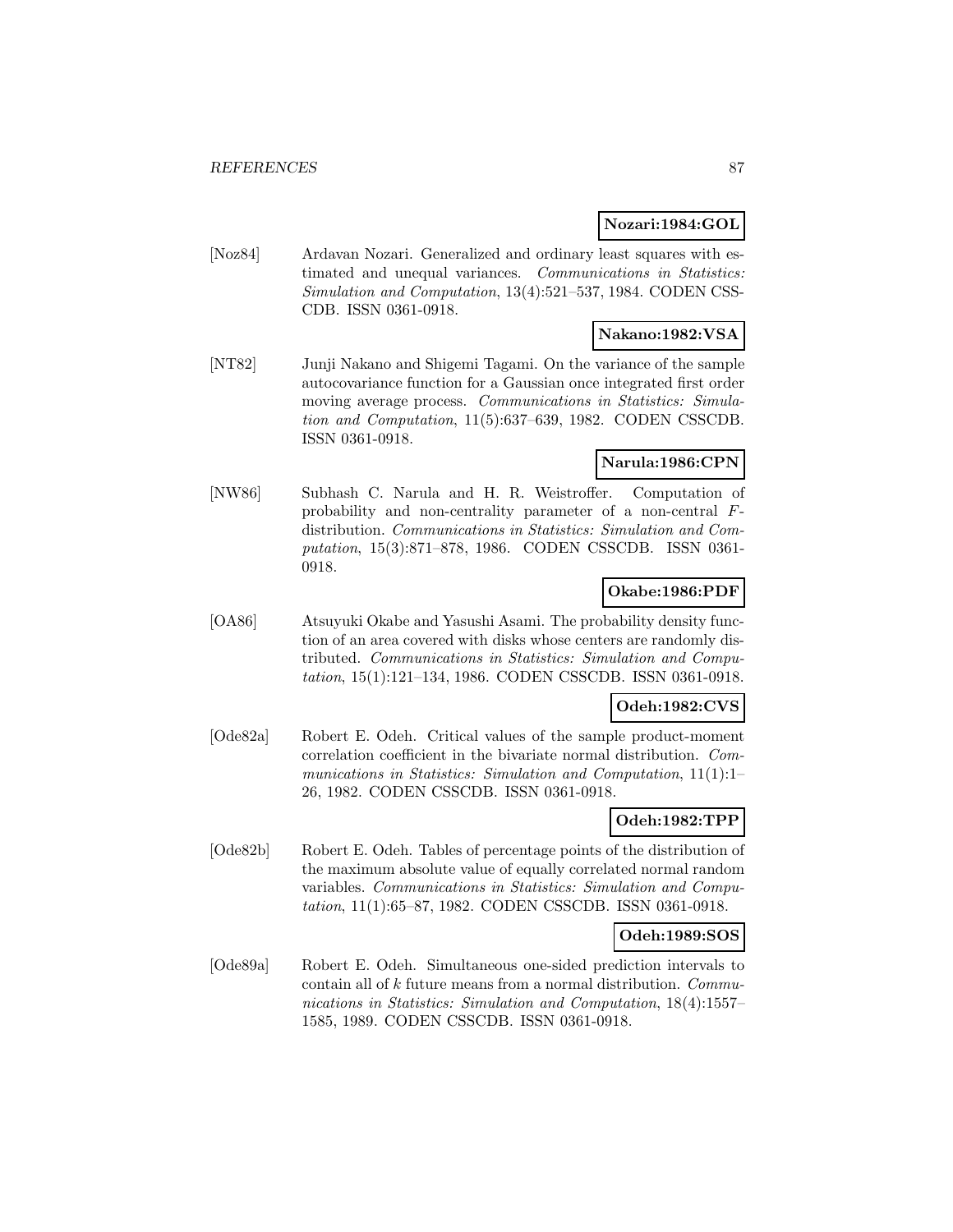### **Odeh:1989:STS**

[Ode89b] Robert E. Odeh. Simultaneous two-sided prediction intervals to contain at least l out of k future means from a normal distribution. Communications in Statistics: Simulation and Computation, 18 (2):429–457, 1989. CODEN CSSCDB. ISSN 0361-0918.

### **Ott:1988:EBI**

[OH88] K. O. Ott and H.-J Hoffmann. Evaluation of the bias of the isotonic regression. Communications in Statistics: Simulation and Computation, 17(3):745–764, 1988. CODEN CSSCDB. ISSN 0361- 0918.

### **Ohtani:1987:UGD**

[Oht87] Kazuhiro Ohtani. On the use of the Graybill–Deal estimator when two normal population means may not be common. Communications in Statistics: Simulation and Computation, 16(3):855–870, 1987. CODEN CSSCDB. ISSN 0361-0918.

### **Ozturk:1988:NTE**

 $[OK88]$  Aydin Öztürk and Serdar Korukoğlu. A new test for the extreme value distribution. Communications in Statistics: Simulation and Computation, 17(4):1375–1393, 1988. CODEN CSSCDB. ISSN 0361-0918.

# **Owen:1988:SPE**

[OL88] D. B. Owen and Huaixiang Li. The starship for point estimates and confidence intervals on a mean and for percentiles. Communications in Statistics: Simulation and Computation, 17(2):325–341, 1988. CODEN CSSCDB. ISSN 0361-0918.

#### **Oldford:1985:BMC**

[Old85] R. Wayne Oldford. Bootstrapping by Monte Carlo versus approximating the estimator and bootstrapping exactly: Cost and performance. Communications in Statistics: Simulation and Computation, 14(2):395–424, 1985. CODEN CSSCDB. ISSN 0361-0918.

#### **OGorman:1987:MEO**

[OM87] Mary Ann O'Gorman and Raymond H. Myers. Measures of error with outliers in regression. Communications in Statistics: Simulation and Computation, 16(3):771–789, 1987. CODEN CSSCDB. ISSN 0361-0918.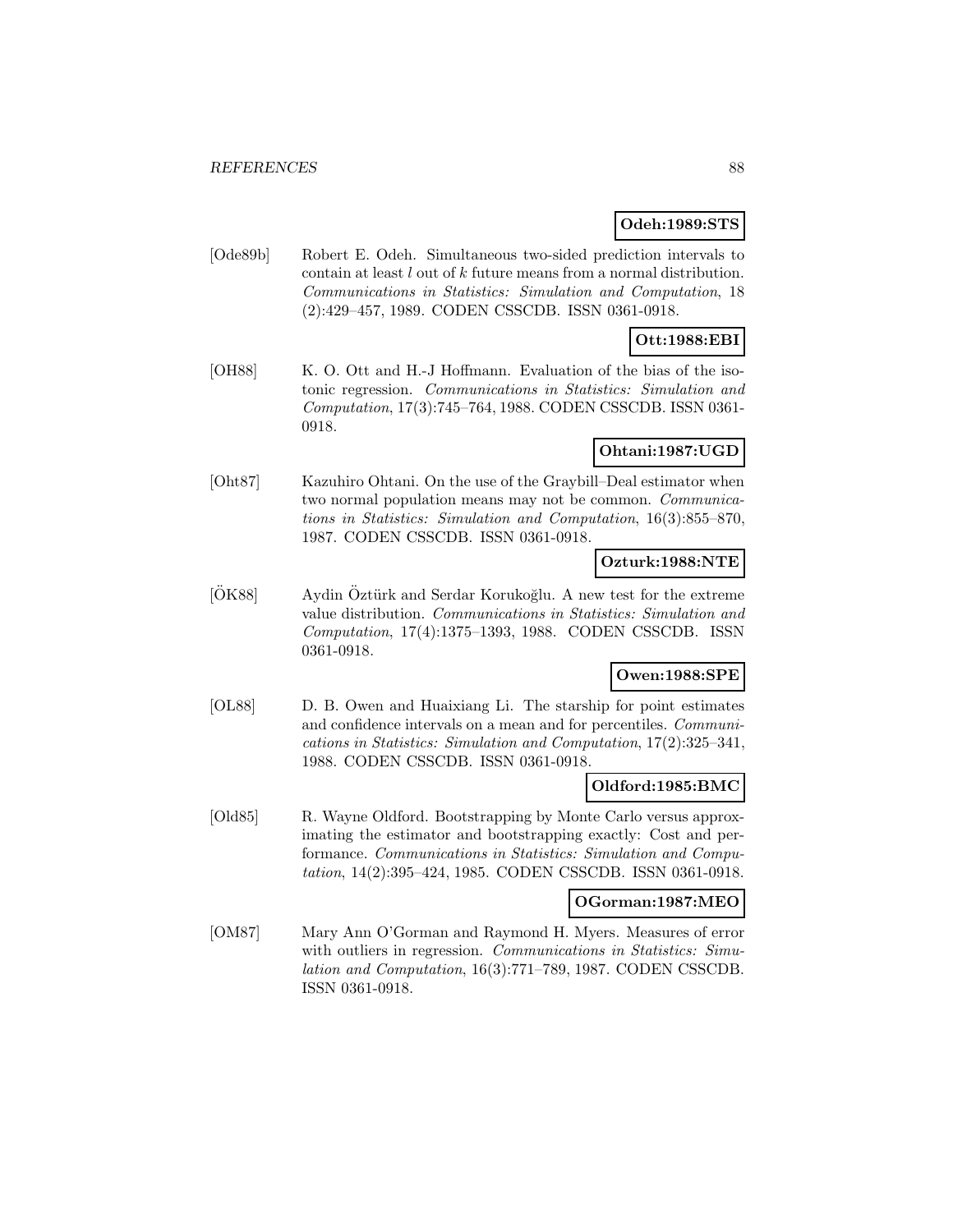#### **Oman:1980:EPW**

[Oma80] Samuel D. Oman. Estimating a proportion when sampling from a subpopulation. Communications in Statistics: Simulation and Computation, 9(1):81–101, 1980. CODEN CSSCDB. ISSN 0361- 0918.

### **Odhiambo:1985:TSG**

[OP85] J. W. Odhiambo and M. S. Patel. Three-stage group screening with errors in observations. Communications in Statistics: Simulation and Computation, 14(3):647–666, 1985. CODEN CSSCDB. ISSN 0361-0918.

### **Osborne:1989:LMT**

[Osb89] M. R. Osborne. Lad for multiway tables. Communications in Statistics: Simulation and Computation, 18(2):829–834, 1989. CODEN CSSCDB. ISSN 0361-0918.

#### **Ohtani:1985:MCS**

[OT85] Kazuhiro Ohtani and Toshihisa Toyoda. A Monte Carlo study of the Wald, LM, and LR tests in a heteroscedastic linear model. Communications in Statistics: Simulation and Computation, 14 (3):735–746, 1985. CODEN CSSCDB. ISSN 0361-0918.

### **Oprian:1980:GCI**

[OTVA80] C. Oprian, V. Taneja, D. Voss, and L. A. Aroian. General considerations and interrelationships between MA and AR models, time series in m dimensions, the ARMA model. *Communications* in Statistics: Simulation and Computation, 9(5):515–532, 1980. CODEN CSSCDB. ISSN 0361-0918.

#### **Owen:1980:TNI**

[Owe80] D. B. Owen. A table of normal integrals. Communications in Statistics: Simulation and Computation, 9(4):389–419, 1980. CO-DEN CSSCDB. ISSN 0361-0918.

### **Owen:1985:E**

[Owe85] D. B. Owen. Editorial. Communications in Statistics: Simulation and Computation, 14(1):iii–v, 1985. CODEN CSSCDB. ISSN 0361-0918.

### **Owen:1988:S**

[Owe88] D. B. Owen. The starship. Communications in Statistics: Simulation and Computation, 17(2):315–323, 1988. CODEN CSSCDB. ISSN 0361-0918.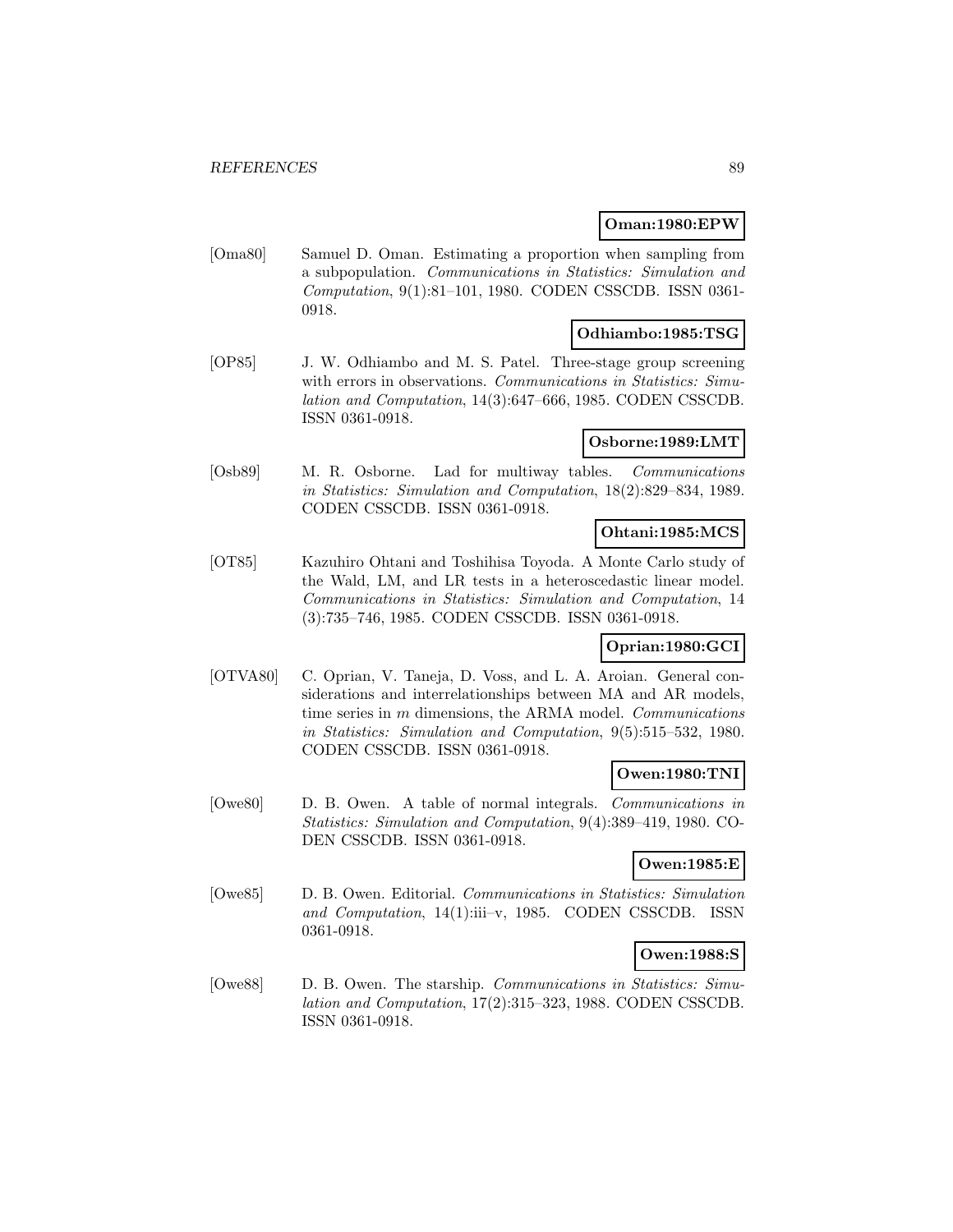#### **OGorman:1988:MCS**

[OWJL88] Thomas W. O'Gorman, Robert F. Woolson, Michael P. Jones, and Jon H. Lemke. A Monte Carlo study of three odds ratio estimators and four tests of association in several 2x2 tables when the data are sparse. Communications in Statistics: Simulation and Computation, 17(3):813–835, 1988. CODEN CSSCDB. ISSN 0361-0918.

# **Odeh:1987:PCS**

[OYO87] Robert E. Odeh, Min Younchou, and D. B. Owen. The precision for coverages and sample size requirements for normal tolerance intervals. Communications in Statistics: Simulation and Computation, 16(4):969–985, 1987. CODEN CSSCDB. ISSN 0361-0918.

### **Paik:1988:RMA**

[Pai88] Myunghee C. Paik. Repeated measurement analysis for nonnormal data in small samples. Communications in Statistics: Simulation and Computation, 17(4):1155–1171, 1988. CODEN CSSCDB. ISSN 0361-0918.

### **Palta:1983:ESA**

[Pal83] Mari Palta. The effects of a stratified analysis of censored data. Communications in Statistics: Simulation and Computation, 12 (3):273–290, 1983. CODEN CSSCDB. ISSN 0361-0918.

### **Panton:1988:PPS**

[Pan88] Don B. Panton. A PASCAL program for simulating stable random variates. Communications in Statistics: Simulation and Computation, 17(3):837–842, 1988. CODEN CSSCDB. ISSN 0361-0918.

### **Parson:1981:SSD**

[Par81] Van L. Parson. Small sample distribution for a nonparametric test for trend. Communications in Statistics: Simulation and Computation, 10(3):289–302, 1981. CODEN CSSCDB. ISSN 0361-0918.

#### **Parsian:1988:AEZ**

[Par88] Ahmad Parsian. On the admissibility of estimators of the zero class in Poisson populations. Communications in Statistics: Simulation and Computation, 17(1):177–186, 1988. CODEN CSSCDB. ISSN 0361-0918.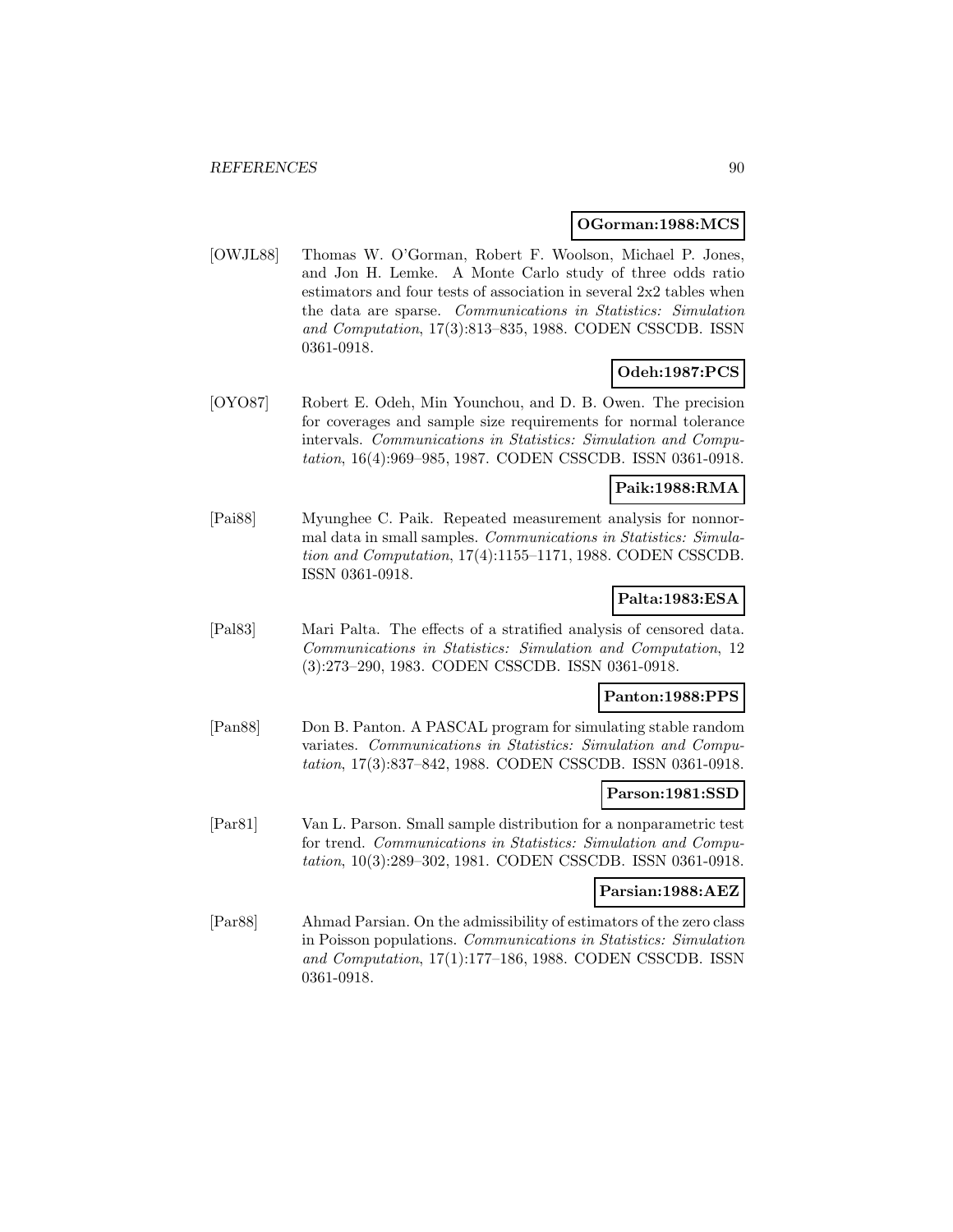# **Patel:1989:ENI**

[Pat89] Kartik R. Patel. An extension of the normal/independent family for studies of robust estimators. Communications in Statistics: Simulation and Computation, 18(4):1587–1602, 1989. CODEN CSSCDB. ISSN 0361-0918.

# **Pfeifer:1980:CEP**

[PD80a] Phillip E. Pfeifer and Stuart Jay Deutsch. A comparison of estimation procedures for the parameters of the star model. Communications in Statistics: Simulation and Computation, 9(3):255–270, 1980. CODEN CSSCDB. ISSN 0361-0918.

#### **Pfeifer:1980:IST**

[PD80b] Phillip E. Pfeifer and Stuart Jay Deutsch. Independence and sphericity tests for the residuals of space-time ARMA models. Communications in Statistics: Simulation and Computation, 9(5): 533–549, 1980. CODEN CSSCDB. ISSN 0361-0918.

# **Pfeifer:1980:SIR**

[PD80c] Phillip E. Pfeifer and Stuart Jay Deutsch. Stationarity and invertibility regions for low order STARMA models. Communications in Statistics: Simulation and Computation, 9(5):551–562, 1980. CODEN CSSCDB. ISSN 0361-0918.

### **Paulson:1984:SPM**

[PD84] A. S. Paulson and T. A. Delehanty. Some properties of modified integrated squared error estimators for the stable laws. Communications in Statistics: Simulation and Computation, 13(3):337–365, 1984. CODEN CSSCDB. ISSN 0361-0918.

#### **Paulson:1985:MWS**

[PD85] A. S. Paulson and T. A. Delehanty. Modified weighted squared error estimation procedures with special emphasis on the stable laws. Communications in Statistics: Simulation and Computation, 14(4):927–972, 1985. CODEN CSSCDB. ISSN 0361-0918.

# **Peddada:1989:TNN**

[Ped89] Shyamal Das Peddada. Two non-negative estimators for the model with a common mean. Communications in Statistics: Simulation and Computation, 18(2):501–512, 1989. CODEN CSSCDB. ISSN 0361-0918.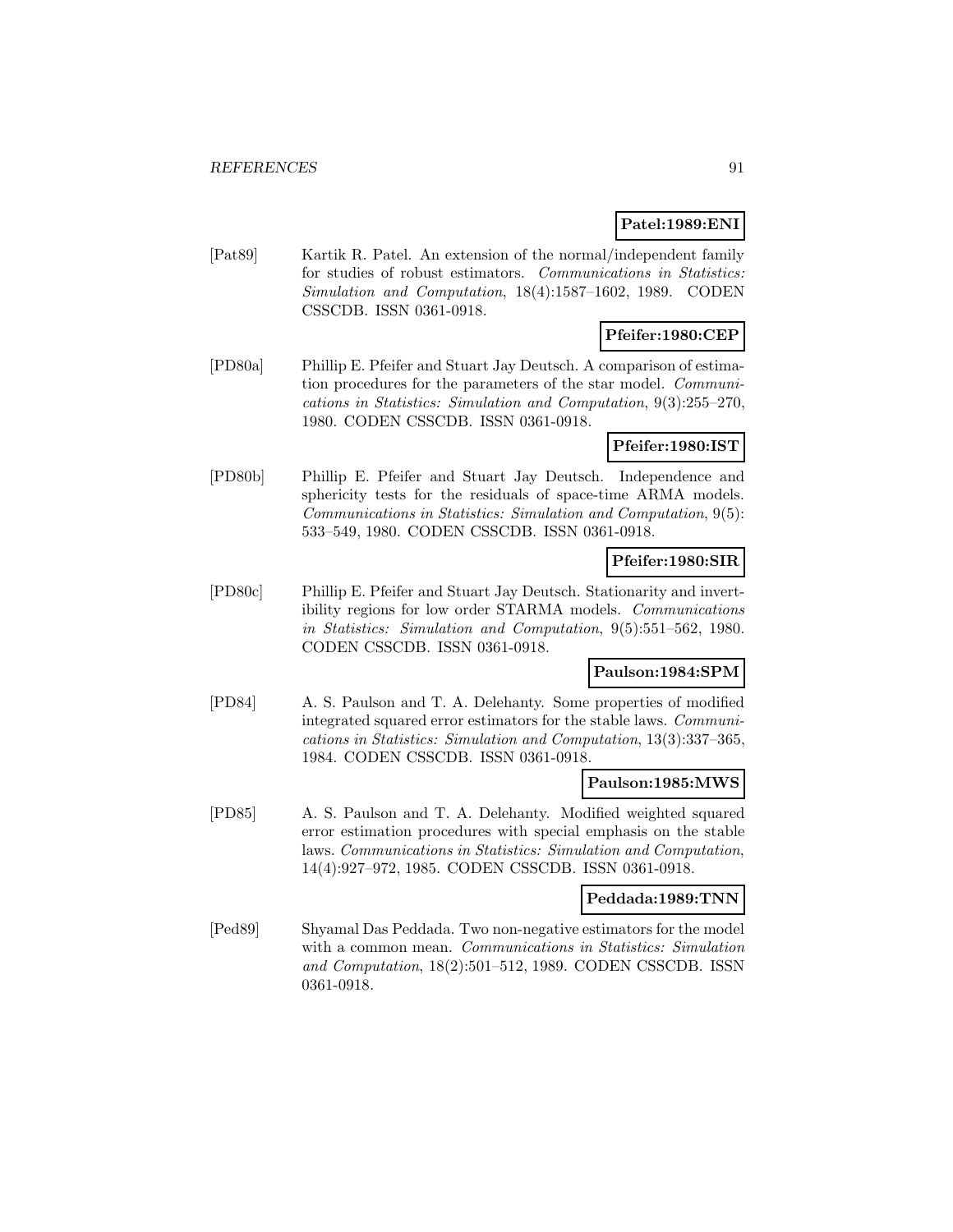#### **Pepple:1989:AME**

[Pep89] Patricia A. Pepple. Approximation methods for estimating gamma means using a hierarchical exchangeable model. Communications in Statistics: Simulation and Computation, 18(1):83–98, 1989. CODEN CSSCDB. ISSN 0361-0918.

### **Pantula:1986:CAF**

[PF86a] Sastry G. Pantula and Wayne A. Fuller. Computational algorithms for the factor model. Communications in Statistics: Simulation and Computation, 15(1):227–259, 1986. CODEN CSSCDB. ISSN 0361-0918.

# **Paul:1986:CVD**

[PF86b] S. R. Paul and Karen Yuen Fung. Critical values for Dixon type test statistics for testing outliers in Weibull or extreme value distributions. Communications in Statistics: Simulation and Computation, 15(1):277–283, 1986. CODEN CSSCDB. ISSN 0361-0918.

#### **Pope:1988:FND**

[PG88] S. B. Pope and R. Gadh. Fitting noisy data using cross-validated cubic smoothing splines. Communications in Statistics: Simulation and Computation, 17(2):349–376, 1988. CODEN CSSCDB. ISSN 0361-0918.

### **Panchang:1989:DTP**

[PG89] Vijay G. Panchang and Ramesh C. Gupta. On the determination of three-parameter Weibull MLE's. Communications in Statistics: Simulation and Computation, 18(3):1037–1057, 1989. CODEN CSSCDB. ISSN 0361-0918.

### **Phillips:1984:JTS**

[PM84] G. D. A. Phillips and B. P. McCabe. Jackknifing the two stage least squares estimator. Communications in Statistics: Simulation and Computation, 13(2):141–152, 1984. CODEN CSSCDB. ISSN 0361-0918.

### **Patel:1987:SWG**

[PM87] M. S. Patel and M. M. Manene. Step-wise group screening with equal prior probabilities and no errors in observations. Communications in Statistics: Simulation and Computation, 16(3):817–833, 1987. CODEN CSSCDB. ISSN 0361-0918.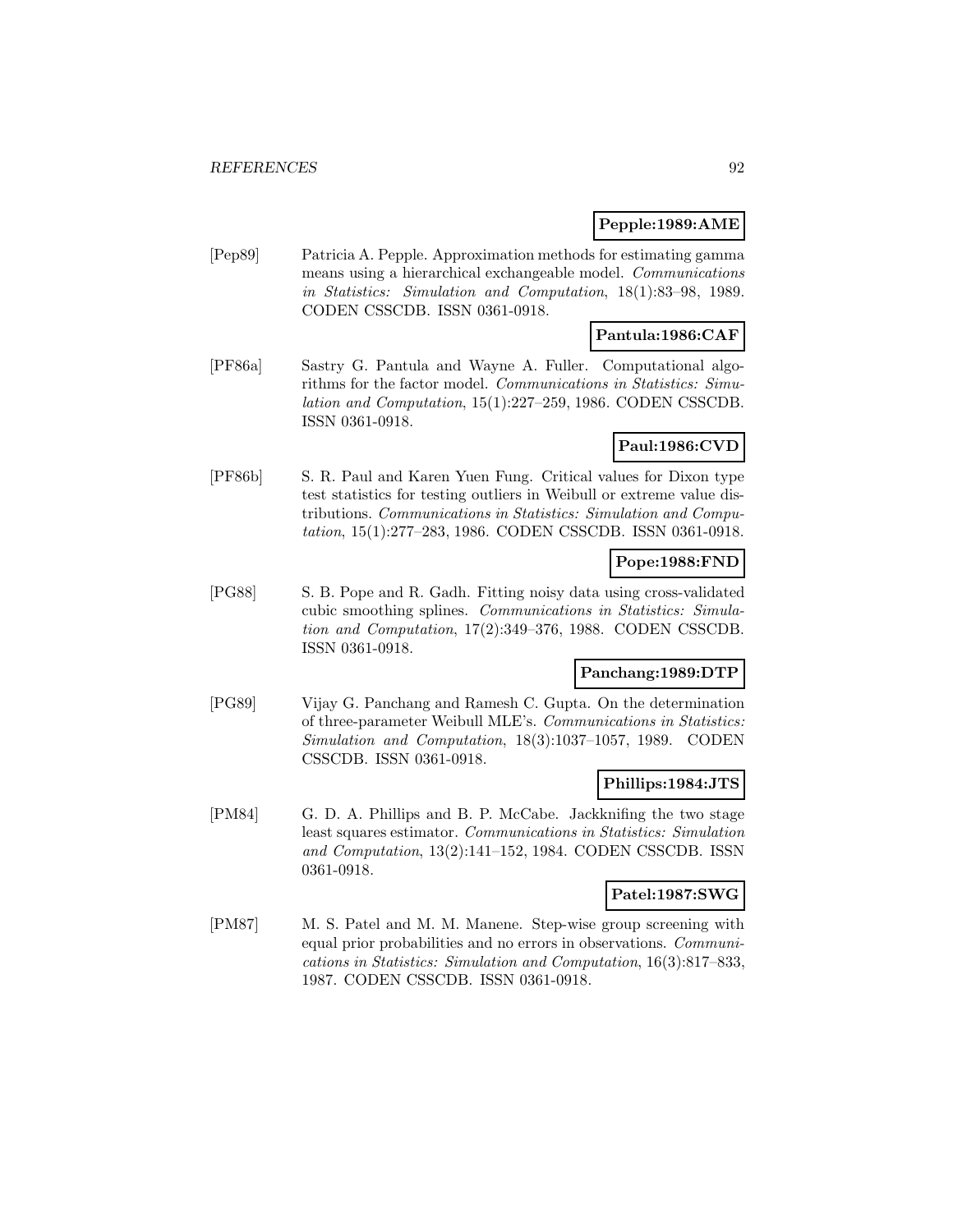#### **Pandey:1989:EMR**

[PM89] B. N. Pandey and H. J. Malik. Estimation of the mean and the reciprocal of the mean of the inverse Gaussian distribution. Communications in Statistics: Simulation and Computation, 18(3):1187– 1201, 1989. CODEN CSSCDB. ISSN 0361-0918.

### **Peres:1989:ACF**

[PN89] Clovis A. Peres and Subhash C. Narula. An approximate closed form solution for a quadratic dose-response model. *Communica*tions in Statistics: Simulation and Computation, 18(2):643–653, 1989. CODEN CSSCDB. ISSN 0361-0918.

**Penm:1984:MSA**

[PT84] J. H. W. Penm and R. D. Terrell. Multivariate subset autoregression. Communications in Statistics: Simulation and Computation, 13(4):449–461, 1984. CODEN CSSCDB. ISSN 0361-0918.

### **Padgett:1986:SNQ**

[PT86] W. J. Padgett and L. A. Thombs. Smooth nonparametric quantile estimation under censoring: simulations and bootstrap methods. Communications in Statistics: Simulation and Computation, 15 (4):1003–1025, 1986. CODEN CSSCDB. ISSN 0361-0918.

#### **Pukkila:1984:DDB**

[Puk84] Tarmo Pukkila. On the distributions of the differences between the estimated autocorrelations and partial autocorrelations at the same lag. Communications in Statistics: Simulation and Computation, 13(4):463–488, 1984. CODEN CSSCDB. ISSN 0361-0918.

#### **Quesenberry:1982:CPF**

[Que82] C. P. Quesenberry. Clarification of priority of Fisher and Pearson and further remarks on combined tests of significance. Communications in Statistics: Simulation and Computation, 11(2):229–231, 1982. CODEN CSSCDB. ISSN 0361-0918.

#### **Quinn:1980:MLB**

[Qui80] B. G. Quinn. M28. Limiting behaviour of autocorrelation function of ARMA process as several roots of characteristic equation approach unit circle. Communications in Statistics: Simulation and Computation, 9(2):195–198, 1980. CODEN CSSCDB. ISSN 0361-0918.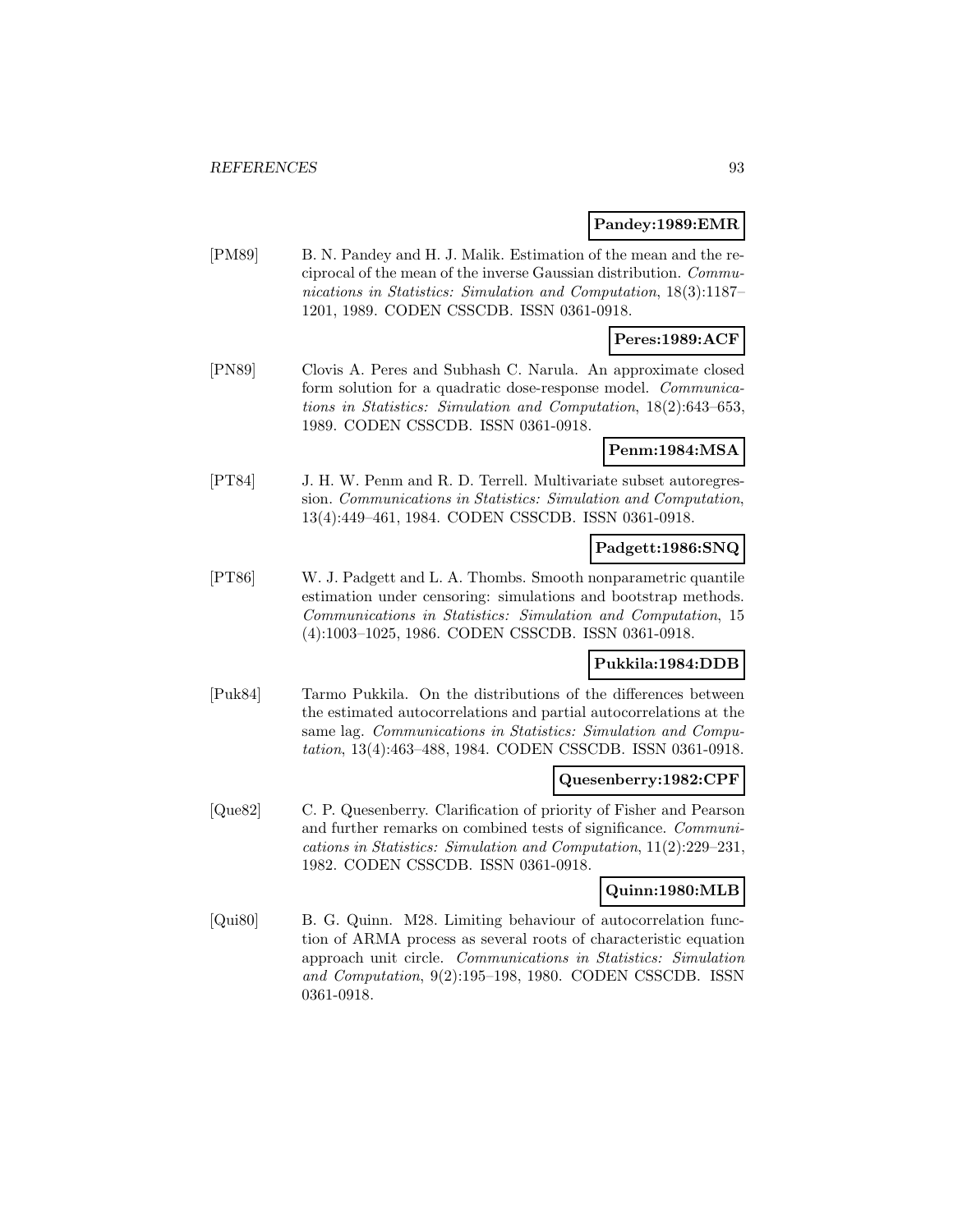### **Qwen:1981:EE**

[Qwe81] D. B. Qwen. Editorial editorial. Communications in Statistics: Simulation and Computation, 10(1):iii–iv, 1981. CODEN CSS-CDB. ISSN 0361-0918.

### **Razzaghi:1987:SPM**

[Raz87] Mehdi Razzaghi. A superiority problem in misspecified restricted linear models. Communications in Statistics: Simulation and Computation, 16(3):899–902, 1987. CODEN CSSCDB. ISSN 0361- 0918.

### **Rodrigues:1988:BAC**

[RBL88] Josemar Rodrigues, Heleno Bolfarine, and José Galvão Leite. A Bayesian analysis in closed animal populations from capture recapture experiments with trap response. Communications in Statistics: Simulation and Computation, 17(2):407–430, 1988. CODEN CSSCDB. ISSN 0361-0918.

### **Rocke:1981:EVR**

[RD81] David M. Rocke and George W. Downs. Estimating the variances of robust estimators of location: influence curve, jackknife and bootstrap robust estimators of location. Communications in Statistics: Simulation and Computation, 10(3):221–248, 1981. CODEN CSSCDB. ISSN 0361-0918.

#### **Reynolds:1982:CST**

[RD82] Marion R. Reynolds, Jr. and M. L. Deaton. Comparisons of some tests for validation of stochastic simulation models. Communications in Statistics: Simulation and Computation, 11(6):769–799, 1982. CODEN CSSCDB. ISSN 0361-0918.

### **Rao:1985:JPP**

[RD85] Poduri S. R. S. Rao and Atsu Shelter Dorvlo. The jackknife procedure for the probabilities of misclassification. Communications in Statistics: Simulation and Computation, 14(4):779–790, 1985. CODEN CSSCDB. ISSN 0361-0918.

#### **Roberson:1983:LRT**

[RF83] Paula K. Roberson and Lloyd Fisher. Lack of robustness in timespace disease clustering. Communications in Statistics: Simulation and Computation, 12(1):11–22, 1983. CODEN CSSCDB. ISSN 0361-0918.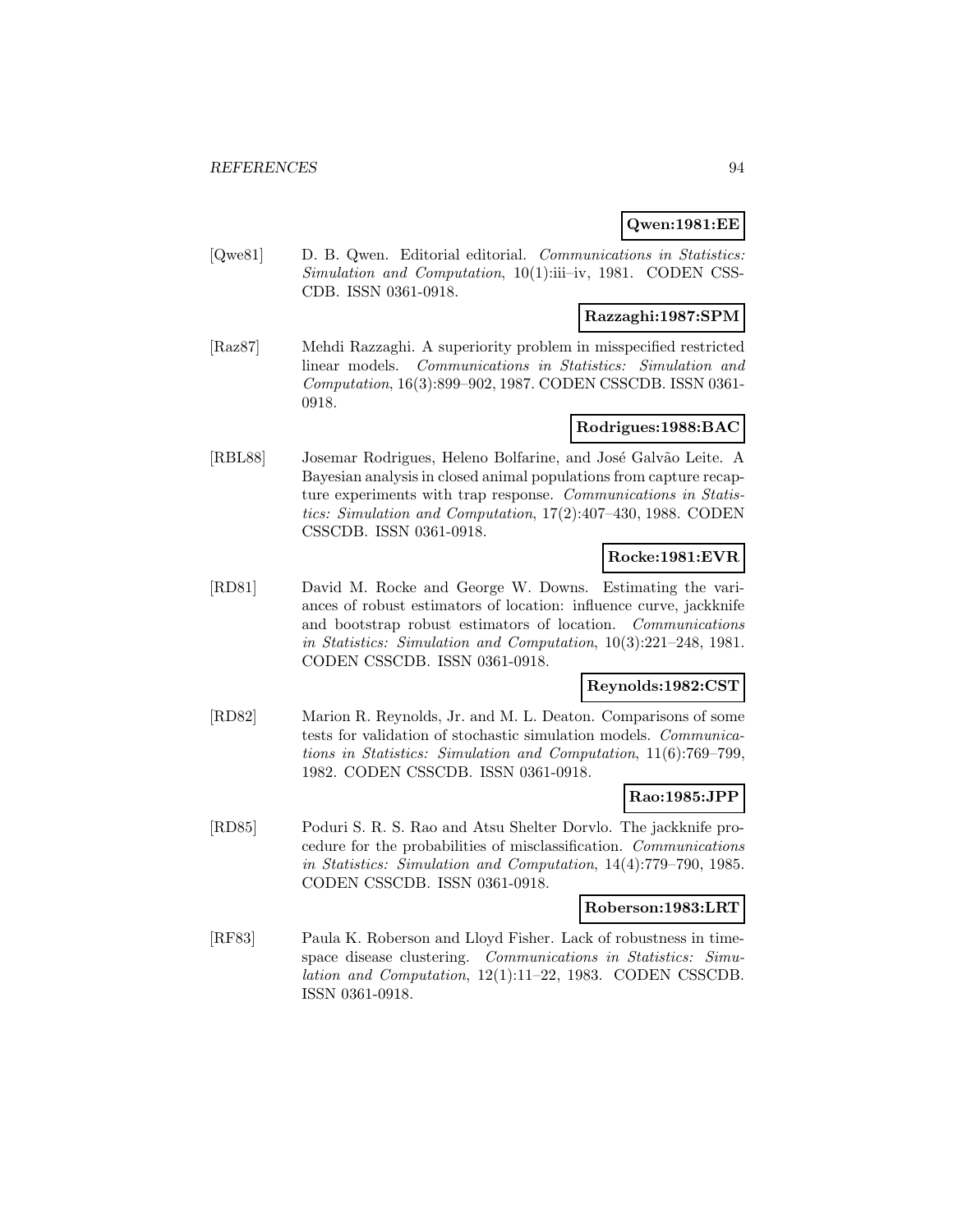### **Rhiel:1989:IRE**

[Rhi89] Steven G. Rhiel. An improved range estimator of sigma for determining sample sizes. Communications in Statistics: Simulation and Computation, 18(4):1295–1309, 1989. CODEN CSSCDB. ISSN 0361-0918.

### **Raveh:1988:STS**

[RM88] Adi Raveh and Gur Mosheiov. Smoothing time-series data by nonmetric polytone curves. Communications in Statistics: Simulation and Computation, 17(2):515–536, 1988. CODEN CSSCDB. ISSN 0361-0918.

## **Ramig:1980:PIB**

[RN80] Pauline F. Ramig and Peter R. Nelson. The probability integral for a bivariate generalization of the non-central  $t$ . Communications in Statistics: Simulation and Computation, 9(6):621–631, 1980. CODEN CSSCDB. ISSN 0361-0918.

# **Rech:1989:LAR**

[RSE89] Paul Rech, Paul Schmidbauer, and Jamie Eng. Least absolute regression revisited a simple labeling method for finding a lar line. Communications in Statistics: Simulation and Computation, 18 (3):943–955, 1989. CODEN CSSCDB. ISSN 0361-0918.

### **Ryan:1988:SSW**

[RSG88] G. W. Ryan, W. B. Smith, and C. E. Gates. Simulation study of wildlife density estimators. Communications in Statistics: Simulation and Computation, 17(2):431–450, 1988. CODEN CSSCDB. ISSN 0361-0918.

# **Rai:1980:SEN**

[RSV80] Kamta Rai, V. Susarla, and John Van Ryzin. Shrinkage estimation in nonparametric Bayesian survival analysis: a simulation study. Communications in Statistics: Simulation and Computation, 9(3): 271–298, 1980. CODEN CSSCDB. ISSN 0361-0918.

### **Rubin:1984:GRP**

[Rub84] Paul A. Rubin. Generating random points in a polytope. Communications in Statistics: Simulation and Computation, 13(3):375– 396, 1984. CODEN CSSCDB. ISSN 0361-0918.

# **Rubin:1985:SRC**

[Rub85] Paul A. Rubin. Short-run characteristics of samples drawn by random walks. Communications in Statistics: Simulation and Com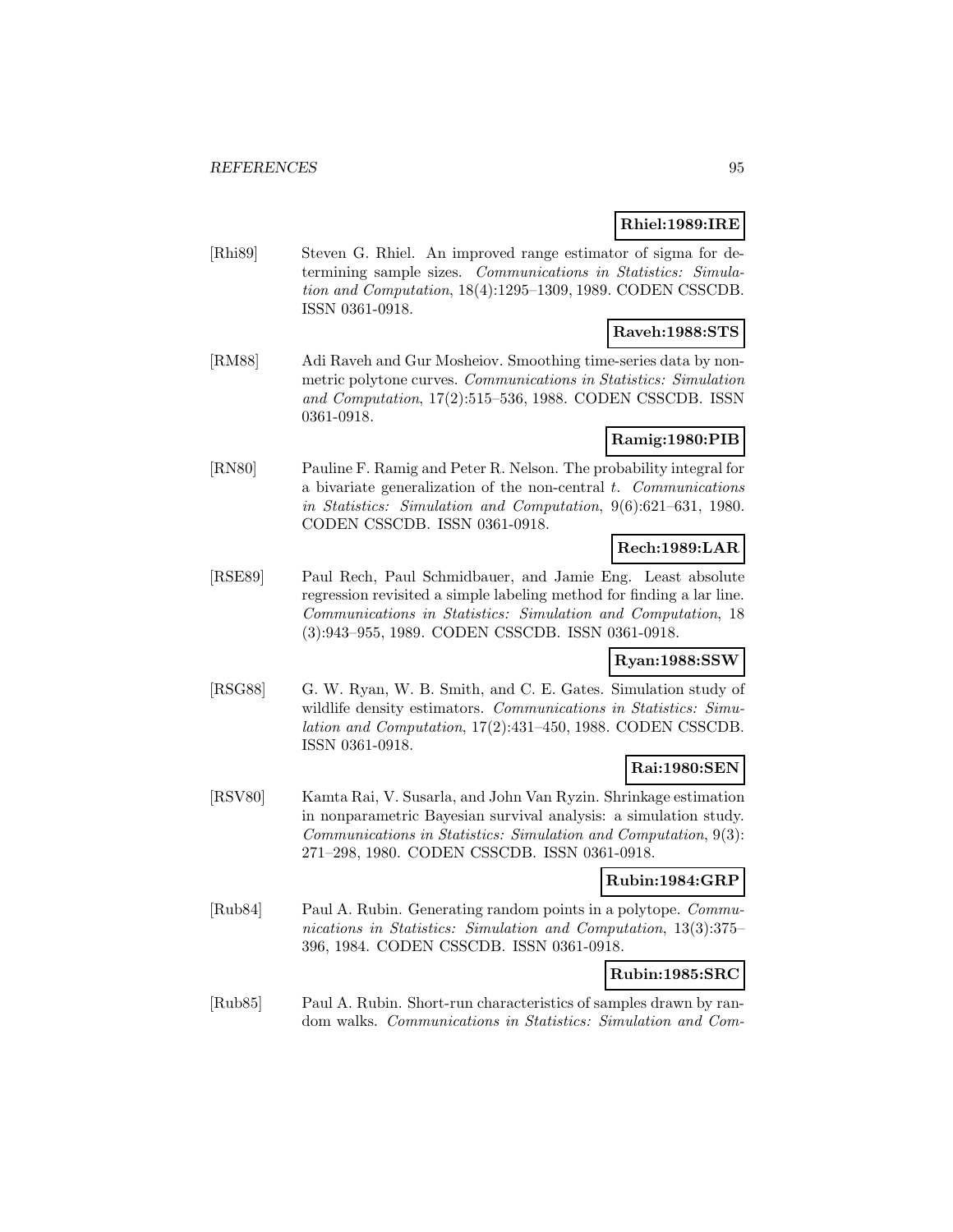putation, 14(2):473–490, 1985. CODEN CSSCDB. ISSN 0361- 0918.

# **Sklar:1984:ADC**

[SA84] Michael G. Sklar and Ronald D. Armstrong. An algorithm for discrete Chebychev curve fitting for the simple model using a dual linear programming approach. Communications in Statistics: Simulation and Computation, 13(4):555–569, 1984. CODEN CSSCDB. ISSN 0361-0918.

### **Sambamoorthi:1989:ITC**

[Sam89] N. Sambamoorthi. Information theoretic criterion approach to dimensionality reduction in multinomial logistic regression models: Part II: Some simulations. Communications in Statistics: Simulation and Computation, 18(3):897–908, 1989. CODEN CSSCDB. ISSN 0361-0918.

### **Sanchez:1987:SSP**

[San87] Susan M. Sanchez. Small-sample performance of a modified leastfailures sampling procedure for Bernoulli subset selection. Communications in Statistics: Simulation and Computation, 16(4): 1051–1065, 1987. CODEN CSSCDB. ISSN 0361-0918.

#### **Sathe:1982:MAT**

[Sat82] Y. S. Sathe. M42. Another test for equality of two proportions. Communications in Statistics: Simulation and Computation, 11 (3):373–375, 1982. CODEN CSSCDB. ISSN 0361-0918.

### **Saleh:1983:SEP**

[SAU83] A. K. Ehsanes Saleh, M. Masoom Ali, and Dale Umbach. Simplified estimation of the parameters of exponential distribution from samples censored in the middle. Communications in Statistics: Simulation and Computation, 12(5):609–627, 1983. CODEN CSSCDB. ISSN 0361-0918.

### **Shapiro:1987:TWD**

[SB87] Samuel S. Shapiro and Carlos W. Brain. W-test for the Weibull distribution. Communications in Statistics: Simulation and Computation, 16(1):209–219, 1987. CODEN CSSCDB. ISSN 0361- 0918.

#### **Sanchez:1989:USB**

[SC89a] J. M. Prada Sánchez and X. L. Otero Cepeda. The use of smooth bootstrap techniques for estimating the error rate of a prediction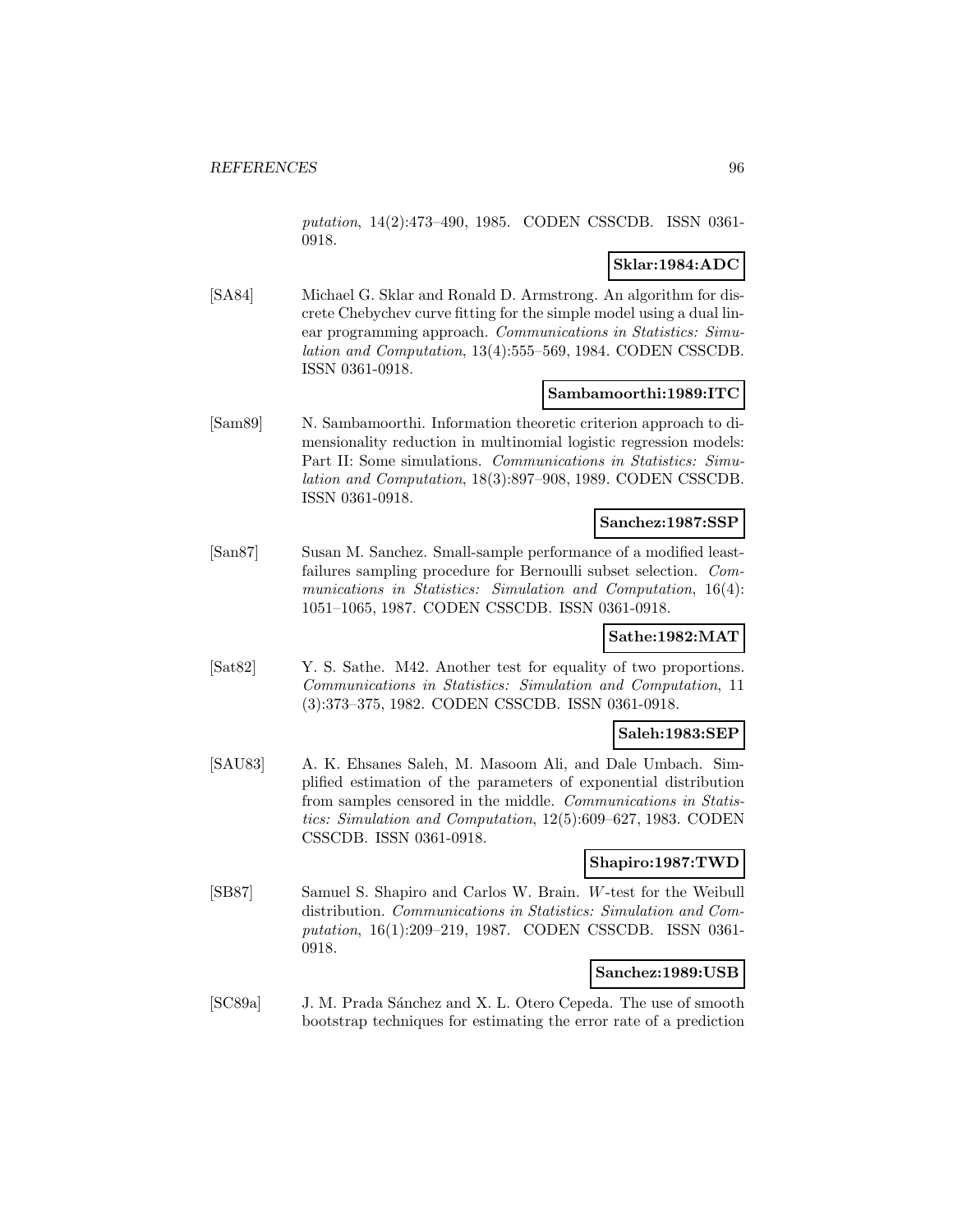rule. Communications in Statistics: Simulation and Computation, 18(3):1169–1186, 1989. CODEN CSSCDB. ISSN 0361-0918.

#### **Shoukri:1989:BAG**

[SC89b] M. M. Shoukri and P. C. Consul. Bayesian analysis of a generalized Poisson distribution. Communications in Statistics: Simulation and Computation, 18(4):1465–1480, 1989. CODEN CSSCDB. ISSN 0361-0918.

#### **Srivastava:1989:CBM**

[SC89c] M. S. Srivastava and Y. M. Chan. A comparison of bootstrap method and Edgeworth expansion in approximating the distribution of sample variance — one sample and two sample cases. Communications in Statistics: Simulation and Computation, 18 (1):339–361, 1989. CODEN CSSCDB. ISSN 0361-0918.

### **Scariano:1985:EPI**

[Sca85] Stephen M. Scariano. Estimating the point of intersection of two lines under correlation. Communications in Statistics: Simulation and Computation, 14(1):255–261, 1985. CODEN CSSCDB. ISSN 0361-0918.

### **Schafer:1982:BED**

[Sch82a] Ray E. Schafer. Bounds on expected differences of order statistics. Communications in Statistics: Simulation and Computation, 11 (5):643–644, 1982. CODEN CSSCDB. ISSN 0361-0918.

#### **Schwertman:1982:MCS**

[Sch82b] Neil C. Schwertman. A Monte Carlo study of the  $L_N$  statistic for the multivariate nonparametric median and rank sum tests for two populations. Communications in Statistics: Simulation and Computation, 11(6):667–676, 1982. CODEN CSSCDB. ISSN 0361-0918.

#### **Schwertman:1987:APD**

[Sch87] Neil C. Schwertman. An alternative procedure for determining analysis of variance sample size. Communications in Statistics: Simulation and Computation, 16(4):957–967, 1987. CODEN CSS-CDB. ISSN 0361-0918.

#### **Schaalje:1986:CED**

[SCJ86] G. B. Schaalje, W. A. Charnetski, and D. L. Johnson. A comparison of estimators of the degree of insect control. Communica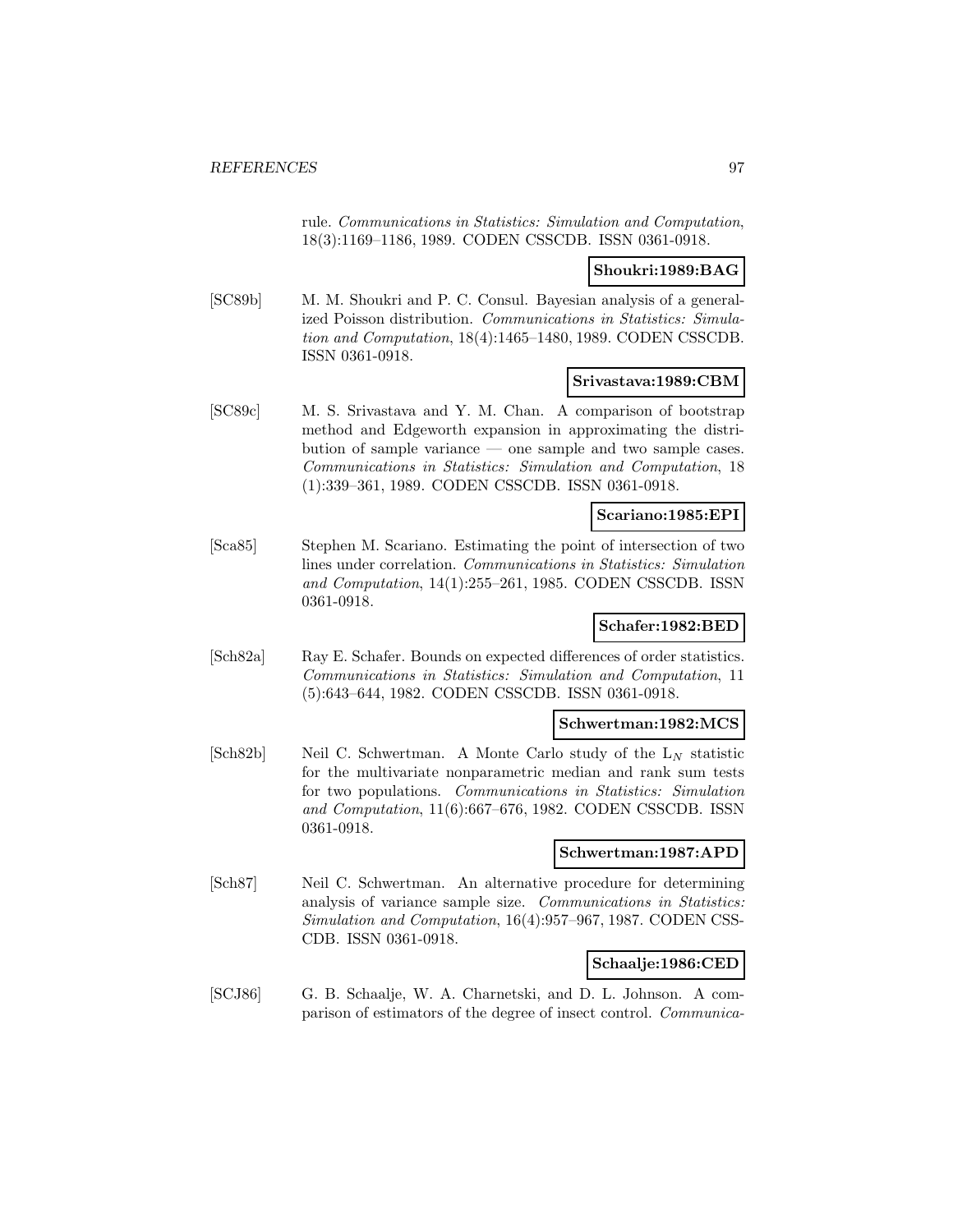tions in Statistics: Simulation and Computation, 15(4):1065–1086, 1986. CODEN CSSCDB. ISSN 0361-0918.

### **Schwemer:1980:PPE**

[SD80] Gregory T. Schwemer and Olive Jean Dunn. Posterior probability estimators in classification simulations. Communications in Statistics: Simulation and Computation, 9(2):133–140, 1980. CODEN CSSCDB. ISSN 0361-0918.

# **Schall:1986:TRB**

[SD86] R. Schall and T. T. Dunne. Transformation and reparametrization for best linear unbiased estimation of a linear model with arbitrary known variance. Communications in Statistics: Simulation and Computation, 15(4):905–916, 1986. CODEN CSSCDB. ISSN 0361- 0918.

#### **Strijbosch:1988:CBR**

[SD88] Leo W. G. Strijbosch and Ronald J. M. M. Does. Comparison of bias-reducing methods for estimating the parameter in dilution series. Communications in Statistics: Simulation and Computation, 17(4):1173–1190, 1988. CODEN CSSCDB. ISSN 0361-0918.

# **Salter:1985:RPR**

[SF85] K. C. Salter and R. F. Fawcett. A robust and powerful rank test of treatment effects in balanced incomplete block designs. Communications in Statistics: Simulation and Computation, 14(4):807–828, 1985. CODEN CSSCDB. ISSN 0361-0918.

### **Schwertman:1981:AIG**

[SFM81] N. C. Schwertman, D. Fridshal, and J. M. Magrey. On the analysis of incomplete growth curve data, a Monte Carlo study of two nonparametric procedures. Communications in Statistics: Simulation and Computation, 10(1):51–66, 1981. CODEN CSSCDB. ISSN 0361-0918.

### **Surekha:1984:MCC**

[SG84] K. Surekha and W. E. Griffiths. A Monte Carlo comparison of some Bayesian and sampling theory estimators in two heteroscedastic error models. Communications in Statistics: Simulation and Computation, 13(1):85–105, 1984. CODEN CSSCDB. ISSN 0361-0918.

### **Sechhofer:1989:TBK**

[SG89] Robert E. Sechhofer and David M. Goldsman. Truncation of the Bechhofer–Kiefer–Sobel sequential procedure for selecting the nor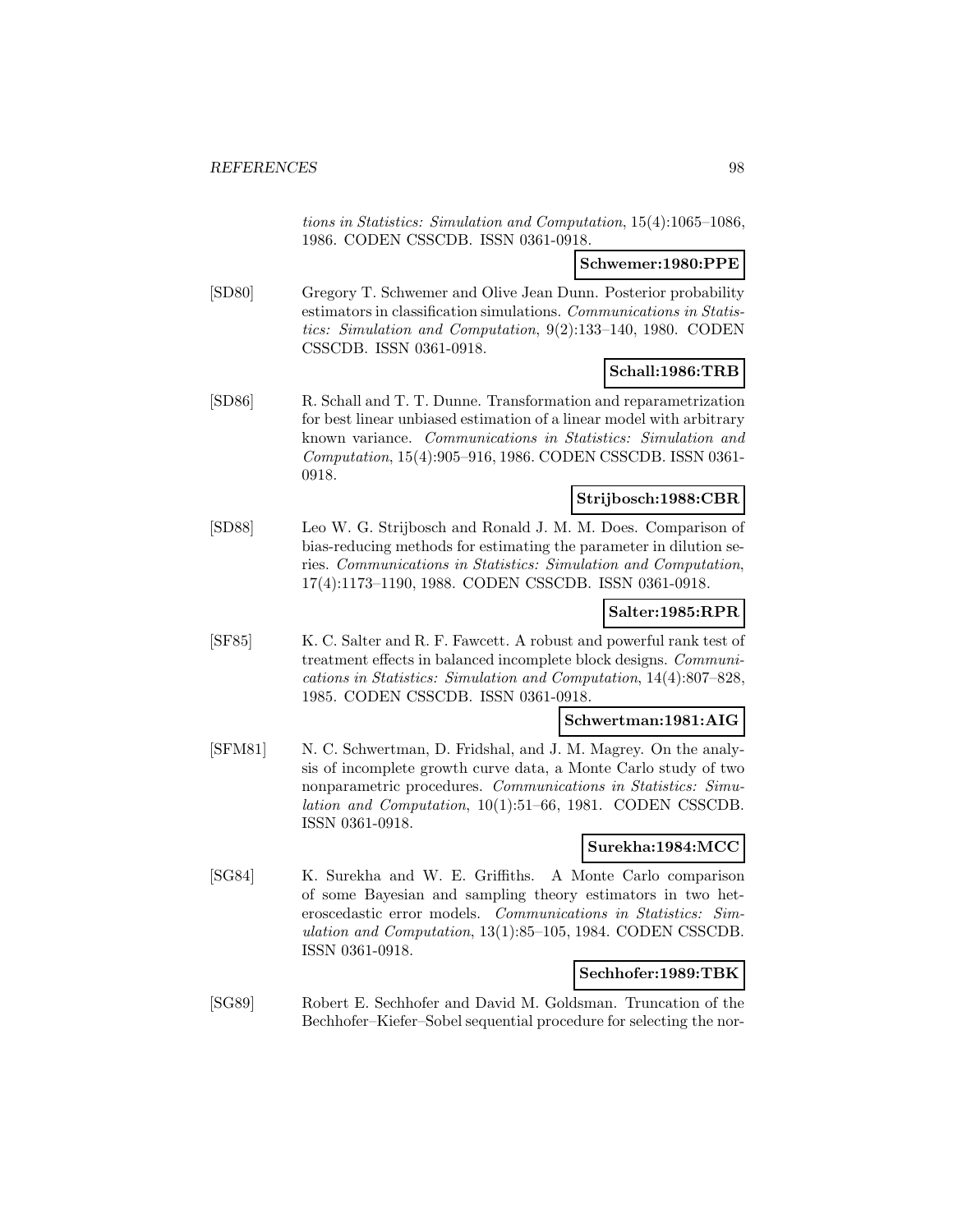mal population which has the largest mean (111): supplementary truncation numbers and resulting performance characteristics. Communications in Statistics: Simulation and Computation, 18(1):63–81, 1989. CODEN CSSCDB. ISSN 0361-0918.

# **Smith:1981:ERT**

[SH81] Wendell C. Smith and Chien-Pai Han. Error rate for testing a contrast after a significant f test. Communications in Statistics: Simulation and Computation, 10(6):545–556, 1981. CODEN CSS-CDB. ISSN 0361-0918.

### **Searle:1983:FCA**

[SH83] S. R. Searle and Harold V. Henderson. Faults in a computing algorithm for reparameterizing linear models. Communications in Statistics: Simulation and Computation, 12(1):67–76, 1983. CO-DEN CSSCDB. ISSN 0361-0918.

#### **Sehwertman:1980:CEP**

[SHA80] Neil C. Sehwertman, John R. Huseby, and David M. Allen. Computation of the estimated parameters and Wald statistic for the generalized growth curve model. Communications in Statistics: Simulation and Computation, 9(6):675–693, 1980. CODEN CSS-CDB. ISSN 0361-0918.

#### **Shaarawy:1989:BIF**

[Sha89a] Samir Moustafa Shaarawy. Bayesian inferences and forecasts with multiple autoregressive moving average models. *Communica*tions in Statistics: Simulation and Computation, 18(4):1481–1509, 1989. CODEN CSSCDB. ISSN 0361-0918.

### **Shayib:1989:PST**

[Sha89b] Mohammed A. Shayib. The procedure for selection of transformations from the Johnson system. Communications in Statistics: Simulation and Computation, 18(4):1457–1464, 1989. CODEN CSSCDB. ISSN 0361-0918.

### **Schmitz:1983:CPF**

[SHHR83] P. I. M. Schmitz, J. D. F. Habbema, J. Hermans, and J. W. Raatgever. Comparative performance of four discriminant analysis methods for mixtures of continuous and discrete variables. Communications in Statistics: Simulation and Computation, 12 (6):727–751, 1983. CODEN CSSCDB. ISSN 0361-0918.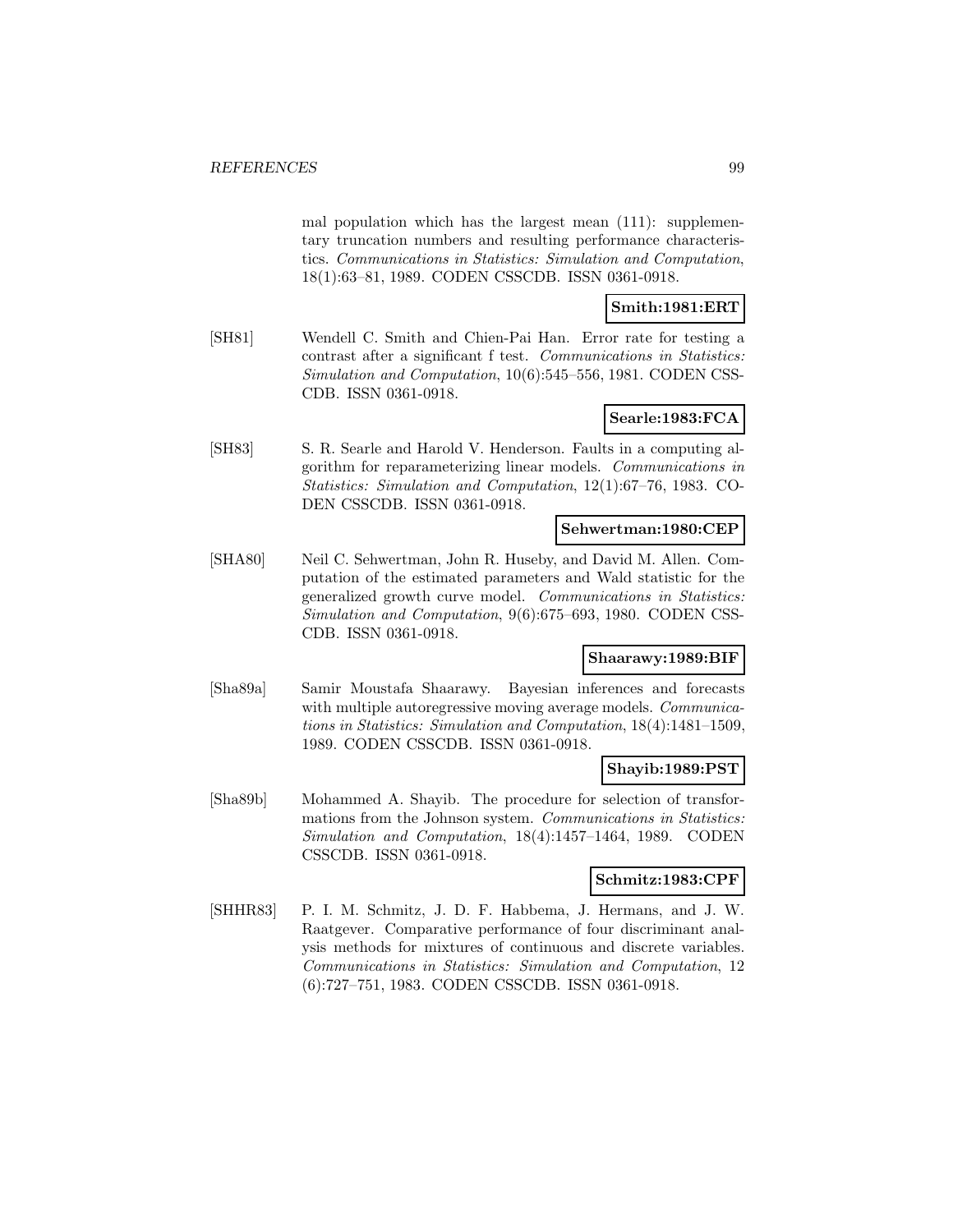#### **Shoemaker:1986:NMA**

[Sho86] Lewis H. Shoemaker. A nonparametric method for analysis of variance. Communications in Statistics: Simulation and Computation, 15(3):609–632, 1986. CODEN CSSCDB. ISSN 0361-0918.

### **Sposito:1983:EUS**

[SHS83] V. A. Sposito, M. L. Hand, and Bradley Skarpness. On the efficiency of using the sample kurtosis in selecting optimal  $l_p$  estimators. Communications in Statistics: Simulation and Computation, 12(3):265–272, 1983. CODEN CSSCDB. ISSN 0361-0918.

### **Silvapulle:1985:ECR**

[Sil85] M. J. Silvapulle. An examination of criticisms of ridge regression simulation methodology. Communications in Statistics: Simulation and Computation, 14(4):829–835, 1985. CODEN CSSCDB. ISSN 0361-0918.

### **Simonoff:1984:COD**

[Sim84] Jeffrey S. Simonoff. The calculation of outlier detection statistics. Communications in Statistics: Simulation and Computation, 13 (2):275–285, 1984. CODEN CSSCDB. ISSN 0361-0918.

# **Sim:1986:SWG**

[Sim86] Chiaw-Hock Sim. Simulation of Weibull and gamma autoregressive stationary process. Communications in Statistics: Simulation and Computation, 15(4):1141–1146, 1986. CODEN CSSCDB. ISSN 0361-0918.

### **Singh:1980:EDL**

[Sin80] Anita Singh. On the exact distribution of the likelihood ratio criterion for testing. Communications in Statistics: Simulation and Computation, 9(6):611–619, 1980. CODEN CSSCDB. ISSN 0361-0918.

### **Singh:1982:EDW**

 $[\text{Sin}82]$  Anita Singh. Exact distribution of Wilks'  $l_{V_c}$  criterion and its percentage points in the complex case. Communications in Statistics: Simulation and Computation, 11(2):217–225, 1982. CODEN CSSCDB. ISSN 0361-0918.

### **Stephenson:1988:CNA**

[SJ88] W. Robert Stephenson and David Jacobson. A comparison of nonparametric analysis of covariance techniques. Communications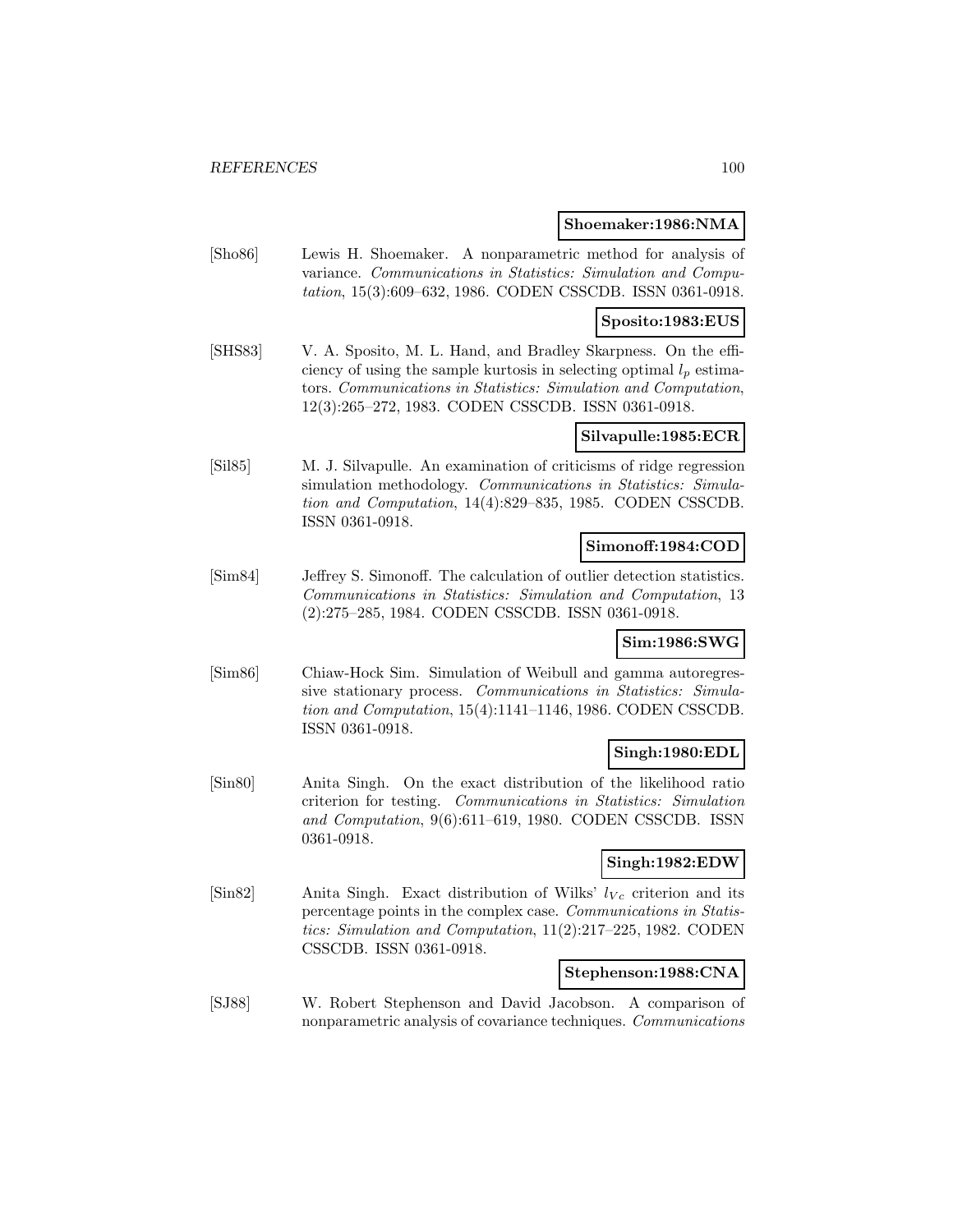in Statistics: Simulation and Computation, 17(2):451–461, 1988. CODEN CSSCDB. ISSN 0361-0918.

#### **Snapinn:1988:BSC**

[SK88] Steven M. Snapinn and James D. Knoke. Bootstrapped and smoothed classification error rate estimators. Communications in Statistics: Simulation and Computation, 17(4):1135–1153, 1988. CODEN CSSCDB. ISSN 0361-0918.

#### **Soundararajan:1989:MSI**

[SK89] V. Soundararajan and V. Kuralmani. Multiple sampling inspection plans for attributes. Communications in Statistics: Simulation and Computation, 18(4):1251–1274, 1989. CODEN CSSCDB. ISSN 0361-0918.

### **Skillings:1983:NAT**

[Ski83] John H. Skillings. Nonparametric approaches to testing and multiple comparisons in a one-way ANOVA. Communications in Statistics: Simulation and Computation, 12(4):373–387, 1983. CODEN CSSCDB. ISSN 0361-0918.

# **Shier:1984:CRR**

[SL84] Douglas R. Shier and Kenneth D. Lawrence. A comparison of robust regression techniques for the estimation of Weibull parameters. Communications in Statistics: Simulation and Computation, 13(6):743–750, 1984. CODEN CSSCDB. ISSN 0361-0918.

#### **Slud:1983:TSF**

[Slu83] Eric V. Slud. Testing separate families of hypotheses using rightcensored data. Communications in Statistics: Simulation and Computation, 12(4):507–509, 1983. CODEN CSSCDB. ISSN 0361- 0918.

#### **Schwemer:1980:NLD**

[SM80] Gregory T. Schwemer and M. Ray Mickey. A note on the linear discriminant function when group means are equal. *Communi*cations in Statistics: Simulation and Computation, 9(6):633–638, 1980. CODEN CSSCDB. ISSN 0361-0918.

#### **Strenzwilk:1989:TDA**

[SMF89] Denis F. Strenzwilk, Michael P. Meredith, and Walter T. Federer. A two dimensional ARMA model for the simulation of IR backgrounds. Communications in Statistics: Simulation and Computation, 18(4):1539–1555, 1989. CODEN CSSCDB. ISSN 0361-0918.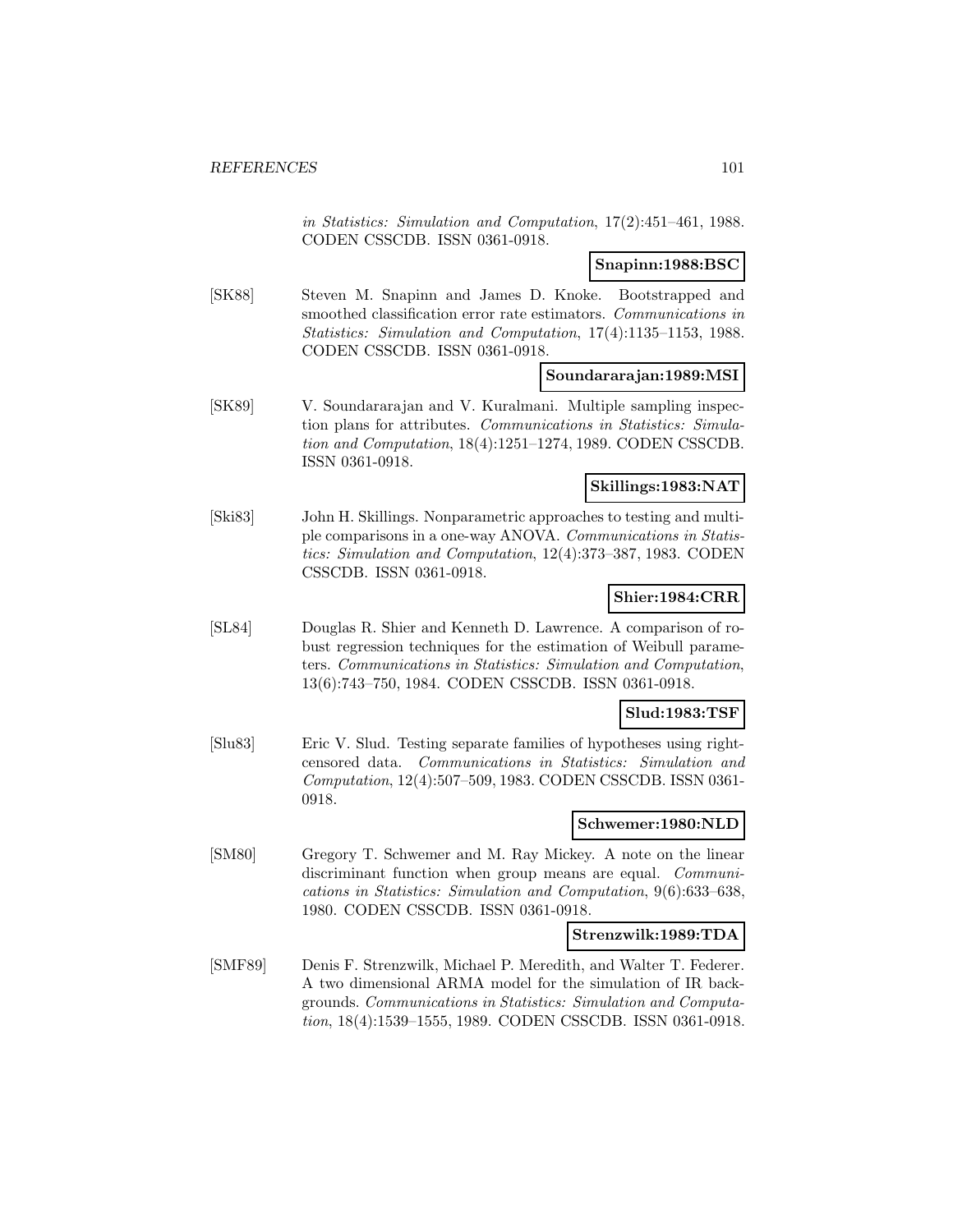### **Smith:1982:HTB**

[Smi82] Patricia L. Smith. Hypothesis testing in B-spline regression. Communications in Statistics: Simulation and Computation, 11(2): 143–157, 1982. CODEN CSSCDB. ISSN 0361-0918.

### **Smith:1984:BAI**

[Smi84] Philip J. Smith. A Bayesian analysis of interrelated Bernoulli processes with an application for clinical trials. Communications in Statistics: Simulation and Computation, 13(1):69–84, 1984. CO-DEN CSSCDB. ISSN 0361-0918.

#### **Shyu:1986:OST**

[SO86] Jyh-Cherng Shyu and Donald B. Owen. One-sided tolerance intervals for the two-parameter double exponential distribution. Communications in Statistics: Simulation and Computation, 15(1): 101–119, 1986. CODEN CSSCDB. ISSN 0361-0918.

# **Shyu:1987:ETI**

[SO87] Jyh-Cherng Shyu and D. B. Owen. B-expectation tolerance intervals for the double exponential distribution. Communications in Statistics: Simulation and Computation, 16(1):129–139, 1987. CODEN CSSCDB. ISSN 0361-0918.

### **Soms:1983:BTA**

[Som83] Andrew P. Soms. Bounds for the t-tail area. Communications in Statistics: Simulation and Computation, 12(5):559–568, 1983. CODEN CSSCDB. ISSN 0361-0918.

#### **Soms:1989:ECI**

[Som89] Andrew P. Soms. Exact confidence intervals, based on the z statistic, for the difference between two proportions. Communications in Statistics: Simulation and Computation, 18(4):1325–1341, 1989. CODEN CSSCDB. ISSN 0361-0918.

#### **Sparks:1987:SEV**

[Spa87] Ross S. Sparks. Selecting estimators and variables in the seemingly unrelated regression model. Communications in Statistics: Simulation and Computation, 16(1):99–127, 1987. CODEN CSSCDB. ISSN 0361-0918.

#### **Shen:1983:RTT**

[SQ83a] C. David Shen and Dana Quade. A randomization test for a three-period three-treatment crossover experiment. Communica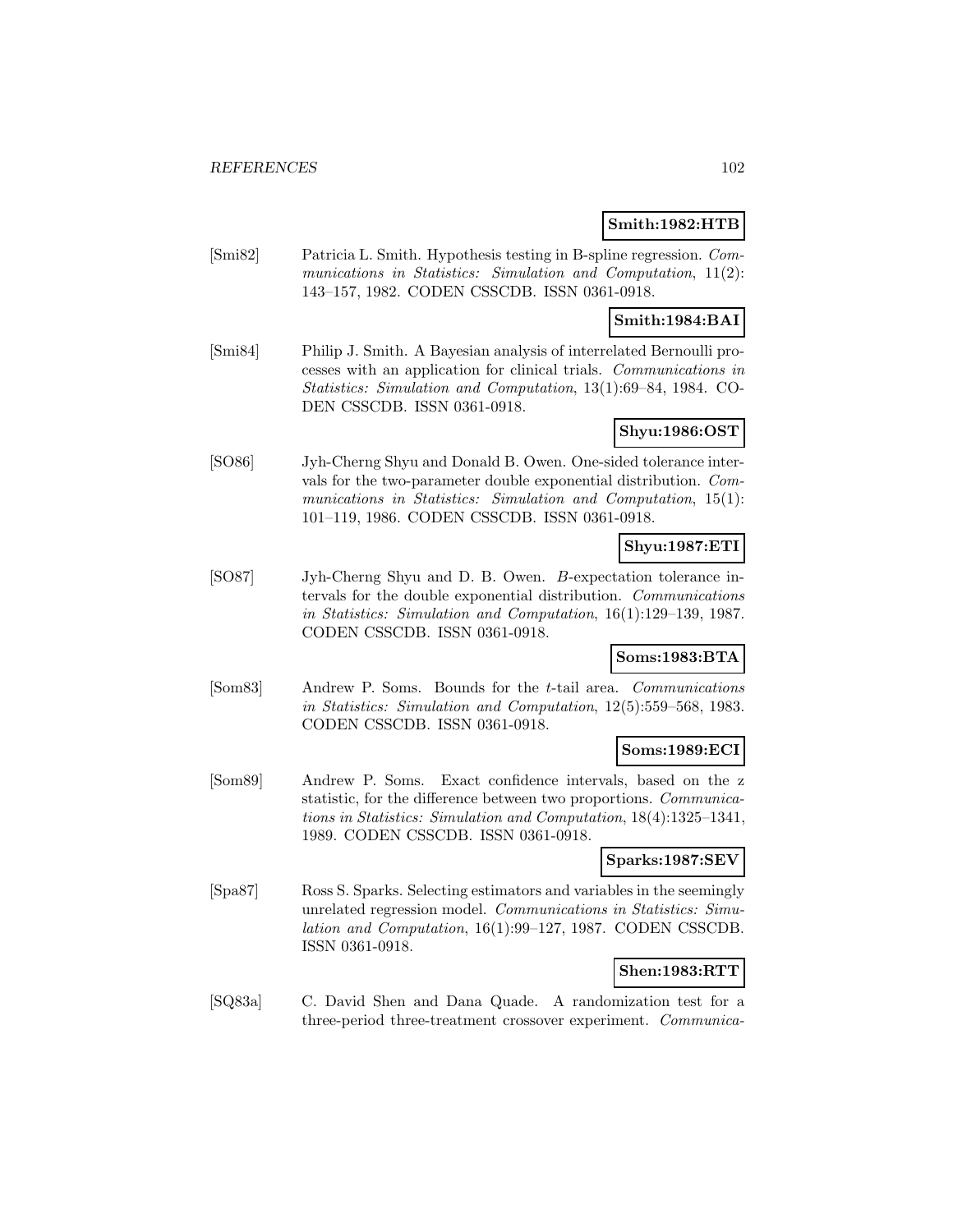tions in Statistics: Simulation and Computation, 12(2):183–199, 1983. CODEN CSSCDB. ISSN 0361-0918.

**Silva:1983:EAR**

[SQ83b] Claudio Silva and Dana Quade. Estimating the asymptotic relative efficiency of weighted rankings. Communications in Statistics: Simulation and Computation, 12(5):511–521, 1983. CODEN CSS-CDB. ISSN 0361-0918.

#### **Shoemaker:1983:MEM**

[SR83] Lewis H. Shoemaker and James L. Rosenberger. Moments and efficiency of the median and trimmed mean for finite populations. Communications in Statistics: Simulation and Computation, 12 (4):411–422, 1983. CODEN CSSCDB. ISSN 0361-0918.

#### **Solomon:1983:NST**

[SS83] Herbert Solomon and Michael A. Stephens. On Neyman's statistic for testing uniformity. Communications in Statistics: Simulation and Computation, 12(2):127–134, 1983. CODEN CSSCDB. ISSN 0361-0918.

### **Singer:1985:ARE**

[SS85a] Julio M. Singer and Pranab K. Sen. Asymptotic relative efficiency of multivariate m-estimators. Communications in Statistics: Simulation and Computation, 14(1):29–41, 1985. CODEN CSSCDB. ISSN 0361-0918.

#### **Singh:1985:RNR**

[SS85b] Sukhminder Singh and Ravindra Singh. On random non-response in double sampling with difference estimator. Communications in Statistics: Simulation and Computation, 14(3):747–757, 1985. CODEN CSSCDB. ISSN 0361-0918.

### **Shafer:1986:SST**

[SS86] Nancy J. Shafer and James A. Sullivan. A simulation study of a test for the equality of the coefficients of variation. Communications in Statistics: Simulation and Computation, 15(3):681–695, 1986. CODEN CSSCDB. ISSN 0361-0918.

#### **Schader:1988:SSP**

[SS88a] Martin Schader and Friedrich Schmid. Small sample properties of the maximum likelihood estimators of the parameters  $\mu$  and  $\sigma$ from a grouped sample of a normal population. Communications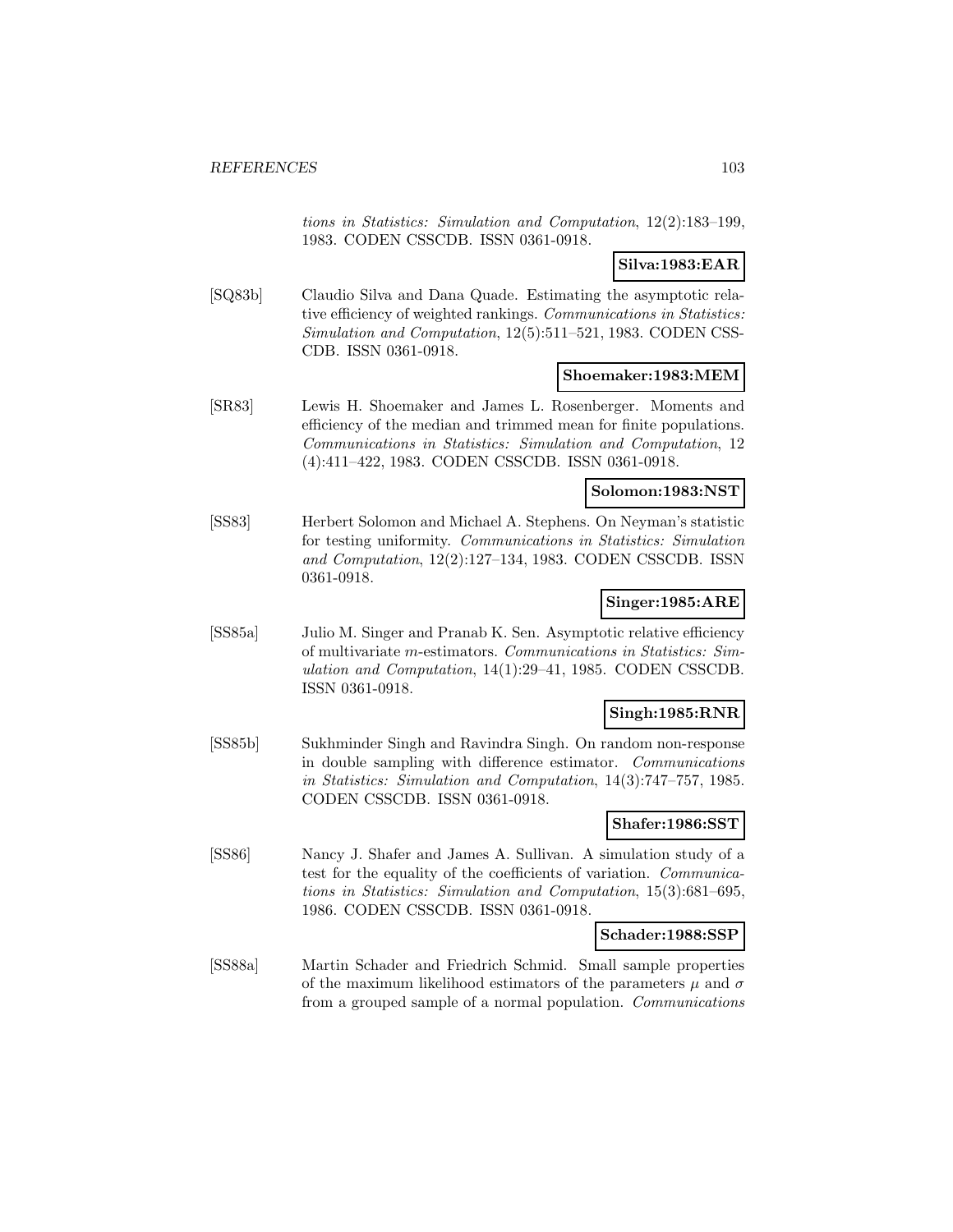in Statistics: Simulation and Computation, 17(1):229–239, 1988. CODEN CSSCDB. ISSN 0361-0918.

# **Smith:1988:BBS**

[SS88b] L. A. Smith and R. L. Sielken, Jr. Bootstrap bounds for "safe" doses in the multistage cancer dose-response model. *Communica*tions in Statistics: Simulation and Computation, 17(1):153–175, 1988. CODEN CSSCDB. ISSN 0361-0918.

# **Sugiura:1989:LBI**

[SS89a] Nariaki Sugiura and Hiromi Sasamoto. Locally best invariant test for outliers in a gamma type distribution. Communications in Statistics: Simulation and Computation, 18(2):415–427, 1989. CODEN CSSCDB. ISSN 0361-0918.

#### **Swain:1989:CVM**

[SS89b] James J. Swain and Bruce W. Schmeiser. Control variates for Monte Carlo analysis of nonlinear statistical models, i: Overview. Communications in Statistics: Simulation and Computation, 18 (3):1011–1036, 1989. CODEN CSSCDB. ISSN 0361-0918.

### **Starks:1982:MCE**

[Sta82] T. H. Starks. A Monte Carlo evaluation of response surface analysis based on paired-comparison data. Communications in Statistics: Simulation and Computation, 11(5):603–617, 1982. CODEN CSSCDB. ISSN 0361-0918.

### **Schipp:1988:MEA**

[STS88] B. Schipp, G. Trenkler, and P. Stahlecker. Minimax estimation with additional linear restrictions — a simulation study.  $Commu$ nications in Statistics: Simulation and Computation, 17(2):393– 406, 1988. CODEN CSSCDB. ISSN 0361-0918.

### **Sun:1988:FSC**

[Sun88] Hong-Jie Sun. A Fortran subroutine for computing normal orthant probabilities of dimensions up to nine. Communications in Statistics: Simulation and Computation, 17(3):1097–1111, 1988. CODEN CSSCDB. ISSN 0361-0918.

#### **Schork:1980:NOR**

[SW80] M. Anthony Schork, Ph. D. and George W. Williams, Ph. D. Number of observations required for the comparison of two correlated proportions. Communications in Statistics: Simulation and Computation, 9(4):349–357, 1980. CODEN CSSCDB. ISSN 0361-0918.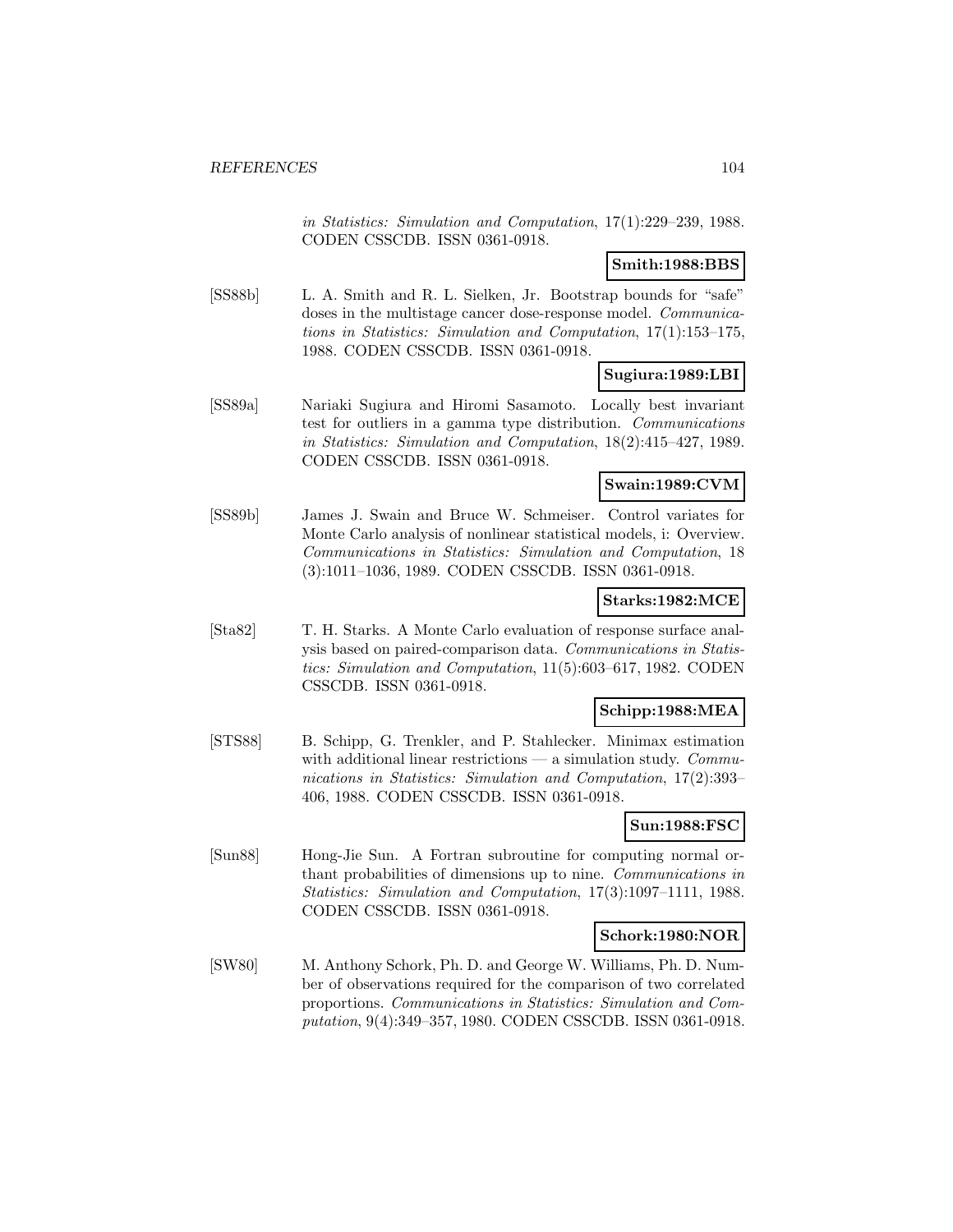#### **Schechtman:1985:MCP**

[SW85] Edna Schechtman and Douglas A. Wolfe. Multiple changepoints problem-nonparmetric procedures for estimation of the points of change. Communications in Statistics: Simulation and Computation, 14(3):615–631, 1985. CODEN CSSCDB. ISSN 0361-0918.

#### **Scariano:1988:ACN**

[SW88a] Stephen M. Scariano and Terry A. Watkins. An algorithm for computing nonparametric estimators of change-points. Communications in Statistics: Simulation and Computation, 17(4):1511– 1532, 1988. CODEN CSSCDB. ISSN 0361-0918.

#### **Shiau:1988:RCS**

[SW88b] Jyh-Jen Horng Shiau and Grace Wahba. Rates of convergence of some estimators for a semiparametric model. Communications in Statistics: Simulation and Computation, 17(4):1117–1133, 1988. CODEN CSSCDB. ISSN 0361-0918.

# **Swain:1988:CVM**

[Swa88] James J. Swain. Control variates for Monte Carlo analysis of nonlinear statistical models. IV. Nonnormal error distributions. Communications in Statistics: Simulation and Computation, 17 (1):251–274, 1988. CODEN CSSCDB. ISSN 0361-0918.

### **Spurrier:1989:GDM**

[SWP89] John D. Spurrier, Josephine Wilson, and James W. Park. A generalized distance multi-sample test of normality with applications to process control. Communications in Statistics: Simulation and Computation, 18(2):553–569, 1989. CODEN CSSCDB. ISSN 0361- 0918.

#### **Szatrowski:1985:MDP**

[Sza85] Ted H. Szatrowski. Missing data in the k-population multivariate normal patterned mean and covariance matrix testing and estimation problem. Communications in Statistics: Simulation and Computation, 14(2):357–370, 1985. CODEN CSSCDB. ISSN 0361- 0918.

#### **Taneja:1980:TSD**

[TA80] Vidya S. Taneja and Leo A. Aroian. Time series in m dimensions: Autoregressive models. Communications in Statistics: Simulation and Computation, 9(5):491–513, 1980. CODEN CSSCDB. ISSN 0361-0918.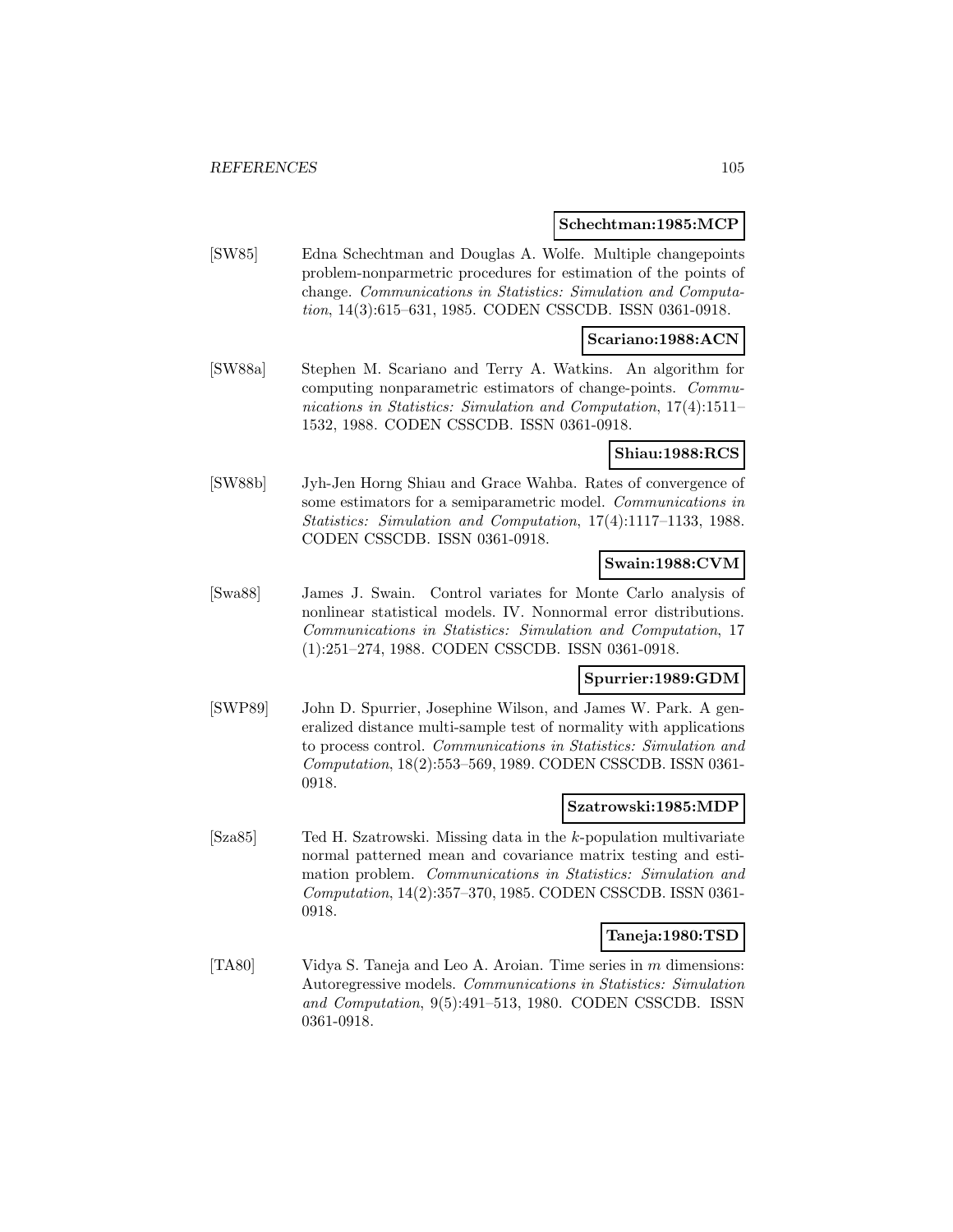#### **Tamarkin:1982:SSS**

[Tam82] Maurry Tamarkin. A simulation study of the stochastic ridge k. Communications in Statistics: Simulation and Computation, 11 (2):159–173, 1982. CODEN CSSCDB. ISSN 0361-0918.

# **Tan:1980:CSE**

[Tan80] W. Y. Tan. Comparative studies on the estimation of linkage by Bayesian method at maximum likelihood method. Communications in Statistics: Simulation and Computation, 9(1):19–41, 1980. CODEN CSSCDB. ISSN 0361-0918.

# **Tan:1986:IRC**

[Tan86] W. Y. Tan. Inferences on regression coefficients in a regression model under heteroscedasticity and robustness with respect to departure from normality. Communications in Statistics: Simulation and Computation, 15(1):35–60, 1986. CODEN CSSCDB. ISSN 0361-0918.

### **Thornton:1985:NAE**

[TB85] Daniel L. Thornton and Dallas S. Batten. A note on Almon's endpoint constraints. Communications in Statistics: Simulation and Computation, 14(3):683–690, 1985. CODEN CSSCDB. ISSN 0361-0918.

### **Tiku:1986:RTT**

[TB86] M. L. Tiku and N. Balakrishnan. A robust test for testing the correlation coefficient. Communications in Statistics: Simulation and Computation, 15(4):945–971, 1986. CODEN CSSCDB. ISSN 0361-0918.

### **Tuku:1989:ERR**

[TBA89] M. L. Tuku, N. Balakrishnan, and R. S. Ambagaspittya. Error rates of a robust classification procedure based on dichotomous and continuous random variables. Communications in Statistics: Simulation and Computation, 18(2):571–588, 1989. CODEN CSS-CDB. ISSN 0361-0918.

#### **Taylor:1988:NCI**

[TC88] Greg Taylor and W. J. Conover. A nonparametric confidence interval for slope based on Spearman's rho. Communications in Statistics: Simulation and Computation, 17(3):905–916, 1988. CODEN CSSCDB. ISSN 0361-0918.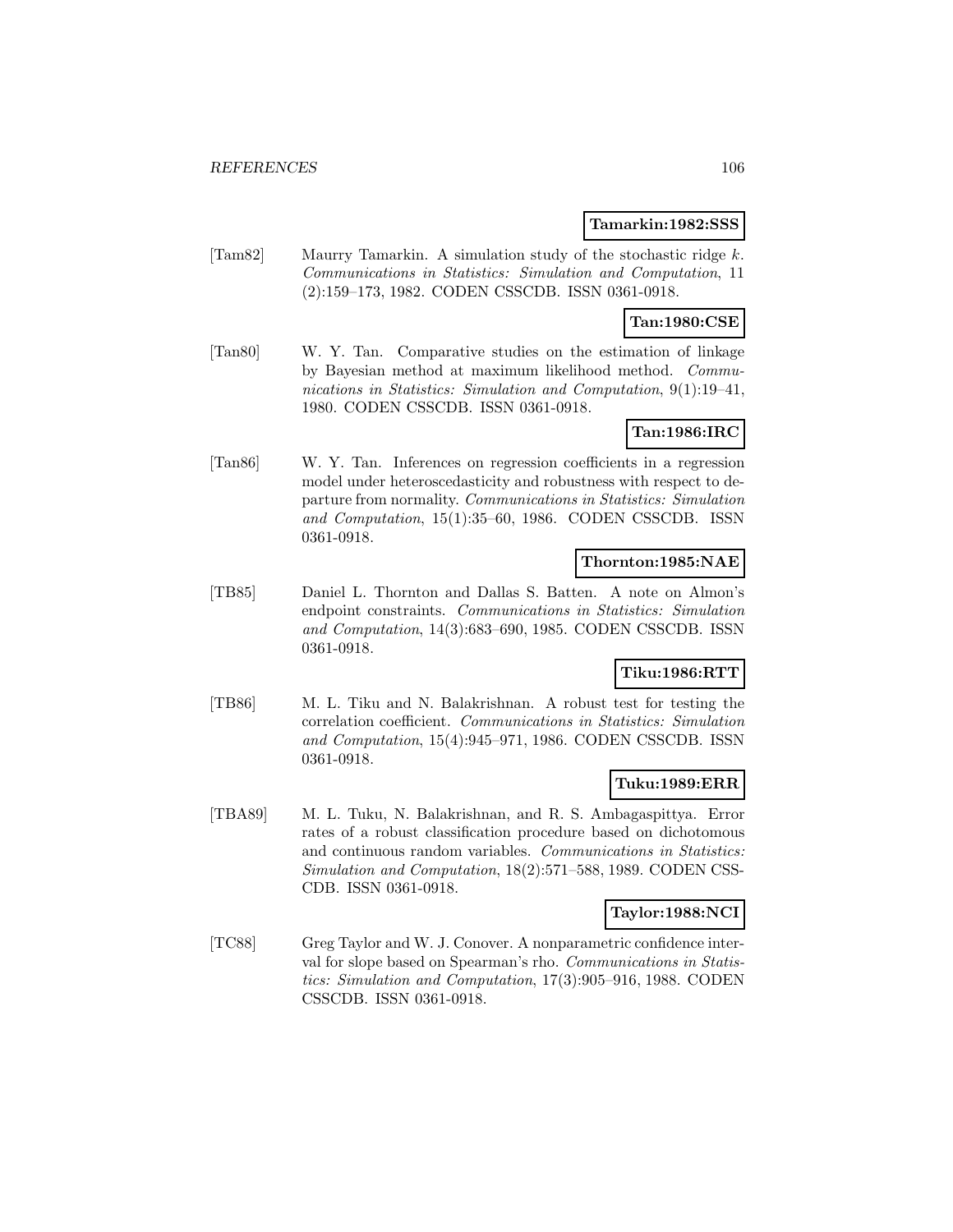# **Tong:1989:SES**

[TC89] Lee-Ing Tong and P. L. Cornelius. Studies on the estimation of the slope parameter in the simple linear regression model with one-fold nested error structure. Communications in Statistics: Simulation and Computation, 18(1):201–225, 1989. CODEN CSSCDB. ISSN 0361-0918.

### **Tarter:1987:GPD**

[TF87] Michael E. Tarter and William R. Freeman. A graphical procedure for distinguishing between two data analysis pitfalls. Communications in Statistics: Simulation and Computation, 16(2):427–437, 1987. CODEN CSSCDB. ISSN 0361-0918.

# **Tarter:1986:FIU**

[TFH86] Michael E. Tarter, William Freeman, and Alan Hopkins. A Fortran implementation of univariate Fourier series density estimation. Communications in Statistics: Simulation and Computation, 15(3):855–870, 1986. CODEN CSSCDB. ISSN 0361-0918.

### **Tan:1982:ANC**

[TG82] W. Y. Tan and R. P. Gupta. On approximating the non-central Wishart distribution by central Wishart distribution a Monte Carlo study. Communications in Statistics: Simulation and Computation, 11(1):47–64, 1982. CODEN CSSCDB. ISSN 0361-0918.

### **Trader:1985:PPI**

[TH85] Ramona L. Trader and H. Fenwick Huss. Prediction in the presence of imperfect inspections. Communications in Statistics: Simulation and Computation, 14(2):425–440, 1985. CODEN CSS-CDB. ISSN 0361-0918.

### **Turiel:1982:NSR**

[THT82] Thomas P. Turiel, Gerald J. Hahn, and William T. Tucker. New simulation results for the calibration and inverse median estimation problems. Communications in Statistics: Simulation and Computation, 11(6):677–713, 1982. CODEN CSSCDB. ISSN 0361- 0918.

#### **Thursby:1985:NSM**

[Thu85] Jerry G. Thursby. A note on Scheffé's method of deriving confidence sets for directions and ratios of normals. Communications in Statistics: Simulation and Computation, 14(4):919–925, 1985. CODEN CSSCDB. ISSN 0361-0918.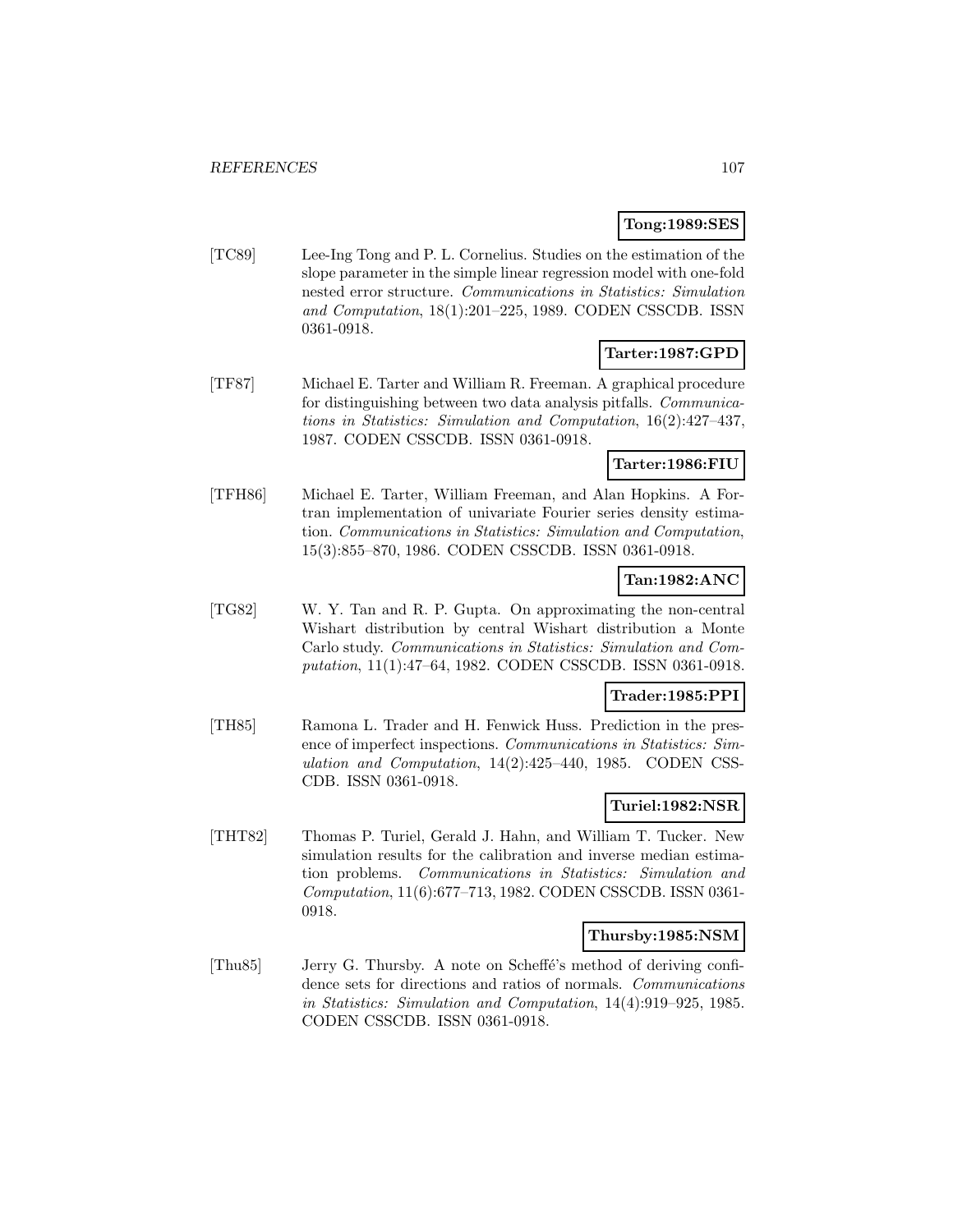### **Tiku:1987:RPT**

[Tik87] M. L. Tiku. A robust procedure for testing an assumed value of the population correlation coefficient. Communications in Statistics: Simulation and Computation, 16(4):907–924, 1987. CODEN CSSCDB. ISSN 0361-0918.

# **Tadikamalla:1982:TFF**

[TJ82] Pandu R. Tadikamalla and Norman L. Johnson. Tables to facilitate fitting  $l_u$  distributions. Communications in Statistics: Simulation and Computation, 11(3):249–271, 1982. CODEN CSSCDB. ISSN 0361-0918.

### **Taylor:1985:IDM**

[TJ85] John A. Taylor and Anthony J. Jakeman. Identification of a distributional model. Communications in Statistics: Simulation and Computation, 14(2):497–508, 1985. CODEN CSSCDB. ISSN 0361- 0918.

# **Tsai:1988:CTP**

[TK88] Kao-Tai Tsai and James A. Koziol. A correlation type procedure for assessing multivariate normality. Communications in Statistics: Simulation and Computation, 17(2):637–651, 1988. CODEN CSSCDB. ISSN 0361-0918.

# **Tracy:1989:CSM**

[TK89] Derrick S. Tracy and Khushnood A. Khan. Comparison of some MRPP and standard rank tests for two unequal samples. Communications in Statistics: Simulation and Computation, 18(2):729– 756, 1989. CODEN CSSCDB. ISSN 0361-0918.

#### **Thode:1988:LSP**

[TLF88] Henry C. Thode, Jr., Hung Kung Liu, and Stephen J. Finch. Large sample power of absolute moment tests. Communications in Statistics: Simulation and Computation, 17(4):1453–1458, 1988. CODEN CSSCDB. ISSN 0361-0918.

#### **Tandon:1989:CNP**

[TM89] P. K. Tandon and M. L. Moeschberger. Comparison of nonparametric and parametric methods in repeated measures designs — a simulation study. Communications in Statistics: Simulation and Computation, 18(2):777–792, 1989. CODEN CSSCDB. ISSN 0361- 0918.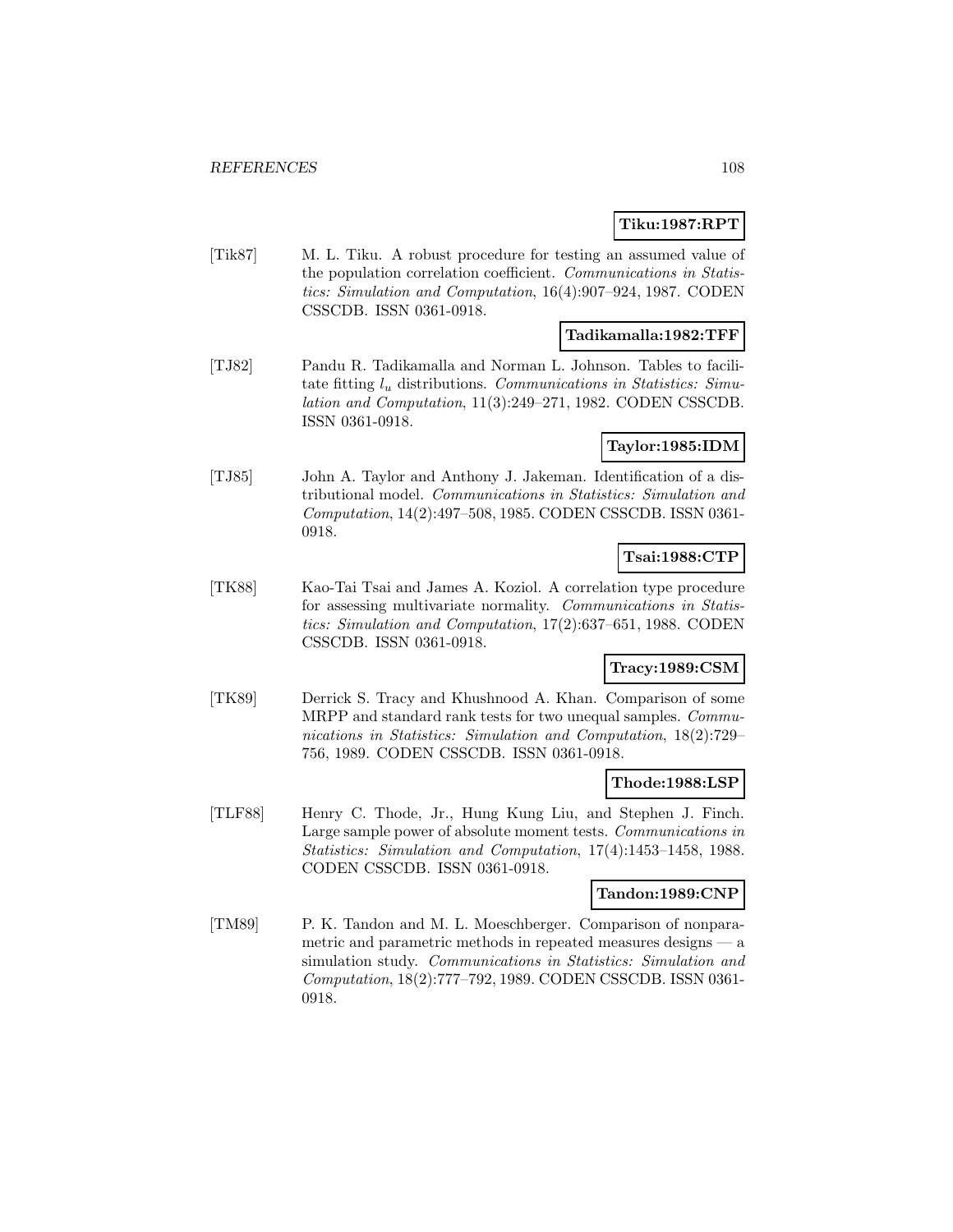#### **Terza:1985:AEP**

[TO85] Joseph V. Terza and A. Ason Okoruwa. An algorithm for the estimation of Poisson regressions involving structural change. Communications in Statistics: Simulation and Computation, 14(4): 853–866, 1985. CODEN CSSCDB. ISSN 0361-0918.

### **Tse:1984:EAR**

[Tse84] Y. K. Tse. Edgeworth approximations for t-ratios of 2SLS estimates of a dynamic model. Communications in Statistics: Simulation and Computation, 13(5):603–618, 1984. CODEN CSSCDB. ISSN 0361-0918.

#### **Thode:1983:PTN**

[TSF83] Henry C. Thode, Jr., Laurel A. Smith, and Stephen J. Finch. Power of tests of normality for detecting scale contaminated normal samples. Communications in Statistics: Simulation and Computation, 12(6):675–695, 1983. CODEN CSSCDB. ISSN 0361- 0918.

#### **Tabatabai:1985:SCS**

[TT85a] M. A. Tabatabai and W. Y. Tan. Some comparative studies on testing parallelism of several straight lines under heteroscedastic variances. Communications in Statistics: Simulation and Computation, 14(4):837–844, 1985. CODEN CSSCDB. ISSN 0361-0918.

### **Tan:1985:SRA**

[TT85b] W. Y. Tan and M. A. Tabatabai. Some robust ANOVA procedures under heteroscedasticity and nonnormality. Communications in Statistics: Simulation and Computation, 14(4):1007–1026, 1985. CODEN CSSCDB. ISSN 0361-0918.

### **Tan:1986:RPC**

[TT86] W. Y. Tan and M. A. Tabatabai. A robust procedure for comparing several means under heteroscedasticity and nonnormality. Communications in Statistics: Simulation and Computation, 15 (3):733–745, 1986. CODEN CSSCDB. ISSN 0361-0918.

#### **Umphrey:1983:CMA**

[Ump83] G. J. Umphrey. A comment on McKay's approximation for the coefficient of variation. Communications in Statistics: Simulation and Computation, 12(5):629–635, 1983. CODEN CSSCDB. ISSN 0361-0918.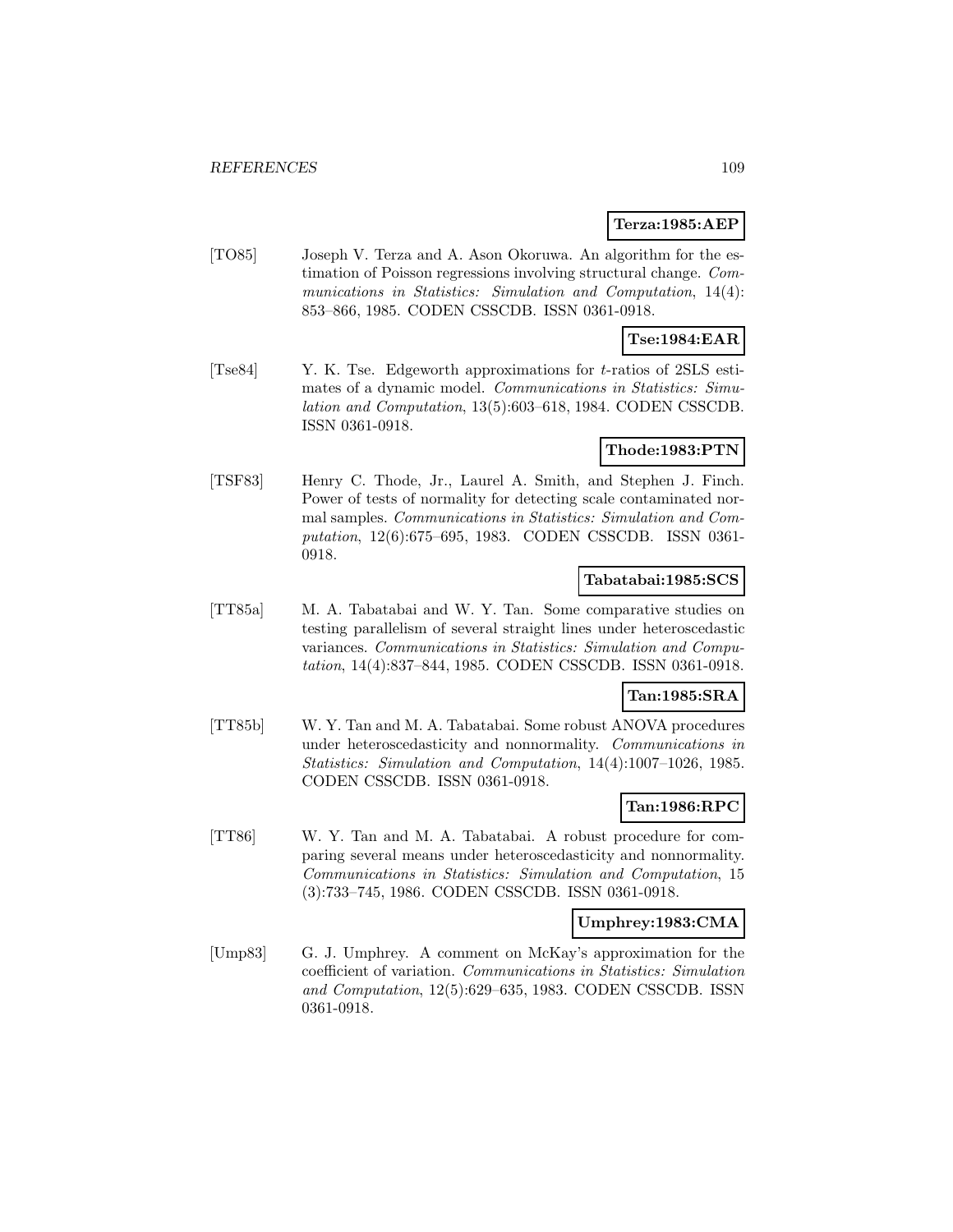#### **Uppuluri:1985:DFD**

[UP85] V. R. R. Uppuluri and S. A. Patil. The distribution of the first  $j$ digits of beta related random variables. Communications in Statistics: Simulation and Computation, 14(2):467–472, 1985. CODEN CSSCDB. ISSN 0361-0918.

# **Ury:1980:FTS**

[USM80] Hans K. Ury, Michael R. Stoline, and Brian T. Mitchell. Further tables of the Studentized maximum modulus distribution. Communications in Statistics: Simulation and Computation, 9(2):167– 178, 1980. CODEN CSSCDB. ISSN 0361-0918.

## **Vang:1987:AMN**

[Van87] Yuchung J. Vang. An approximation of multivariate normal orthant probabilities of dimension 4 o: a contingency-table approach. Communications in Statistics: Simulation and Computation, 16(4):1039–1049, 1987. CODEN CSSCDB. ISSN 0361-0918.

### **Vuchkov:1989:GOD**

[VDD89] I. N. Vuchkov, D. L. Damgaliev, and A. N. Donev. Generation of D-optimal designs in a finite design space. Communications in Statistics: Simulation and Computation, 18(1):319–337, 1989. CODEN CSSCDB. ISSN 0361-0918.

#### **vanderLaan:1987:ETE**

[vdLvP87] Paul van der Laan and Brand van Putten. Extensive tables of exact critical values of the nomparametric two-sample Halperin test for censored samples, and comparison with the normal approximation. Communications in Statistics: Simulation and Computation, 16(1):37–53, 1987. CODEN CSSCDB. ISSN 0361-0918.

#### **Voss:1980:MAM**

[VOA80] D. A. Voss, C. A. Oprian, and L. A. Aroian. Moving average models-time series in m-dimensions. Communications in Statistics: Simulation and Computation, 9(5):467–489, 1980. CODEN CSSCDB. ISSN 0361-0918.

## **Walker:1984:IAI**

[Wal84] Joseph J. Walker. Improved approximations for the inverse moments of the positive binomial distribution. Communications in Statistics: Simulation and Computation, 13(4):515–519, 1984. CODEN CSSCDB. ISSN 0361-0918.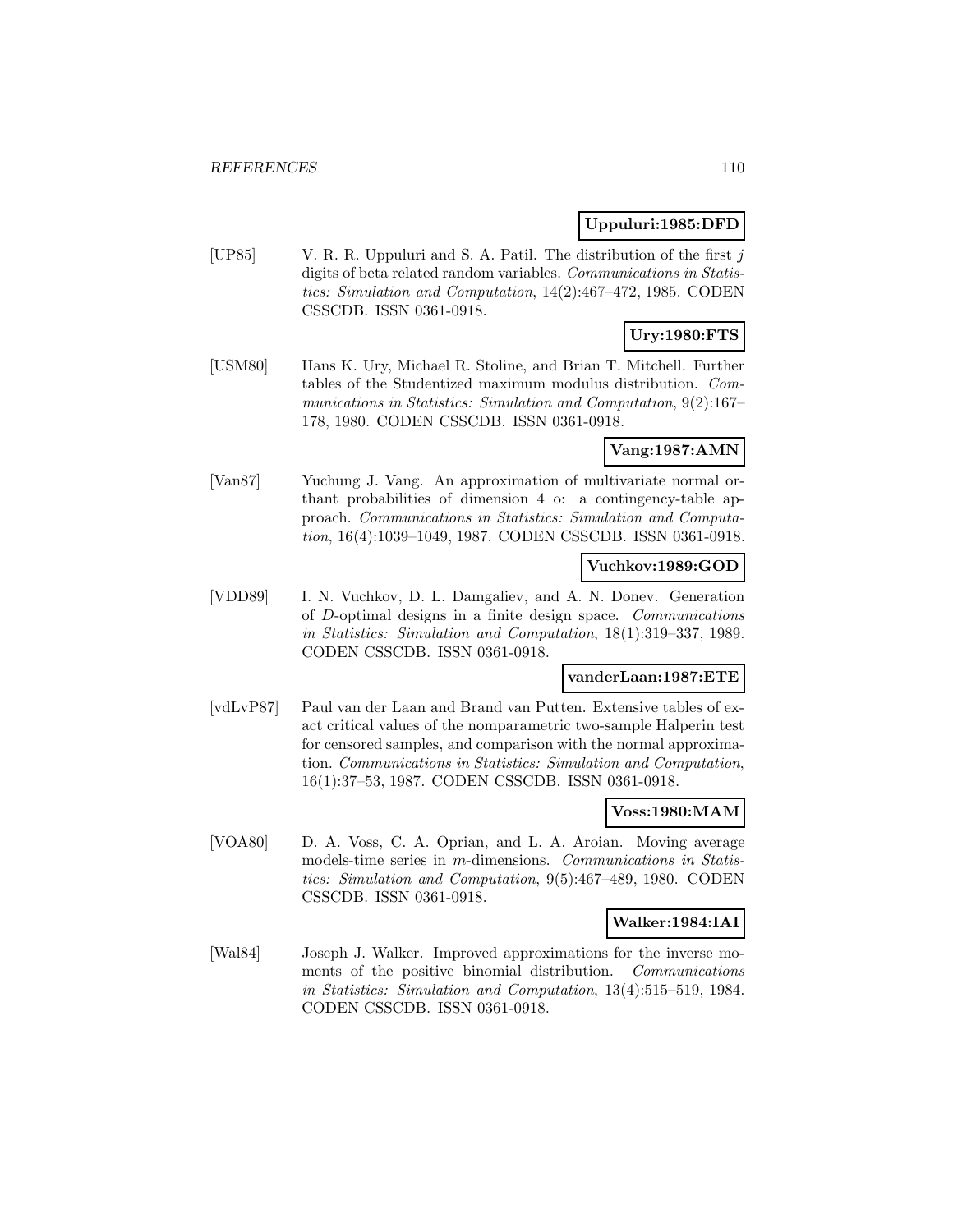### **Wang:1982:CRV**

[Wan82a] Paul C. C. Wang. On the computation of a robusl version of the optimal  $c(\alpha)$  test. Communications in Statistics: Simulation and Computation, 11(3):273–284, 1982. CODEN CSSCDB. ISSN 0361-0918.

## **Wansbeek:1982:AAI**

[Wan82b] Tom Wansbeek. Another approach to inverting a covariance matrix when data are unbalanced. Communications in Statistics: Simulation and Computation, 11(5):583–588, 1982. CODEN CSS-CDB. ISSN 0361-0918.

### **Wang:1988:OSC**

[Wan88] C. Ming Wang. One-sided confidence intervals for the positive linear combination of two variances. Communications in Statistics: Simulation and Computation, 17(1):283–292, 1988. CODEN CSSCDB. ISSN 0361-0918.

#### **Warren:1982:ACS**

[War82] W. G. Warren. On the adequacy of the chi-squared approximation for the coefficient of variation. Communications in Statistics: Simulation and Computation, 11(6):659–666, 1982. CODEN CSS-CDB. ISSN 0361-0918.

## **Warren:1984:PST**

[War84] W. G. Warren. The power of some tests of normality against Weibull alternatives. Communications in Statistics: Simulation and Computation, 13(2):243–255, 1984. CODEN CSSCDB. ISSN 0361-0918.

### **Whitten:1981:POC**

[WC81] Betty Jones Whitten and A. Clifford Cohen. Percentiles and other characteristics of the four-parameter generalized gamma distribution. Communications in Statistics: Simulation and Computation, 10(2):175–218, 1981. CODEN CSSCDB. ISSN 0361-0918.

#### **Wilcox:1986:NMC**

[WCT86] Rand R. Wilcox, Ventura L. Charlin, and Karen L. Thompson. New Monte Carlo results on the robustness of the ANOVA F, W and F statistics. Communications in Statistics: Simulation and Computation, 15(4):933–943, 1986. CODEN CSSCDB. ISSN 0361-0918.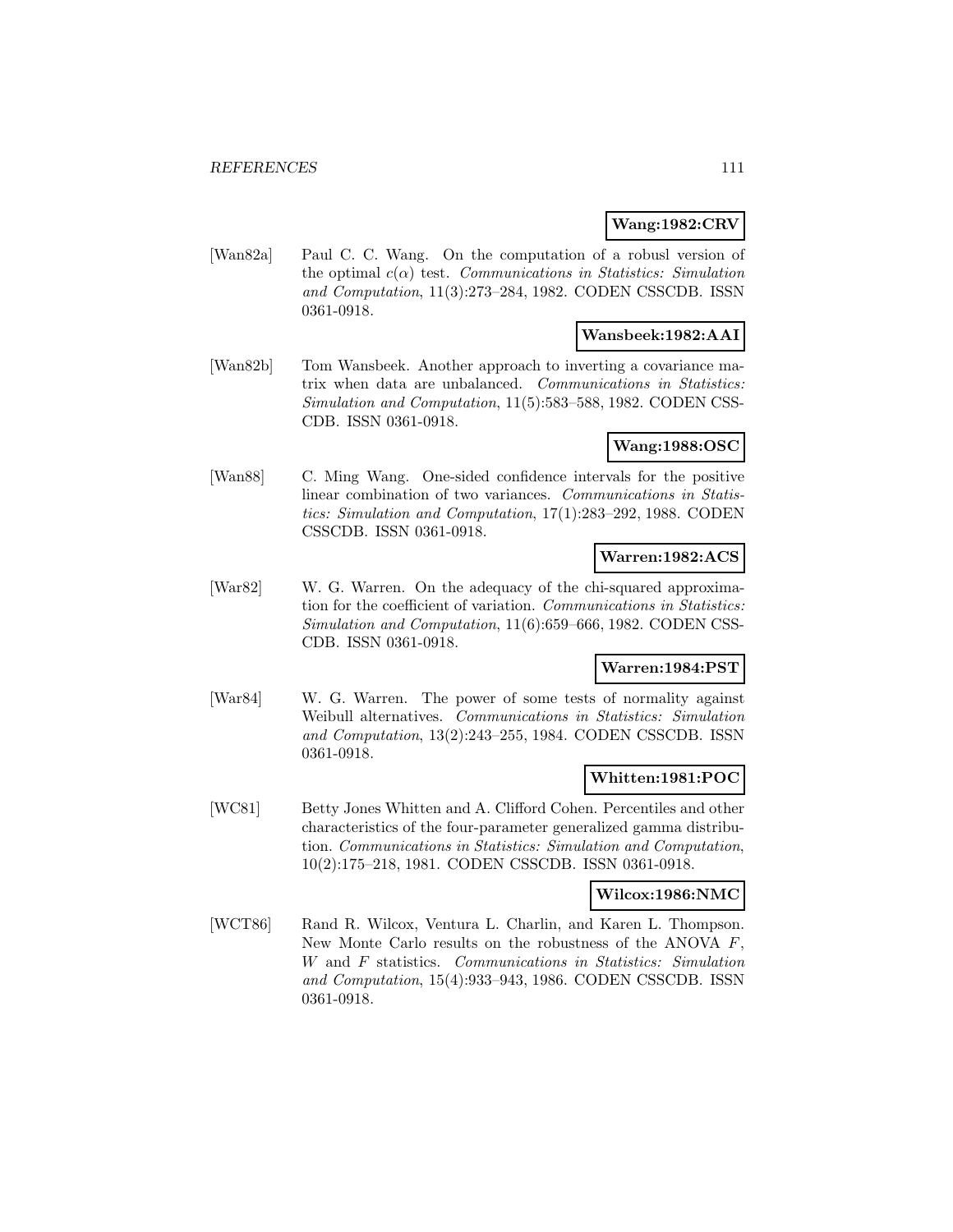#### **Wellek:1989:UAE**

[Wel89a] Stefan Wellek. On the use of asymptotic expansion in computing the null distribution of Page's L-statistic. Communications in Statistics: Simulation and Computation, 18(1):227–235, 1989. CODEN CSSCDB. ISSN 0361-0918.

## **Wells:1989:BLG**

[Wel89b] Martin T. Wells. Basu's lemma and goodness-of-fit tests. *Commu*nications in Statistics: Simulation and Computation, 18(2):711– 717, 1989. CODEN CSSCDB. ISSN 0361-0918.

#### **Wesolowsky:1981:NDA**

[Wes81] G. O. Wesolowsky. A new descent algorithm for the least absolute value regression problem. Communications in Statistics: Simulation and Computation, 10(5):479–491, 1981. CODEN CSSCDB. ISSN 0361-0918.

### **Wang:1982:ESE**

[WF82] George H. K. Wang and Wayne A. Fuller. Estimators for a simultaneous equation model with lagged endogenous variables and autocorrelated errors. Communications in Statistics: Simulation and Computation, 11(2):123–142, 1982. CODEN CSSCDB. ISSN 0361-0918.

### **Wilcox:1982:CAX**

[Wil82] Rand R. Wilcox. A comment on approximating the x<sup>2</sup> distribution in the equiprobable case. Communications in Statistics: Simulation and Computation, 11(5):619–623, 1982. CODEN CSSCDB. ISSN 0361-0918.

#### **Wilcox:1985:ESI**

[Wil85a] Rand R. Wilcox. An extended and slightly improved table of critical values for testing  $q$  linear contrasts in a repeated measures design. Communications in Statistics: Simulation and Computation, 14(1):55–69, 1985. CODEN CSSCDB. ISSN 0361-0918.

#### **Wilcox:1985:PPP**

[Wil85b] Rand R. Wilcox. Percentage points of the product of two correlated t variates. Communications in Statistics: Simulation and Computation, 14(1):143–157, 1985. CODEN CSSCDB. ISSN 0361- 0918.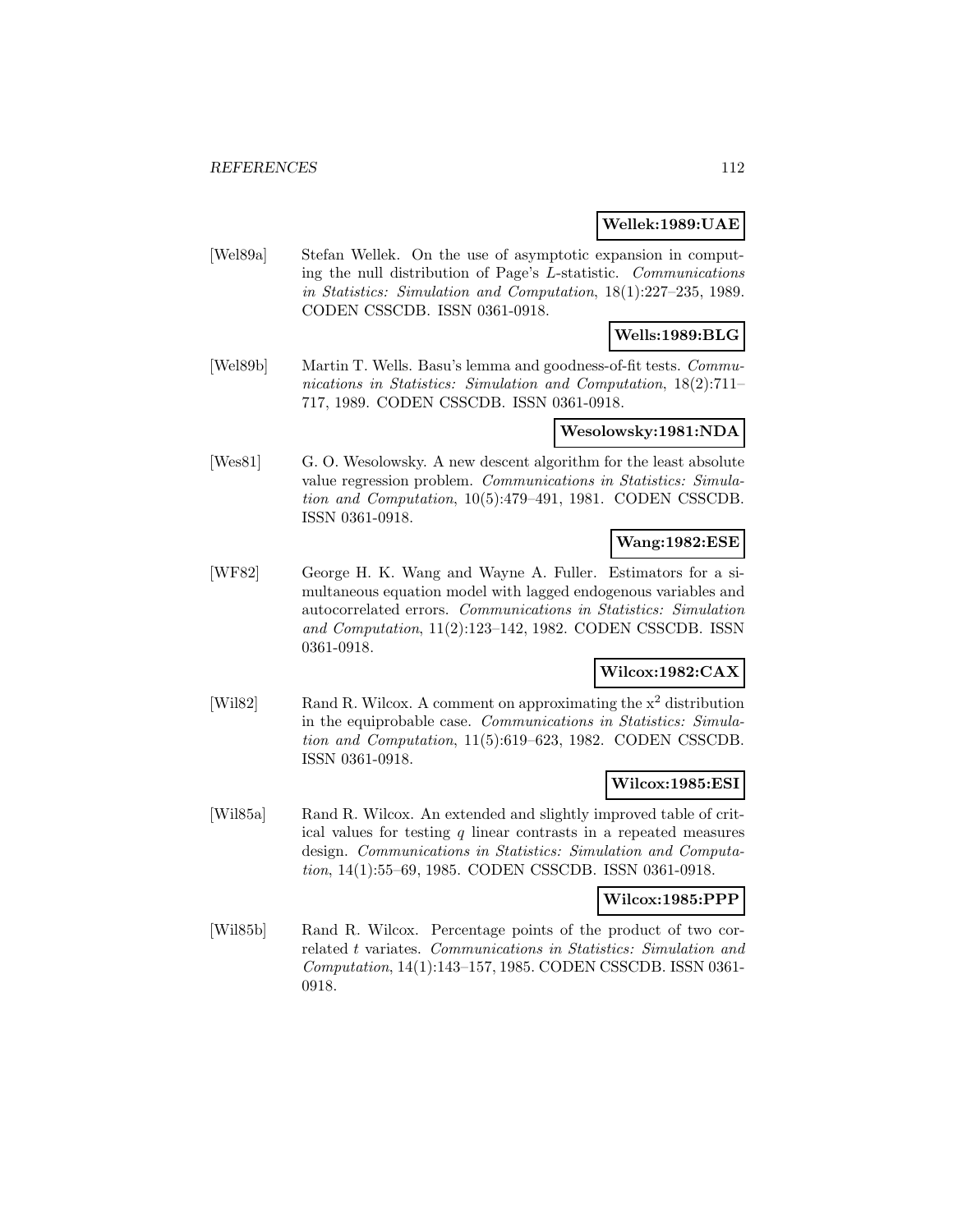#### **Wilcox:1986:CVC**

[Wil86a] Rand R. Wilcox. Critical values for the correlated t-test when there are missing observations. Communications in Statistics: Simulation and Computation, 15(3):709–714, 1986. CODEN CSS-CDB. ISSN 0361-0918.

## **Wilcox:1986:ISC**

[Wil86b] Rand R. Wilcox. Improved simultaneous confidence intervals for linear contrasts and regression parameters. Communications in Statistics: Simulation and Computation, 15(4):917–932, 1986. CODEN CSSCDB. ISSN 0361-0918.

#### **Wilcox:1989:PPW**

[Wil89] Rand R. Wilcox. Percentage points of a weighted Kolmogorov– Smirnov statistic. Communications in Statistics: Simulation and Computation, 18(1):237–244, 1989. CODEN CSSCDB. ISSN 0361- 0918.

#### **Winterbottom:1980:EBN**

[Win80] Alan Winterbottom. Estimation for the bivariate normal correlation coefficient using asymptotic expansions. Communications in Statistics: Simulation and Computation, 9(6):599–609, 1980. CODEN CSSCDB. ISSN 0361-0918.

## **Wingo:1983:ELC**

[Win83] Dallas R. Wingo. Estimating the location of the Cauchy distribution by numerical global optimization. Communications in Statistics: Simulation and Computation, 12(2):201–212, 1983. CODEN CSSCDB. ISSN 0361-0918.

### **Withers:1989:DCS**

[Wit89] C. S. Withers. The distribution and cumulants of a Studentised statistic. Communications in Statistics: Simulation and Computation, 18(1):295–318, 1989. CODEN CSSCDB. ISSN 0361-0918.

### **Wellington:1981:VSM**

[WN81] John F. Wellington and Subhash C. Narula. Variable selection in multiple linear regression using the minimum sum of weighted absolute errors criterion. Communications in Statistics: Simulation and Computation, 10(6):641–648, 1981. CODEN CSSCDB. ISSN 0361-0918.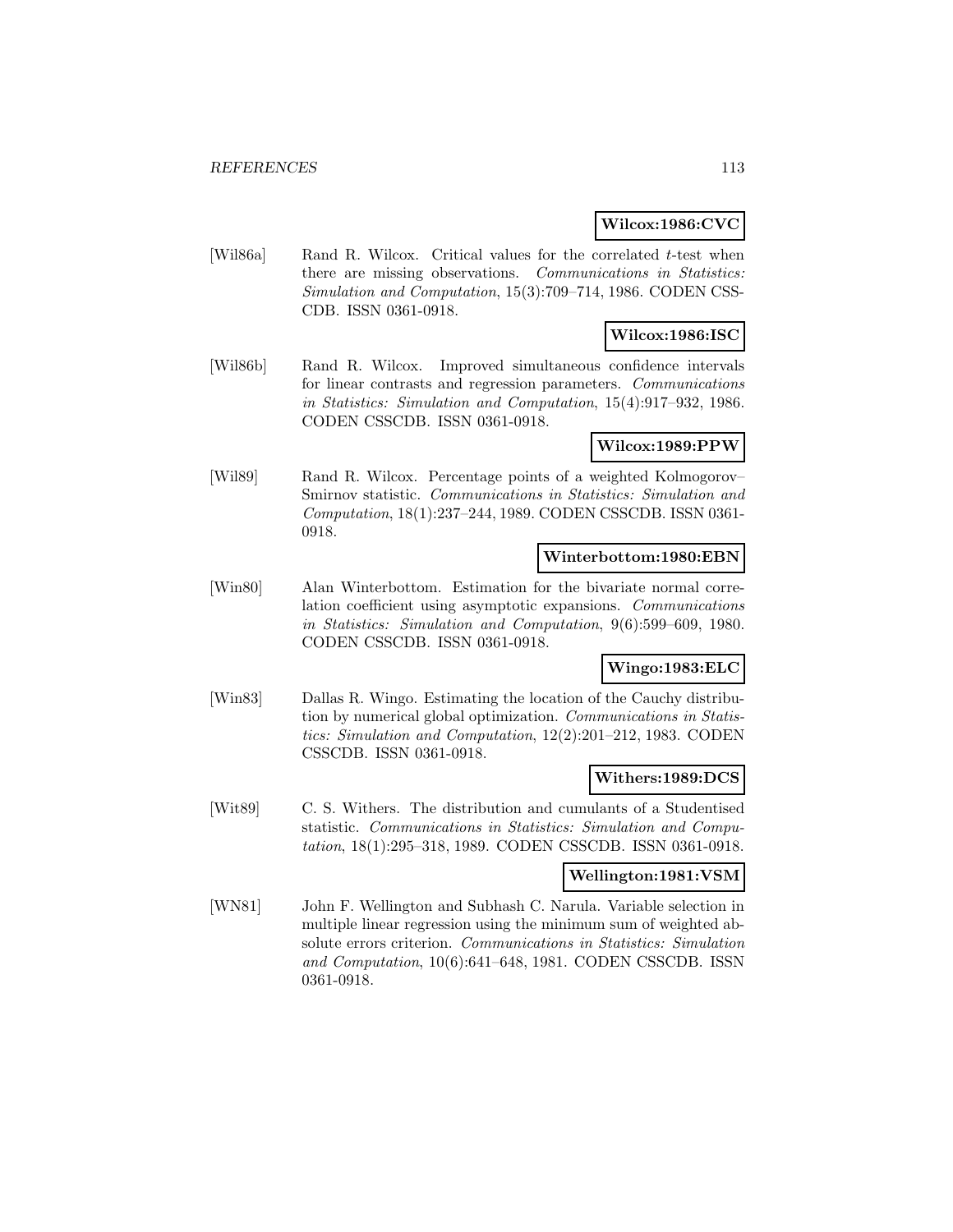#### **Wellington:1984:ARQ**

[WN84] John F. Wellington and Subhash C. Narula. An algorithm for regression quantiles. Communications in Statistics: Simulation and Computation, 13(5):683–704, 1984. CODEN CSSCDB. ISSN 0361-0918.

## **Wood:1987:SSD**

[Woo87] Andrew T. A. Wood. The simulation of spherical distributions in the Fisher-Bingham family. Communications in Statistics: Simulation and Computation, 16(3):885–898, 1987. CODEN CSSCDB. ISSN 0361-0918.

## **Wood:1989:FAD**

[Woo89] Andrew T. A. Wood. An f approximation to the distribution of a linear combination of chi-squared variables. Communications in Statistics: Simulation and Computation, 18(4):1439–1456, 1989. CODEN CSSCDB. ISSN 0361-0918.

#### **Whaley:1985:OPT**

[WQ85] Fredrick S. Whaley and Dana Quade. Optimizing the power of the two-sample multidimensional runs statistic: guidelines based on computer simulation. Communications in Statistics: Simulation and Computation, 14(1):1–11, 1985. CODEN CSSCDB. ISSN 0361-0918.

### **Wang:1987:MCS**

[WR87] Chinying J. Wang and Jagdish S. Rustagi. A Monte Carlo study of the effect of grouping on Cox's regression model. Communications in Statistics: Simulation and Computation, 16(2):321–331, 1987. CODEN CSSCDB. ISSN 0361-0918.

#### **Walter:1988:ETM**

[WS88] S. D. Walter and L. W. Stitt. Extended tables for moments of gamma distribution order statistics. Communications in Statistics: Simulation and Computation, 17(2):471–487, 1988. CODEN CSSCDB. ISSN 0361-0918.

#### **Woodruff:1986:MGF**

[WYMD86] Brian W. Woodruff, John D. Yoder, Albert H. Moore, and Edward J. Dunne. Modified goodness-of-fit tests for the logistic distribution with unknown location and scale parameters. Communications in Statistics: Simulation and Computation, 15(1):77–83, 1986. CODEN CSSCDB. ISSN 0361-0918.